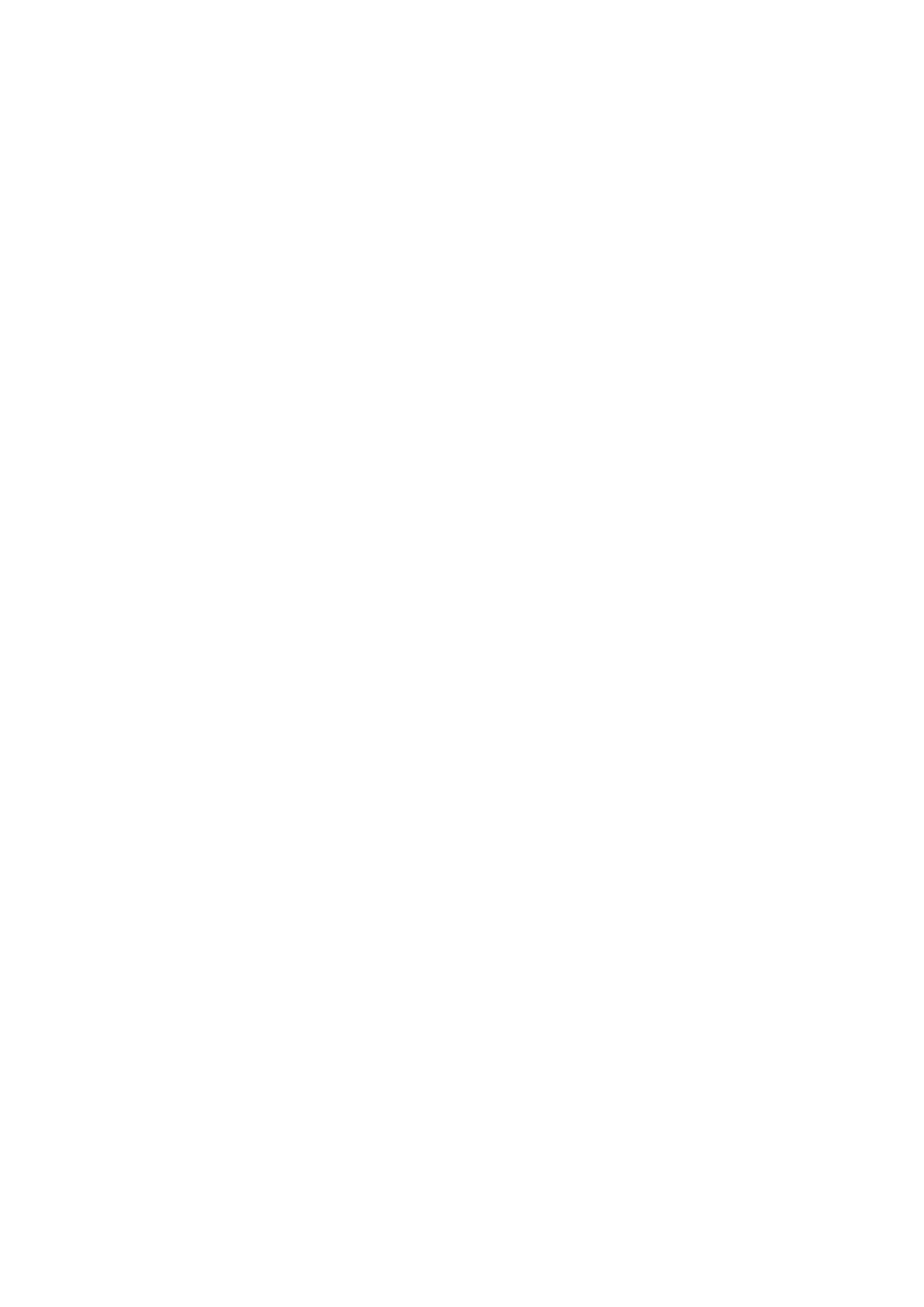



## **NATIONAL QUALITY ASSURANCE STANDARDS**

### **FOR Public Health Facilities**

# 2020

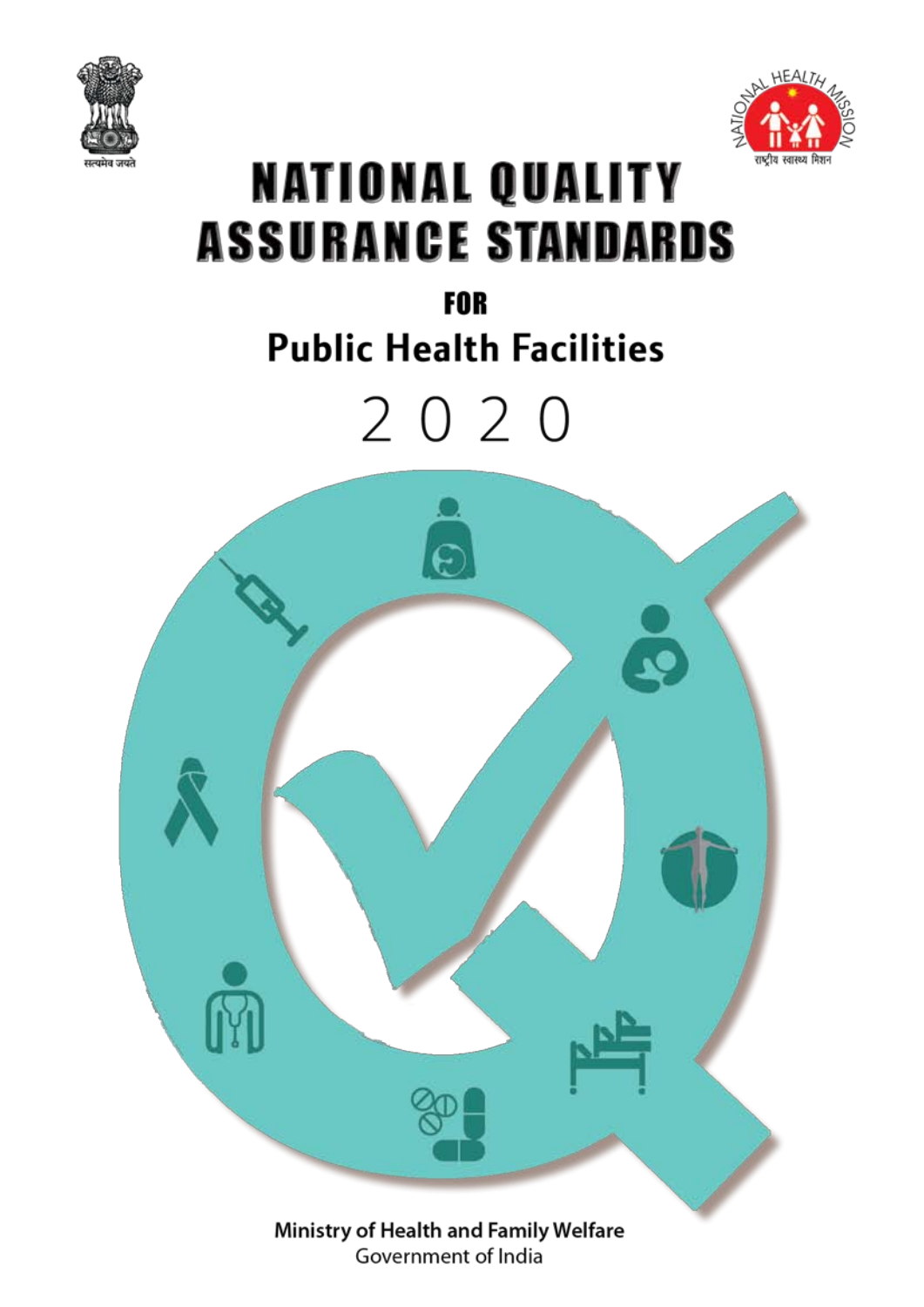© 2020, National Health Mission, Ministry of Health & family Welfare, Government of India

Reproduction of any excerpts from this document does not require permission from the publisher so long as it is verbatim, is meant for free distribution and the source is acknowledged



ISBN 978-93-82655-01-5

Ministry of Health & Family Welfare Government of India Nirman Bhavan, New Delhi, India

Designed by: Macro Graphics Pvt. Ltd.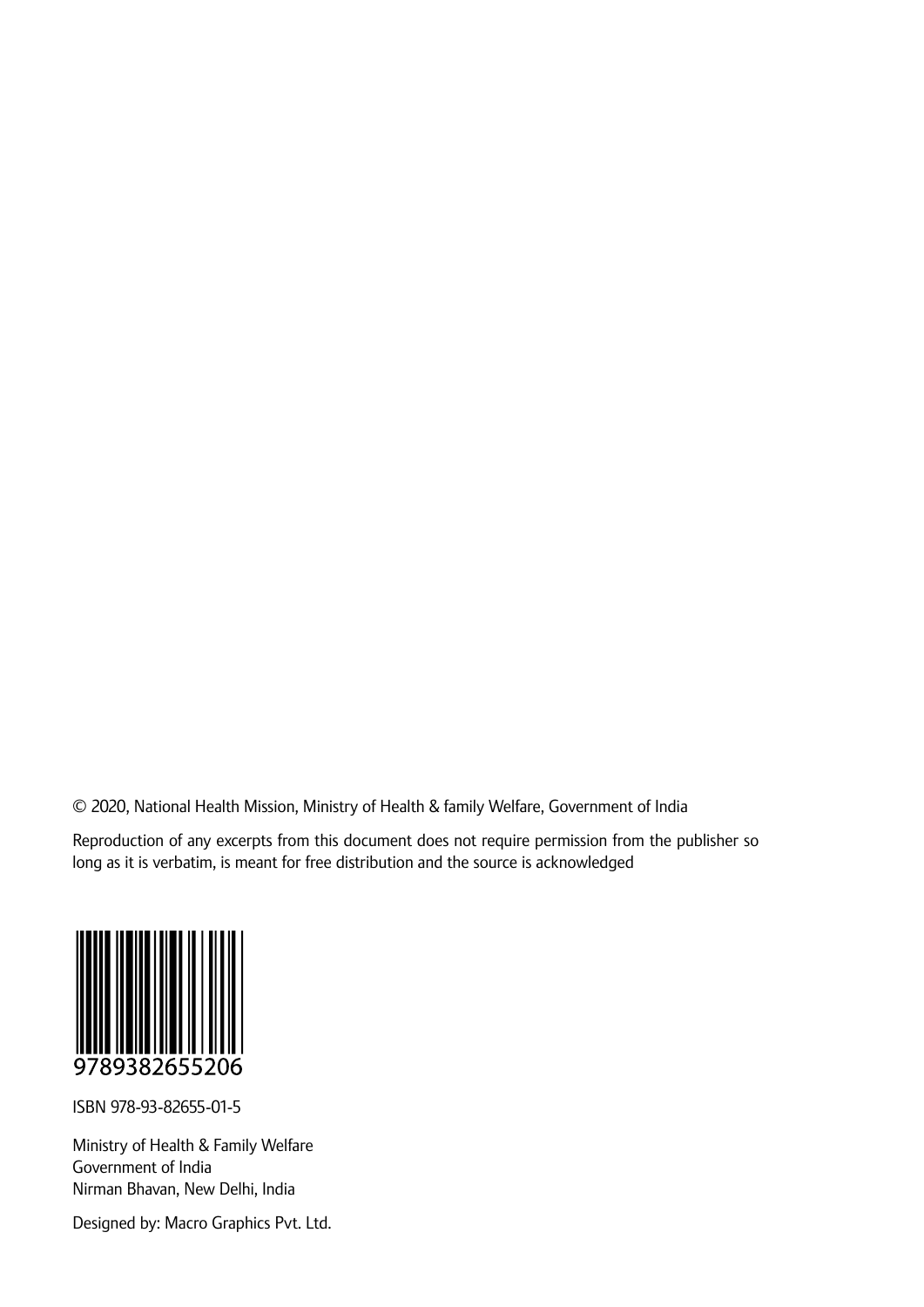

| 1              | Ms. Anuradha Gupta         | AS&MD (NRHM), MoHFW                          |
|----------------|----------------------------|----------------------------------------------|
| $\overline{c}$ | Dr. Rakesh Kumar           | JS, RCH, MoHFW                               |
| 3              | Mr Manoj Jhalani           | JS, Policy, MoHFW                            |
| 4              | Dr. Himanshu Bhushan       | DC (I/c MH), MoHFW                           |
| 5              | Dr. Manisha Malhotra       | DC (MH), MoHFW                               |
| 6              | Dr. Dinesh Baswal          | DC (MH), MoHFW                               |
| $\overline{7}$ | Dr. S.K. Sikdar            | DC (I/c FP), MoHFW                           |
| 8              | Dr. P.K. Prabhakar         | DC (CH), MoHFW                               |
| 9              | Dr. Poonam Varma Shivkumar | Prof. of OBGY, MGIMS, Wardha                 |
| 10             | Dr. R. Rajendran           | State Nodal Officer, Anaesthesia, Tamil Nadu |
| 11             | Dr. Arvind Mathur          | WHO, SEARO                                   |
| 12             | Dr. Dinesh Agarwal         | <b>UNFPA</b>                                 |
| 13             | Dr. Pavitra Mohan          | <b>UNICEF</b>                                |
| 14             | Dr. Neerja Bhatla          | Prof of OBGY, AllMS, New Delhi               |
| 15             | Dr. Somesh Kumar           | Jhpiego                                      |
| 16             | Dr. Archana Mishra         | DD (MH), GoMP                                |
| 17             | Dr. Ritu Agrawal           | <b>UNICEF</b>                                |
| 18             | Dr. Aparajita Gogoi        | CEDPA, India                                 |
| 19             | Dr. Sridhar R.P.           | State Health Consultant (MCH), Gujarat       |
| 20             | Dr. Pushkar Kumar          | Lead Consultant, MH, MoHFW                   |
| 21             | Mr. Nikhil Herur           | Consultant MH, MoHFW                         |
| 22             | Dr. Rajeev Agarwal         | Sr. Mgt. Consultant, MH, MoHFW               |
| 23             | Dr. Ravinder Kaur          | Senior Consultant, MH, MoHFW                 |
| 24             | Dr. Renu Srivastava        | SNCU Co-ordinator, CH, MoHFW                 |
| 25             | Dr. Anil Kashyap           | Consultant NRHM, MoHFW                       |
| 26             | S. Chandrashekhar          | JD(QA & IEC, KHSDRP, Karnataka               |
| 27             | Ms. Jyoti Verma            | DD & Nodal Officer, QA, Govt. of Bihar       |
| 28             | Ms. Laura Barnitz          | CEDPA, India                                 |
| 29             | Ms. Priyanka Mukherjee     | CEDPA, India                                 |
|                |                            | <b>NHSRC Team</b>                            |
| 1              | Dr. T. Sundararaman        | ED, NHSRC                                    |
| 2              | Dr. J.N. Srivastava        | Advisor - QI, NHSRC                          |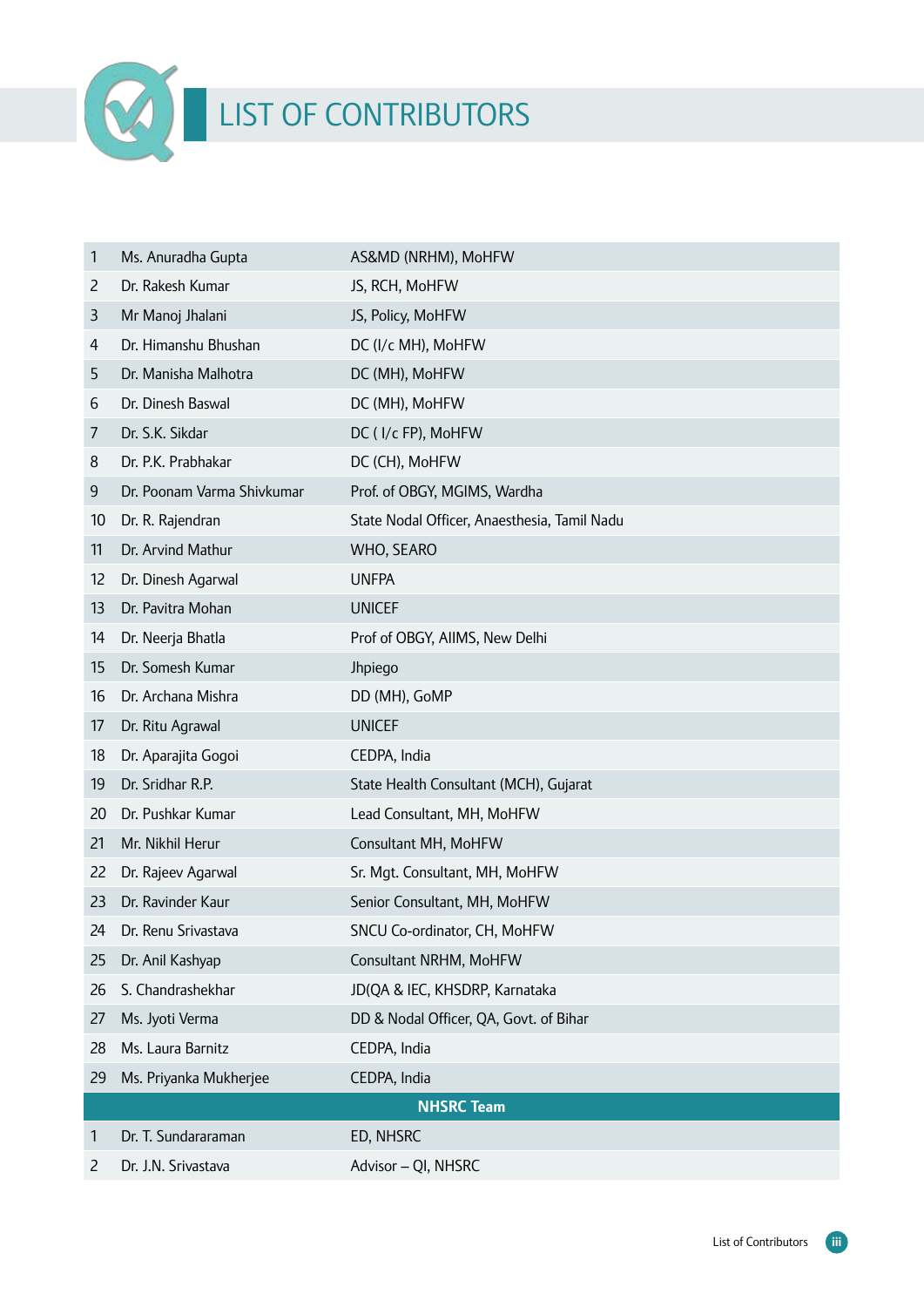| 3              | Dr. P. Padmanaban                                  | Advisor (PHA Div.), NHSRC                                                   |
|----------------|----------------------------------------------------|-----------------------------------------------------------------------------|
| 4              | Mr. Prasanth K.S.                                  | Sr. Consultant (PHA Div.), NHSRC                                            |
| 5              | Dr. Nikhil Prakash                                 | Consultant NHSRC (QI Div)                                                   |
| 6              | Dr. Deepika Sharma                                 | Consultant NHSRC (QI Div)                                                   |
|                |                                                    | <b>Maharashtra Team</b>                                                     |
| 1              | Shri Vikas Kharage                                 | Ex MD, NRHM, Govt. of Maharashtra                                           |
| $\overline{c}$ | Dr. Satish Pawar                                   | Director, Health Services, Govt. of Maharashtra                             |
| 3              | Dr. M. S. Diggikar                                 | Ex Principal, Public Health Institute, Nagpur, Maharashtra                  |
| 4              | Mr. Shridhar Pandit                                | PO, NRHM, Govt. of Maharashtra                                              |
|                |                                                    | <b>Standard Review Committee - 2016</b>                                     |
| 1              | Dr. J.N. Srivastava                                | Advisor Quality Improvement, NHSRC-Chairperson                              |
| $\overline{c}$ | Prof. Sangeeta Sharma                              | Prof. & Head, Neruropsychopharmacology, IHBAS, New Delhi                    |
| 3              | Prof. M. Mariappan                                 | Prof. & Chairperson, Centre for Hospital Management, TISS, Mumbai           |
| 4              | Prof. Avinash Supe                                 | Dean, KEN Medical College Hospitals, Mumbai                                 |
| 5              | Prof. Urmila Thatte                                | Prof. & Head, Dept. of Pharmacology, Seth GS Medical College, Mumbai        |
| 6              | Dr. Munindra Srivastava                            | President, AHA, Noida                                                       |
| 7              | Dr. Sandip Sanyal                                  | Deputy Director of Health Services, Hospital Administration Branch, Kolkata |
| 8              | Dr. Parminder Gautam                               | Senior Consultant, Quality Improvement, NHSRC                               |
| 9              | Dr. Nikhil Prakash                                 | Senior Consultant, Quality Improvement, NHSRC                               |
| 10             | Dr. Deepika Sharma                                 | Consultant, Quality Improvement, NHSRC                                      |
|                |                                                    | <b>Expert Consultation Committee-2017</b>                                   |
|                | <b>Group I-Focus on Maternal Health Components</b> |                                                                             |
| 1              | Dr. Dinesh Baswal                                  | DC (Maternal Health- I/C), MoHFW                                            |
| 2              | Dr. J.N. Srivastav                                 | <b>NHSRC</b>                                                                |
| 3              | Dr. Paul Francis/Dr. Amrita Kansal                 | <b>WHO</b>                                                                  |
| 4              | Dr. AsheberGaym                                    | <b>UNICEF</b>                                                               |
| 5              | Dr. NeeleshKapoor                                  | <b>IPE Global</b>                                                           |
| 6              | Dr. Vikas Yadav/Deepti Singh                       | Jhpiego                                                                     |
| 7              | Nikhil Prakash                                     | <b>NHSRC</b>                                                                |
| 8              | Dr. Anil Kandukuri                                 | <b>NHSRC</b>                                                                |
| 9              | Dr. Salima Bhatia, Sr. Consultant                  | <b>MoHFW</b>                                                                |
| 10             | Dr. Tarun Singh Sodha, Consultant                  | <b>MoHFW</b>                                                                |
| 11             | Dr. JyotiBaghel, Jr. Consultant                    | <b>MoHFW</b>                                                                |
| 12             | Additional Experts (as nominated by MH Division)   |                                                                             |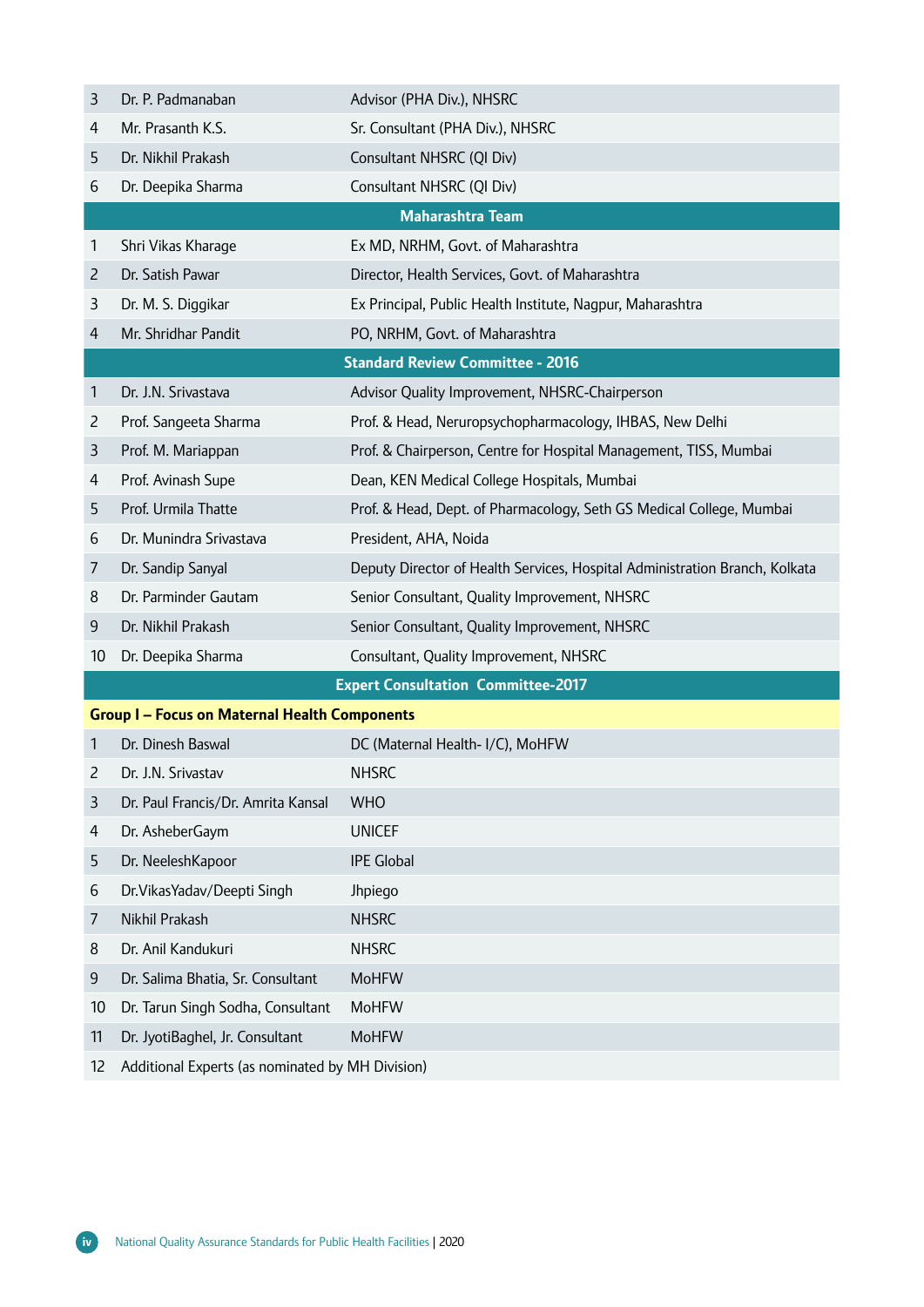|                | <b>Group II - Focus on Child Health Components</b> |                                                              |  |
|----------------|----------------------------------------------------|--------------------------------------------------------------|--|
| 1              | Dr. Ajay Khera                                     | DC (Child Health- I/C), MoHFW                                |  |
| $\overline{2}$ | Dr. J.N. Srivastav                                 | <b>NHSRC</b>                                                 |  |
| 3              | Dr. Prabhakar                                      | DC (Child Health), MoHFW                                     |  |
| 4              | Dr. Paul Francis/Dr. Amrita Kansal                 | <b>WHO</b>                                                   |  |
| 5              | Dr. Gagan Gupta                                    | <b>UNICEF</b>                                                |  |
| 6              | Dr. Harish Kumar                                   | <b>IPE Global</b>                                            |  |
| 7              | Dr. Renu Srivastav                                 | <b>IPE Global</b>                                            |  |
| 8              | Dr. VikasYadav/Deepti Singh                        | Jhpiego                                                      |  |
| 9              | Nikhil Prakash                                     | <b>NHSRC</b>                                                 |  |
|                |                                                    | <b>Expert Consultation Committee 2020</b>                    |  |
|                |                                                    |                                                              |  |
| 1              | Dr. K. Dayanand Rao                                | General Manager, AAHC Telangana                              |  |
| $\overline{c}$ | Ms. Madhukala Mishra                               | D.D Nursing, Sikkim                                          |  |
| 3              | Dr. Kartik Shah                                    | State Quality Nodal Officer, Gujarat                         |  |
| 4              | Dr. M. Mariappan                                   | Professor, Tata Institute of Social Sciences, Mumbai         |  |
| 5              | Maj. Gen. (Dr.) M. Srivastava                      | Senior Consultant, Academy of Hospital Administration, Noida |  |
| 6              | Dr. Nikhil Prakash Gupta                           | Expert, WHO Head Quarter Geneva                              |  |
| 7              | Dr. J.N. Srivastava                                | Head, Quality Improvement, NHSRC                             |  |
| 8              | Dr. Deepika Sharma                                 | Senior Consultant, QI, NHSRC                                 |  |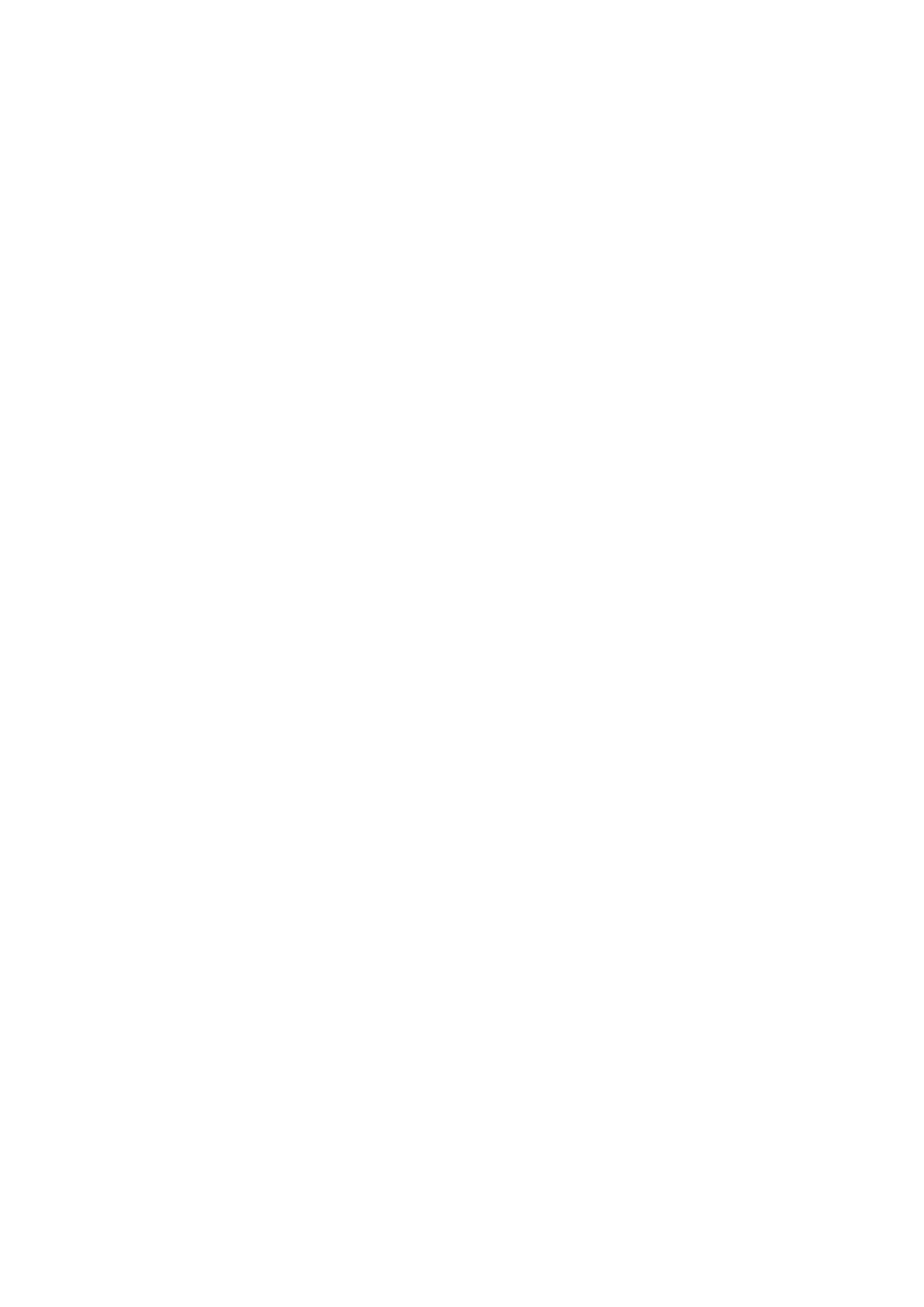

| <b>National Quality Assurance Standards</b>                 |    |
|-------------------------------------------------------------|----|
| Introduction to National Quality Assurance Standards        | 3  |
| <b>National Quality Assurance Standards</b>                 | 5  |
| <b>Components of Quality Measurement System</b>             | 9  |
| <b>Assessment Protocol</b>                                  | 11 |
| <b>Intent of Standards &amp; Measurable Elements</b>        | 17 |
| Intent of standards and Measurable elements                 | 19 |
| <b>Bibliography</b>                                         | 51 |
| <b>Intent for Revised Standards and Measurable Elements</b> | 57 |
| <b>Index</b>                                                | 59 |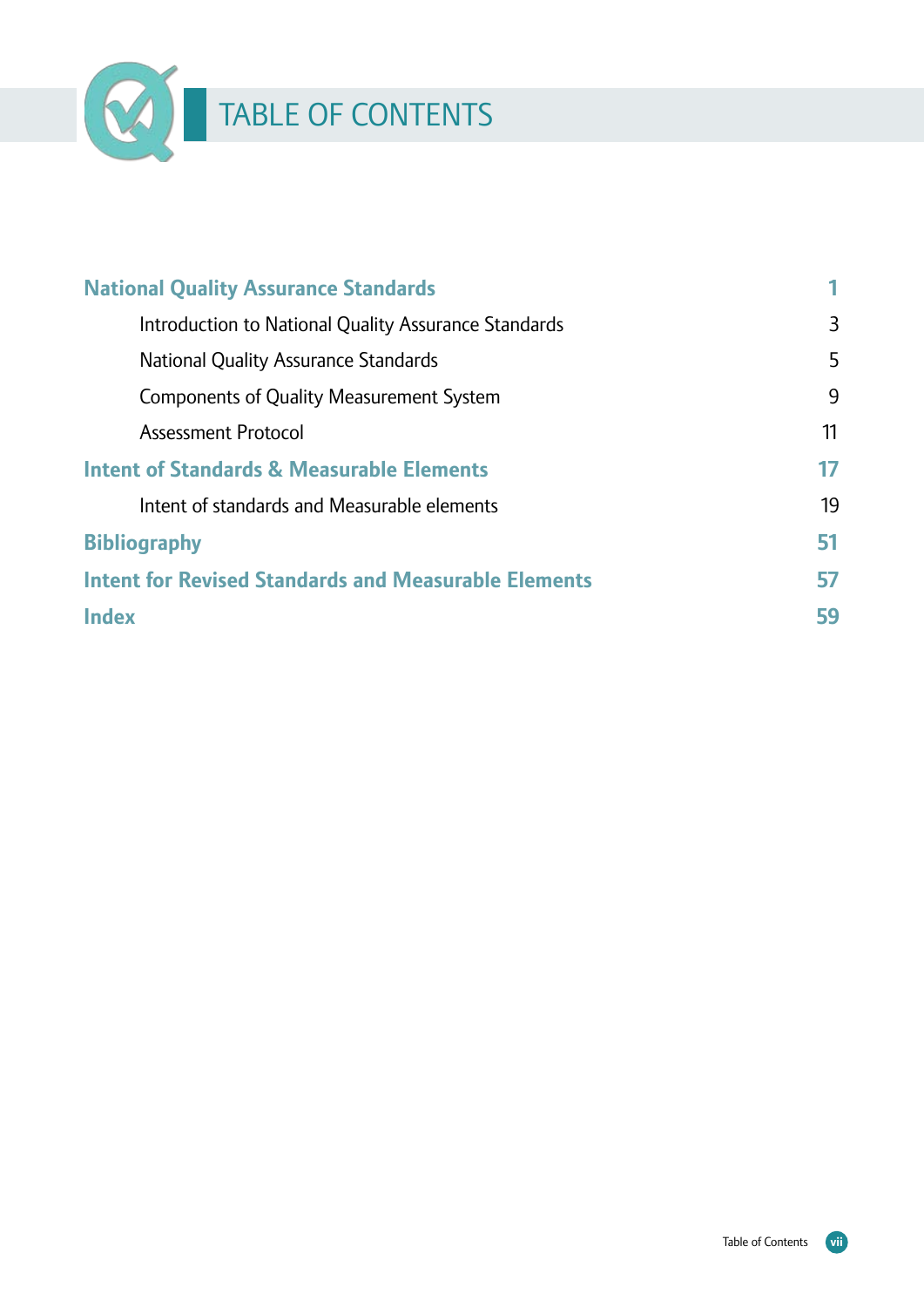

Quality of care is a key thrust area for both Policy Makers and Public Health Practitioners as it is an instrument of optimal utilization of resources and improving health outcomes as well as client satisfaction. National Quality Assurance Standards have been developed keeping in mind the specific requirements for public health facilities as well global best practices. Standards are meant for providers to assess their own quality for improvement as well as facilities for certification.

#### **Target Audience**

National Quality Assurance Standards for Public Health care facilities are intended for policy makers, program officers, service providers, assessors and certification agencies who intend to support, assess and sustain quality of care in public health care system and working to bring up their facilities for quality certification. Standards could also be used as self- improvement tools by health care facilities without linking with formal certification process.

#### **Type of Healthcare Facilities**

Thisset of National Quality Assurance Standards(NQAS) is applicable in allsecondary healthcare facilities operated by state or central health department in India i.e. District Hospitals/District Hospitals designated as teaching institutions, Sub-divisional hospitals, Thaluk hospitals, Area hospital, or any other equivalent health facility.

#### **Range of Services**

These standards are formulated to assess the quality of preventive , curative and promotive services provided by a secondary public hospitals. Range of services cover by these standards are:

- Out-patient department services
- Maternal, Newborn, Child and Adolescent health services
- In-patient departmental care
- Emergency care services
- Intensive care services
- Laboratory and radiology diagnostic services
- Blood bank services
- Surgical services
- Hospital auxiliary and support services, etc.
- Disease control programs and public health functions

National Quality Assurance Standards for Public Health care facilities 2020describes the intent of each standard as well as detailed measurement and assessment protocols. An assessment tool based on these standards has been defined and compiled in assessor's guidebook.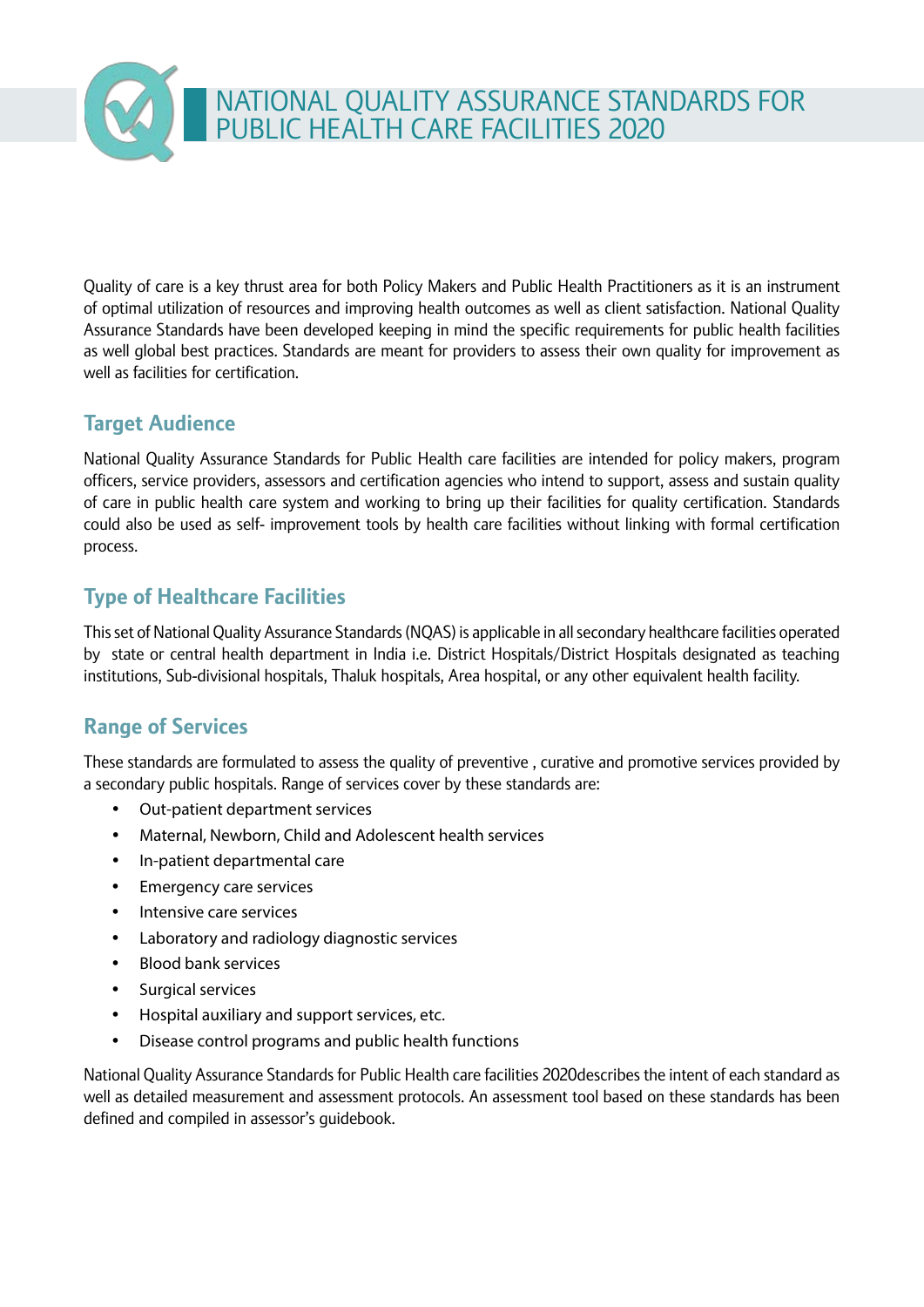

## National Quality Assurance Standards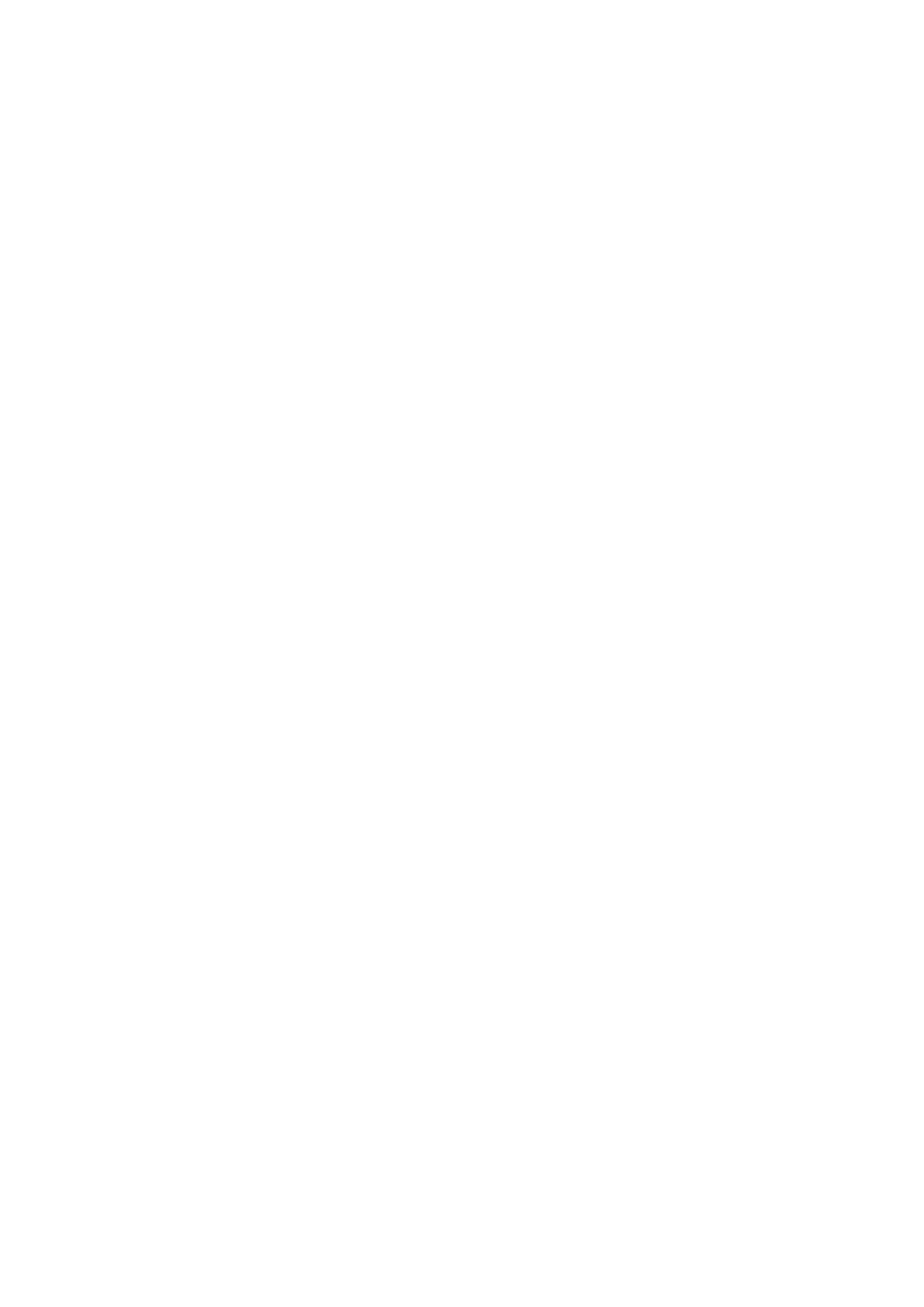## Introduction to National Quality ASSURANCE ST.

Often, measuring the quality in health facilities has never been easy, more so, in Public Health Facilities. We have had quality frame-work and Quality Standards & linked measurement system, globally and as well as in India. The proposed system has incorporated best practices from the contemporary systems, and contextualized them for meeting the needs of Public Health System in the country.

The system draws considerably from the guidelines (more than one hundred fifty in number), Standards and Texts on the Quality in Healthcare and Public health system, which ranges from ISO 9001 based system to healthcare specific standards such as JCI, IPHS, etc. Operational Guidelines for National Health Programmes and schemes have also been consulted.

We do realise that there would always be some kind of 'trade-off', when measuring the quality. One may have short and simple tools, but that may not capture all micro details. Alternatively one may devise all-inclusive detailed tools, encompassing the micro-details, but the system may become highly complex and difficult to apply across Public Health Facilities in the country.

Another issue needed to be addressed is having some kind of universal applicability of the quality measurement tools, which are relevant and practical across the states. Therefore, proposed system has flexibility to cater for differential baselines and priorities of the states.

Following are salient features of the proposed quality system :

- **1. Comprehensiveness**  The proposed system is all inclusive and captures all aspects of quality of care within the eight areas of concern. The departmental check-lists transposed within Quality Standards, and commensurate measurable elements provide an exhaustive matrix to capture all aspects of quality of care at the Public Health Facilities.
- **2. Contextual**  The proposed system has been developed primarily for meeting the requirements of the Public Health Facilities; since Public Hospitals have their own processes, responsibilities and peculiarities, which are very different from 'for-profit' sector. For instance, there are standards for providing free drugs, ensuring availability of clean linen, etc. which may not be relevant for other hospitals.
- **3. Contemporary** Contemporary Quality standards such as NABH, ISO and JCI, and Quality improvement tools such as Six Sigma, Lean and CQI have been consulted and their relevant practices have been incorporated.
- **4. User Friendly –** The Public Health System requires a credible Quality system. It has been endeavour of the team to avoid complex language and jargon. So that the system remains user-friendly to enable easy understanding and implementation by the service providers. Checklists have been designed to be user-friendly with guidance for each checkpoint. Scoring system has been made simple with uniform scoring rules and weightage. Additionally, a formula fitted excel sheet tool has been provided for the convenience, and also to avoid calculation errors.
- **5. Evidence based –** The Standards have been developed after consulting vast knowledge resource available on the quality. All respective operational and technical guidelines related to RMNCH+A and National Health Programmes have been factored in.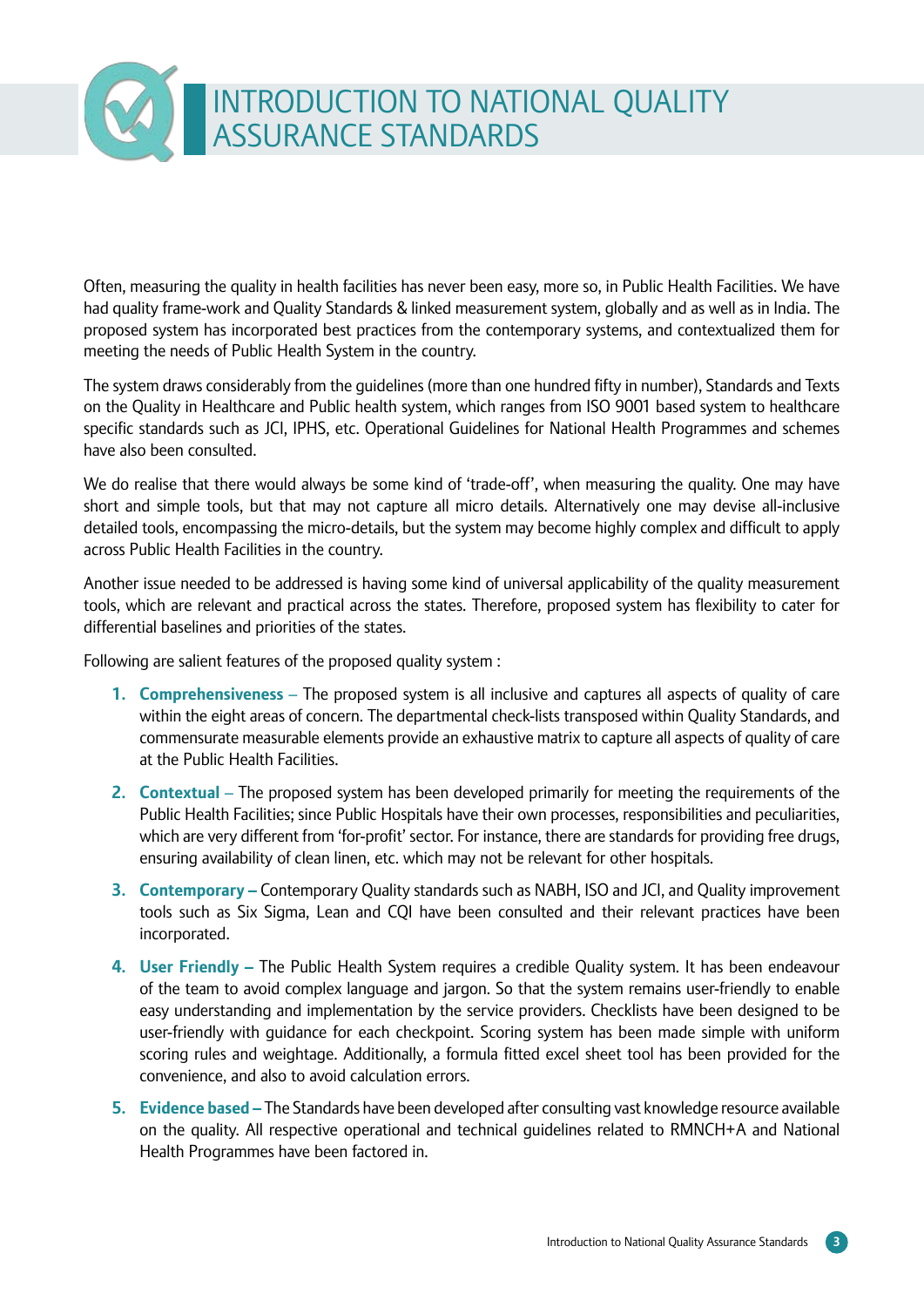- **6. Objectivity –** Ensuring objectivity in measurement of the Quality has always been a challenge. Therefore in the proposed quality system, each Standard is accompanied with measurable elements & Checkpoints to measure compliance to the standards. Checklists have been developed for various departments, which also captures inter-departmental variability for the standards. At the end of assessment, there would be numeric scores, bringing out the quality of care in a snap-shot, which can be used for monitoring, as well as for inter-hospital/ inter-state(s) comparison.
- **7. Flexibility –** The proposed system has been designed in such a way that states and Health Facilities can adapt the system according to their priorities and requirements. State or facilities may pick some of the departments or group of services in the initial phase for Quality improvement. As baseline differs from state to state, checkpoints may either be made essential or desirable, as per availability of resources. Desirable checkpoints will be counted in arriving at the score, but this may not withhold its certification, if compliance is still not there. In this way the proposed system provides flexibility, as well as 'road-map'.
- **8. Balanced** All three components of Quality Structure, process & outcome, have been given due weightage.
- **9. Transparency –** All efforts have been made to ensure that the measurement system remains transparent, so that assessee and assessors have similar interpretation of each checkpoint.
- **10. Enabler** Though standards and checklists are primarily meant for the assessment, it can also be used as a 'road-map' for improvement.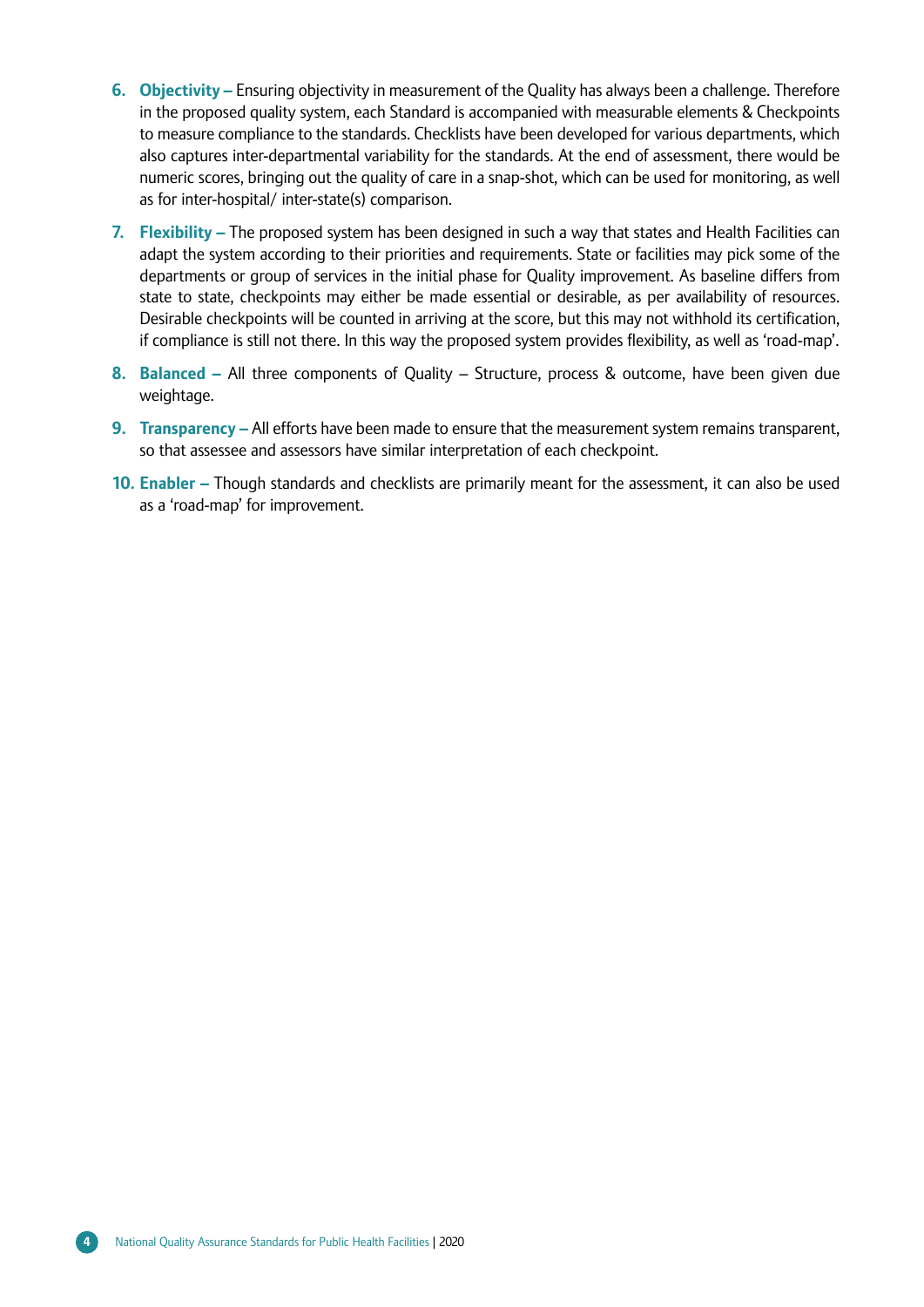

# **NATIONAL QUALITY ASSURANCE STANDARDS**

|                         | <b>Area of Concern - A: Service Provision</b>                                                                                                                                                  |
|-------------------------|------------------------------------------------------------------------------------------------------------------------------------------------------------------------------------------------|
| <b>Standard A1</b>      | The facility provides curative services                                                                                                                                                        |
| Standard A2             | The facility provides RMNCHA services                                                                                                                                                          |
| Standard A3             | The facility provides diagnostic services                                                                                                                                                      |
| <b>Standard A4</b>      | The facility provides services as mandated in National Health Programmes/State Scheme.                                                                                                         |
| Standard A5             | The facility provides support services                                                                                                                                                         |
| Standard A6             | Health services provided at the facility are appropriate to community needs.                                                                                                                   |
|                         | Area of Concern - B: Patient Rights                                                                                                                                                            |
| <b>Standard B1</b>      | The facility provides information to care seekers, attendants & community about the available services<br>and their modalities.                                                                |
| Standard B2             | Services are delivered in a manner that is sensitive to gender, religious and cultural needs, and there are<br>no barriers on account of physical economic, cultural or social reasons.        |
| Standard B3             | The facility maintains privacy, confidentiality & dignity of patient, and has a system for guarding patient<br>related information.                                                            |
| Standard B4             | The facility has defined and established procedures for informing patients about the medical condition,<br>and involving them in treatment planning, and facilitates informed decision making. |
| <b>Standard B5</b>      | The facility ensures that there are no financial barriers to access, and that there is financial protection<br>given from the cost of hospital services.                                       |
| Standard B6             | The facility has defined framework for ethical management including dilemmas confronted during<br>delivery of services at public health facilities.                                            |
|                         | <b>Area of Concern - C: Inputs</b>                                                                                                                                                             |
| Standard C1             | The facility has infrastructure for delivery of assured services, and available infrastructure meets the<br>prevalent norms.                                                                   |
| Standard C <sub>2</sub> | The facility ensures the physical safety of the infrastructure.                                                                                                                                |
| Standard C3             | The facility has established Programme for fire safety and other disaster.                                                                                                                     |
| Standard C4             | The facility has adequate qualified and trained staff, required for providing the assured services to the<br>current case load.                                                                |
| Standard C5             | The facility provides drugs and consumables required for assured list of services.                                                                                                             |
| Standard C6             | The facility has equipment & instruments required for assured list of services.                                                                                                                |
| Standard C7             | The facility has a defined and established procedure for effective utilization, evaluation and augmentation<br>of competence and performance of staff                                          |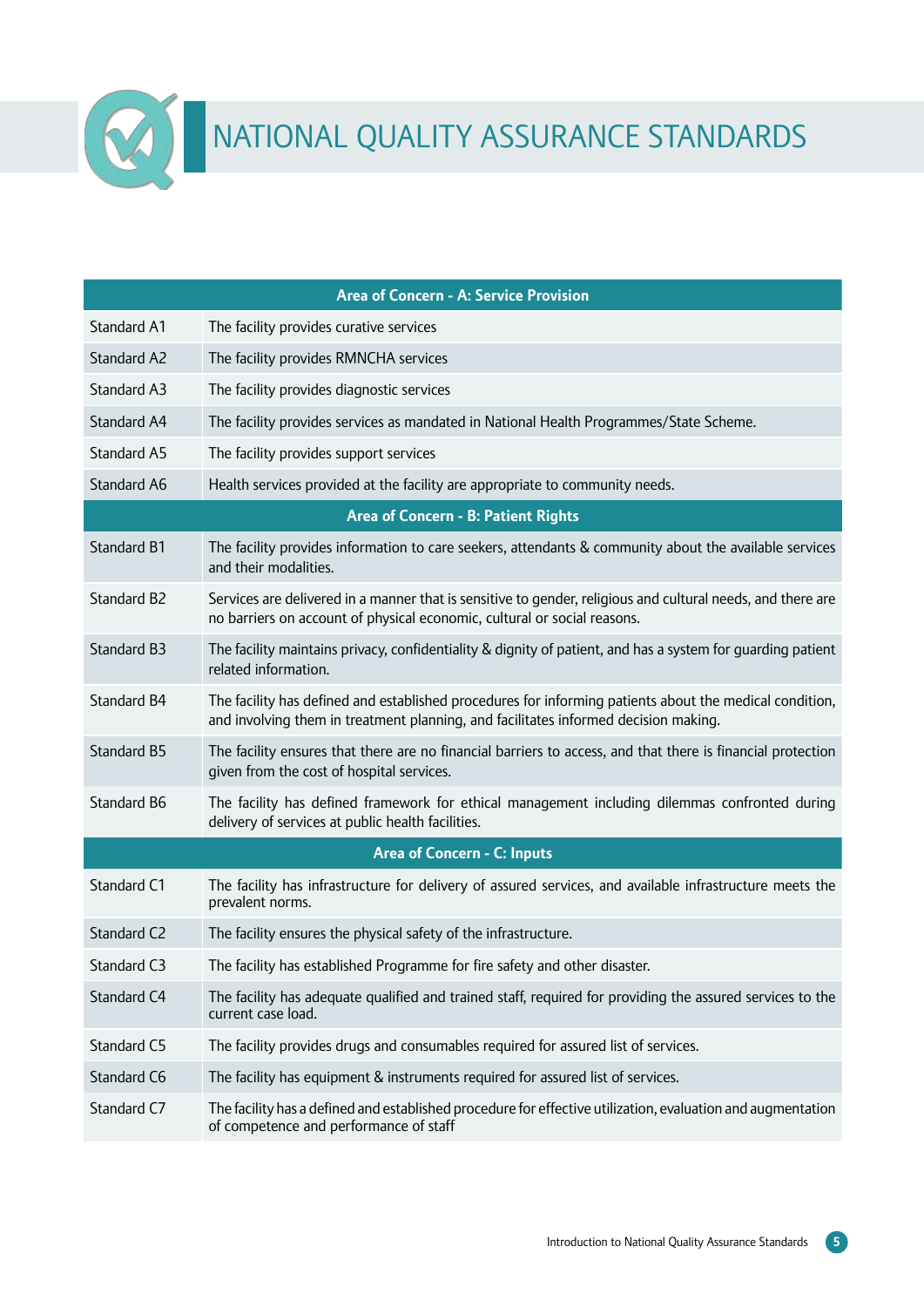|                     | <b>Area of Concern - D: Support Services</b>                                                                                                         |
|---------------------|------------------------------------------------------------------------------------------------------------------------------------------------------|
| Standard D1         | The facility has established Programme for inspection, testing and maintenance and calibration of<br>Equipment.                                      |
| Standard D2         | The facility has defined procedures for storage, inventory management and dispensing of drugs in<br>pharmacy and patient care areas.                 |
| Standard D3         | The facility provides safe, secure and comfortable environment to staff, patients and visitors.                                                      |
| Standard D4         | The facility has established Programme for maintenance and upkeep of the facility.                                                                   |
| Standard D5         | The facility ensures 24 X 7 water and power backup as per requirement of service delivery, and support<br>services norms.                            |
| Standard D6         | Dietary services are available as per service provision and nutritional requirement of the patients.                                                 |
| Standard D7         | The facility ensures clean linen to the patients.                                                                                                    |
| Standard D8         | The facility has defined and established procedures for promoting public participation in management<br>of hospital transparency and accountability. |
| Standard D9         | Hospital has defined and established procedures for Financial Management.                                                                            |
| Standard D10        | The facility is compliant with all statutory and regulatory requirement imposed by local, state or central<br>government.                            |
| <b>Standard D11</b> | Roles & Responsibilities of administrative and clinical staff are determined as per govt. regulations and<br>standards operating procedures.         |
| Standard D12        | The facility has established procedure for monitoring the quality of outsourced services and adheres to<br>contractual obligations.                  |
|                     | <b>Area of Concern - E: Clinical Services</b>                                                                                                        |
|                     |                                                                                                                                                      |
| Standard E1         | The facility has defined procedures for registration, consultation and admission of patients.                                                        |
| Standard E2         | The facility has defined and established procedure for clinical assessment and preparation of the<br>treatment plan                                  |
| Standard E3         | The facility has defined and established procedures for continuity of care of patient and referral.                                                  |
| Standard E4         | The facility has defined and established procedures for nursing care.                                                                                |
| Standard E5         | The facility has a procedure to identify high risk and vulnerable patients.                                                                          |
| Standard E6         | Facility ensures rationale prescribing and use of medicines                                                                                          |
| Standard E7         | The facility has defined procedures for safe drug administration.                                                                                    |
| Standard E8         | The facility has defined and established procedures for maintaining, updating of patients' clinical records<br>and their storage.                    |
| Standard E9         | The facility has defined and established procedures for discharge of patient.                                                                        |
| Standard E10        | The facility has defined and established procedures for intensive care.                                                                              |
| Standard E11        | The facility has defined and established procedures for Emergency Services and Disaster<br>Management.                                               |
| Standard E12        | The facility has defined and established procedures of diagnostic services.                                                                          |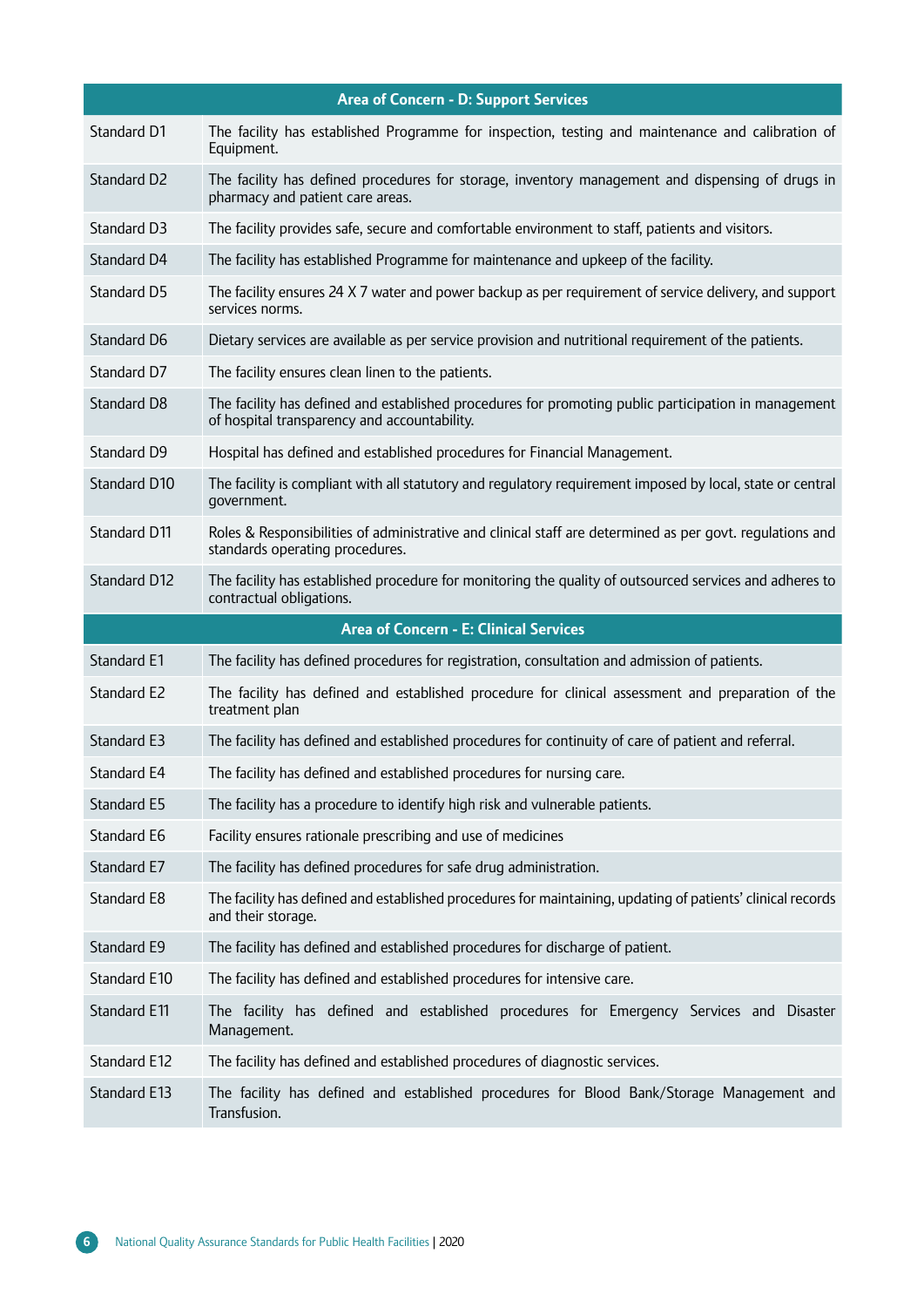| Standard E14       | The facility has established procedures for Anaesthetic Services.                                                                                |
|--------------------|--------------------------------------------------------------------------------------------------------------------------------------------------|
| Standard E15       | The facility has defined and established procedures of Operation theatre services.                                                               |
| Standard E16       | The facility has defined and established procedures for end of life care and death.                                                              |
|                    | <b>Maternal &amp; Child Health Services</b>                                                                                                      |
| Standard E17       | The facility has established procedures for Antenatal care as per guidelines.                                                                    |
| Standard E18       | The facility has established procedures for Intranatal care as per guidelines.                                                                   |
| Standard E19       | The facility has established procedures for postnatal care as per guidelines.                                                                    |
| Standard E20       | The facility has established procedures for care of new born, infant and child as per guidelines.                                                |
| Standard E21       | The facility has established procedures for abortion and family planning as per government guidelines<br>and law.                                |
| Standard E22       | The facility provides Adolescent Reproductive and Sexual Health services as per guidelines.                                                      |
|                    | <b>National Health Programmes</b>                                                                                                                |
| Standard E23       | The facility provides National health Programme as per operational/Clinical Guidelines.                                                          |
|                    | <b>Area of Concern - F: Infection Control</b>                                                                                                    |
| Standard F1        | The facility has infection control Programme and procedures in place for prevention and measurement<br>of hospital associated infection.         |
| Standard F2        | The facility has defined and Implemented procedures for ensuring hand hygiene practices and<br>antisepsis.                                       |
| Standard F3        | The facility ensures standard practices and materials for Personal protection.                                                                   |
| Standard F4        | The facility has standard procedures for processing of equipment and instruments.                                                                |
| <b>Standard F5</b> | Physical layout and environmental control of the patient care areas ensures infection prevention.                                                |
| Standard F6        | The facility has defined and established procedures for segregation, collection, treatment and disposal<br>of Bio Medical and hazardous Waste.   |
|                    | Area of Concern - G: Quality Management                                                                                                          |
| Standard G1        | The facility has established organizational framework for quality improvement.                                                                   |
| Standard G2        | The facility has established system for patient and employee satisfaction.                                                                       |
| Standard G3        | The facility have established internal and external quality assurance programs.                                                                  |
| Standard G4        | The facility has established, documented implemented and maintained Standard Operating Procedures<br>for all key processes and support services. |
| Standard G5        | The facility maps its key processes and seeks to make them more efficient by reducing non-value adding<br>activities and wastages.               |
| Standard G6        | The facility has defined mission, values, Quality policy & objectives & prepared a strategic plan to<br>achieve them.                            |
| Standard G7        | The facility seeks continually improvement by practicing Quality method and tools.                                                               |
| Standard G8        | The facility has defined, approved and communicated Risk Management framework for existing and<br>potential risks.                               |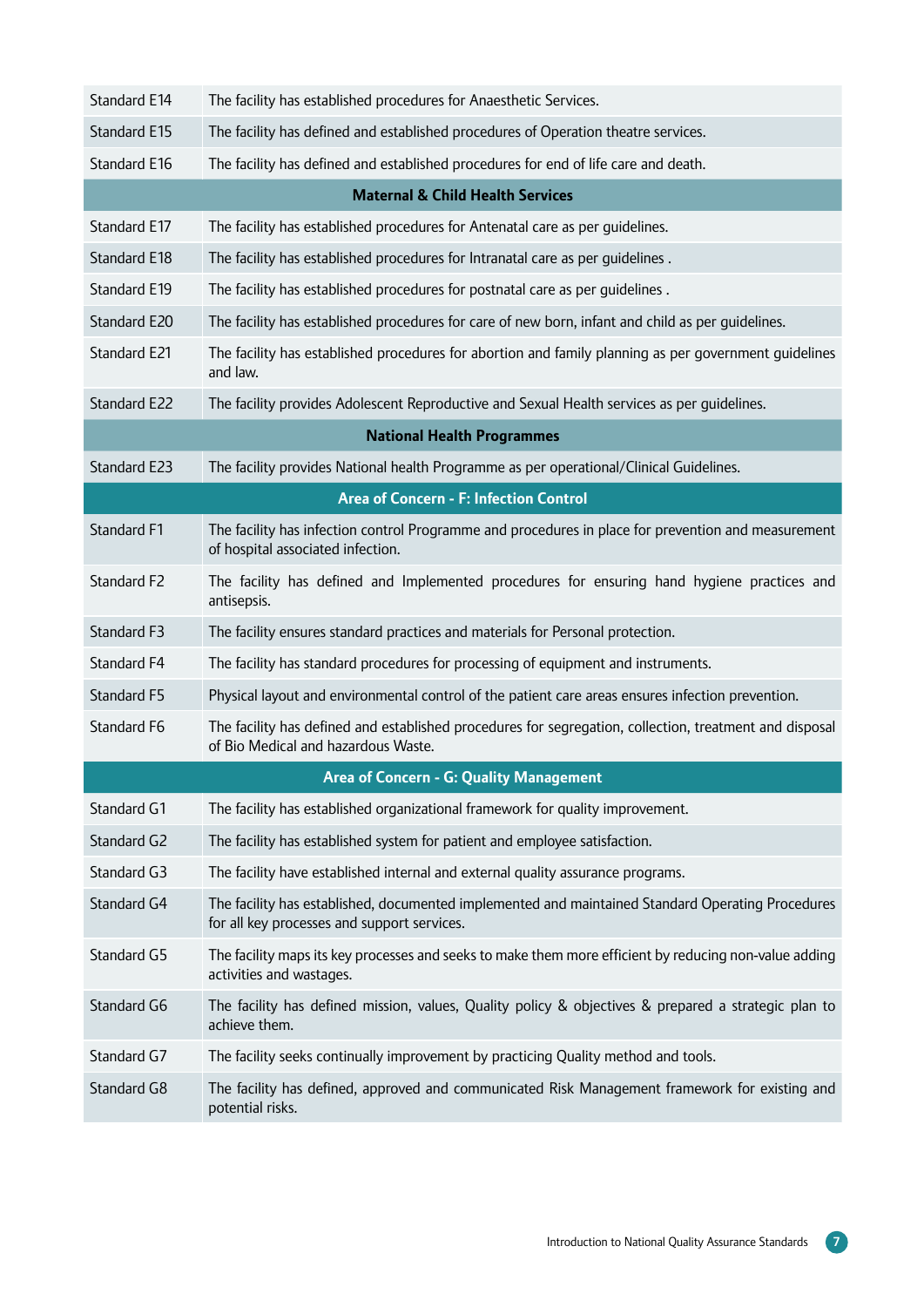| Standards G9                            | The facility has established procedures for assessing, reporting, evaluating and managing risk as per<br>Risk Management Plan |  |
|-----------------------------------------|-------------------------------------------------------------------------------------------------------------------------------|--|
| Standard G10                            | The facility has established clinical Governance framework to improve the quality and safety of clinical<br>care processes    |  |
| Area of Concern - H : Outcome Indicator |                                                                                                                               |  |
| <b>Standard H1</b>                      | The facility measures Productivity Indicators and ensures compliance with State/National benchmarks.                          |  |
| Standard H <sub>2</sub>                 | The facility measures Efficiency Indicators and ensure to reach State/National Benchmark.                                     |  |
| Standard H3                             | The facility measures Clinical Care & Safety Indicators and tries to reach State/National benchmark.                          |  |
| Standard H4                             | The facility measures Service Quality Indicators and endeavours to reach State/National benchmark.                            |  |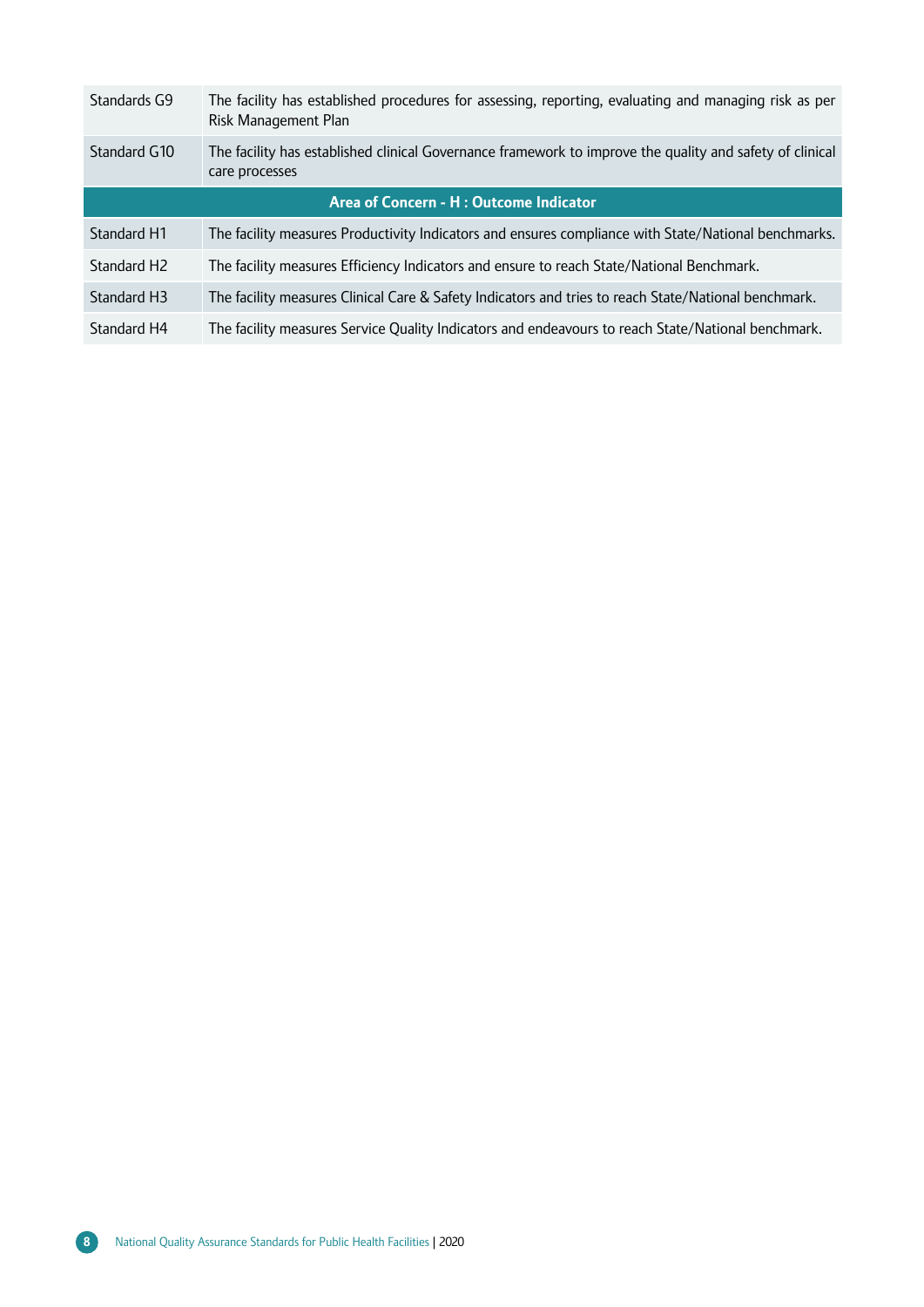

The main pillars of Quality Measurement Systems are Quality Standards. These standards have been defined for variouslevel of facilities. The Standards have been groupedwithin the eight**Areas of Concern**. Each Standard further has specific **Measurable Elements**. These standards and measurable elements are checked in each department of a health facility through department specific **Checkpoints**. All Checkpoints for a department are collated, and together they form assessment tool called '**Checklist**'. Scored/ filled-in Checklists would generate scorecards.

Functional relationship between quality standards, measurable elements, check-points and check-list is shown in Figure1.



#### **Figure 1: Functional Relationship between Components of Quality Measurement System**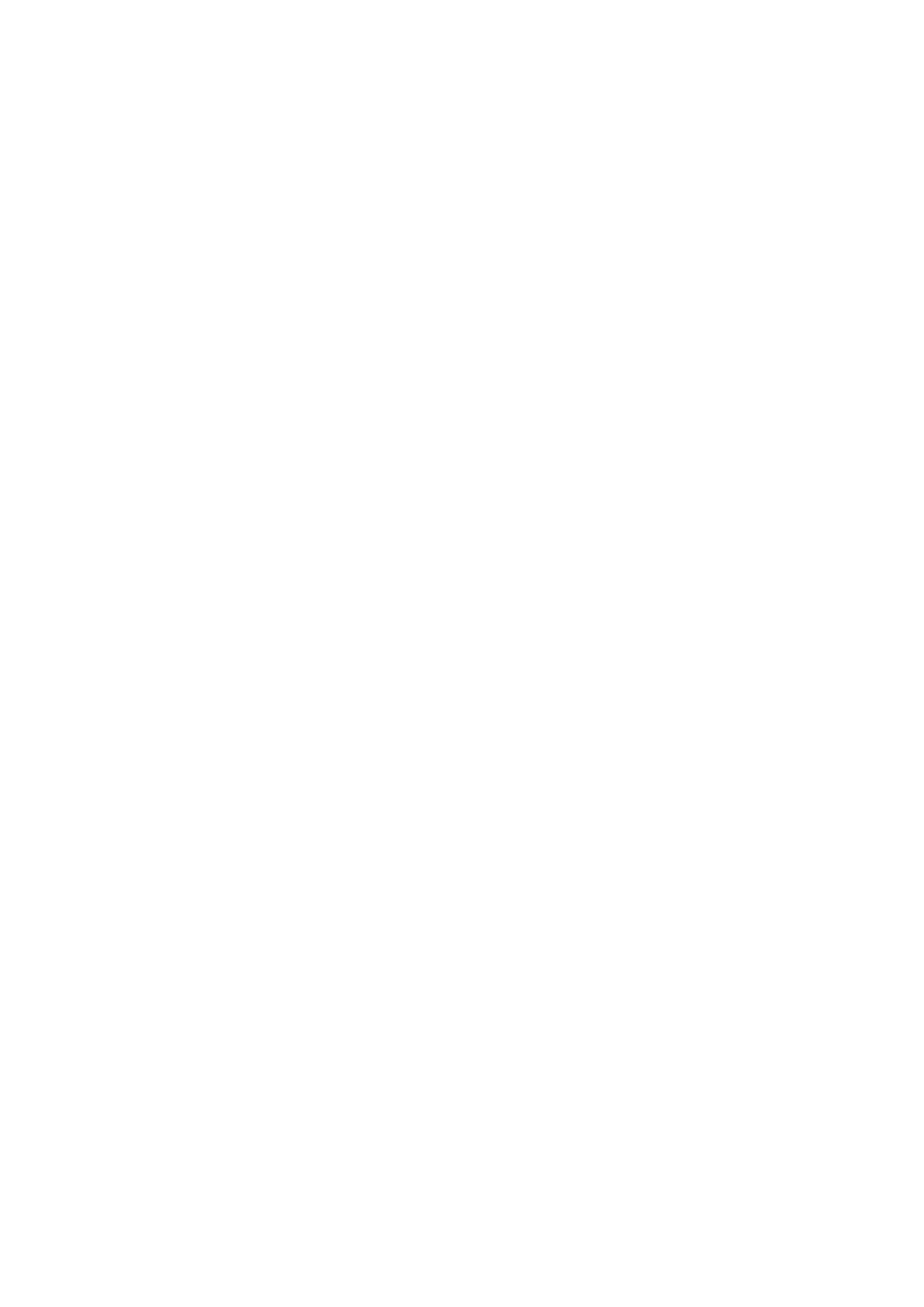

#### **A. General Principles**

Assessment of the Quality at Public Health Facilities is based on general principles of integrity, confidentiality, objectivity and Replicability -

- **1. Integrity** Assessors and persons managing assessment programmes should
	- Perform their work with honesty, diligence and responsibility
	- Demonstrate their competence while performing assessment
	- Performance assessment in an impartial manner
	- Remain fair and unbiased in their findings
- **2. Fair Presentation** Assessment findings should represent the assessment activities truthfully and accurately. Any unresolved diverging opinion should between assessors and assesses should be reported.
- **3. Confidentiality-** Assessors should ensure that information acquired by them during the course of assessment is not shared with any authorised person including media. The information should not be used for personal gain.
- **4. Independence-** Assessors should be independent to the activity that they are assessing and should act in a manner that is free from bias and conflict of interest. For internal assessment, the assessor should not assess his or her own department and process. After the assessment, assessor should handhold to guide the service providers for closing the gap and improving the services.
- **5. Evidence based approach –** Conclusions should be arrived based on evidences, which are objective, verifiable and reproducible.

#### **B. Planning Assessment Activities**

Following assessment activities are undertaken at different level -

- 1. Internal Assessment at the facility level– A continuous process of assessment within the facility by internal assessors.
- 2. Assessment by District and State Quality Assurance Units
- 3. Accreditation assessment Assessment by national assessors for the purpose for certification/ accreditation.

**Internal Assessment**- Internal assessment is a continuous process and integral part of facility based Quality assurance program. Assessing all departments in a health facility every month may not be possible. The hospital should prepare a quarterly assessment schedule. It needs to be ensured that every department would be assessed and scored at least once in a quarter. This plan should be prepared in consultation with respective departments. Quality team at the facility can also prioritize certain departments, where quality of services has been a cause of concern.

For internal assessment, the Hospital Quality Team should appoint a coordinator, preferably the hospital manager or quality manger, whose main responsibilities are given below -

- 1. Preparing assessment plan and schedule
- 2. Constitute an assessment team for internal assessment
- 3. Arrange stationary (forms & formats) for internal assessment
- 4. Maintenance of assessment records
- 5. Communicating and coordinating with departments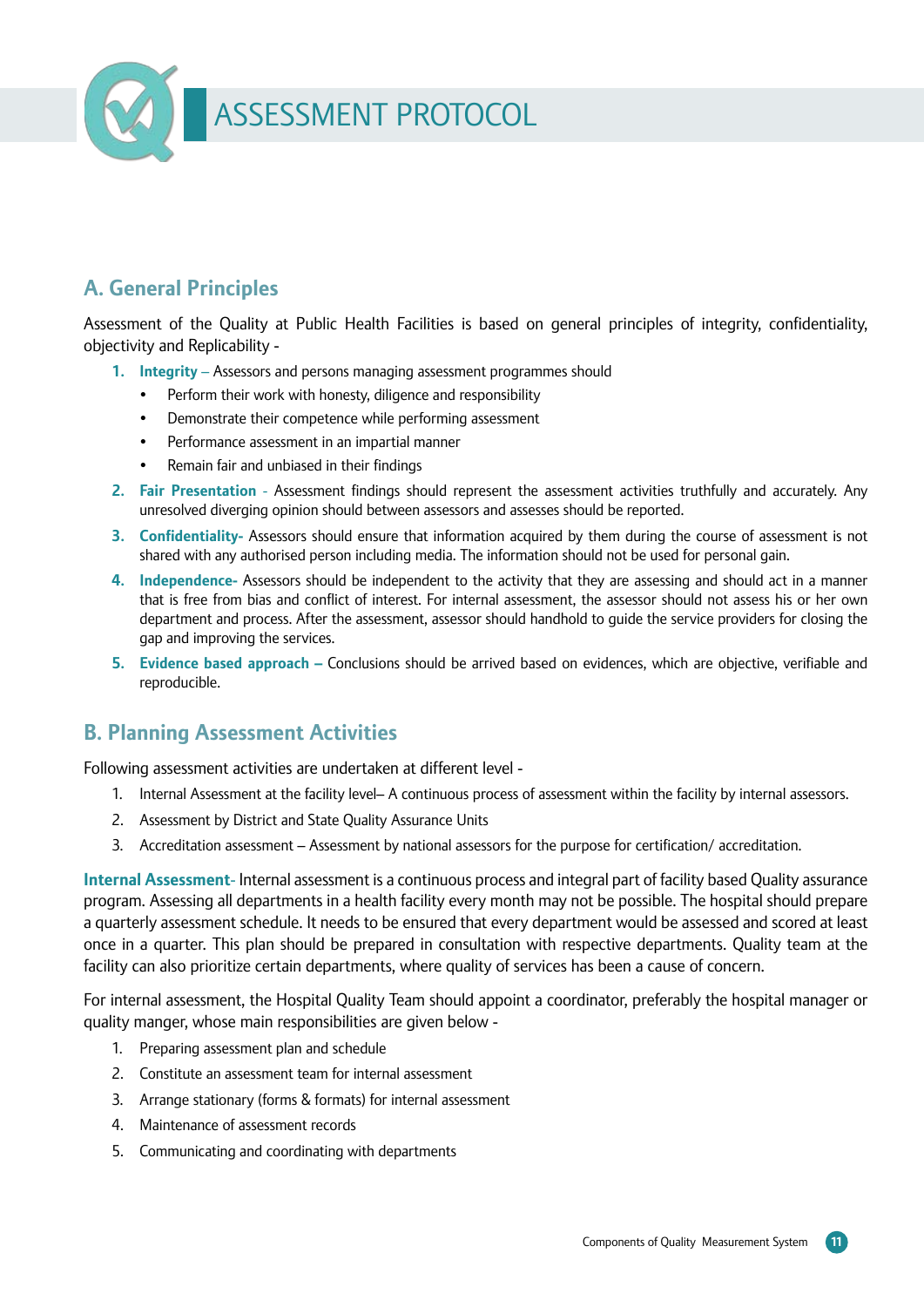- 6. Monitor & review the internal assessment programme
- 7. Disseminate the findings of internal assessment
- 8. Preparation of action plan in coordination with quality team and respective departments.

**Assessment by DQAU/SQAU** – DQAU and SQAU are also responsible for undertaking an independent quality assessment of a health facility. Facilities having poor quality indicators would have priority in the assessment programme. Visit for the assessment should also be utilised for building facility level capacity of quality assurance and handholding. Efforts should be made to ensure that all departments of the hospital have been assessed during one visit. Assessment process is shown in Figure 2.



#### **C. Constituting assessment team**

Assessment team should be constituted according to the scope of assessment i.e. departments to be assessed. Team assessing clinical department should have at least one person form clinical domain preferably a doctor, assessing patient care departments. Indoor departments should also have one nursing staff in the team. It would be preferable to have a multidisciplinary team having at least one doctor and one nurse during the external assessment. As DQAU/ SQAU may not have their own capacity for arranging all team members internally, a person form another hospital may be nominated to be part of the assessment team. However, it needs to be ensured that person should not assess his/her own department and there is no conflict of interest. For external assessment, the team members should have undergone the assessors' training.

#### **D. Preparing assessment schedule**

Assessment schedule is micro-plan for conducting assessment. It constitutes of details regarding departments, date, timing, etc. Assessment schedule should be prepared beforehand and shared with respective departments.

#### **E. Performing Assessment –**

- i. Pre-assessment preparation Team leader of the assessment team should ensure that assessment schedule has been communicated to respective departments. Team leader should assign the area of responsibility to each team member, according to the schedule and competency of the members.
- ii. Opening meeting A short opening meeting with the assessee's department or hospital should be conducted for introduction, aims & objective of the assessment and role clarity.
- iii. Reviewing documents The available records and documents such as SOPs, BHT, Registers, etc should be reviewed.

#### **F. Communication during assessment**

Behaviours and communication of the assessors should be polite and empathetic. Assessment should be fact finding exercise and not a fault finding exercise. Conflicts should be avoided.

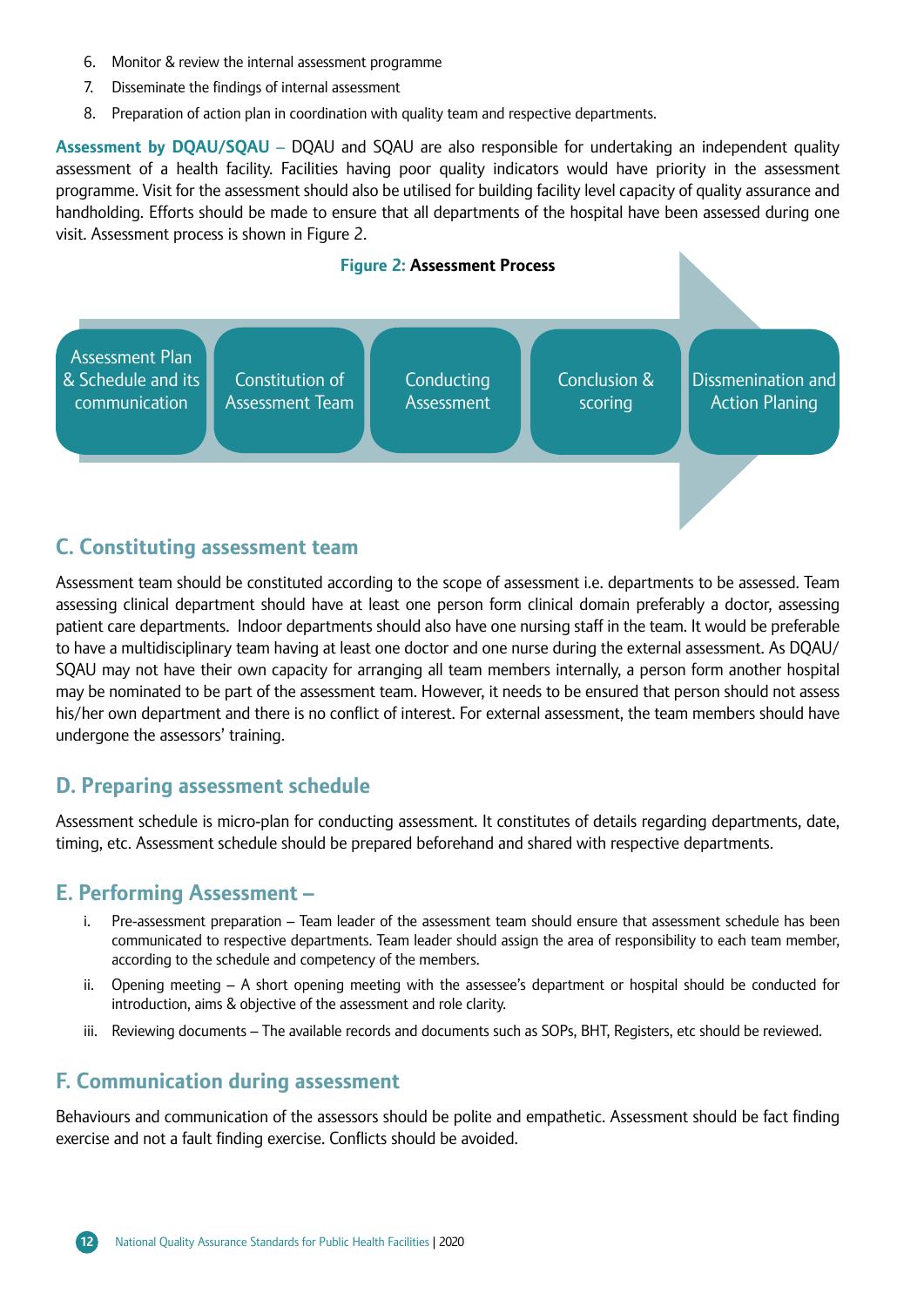#### **G. Using checklists**

Checklists are the main tools for the assessment. Hence, familiarity with the tools would be important -

| <b>Checklist for Accident &amp; Emergency</b> |                                                                      |                                                                     |                 |                                  |                                                                                                    |
|-----------------------------------------------|----------------------------------------------------------------------|---------------------------------------------------------------------|-----------------|----------------------------------|----------------------------------------------------------------------------------------------------|
| <b>Reference</b><br>No.                       | <b>Measurement</b><br><b>Element</b>                                 | <b>Checkpoint</b>                                                   | Compli-<br>ance | Assess-<br>ment<br><b>Method</b> | <b>Means of Verification</b>                                                                       |
| b                                             |                                                                      | <b>AREA OF CONCERN - A SERVICE PROVISION</b>                        |                 |                                  |                                                                                                    |
| <b>Standard A1</b>                            | <b>The facility provides Curative Services</b>                       |                                                                     |                 |                                  |                                                                                                    |
| <b>ME A1.1.</b>                               | The facility provides<br><b>General Medicine</b><br>services<br>е    | Availability of Emergency<br>Medical Procedures,                    |                 | SI/OB                            | Poisoning, Snake Bite, CVA,<br>Acute MI, ARF, Hypovolumic<br>Shock, Dysnea, Unconsious<br>Patients |
| ME A1.2.                                      | The facility provides<br><b>General Surgery</b><br>services          | Availability of Emergency<br><b>Surgical Procedures</b>             |                 | SI/OB                            | Appendicitis, Rupture spleen,<br>Intestinal Obstruction, Assault<br>Injuries, perforation, Burns   |
| <b>ME A1.3.</b>                               | the facility provides<br>Obstetrics &<br><b>Gynaecology Services</b> | Availability of Emergency<br>Obstertics & Gynaecology<br>Procedures |                 | SI/OB                            | APH, PPH, Eclampsia,<br>Obstructed labour, Septic<br>abortion, Emergency<br>Contraceptives         |
| <b>ME A1.4.</b>                               |                                                                      | Availability of emergency<br>Pediatric procedures                   |                 | SI/OB                            | ARI, Diarrheal diseases,<br>Hypothermia, PEM, reucitation                                          |

#### **Figure 3: Sample checklist\*.**

\* - ME denotes measurable elements of a standard, for which details have been provided in the Annexure 'A'.

- a) Header of the checklist denotes the name of department for which checklist is intended.
- b) The horizontal bar in grey colour contains the name of the Area of concern for which the underlying standards belong.
- c) Extreme left column of checklist in blue colour contain the reference no. of Standard and Measurable Elements, which can used for the identification and traceability of the standard. When reporting or quoting, reference no of the standard and measurable element should also be mentioned.
- d) Yellow horizontal bar contains the statement of standard which is being measured. There are a total of seventy standards, but all standards may not be applicable to every department, so only relevant standards are given in yellow bars in the checklists.
- e) Second column contains text of the measurable element for the respective standard. Only applicable measurable elements of a standard are shown in the checklists. Therefore, all measurable elements under a standard are not there in the departmental check-lists. They have been excluded because they are not relevant to that department.
- f) Next right to measurable elements are given the check points to measure the compliance to respective measurable element and the standard. It is the basic unit of measurement, against which compliance is checked and the score is awarded.
- g) Right next to Checkpoint is a blank column for noting the findings of assessment, in term of Compliance Full, Partial or and Non Compliance.
- h) Next to compliance column is the assessment method column. This denotes the 'HOW' to gather the information. Generally, there are four primary methods for assessment - SI means staff interview, OB means observation, RR means record review & PI - Patient Interview.
- i) Column next to assessment method contains means of verification. It denotes what to see at a Checkpoint. It may be list of equipment or procedures to be observed, or question you have to ask or some benchmark, which could be used for comparison, or reference to some other guideline or legal document. It has been left blank, as the check point is self-explanatory.

Assessor should gather information and evidences to assess compliance to the requirement of measurable element and checkpoints at Health Facility being assessed. Information can be gathered by following four methods

- **i. Observation–** Compliance to many of the measurable elements can be assessed by directly observing the articles, processes and surrounding environment. Few examples are given below
	- a) Enumeration of articles like equipment, drugs, etc
	- b) Displays of signages, work instructions, important information
	- c) Facilities patient amenities, ramps, complaint-box, etc.
	- d) Environment cleanliness, loose-wires, seepage, overcrowding, temperature control, drains, etc
	- e) Procedures like measuring BP, counselling, segregation of biomedical waste,

**a**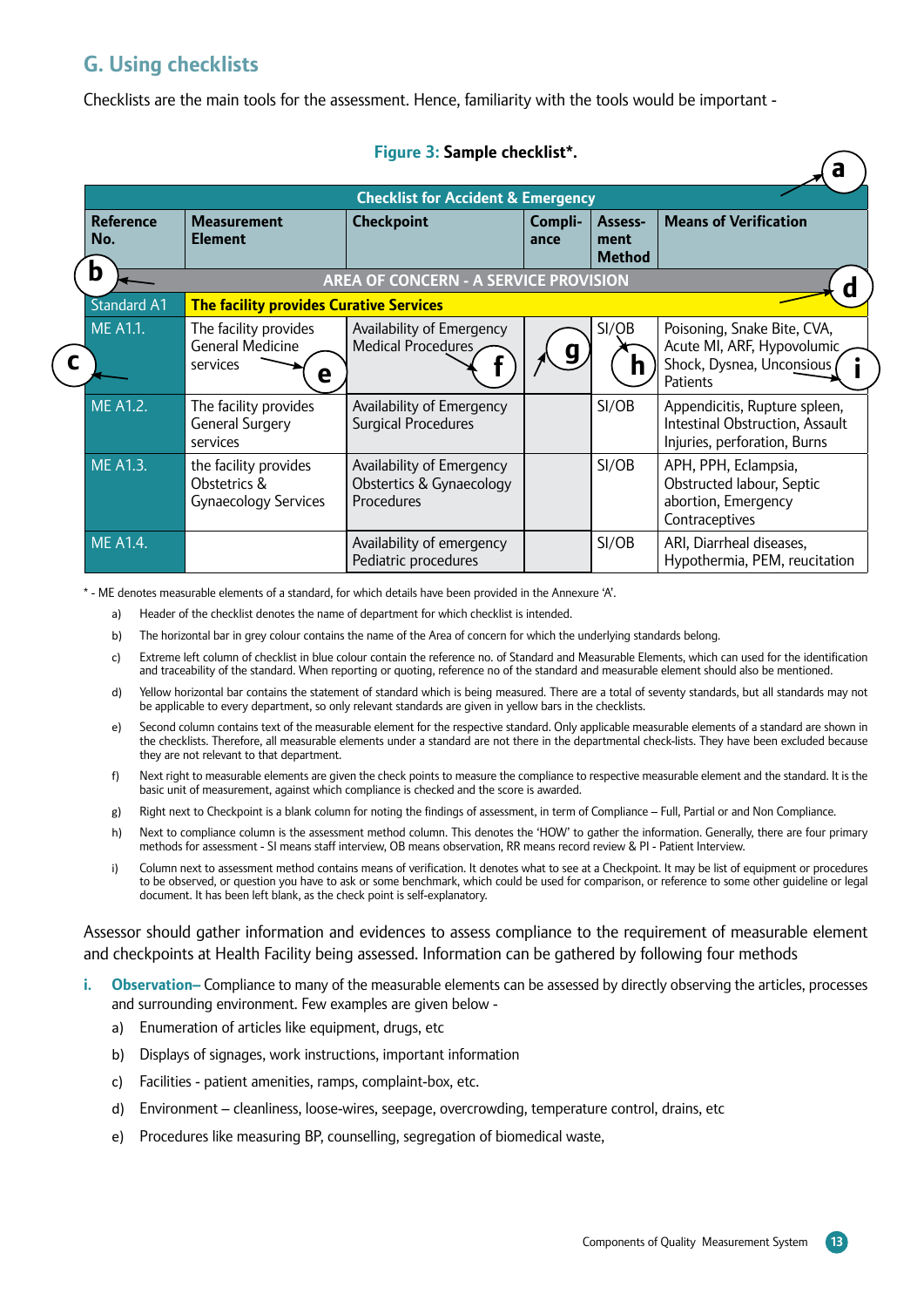- **ii. Record Review –** It may not be possible to observe all clinical procedures. Records also generate objective evidences, which need to be triangulated with finding of the observation. For example on the day of assessment, drug tray in the labour room may have adequate quantity of Oxytocin, but if review of the drug expenditure register reveals poor consumption pattern of Oxytocin, then more enquiries would be required to ascertain on the adherence to protocols in the labour room. Examples of the record review are given below
	- a) Review of clinical records delivery note, anaesthesia note, maintenance of treatment chart, operation notes, etc.
	- b) Review of department registers like admission registers, handover registers, expenditure registers, etc.
	- c) Review of licenses, formats for legal compliances like Blood bank license and Form 'F' for PNDT
	- d) Review of SOPs for adequacy and process
	- e) Review of monitoring records TPR chart, Input/output chart, culture surveillance report, calibration records, etc
	- f) Review of department data and indicators

**iii. Staff interview** –Interaction with the staff helps in assessing the knowledge and skill level, required for performing job functions.

#### Examples -

- a) Competency testing Quizzing the staff on knowledge related to their job
- b) Demonstration Asking staff to demonstrate certain activities like hand-washing technique, new born resuscitation, etc.
- c) Awareness Asking staff about awareness off patients' right, quality policy, handling of high alerts drugs, etc.
- d) Attitude about patient's dignity and gender issues.
- e) Feedback about adequacy of supplies, problems in performing work, safety issues, etc.
- **iv. Patient / Client Interview** Interaction with patients/clients may be useful in getting information about quality of services and their experience in the hospital. It gives us users' perspective. It should include
	- a) Feedback on quality of services staff behaviour, food quality, waiting times, etc.
	- b) Out of pocket expenditure incurred during the hospitalisation
	- c) Effective of communication like counselling services and self drug administration

Assessor may use one these method to asses certain measurable element. Suggestive methods have been given in the Assessment method column against each checkpoint Means of verification has been given against each checkpoint. Normal flow of gathering information assessment would be as given in Figure 4 -

#### **Figure 4: Flow of Information**

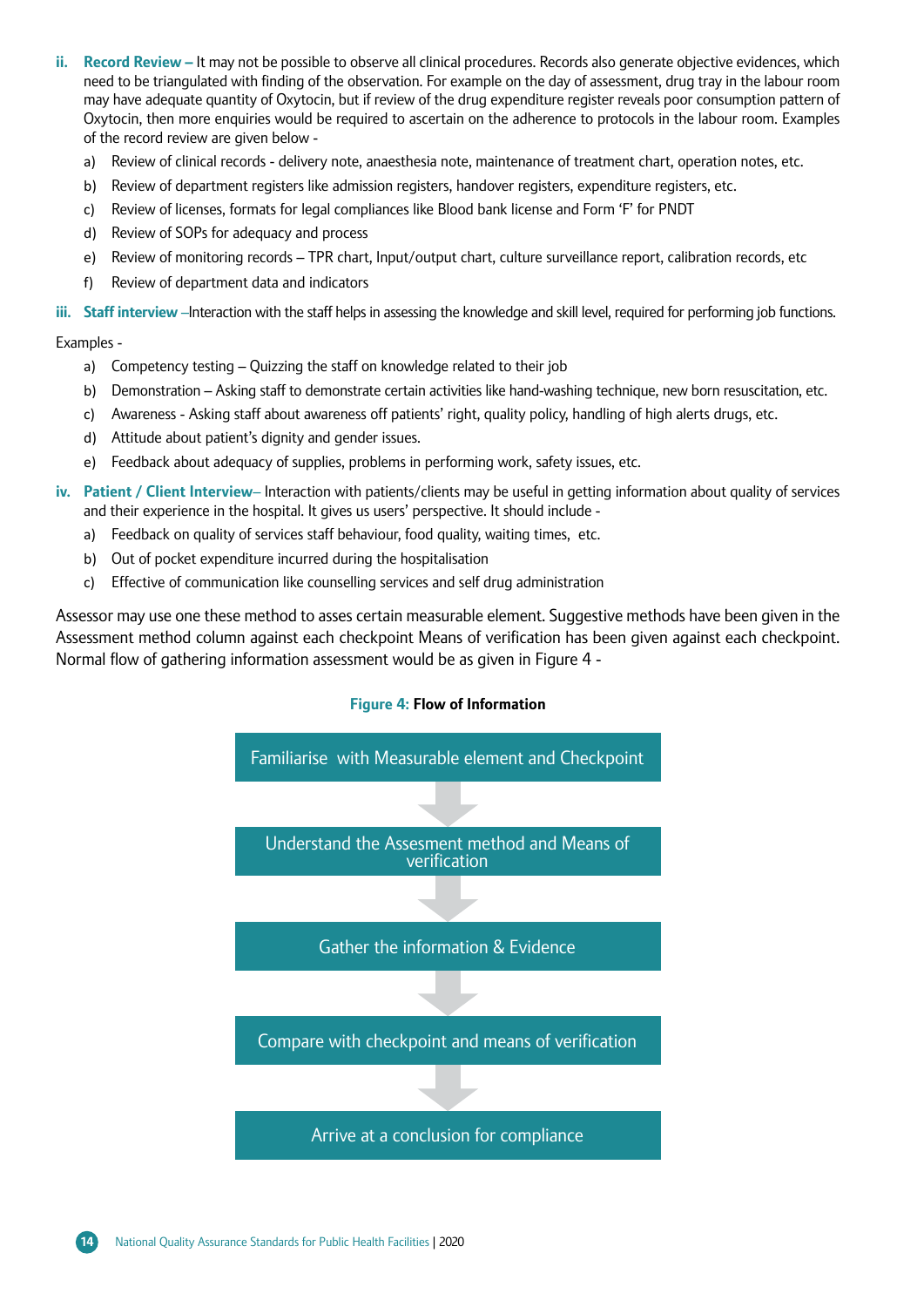#### **H. Assessment conclusion**

After gathering information and evidence for measurable elements, assessors should arrive at a conclusion for extent of compliance - full, partial or non-compliance for each of the checkpoints. If the information and evidence collected gives an impression of not fully meeting the requirements, it could be given 'Partial compliance', provided there some evidences pointing towards the complaince. Non-compliance should be given of none or very few of the requirements are being met.

After arriving on conclusion, assessor should mark 'C' for compliance, 'P' for partial compliance and 'N' for noncompliance in Compliance column.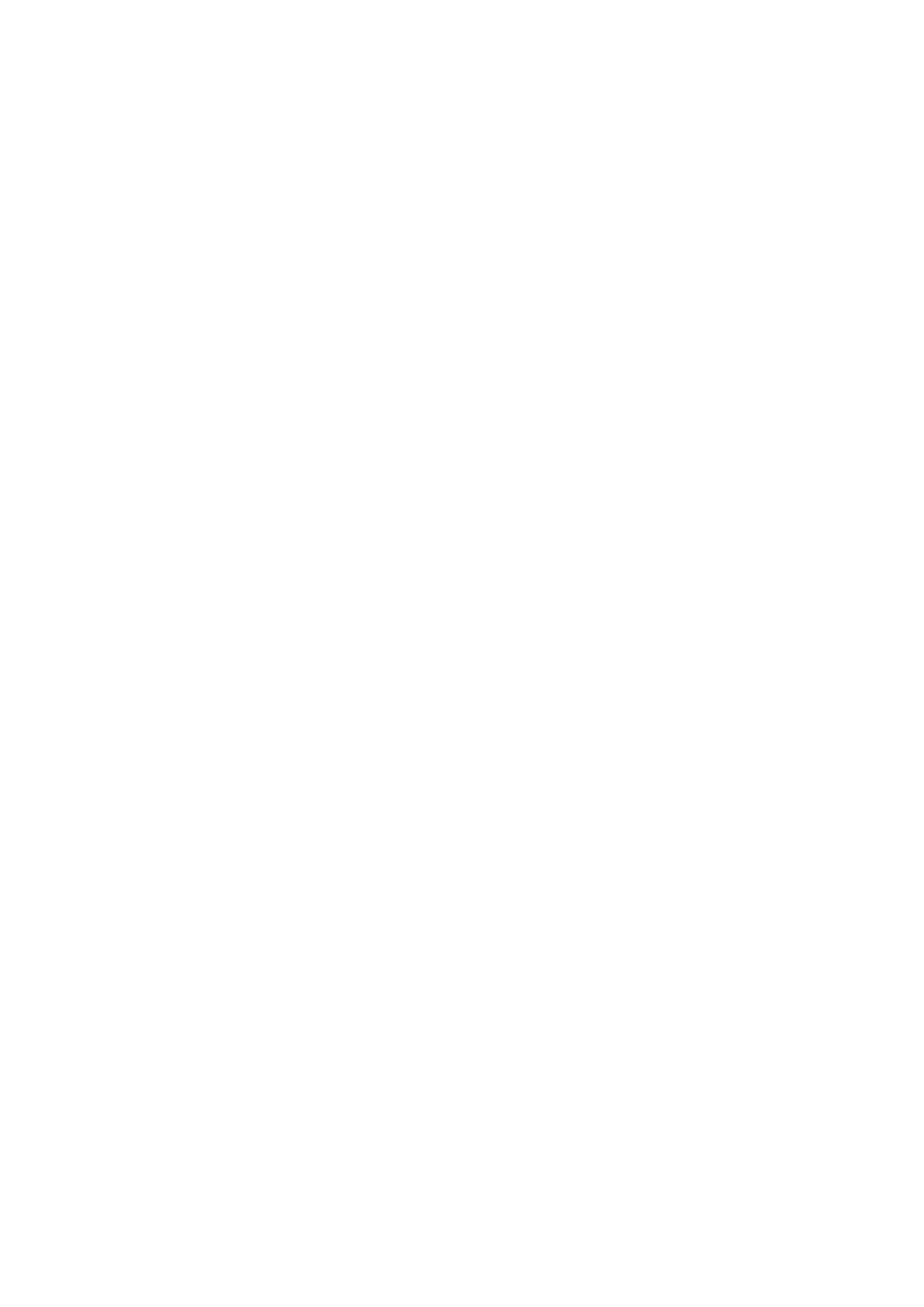

## Intent of Standards & Measurable Elements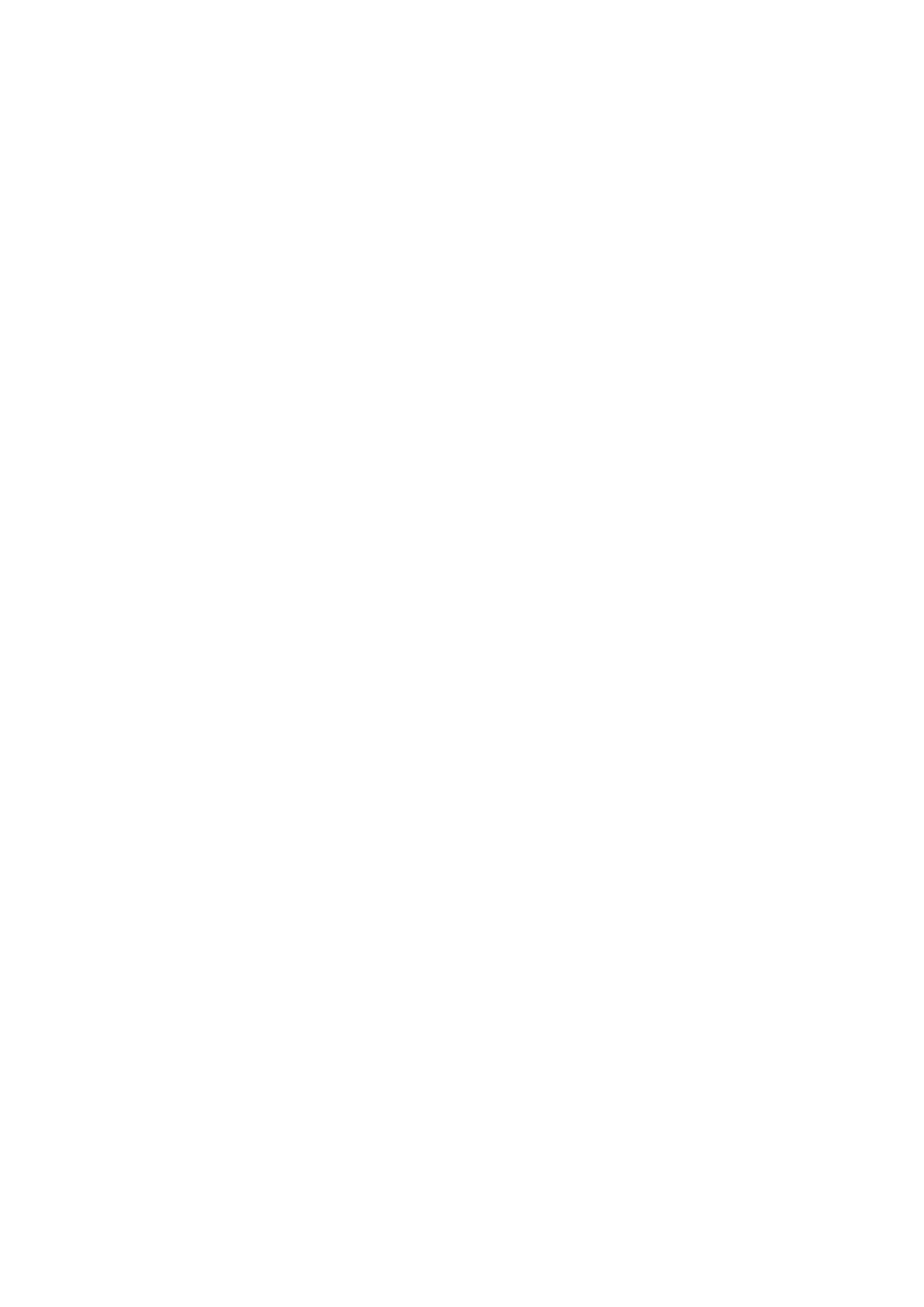

#### Area of Concern - A : Service Provision

#### **Overview**

Apart from the curative services that district hospitals provides, Public hospitals are also mandated to provide preventive and promotive services. Reproductive and Child Health services are now grouped as RMNCH+A, which are major chunk of the services. These services are also priority for the government, so as to have direct impact on the key indicators such as MMR and IMR.

This area of concern measures availability of services. "Availability" of functional services means service is available to end-users because mere availability of infrastructure or human resources does not always ensure into availability of the services. For example, a facility may have functional OT, Blood Bank, and availability of Obstetrician and Anaesthetist, but it may not be providing CEmOC services on 24x7 basis. The facility may have functional Dental Clinic, but if there are hardly any procedures undertaken at the clinic, it may be assumed that the services are either not available or non-accessible to users. Compliance to these standards and measurable elements should be checked, preferably by observing delivery of the services, review of records and checking utilisation of the service.

Compliance to following standards ensures that the health facility is addressing this area of concern:

| <b>STANDARD A1</b><br>THE FACILITY PROVIDES CURATIVE<br><b>SERVICES</b>                                                             | The standard would include availability of OPD consultation, Indoor services<br>and Surgical procedures, Intensive care and Emergency Care under different<br>specialities e.g. Medicine, Surgery, Orthopaedics, Paediatrics etc. Each measurable<br>element under this standard measures one speciality across the departments.<br>For Example, ME A1.2 measures availability of emergency surgical procedures in<br>Accident & Emergency department, availability of General surgery clinic at OPD,<br>Availability of surgical procedures in Operation theatre and availability of indoors<br>services for surgery patients in wards. |
|-------------------------------------------------------------------------------------------------------------------------------------|------------------------------------------------------------------------------------------------------------------------------------------------------------------------------------------------------------------------------------------------------------------------------------------------------------------------------------------------------------------------------------------------------------------------------------------------------------------------------------------------------------------------------------------------------------------------------------------------------------------------------------------|
| <b>STANDARD A2</b><br>THE FACILITY PROVIDES RMNCHA<br><b>SERVICES</b>                                                               | This standard measures availability of Reproductive, Maternal, Newborn, Child<br>and Adolescent services in different departments of the hospital. Each aspect of<br>RMNCH+A services is covered by one measurable element of this standard.                                                                                                                                                                                                                                                                                                                                                                                             |
| <b>STANDARD A3</b><br>THE FACILITY PROVIDES<br><b>DIAGNOSTIC SERVICES</b>                                                           | It covers availability of Laboratory, Radiology and other diagnostics services in<br>the respective departments.                                                                                                                                                                                                                                                                                                                                                                                                                                                                                                                         |
| <b>STANDARD A4</b><br>THE FACILITY PROVIDES SERVICES<br>AS MANDATED IN NATIONAL<br><b>HEALTH PROGRAMMES/ STATE</b><br><b>SCHEME</b> | This standard measures availability of the services at health facility under different<br>National Health Programmes such as RNTCP, NVBDCP, etc. One Measurable<br>element has been assigned to each National Health Programme.                                                                                                                                                                                                                                                                                                                                                                                                          |
| <b>STANDARD A5</b><br>THE FACILITY PROVIDES SUPPORT<br><b>SERVICES</b>                                                              | The standard measures availability of support services like dietary, laundry<br>and housekeeping services at the facility.                                                                                                                                                                                                                                                                                                                                                                                                                                                                                                               |
| <b>STANDARD A6</b><br><b>HEALTH SERVICES PROVIDED AT</b><br>THE FACILITY ARE APPROPRIATE TO<br><b>COMMUNITY NEEDS</b>               | The standard mandates availability of the services according to specific<br>local health needs. Different geographical area may have certain health<br>problems, which are prevalent locally.                                                                                                                                                                                                                                                                                                                                                                                                                                            |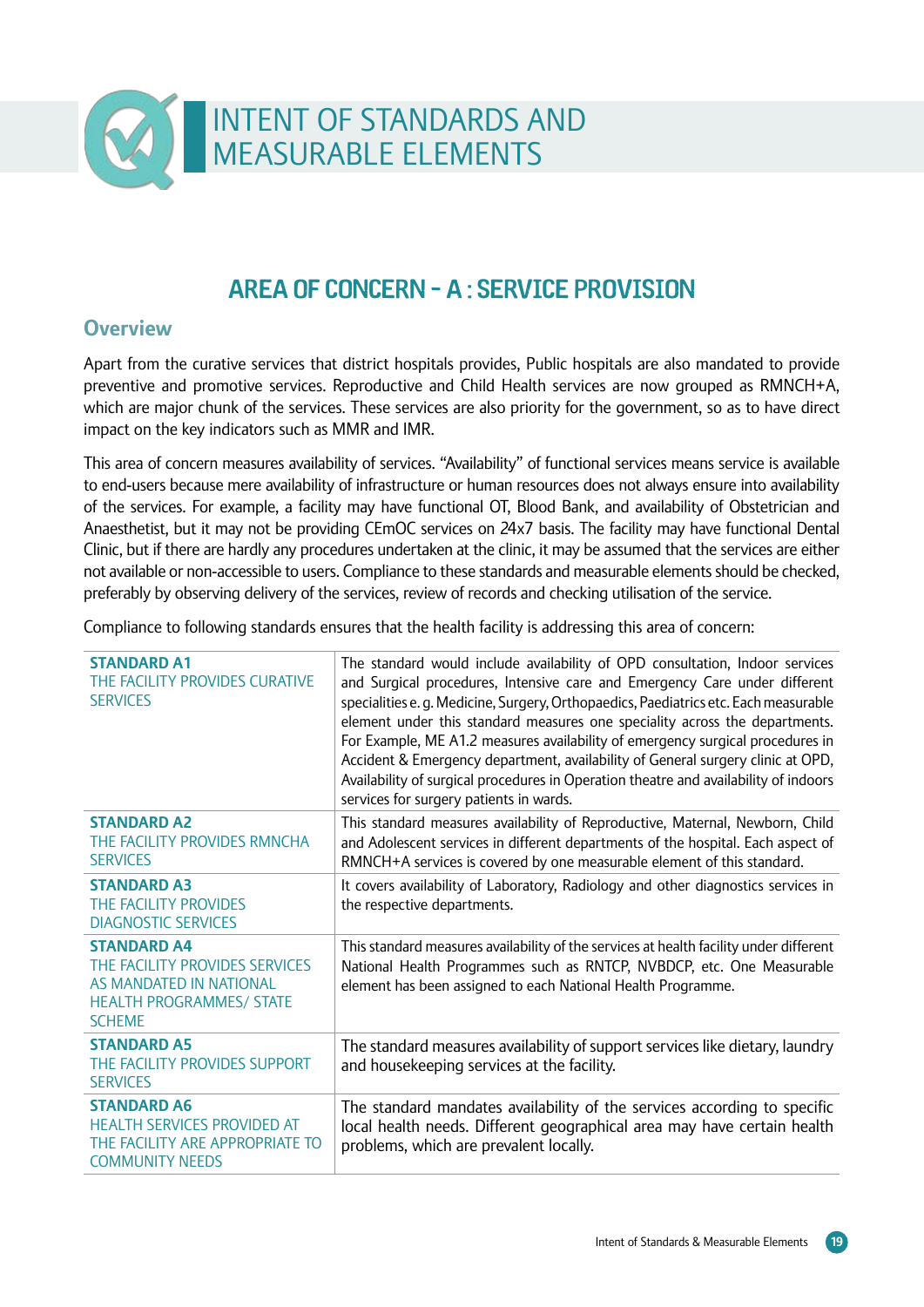#### **Measurable Elements**

| Area of Concern - A: Measurable Elements Service Provision |                                                                                                           |  |  |
|------------------------------------------------------------|-----------------------------------------------------------------------------------------------------------|--|--|
| <b>Standard A1</b>                                         | The facility provides Curative Services                                                                   |  |  |
| <b>ME A1.1</b>                                             | The facility provides General Medicine services                                                           |  |  |
| <b>ME A1.2</b>                                             | The facility provides General Surgery services                                                            |  |  |
| <b>ME A1.3</b>                                             | The facility provides Obstetrics & Gynaecology Services                                                   |  |  |
| <b>ME A1.4</b>                                             | The facility provides Paediatric Services                                                                 |  |  |
| <b>ME A1.5</b>                                             | The facility provides Ophthalmology Services                                                              |  |  |
| <b>ME A1.6</b>                                             | The facility provides ENT Services                                                                        |  |  |
| <b>ME A1.7</b>                                             | The facility provides Orthopaedics Services                                                               |  |  |
| <b>ME A1.8</b>                                             | The facility provides Skin & VD Services                                                                  |  |  |
| <b>ME A1.9</b>                                             | The facility provides Psychiatry Services                                                                 |  |  |
| <b>ME A1.10</b>                                            | The facility provides Dental Treatment Services                                                           |  |  |
| <b>ME A1.11</b>                                            | The facility provides AYUSH Services                                                                      |  |  |
| <b>ME A1.12</b>                                            | The facility provides Physiotherapy Services                                                              |  |  |
| <b>ME A1.13</b>                                            | The facility provides services for OPD procedures                                                         |  |  |
| <b>ME A1.14</b>                                            | Services are available for the time period as mandated                                                    |  |  |
| <b>ME A1.15</b>                                            | The facility provides services for Super specialties, as mandated                                         |  |  |
| ME A1.16                                                   | The facility provides Accident & Emergency Services                                                       |  |  |
| <b>ME A1.17</b>                                            | The facility provides Intensive care Services                                                             |  |  |
| <b>ME A1.18</b>                                            | The facility provides Blood bank & transfusion services                                                   |  |  |
| <b>Standard A2</b>                                         | The facility provides RMNCHA Services                                                                     |  |  |
| <b>ME A2.1</b>                                             | The facility provides Reproductive health Services                                                        |  |  |
| <b>ME A2.2</b>                                             | The facility provides Maternal health Services                                                            |  |  |
| <b>ME A2.3</b>                                             | The facility provides Newborn health Services                                                             |  |  |
| <b>ME A2.4</b>                                             | The facility provides Child health Services                                                               |  |  |
| <b>ME A2.5</b>                                             | The facility provides Adolescent health Services                                                          |  |  |
| <b>Standard A3</b>                                         | The facility provides diagnostic Services                                                                 |  |  |
| <b>ME A3.1</b>                                             | The facility provides Radiology Services                                                                  |  |  |
| <b>ME A3.2</b>                                             | The facility provides Laboratory Services                                                                 |  |  |
| <b>ME A3.3</b>                                             | The facility provides other diagnostic services, as mandated                                              |  |  |
| <b>Standard A4</b>                                         | The facility provides services as mandated in National Health Programmes/State Scheme                     |  |  |
| <b>ME A4.1</b>                                             | The facility provides services under National Vector Borne Disease Control Programme as per<br>guidelines |  |  |
| <b>ME A4.2</b>                                             | The facility provides services under National TB elimination Programme as per guidelines                  |  |  |
| <b>ME A4.3</b>                                             | The facility provides services under National Leprosy Eradication Programme as per guidelines             |  |  |
| <b>ME A4.4</b>                                             | The facility provides services under National AIDS Control Programme as per guidelines                    |  |  |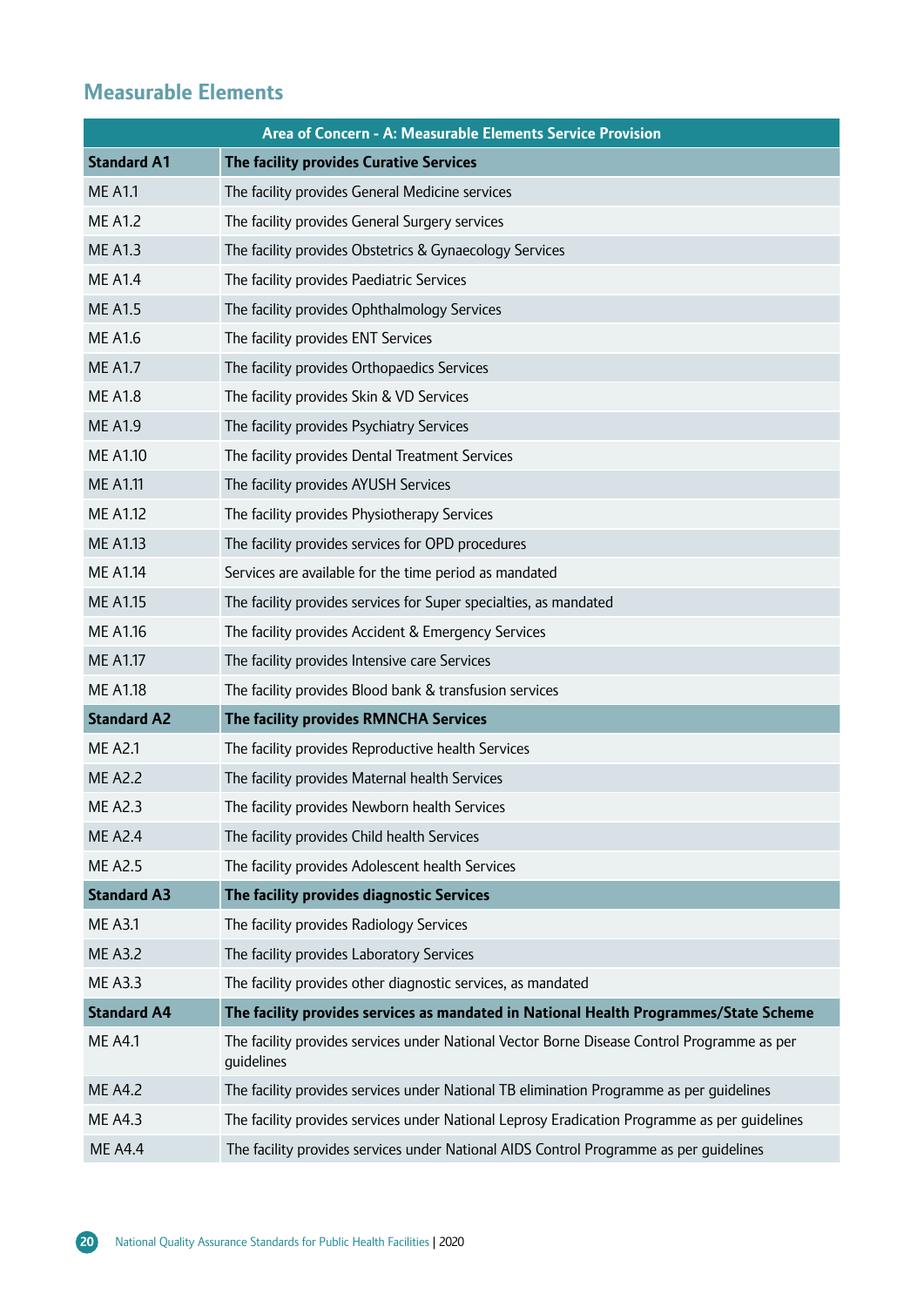| <b>ME A4.5</b>     | The facility provides services under National Programme for control of Blindness as per guidelines                                                                     |
|--------------------|------------------------------------------------------------------------------------------------------------------------------------------------------------------------|
| <b>ME A4.6</b>     | The facility provides services under Mental Health Programme as per guidelines                                                                                         |
| <b>ME A4.7</b>     | The facility provides services under National Programme for the health care of the elderly as per<br>quidelines                                                        |
| <b>ME A4.8</b>     | The facility provides services under National Programme for Prevention and control of Cancer,<br>Diabetes, Cardiovascular diseases & Stroke (NPCDCS) as per quidelines |
| <b>ME A4.9</b>     | The facility provides services under Integrated Disease Surveillance Programme as per Guidelines                                                                       |
| ME A4.10           | The facility provides services under National health Programme for deafness                                                                                            |
| ME A4.11           | The facility provides services as per State specific health programmes                                                                                                 |
| <b>ME A4.12</b>    | The facility provides services as per Rashtriya Bal Swasthya Karykram                                                                                                  |
| <b>Standard A5</b> | The facility provides support services                                                                                                                                 |
| <b>ME A5.1</b>     | The facility provides dietary services                                                                                                                                 |
| <b>ME A5.2</b>     | The facility provides laundry services                                                                                                                                 |
| <b>ME A5.3</b>     | The facility provides security services                                                                                                                                |
| <b>ME A5.4</b>     | The facility provides housekeeping services                                                                                                                            |
| <b>ME A5.5</b>     | The facility ensures maintenance services                                                                                                                              |
| <b>ME A5.6</b>     | The facility provides pharmacy services                                                                                                                                |
| <b>ME A5.7</b>     | The facility has services of medical record department                                                                                                                 |
| <b>ME A5.8</b>     | The facility provides mortuary services                                                                                                                                |
| <b>Standard A6</b> | Health services provided at the facility are appropriate to community needs                                                                                            |
| <b>ME A6.1</b>     | The facility provides curatives & preventive services for the health problems and diseases, prevalent<br>locally.                                                      |
| <b>ME A6.2</b>     | There is a process for consulting community/or their representatives when planning or revising<br>scope of services of the facility.                                   |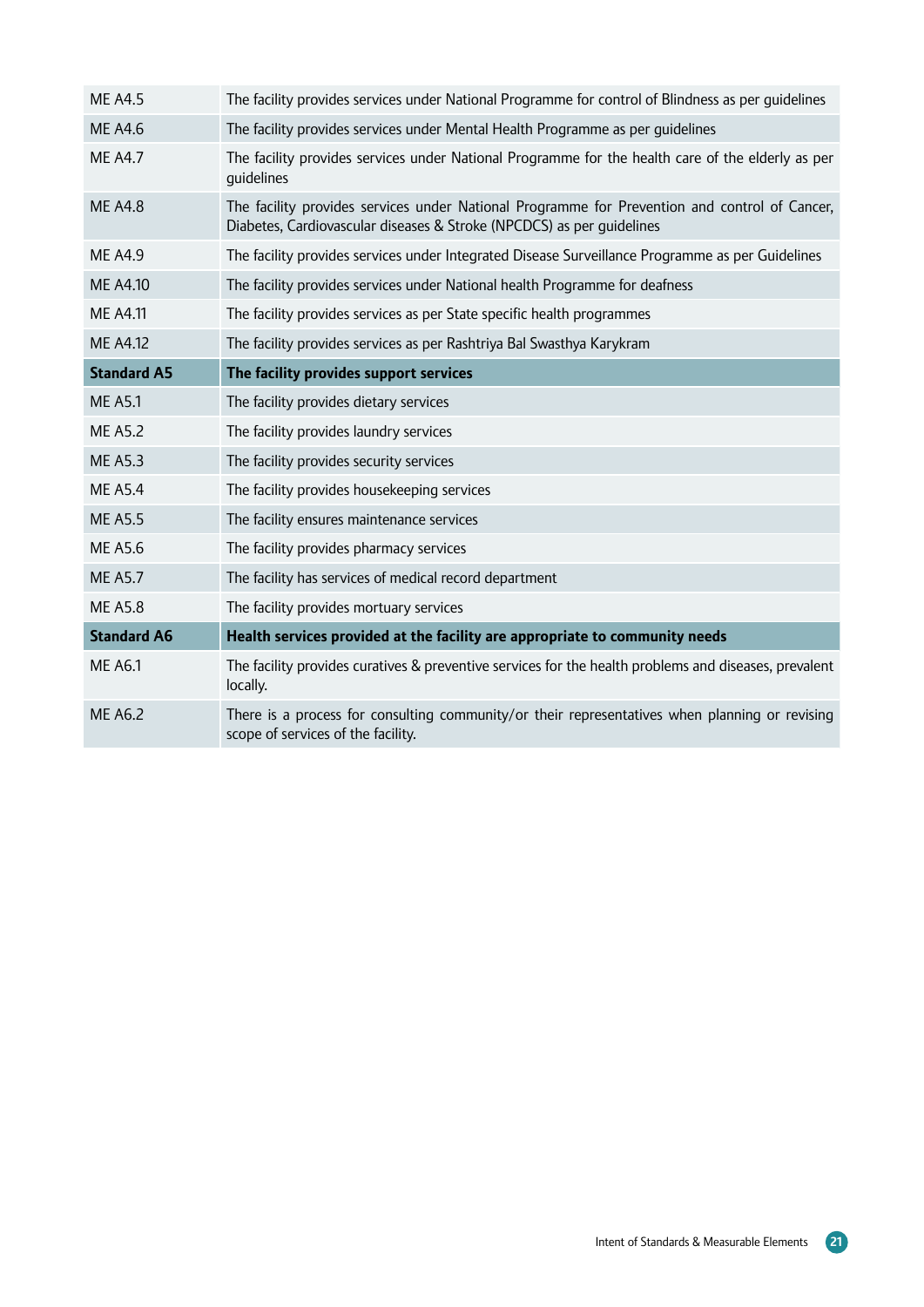#### Area of Concern - B : Patient Rights

#### **Overview**

Mere availability of services does not serve the purpose until the services are accessible to the users, and are provided with dignity and confidentiality. Access includes Physical access as well as financial access. The Government has launched many schemes, such as JSSK, RBSK and RBSY, for ensuring that the service packages are available cashless to different targeted groups. There are evidences to suggest that patients' experience and outcome improves, when they are involved in the care. So availability of information is critical for access as well as enhancing patients' satisfaction. Patients' rights also include that health services give due consideration to patients' cultural and religious preferences.

Brief description of the standards under this area of concern are given below:

| <b>STANDARD B1</b><br>THE FACILITY PROVIDES THE<br><b>INFORMATION TO CARE SEEKERS,</b><br><b>ATTENDANTS &amp; COMMUNITY ABOUT</b><br>THE AVAILABLE SERVICES AND THEIR<br><b>MODALITIES</b>                                                                     | Standard B1 measures availability of the information about services and their<br>modalities to patients and visitors. Measurable elements under this standard<br>check for availability of user-friendly signages, display of services available<br>and user charges, citizen charter, enquiry desk and access to his/her clinical<br>records.                                                                                                                                                                                                                                                                                                                                                                                                       |
|----------------------------------------------------------------------------------------------------------------------------------------------------------------------------------------------------------------------------------------------------------------|------------------------------------------------------------------------------------------------------------------------------------------------------------------------------------------------------------------------------------------------------------------------------------------------------------------------------------------------------------------------------------------------------------------------------------------------------------------------------------------------------------------------------------------------------------------------------------------------------------------------------------------------------------------------------------------------------------------------------------------------------|
| <b>STANDARD B2</b><br>SERVICES ARE DELIVERED IN A<br><b>MANNER THAT IS SENSITIVE TO</b><br><b>GENDER, RELIGIOUS AND CULTURAL</b><br>NEEDS, AND THERE ARE NO BARRIERS<br>ON ACCOUNT OF PHYSICAL ECONOMIC,<br><b>CULTURAL OR SOCIAL REASONS.</b>                 | Standard B2 This standard ensure that the services are sensitive to gender,<br>cultural and religious needs. This standard also measures the physical access,<br>and disa ble-friendliness of the services, such as availability of ramps and<br>disable friendly toilets. Last measurable element of this standard mandates<br>for provision for affirmative action for vulnerable and marginalized patients<br>like orphans, destitute, terminally ill patients, victims of rape and domestic<br>violence so they can avail health care service with dignity and confidence at<br>public hospitals.                                                                                                                                                |
| <b>STANDARD B3</b><br>THE FACILITY MAINTAINS PRIVACY,<br><b>CONFIDENTIALITY &amp; DIGNITY OF</b><br>PATIENT, AND HAS A SYSTEM FOR<br><b>GUARDING PATIENT RELATED</b><br><b>INFORMATION</b>                                                                     | Standard B3 This standard measures the patient friendliness of the services<br>in terms of ensuring privacy, confidentiality and dignity. Measurable elements<br>under this standard check for provisions of screens and curtains, confidentiality<br>of patients' clinical information, behaviour of service providers, and also<br>ensuring specific precautions to be taken, while providing care to patients<br>with HIV infection, abortion, teenage pregnancy, etc.                                                                                                                                                                                                                                                                            |
| <b>STANDARD B4</b><br>THE FACILITY HAS DEFINED AND<br><b>ESTABLISHED PROCEDURES FOR</b><br><b>INFORMING PATIENTS ABOUT THE</b><br>MEDICAL CONDITION, AND INVOLVING<br>THEM IN TREATMENT PLANNING, AND<br><b>FACILITATES INFORMED DECISION</b><br><b>MAKING</b> | Standard B4 This standard mandates that health facility has procedures<br>of informing patients about their rights, and actively involves them in the<br>decision-making about their treatment. Measurable elements in this standards<br>look for practices such informed consent, dissemination of patient rights and<br>how patients are communicated about their clinical conditions and options<br>available. This standard also measures for procedure for grievance redressal.<br>Compliance to these standards can be checked through review of records<br>for consent, interviewing staff about their awareness of patients' rights,<br>interviewing patients whether they had been informed of the treatment plan<br>and available options. |
| <b>STANDARD B5</b><br>THE FACILITY ENSURES THAT THERE<br>IS NO FINANCIAL BARRIER TO ACCESS,<br>AND THAT THERE IS FINANCIAL<br>PROTECTION GIVEN FROM THE COST OF<br><b>HOSPITAL SERVICES</b>                                                                    | Standard B5 This standard majorly checks that there are no financial barriers<br>to the services. Measurable elements under this standard check for availability<br>of drugs, diagnostics and transport free of cost under different schemes,<br>and timely payment of the entitlements under JSY and Family planning<br>incentives.                                                                                                                                                                                                                                                                                                                                                                                                                 |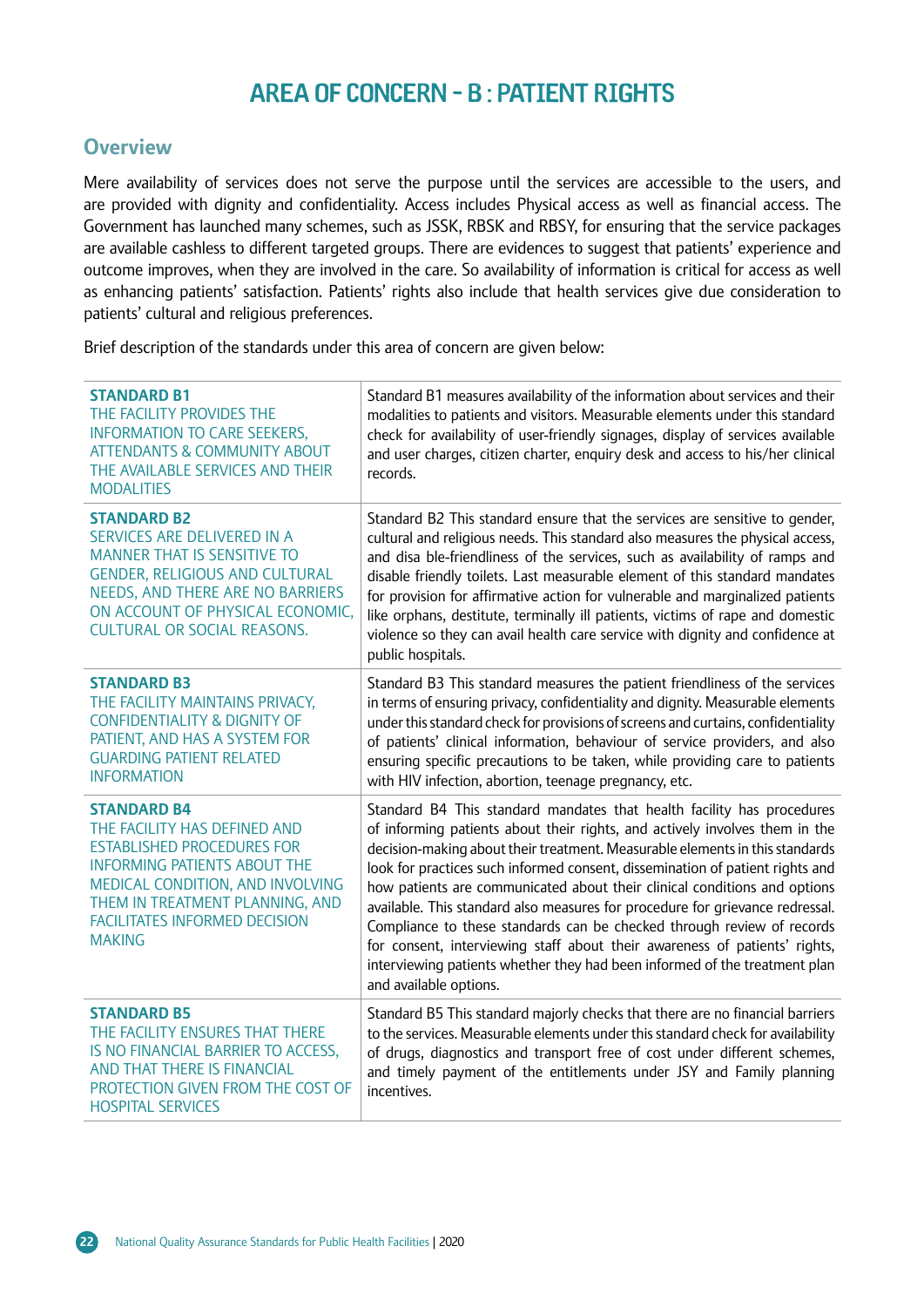#### **Standard B6**

Facility has defined framework for ethical management including dilemmas confronted during delivery of services at public health facilities

Public Health faculties have been instituted for providing health care services for the larger good and welfare of community. Apart from providing health care services, the public health facilities have a statutory obligation to conduct medico-legal examinations, post-mortems, facilitate dispensation justice as required by the law, issuing medical certificates and implement government health policies. It is of utmost importance that public health facilities portray highest standards for ethical practices in clinical care and governance.

This standard requires the facility to adhere to Ethical norms, and a pre-defined code of conduct is followed by its staff. Preferably code of conducts should be communicated to the staff in form of written instructions. This may include do's and don't while performing their duties. These norms should broadly encompass provider's duty to sick, doing 'no-harm', keeping privacy, confidentiality and autonomy of patients, non-discrimination and equity. Ethical norms should be in consonance with Code of Medial Ethics and Code of Nursing ethics released by the Indian Medical Council and Indian Nursing Council respectively.

While providing the services, the providers may confront ethical dilemmas. These may arise from patient's refusal to receive treatment, withdrawal of life support, prescribing drugs that doctor found more effective but are not part of essential drug list, entertaining representatives of pharmaceuticals companies at workplace, sharing data with research purposes where consent has not been taken from patients, etc. to address these ethical dilemmas effectively and within the legal parameters, the health facility should develop and implement a framework to address ethical dilemmas.

Initially the facility should identify the situations, where ethical dilemma usually arise or have potential to arise. Second facility should appoint a person or group that will address such issues of ethical dilemma, and will endeavour to timely resolve it. The mechanism of referral of such issues to appointed person on group should be defined and effectively communicated to concerned staff. These standards are targeted for secondary and primary care public hospital; those are not usually not involved research activities. However, if any health care facility is involved in clinical or public health research activity, it should take formal approval for research ethics committee.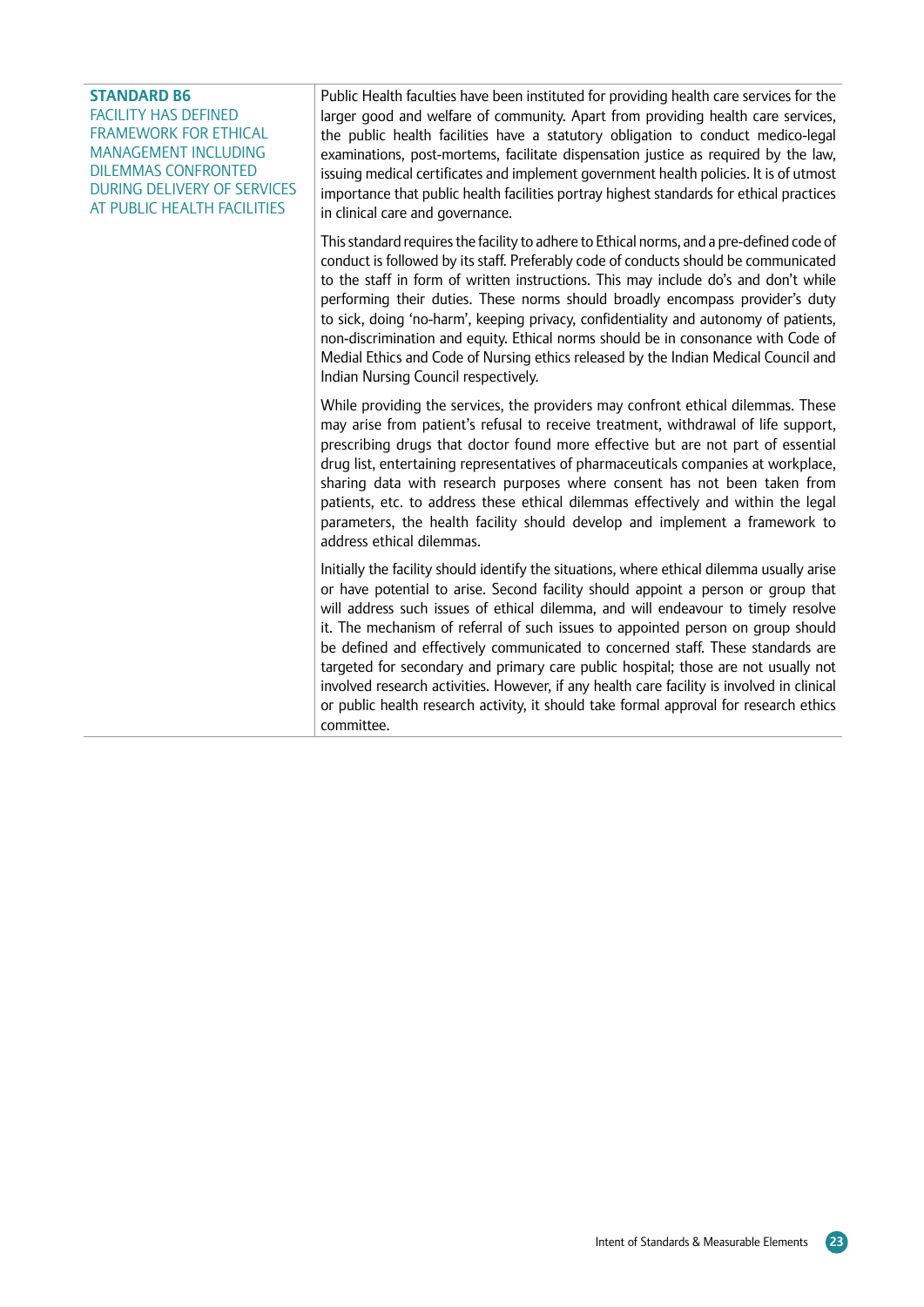| Area of Concern - B: Measurable Elements Patient Rights |                                                                                                                                                                                                   |  |  |
|---------------------------------------------------------|---------------------------------------------------------------------------------------------------------------------------------------------------------------------------------------------------|--|--|
| <b>Standard B1</b>                                      | The facility provides the information to care seekers, attendants & community about the<br>available services and their modalities.                                                               |  |  |
| <b>ME B1.1</b>                                          | The facility has uniform and user-friendly signage system.                                                                                                                                        |  |  |
| ME B <sub>1.2</sub>                                     | The facility displays the services and entitlements available in its departments.                                                                                                                 |  |  |
| <b>ME B1.3</b>                                          | The facility has established citizen charter, which is followed at all levels.                                                                                                                    |  |  |
| <b>ME B1.4</b>                                          | User charges are displayed and communicated to patients effectively.                                                                                                                              |  |  |
| <b>ME B1.5</b>                                          | Patients & visitors are sensitised and educated through appropriate IEC/BCC approaches.                                                                                                           |  |  |
| <b>ME B1.6</b>                                          | Information is available in local language and easy to understand.                                                                                                                                |  |  |
| <b>ME B1.7</b>                                          | facility<br>provides<br>information to<br>exclusive<br>The<br>patients<br>and visitor<br>through<br>an<br>set-up.                                                                                 |  |  |
| <b>ME B1.8</b>                                          | The facility ensures access to clinical records of patients to entitled personnel.                                                                                                                |  |  |
| <b>Standard B2</b>                                      | Services are delivered in a manner that is sensitive to gender, religious and cultural needs,<br>and there are no barriers on account of physical economic, cultural or social reasons.           |  |  |
| <b>ME B2.1</b>                                          | Services are provided in manner that are sensitive to gender.                                                                                                                                     |  |  |
| <b>ME B2.2</b>                                          | Religious and cultural preferences of patients and attendants are taken into consideration while<br>delivering services.                                                                          |  |  |
| ME B <sub>2.3</sub>                                     | Access to facility is provided without any physical barrier & friendly to people with disability.                                                                                                 |  |  |
| <b>ME B2.4</b>                                          | There is no discrimination on basis of social & economic status of patients.                                                                                                                      |  |  |
| <b>ME B2.5</b>                                          | There is affirmative action to ensure that vulnerable sections can access services.                                                                                                               |  |  |
| <b>Standard B3</b>                                      | The facility maintains privacy, confidentiality & dignity of patient, and has a system for<br>guarding patient related information.                                                               |  |  |
| <b>ME B3.1</b>                                          | Adequate visual privacy is provided at every point of care.                                                                                                                                       |  |  |
| <b>ME B3.2</b>                                          | Confidentiality of patients records and clinical information is maintained.                                                                                                                       |  |  |
| <b>ME B3.3</b>                                          | The facility ensures the behaviours of staff is dignified and respectful, while delivering the services.                                                                                          |  |  |
| <b>ME B3.4</b>                                          | The facility ensures privacy and confidentiality to every patient, especially of those conditions having<br>social stigma, and also safeguards vulnerable groups.                                 |  |  |
| <b>Standard B4</b>                                      | The facility has defined and established procedures for informing patients about the medical<br>condition, and involving them in treatment planning, and facilitates informed decision<br>making. |  |  |
| <b>ME B4.1</b>                                          | There is established procedures for taking informed consent before treatment and procedures.                                                                                                      |  |  |
| <b>ME B4.2</b>                                          | Patient is informed about his/her rights and responsibilities.                                                                                                                                    |  |  |
| <b>ME B4.3</b>                                          | Staff are aware of Patients rights responsibilities.                                                                                                                                              |  |  |
| <b>ME B4.4</b>                                          | Information about the treatment is shared with patients or attendants, regularly.                                                                                                                 |  |  |
| <b>ME B4.5</b>                                          | The facility has defined and established grievance redressal system in place.                                                                                                                     |  |  |
| <b>Standard B5</b>                                      | The facility ensures that there is no financial barrier to access, and that there is financial<br>protection given from the cost of hospital services.                                            |  |  |
| <b>ME B5.1</b>                                          | The facility provides cashless services to pregnant women, mothers and neonates as per prevalent<br>government schemes.                                                                           |  |  |
| <b>ME B5.2</b>                                          | The facility ensures that drugs prescribed are available at Pharmacy and wards.                                                                                                                   |  |  |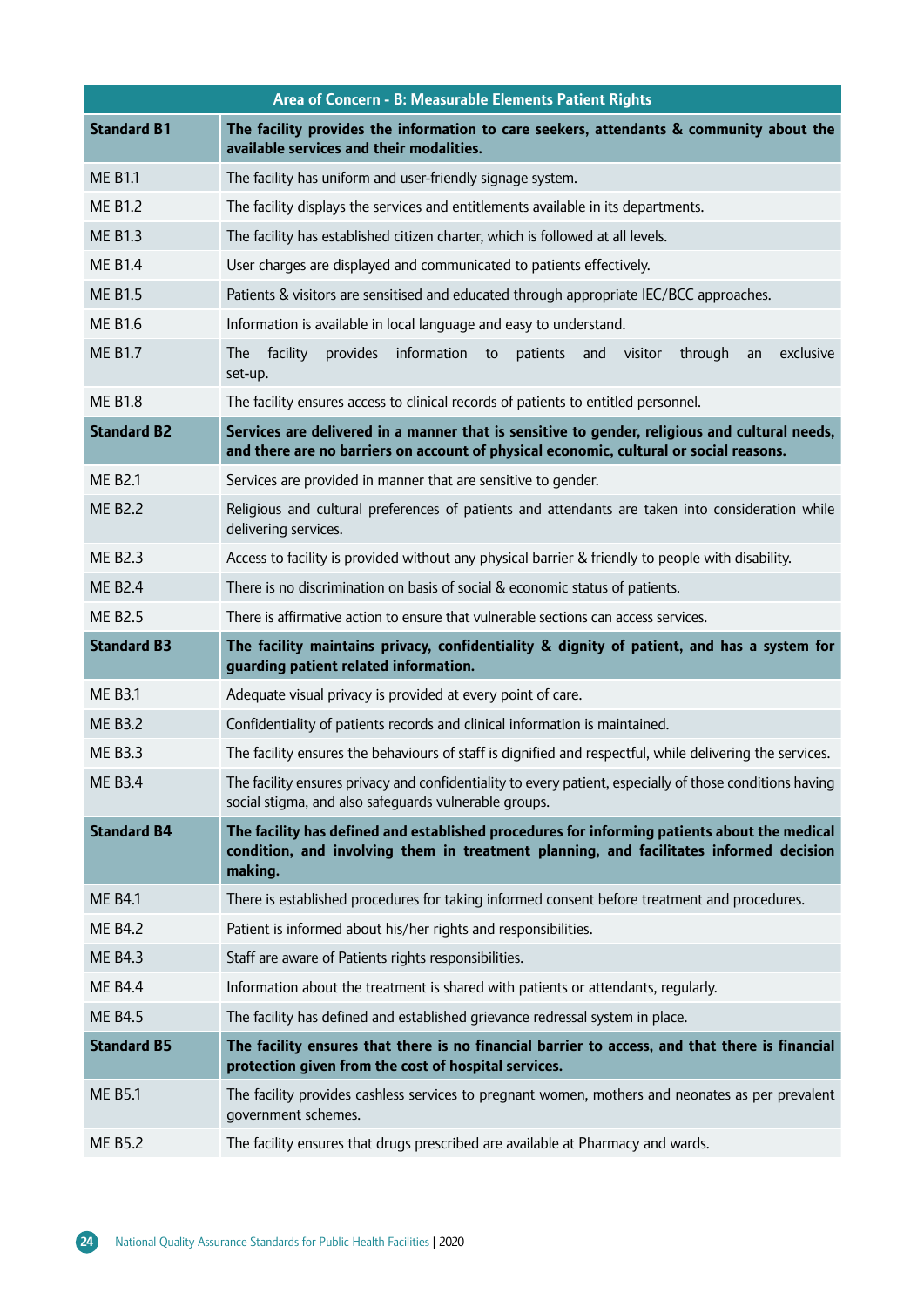| <b>ME B5.3</b>     | It is ensured that facilities for the prescribed investigations are available at the facility.                                                                                      |
|--------------------|-------------------------------------------------------------------------------------------------------------------------------------------------------------------------------------|
| <b>ME B5.4</b>     | The facility provide free of cost treatment to Below poverty line patients without administrative<br>hassles.                                                                       |
| <b>ME B5.5</b>     | The facility ensures timely reimbursement of financial entitlements and reimbursement to the<br>patients.                                                                           |
| <b>ME B5.6</b>     | The facility ensure implementation of health insurance schemes as per National /state scheme.                                                                                       |
| <b>Standard B6</b> | The facility has defined framework for ethical management including dilemmas confronted<br>during delivery of services at public health facilities.                                 |
| <b>ME B6.1</b>     | Ethical norms and code of conduct for medical and paramedical staff have been established.                                                                                          |
| <b>ME B6.2</b>     | The facility staff is aware of code of conduct established.                                                                                                                         |
| <b>ME B6.3</b>     | The facility has an established procedure for entertaining representatives of drug companies and<br>suppliers.                                                                      |
| <b>ME B6.4</b>     | The facility has an established procedure for medical examination and treatment of individual under<br>judicial or police detention as per prevalent law and government directions. |
| <b>ME B6.5</b>     | There is an established procedure for sharing of hospital/patient data with individuals and external<br>agencies including non governmental organization.                           |
| <b>ME B6.6</b>     | There is an established procedure for 'end-of-life' care.                                                                                                                           |
| <b>ME B6.7</b>     | There is an established procedure for patients who wish to leave hospital against medical advice or<br>refuse to receive specific treatment.                                        |
| <b>ME B6.8</b>     | There is an established procedure for obtaining informed consent from the patients in case facility is<br>participating in any clinical or public health research.                  |
| <b>ME B6.9</b>     | There is an established procedure to issue of medical certificates and other certificates.                                                                                          |
| ME B6.10           | There is an established procedure to ensure medical services during strikes or any other mass protest<br>leading to dysfunctional medical services.                                 |
| ME B6.11           | An updated copy of code of ethics under Indian Medical council act is available with the facility.                                                                                  |
| ME B6.12           | Facility has established a framework for identifying, receiving, and resolving ethical dilemmas' in a<br>time-bound manner through ethical committee                                |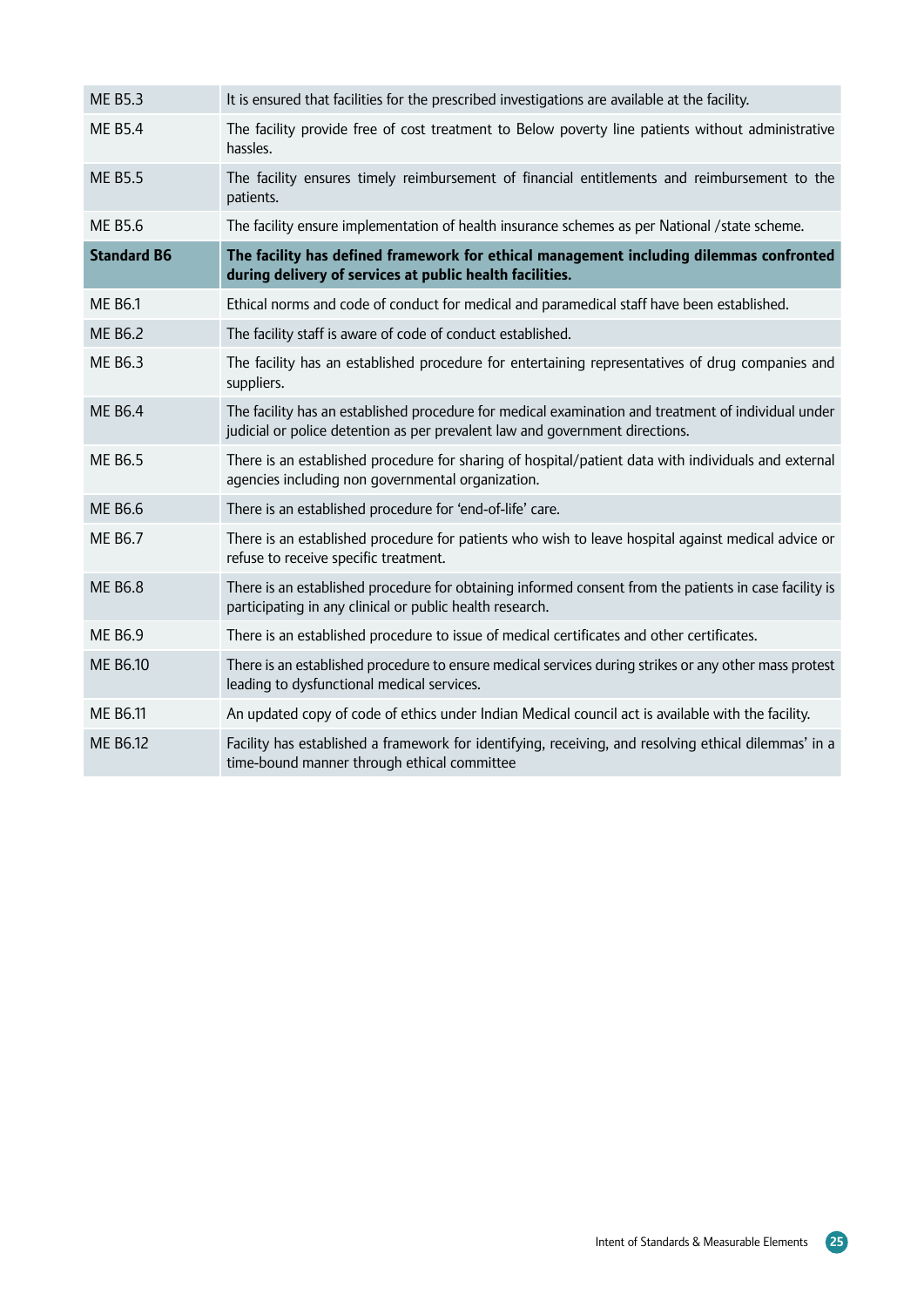#### Area of concern - C : Input

#### **Overview**

This area of concern predominantly covers the structural part of the facility. Indian Public Health Standards (IPHS) defines infrastructure, human resources, drugs and equipment requirements for different level of health facilities. Quality standards given in this area of concern take into cognizance of the IPHS requirement. However, focus of the standards has been in ensuring compliance to minimum level of inputs, which are required for ensuring delivery of committed level of the services. The words like 'adequate' and 'as per load' has been given in the requirements for many standards & measurable elements, as it would be hard to set structural norms for every level of the facility that commensurate with patient load. For example, a 100-bedded hospital having 40% bed occupancy may not have same requirements as the similar hospital having 100% occupancy. So structural requirement should be based more on the utilization, than fixing the criteria like beds available. Assessor should use his/her discretion to arrive at a decision, whether available structural component is adequate for committed service delivery or not.

Following are the standards under this area of concern:

| <b>STANDARD C1</b><br>THE FACILITY HAS<br><b>INFRASTRUCTURE FOR</b><br><b>DELIVERY OF ASSURED</b><br>SERVICES, AND AVAILABLE<br><b>INFRASTRUCTURE MEETS THE</b><br><b>PREVALENT NORMS</b> | Standard C1 measures adequacy of infrastructure in terms of space, patient amenities,<br>layout, circulation area, communication facilities, service counters, etc. It also looks<br>into the functional aspect of the structure, whether it commensurate with the process<br>flow of the facility or not.                                                                                                                                                                                                                                                                                                                                                                                                                    |
|-------------------------------------------------------------------------------------------------------------------------------------------------------------------------------------------|-------------------------------------------------------------------------------------------------------------------------------------------------------------------------------------------------------------------------------------------------------------------------------------------------------------------------------------------------------------------------------------------------------------------------------------------------------------------------------------------------------------------------------------------------------------------------------------------------------------------------------------------------------------------------------------------------------------------------------|
|                                                                                                                                                                                           | Minimum requirement for space, layout and patient amenities are given in some of<br>departments, but assessors should use his discretion to see whether space available<br>is adequate for the given work load. Compliance to most of the measurable elements<br>can be assessed by direct observation except for checking functional adequacy, where<br>discussion with staff and hospital administration may be required to know the process<br>flow between the departments, and also within a department.                                                                                                                                                                                                                 |
| <b>STANDARD C2</b><br>THE FACILITY ENSURES THE<br>PHYSICAL SAFETY OF THE<br><b>INFRASTRUCTURE.</b>                                                                                        | Standard C2 deals with Physical safety of the infrastructure. It includes seismic safety,<br>safety of lifts, electrical safety, and general condition of hospital infrastructure.                                                                                                                                                                                                                                                                                                                                                                                                                                                                                                                                            |
| <b>STANDARD C3</b><br>THE FACILITY HAS ESTABLISHED<br>PROGRAMME FOR FIRE SAFETY<br><b>AND OTHER DISASTER</b>                                                                              | Standard C3 is concerned with fire safety of the facility. Measurable elements in this<br>standard look for implementation of fire prevention, availability of adequate number<br>of fire fighting equipment and preparedness of the facility for fire disaster in terms of<br>mock drill and staff training.                                                                                                                                                                                                                                                                                                                                                                                                                 |
| <b>STANDARD C4</b><br>THE FACILITY HAS ADEQUATE<br><b>QUALIFIED AND TRAINED STAFF,</b><br>REQUIRED FOR PROVIDING THE<br><b>ASSURED SERVICES TO THE</b><br><b>CURRENT CASE LOAD</b>        | Standard C4 measures the numerical adequacy and skill sets of the staff. It includes<br>availability of doctors, nurses, paramedics and support staff. It also ensures that the<br>staff have been trained as per their job description and responsibilities. There are<br>two components while assessing the staff adequacy - first is the numeric adequacy,<br>which can be checked by interaction with hospital administration and review of<br>records. Second is to access human resources in term of their availability within<br>the department. For instance, a hospital may have 20 security guards, but if none<br>of them is posted at the labour room, then the intent of standard is not being<br>complied with. |
|                                                                                                                                                                                           | Skill set may be assessed by reviewing training records and staff interview<br>and demonstration to check whether staff have requisite skills to perform the<br>procedures.                                                                                                                                                                                                                                                                                                                                                                                                                                                                                                                                                   |
| <b>STANDARD C5</b><br>THE FACILITY PROVIDES DRUGS<br>AND CONSUMABLES REQUIRED<br><b>FOR ASSURED SERVICES</b>                                                                              | Standard C5 measures availability of drugs and consumables in user departments.<br>Assessor may check availability of drugs under the broad group such as antibiotics,<br>IV fluids, dressing material, and make an assessment that majority of normal patients<br>and critically ill patients are getting treated at the health facility.                                                                                                                                                                                                                                                                                                                                                                                    |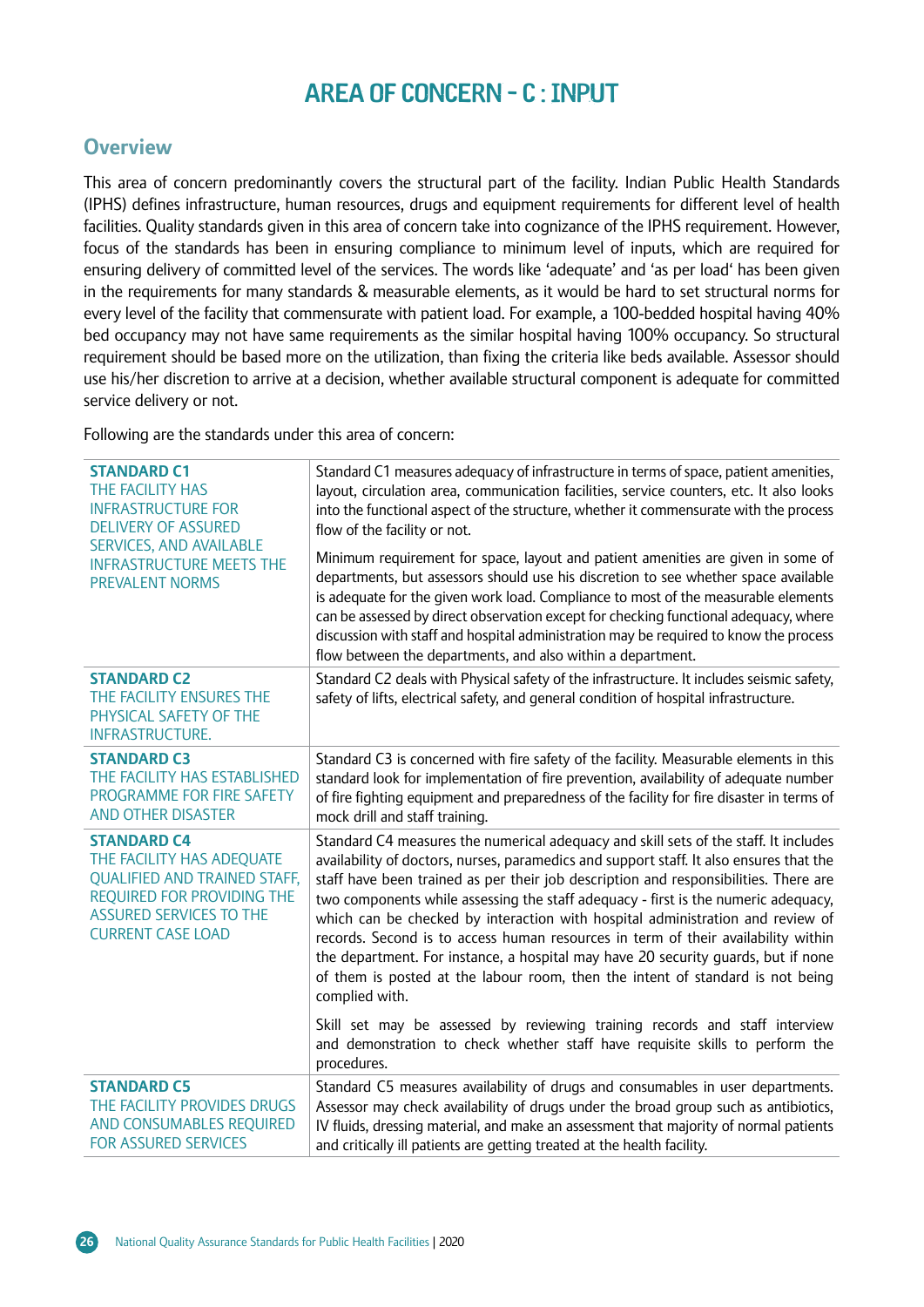| <b>STANDARD C6</b><br>THE FACILITY HAS EQUIPMENT<br>& INSTRUMENTS REQUIRED FOR<br><b>ASSURED LIST OF SERVICES</b>                                                                                           | Standard C6 is also concerned with availability of instruments in various departments<br>and service delivery points. Equipment and instruments have been categorized into<br>sub groups as per their use, and measurable elements have been assigned to each<br>sub group, such as examination and monitoring, clinical procedures, diagnostic<br>equipment, resuscitation equipment, storage equipment and equipment used for non<br>clinical support services. Some representative equipment could be used as tracers<br>and checked in each category.                                                                                                                                                                                                                                                                                                                                                                                                                                                                                                                                                                                                                                                                                                                                                                                                                                                                                                                                                                                                                                                                                                                                                                                                                                                                                                                                                                                                        |
|-------------------------------------------------------------------------------------------------------------------------------------------------------------------------------------------------------------|------------------------------------------------------------------------------------------------------------------------------------------------------------------------------------------------------------------------------------------------------------------------------------------------------------------------------------------------------------------------------------------------------------------------------------------------------------------------------------------------------------------------------------------------------------------------------------------------------------------------------------------------------------------------------------------------------------------------------------------------------------------------------------------------------------------------------------------------------------------------------------------------------------------------------------------------------------------------------------------------------------------------------------------------------------------------------------------------------------------------------------------------------------------------------------------------------------------------------------------------------------------------------------------------------------------------------------------------------------------------------------------------------------------------------------------------------------------------------------------------------------------------------------------------------------------------------------------------------------------------------------------------------------------------------------------------------------------------------------------------------------------------------------------------------------------------------------------------------------------------------------------------------------------------------------------------------------------|
| <b>STANDARD C7</b><br><b>FACILITY HAS A DEFINED</b><br><b>AND ESTABLISHED</b><br>PROCEDURE FOR EFFECTIVE<br>UTILIZATION, EVALUATION<br><b>AND AUGMENTATION</b><br>OF COMPETENCE AND<br>PERFORMANCE OF STAFF | Human resources are the most critical asset of a healthcare organization. Public health<br>facilities serve volumes of patients and sometime feel constrained by limited human<br>resources. For being a facility providing quality and safe healthcare services, it is<br>indispensable to ensure that the staff engaged in patient care and auxiliary activities<br>have requisite knowledge and skills to accomplish their task in the expected manner.<br>It is also very important to ensure that workforce is working at optimal level and their<br>performance is evaluated periodically.                                                                                                                                                                                                                                                                                                                                                                                                                                                                                                                                                                                                                                                                                                                                                                                                                                                                                                                                                                                                                                                                                                                                                                                                                                                                                                                                                                 |
|                                                                                                                                                                                                             | This standard and related measurable elements requirethat public health facility<br>should have defined staff's competency and have a system for assessing it periodically<br>at pre-defined interval, and takes actions for maintaining it. These criteria should<br>be based on job description as defined in Standard D-10. These defined criteria<br>can be converted into simple checklist that can work as tools for the competency<br>assessment e. g. Checklist for competency assessment of Labour room nurse, Lab<br>technician, Security guard, Hospital manager, etc. The Ministry of Health & Family<br>Welfare, Government of India also has prepared checklist for competence assessment.<br>In addition there are explicit requirement spelled by the professional bodies such<br>as Medical Council of India, Nursing Council of India, Dental Council of India, etc.<br>These can also be used after local customization. This standard also requires that<br>performance evaluation criteria should also be defined for each cadre of staff. These<br>criteria may have some indicators measuring productivity and efficiency of the staff<br>as well. Based on these defined criteria the competence and performance of staff<br>should be evaluated at least once in a year though it may be more frequent ongoing<br>activity. Competence assessment program and performance evaluation program<br>should include contractual staff, staff working in hospital premises through outsources<br>agencies, empanelled doctors providing services for specific duration. Based on these<br>assessment and evaluation, the training needs of each staff are identified and training<br>plan is prepared. Staff should be trained according to the training plan. Facility should<br>also ensure that skills gained through training are retained and utilized and feedback<br>is given to individual staff on their competence and performance. |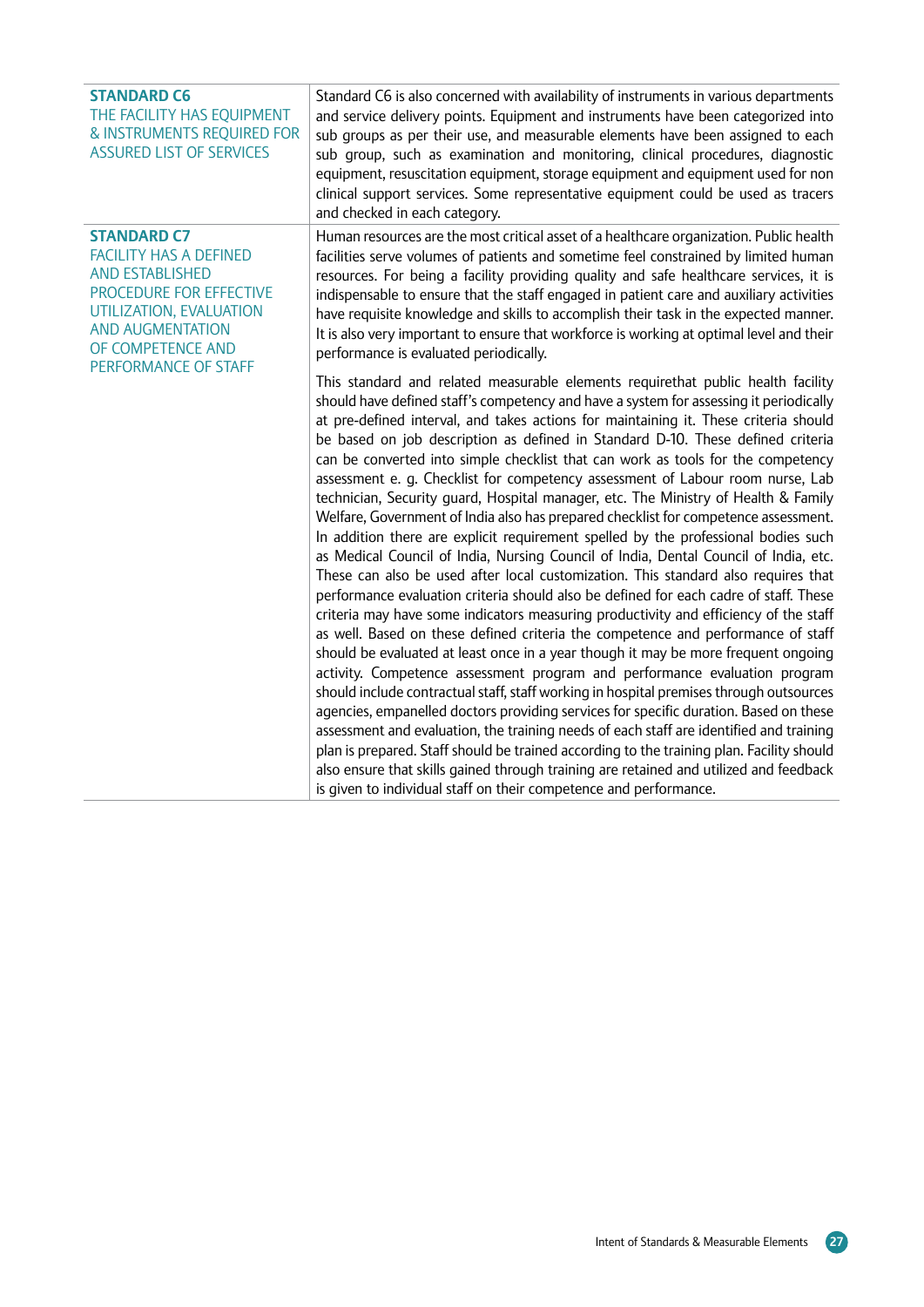|                    | Area of Concern - C: Measurable Elements Inputs                                                                                                            |
|--------------------|------------------------------------------------------------------------------------------------------------------------------------------------------------|
| <b>Standard C1</b> | The facility has infrastructure for delivery of assured services, and available infrastructure<br>meets the prevalent norms.                               |
| <b>ME C1.1</b>     | Departments have adequate space as per patient or work load.                                                                                               |
| <b>ME C1.2</b>     | Patient amenities are provide as per patient load.                                                                                                         |
| <b>ME C1.3</b>     | Departments have layout and demarcated areas as per functions.                                                                                             |
| <b>ME C1.4</b>     | The facility has adequate circulation area and open spaces according to need and local law.                                                                |
| <b>ME C1.5</b>     | The facility has infrastructure for intramural and extramural communication.                                                                               |
| <b>ME C1.6</b>     | Service counters are available as per patient load.                                                                                                        |
| <b>ME C1.7</b>     | The facility and departments are planned to ensure structure follows the function/processes<br>(Structure commensurate with the function of the hospital). |
| <b>Standard C2</b> | The facility ensures the physical safety of the infrastructure.                                                                                            |
| <b>ME C2.1</b>     | The facility ensures the seismic safety of the infrastructure.                                                                                             |
| <b>ME C2.2</b>     | The facility ensures safety of lifts and lifts have required certificate from the designated bodies/<br>board.                                             |
| <b>ME C2.3</b>     | The facility ensures safety of electrical establishment.                                                                                                   |
| <b>ME C2.4</b>     | Physical condition of buildings are safe for providing patient care.                                                                                       |
| <b>Standard C3</b> | The facility has established Programme for fire safety and other disaster.                                                                                 |
| <b>ME C3.1</b>     | The facility has plan for prevention of fire.                                                                                                              |
| <b>ME C3.2</b>     | The facility has adequate fire fighting Equipment.                                                                                                         |
| <b>ME C3.3</b>     | The facility has a system of periodic training of staff and conducts mock drills regularly for fire and<br>other disaster situation.                       |
| <b>Standard C4</b> | The facility has adequate qualified and trained staff, required for providing the assured<br>services to the current case load.                            |
| <b>ME C4.1</b>     | The facility has adequate specialist doctors as per service provision.                                                                                     |
| <b>ME C4.2</b>     | The facility has adequate general duty doctors as per service provision and work load.                                                                     |
| <b>ME C4.3</b>     | The facility has adequate nursing staff as per service provision and work load.                                                                            |
| <b>ME C4.4</b>     | The facility has adequate technicians/paramedics as per requirement.                                                                                       |
| <b>ME C4.5</b>     | The facility has adequate support/general staff.                                                                                                           |
| <b>Standard C5</b> | The facility provides drugs and consumables required for assured services.                                                                                 |
| <b>ME C5.1</b>     | The departments have availability of adequate drugs at point of use.                                                                                       |
| <b>ME C5.2</b>     | The departments have adequate consumables at point of use.                                                                                                 |
| <b>ME C5.3</b>     | Emergency drug trays are maintained at every point of care, where ever it may be needed.                                                                   |
| <b>Standard C6</b> | The facility has equipment & instruments required for assured list of services.                                                                            |
| <b>ME C6.1</b>     | Availability of equipment & instruments for examination & monitoring of patients.                                                                          |
| <b>ME C6.2</b>     | Availability of equipment & instruments for treatment procedures, being undertaken in the facility.                                                        |
| <b>ME C6.3</b>     | Availability of equipment & instruments for diagnostic procedures being undertaken in the facility.                                                        |
| <b>ME C6.4</b>     | Availability of equipment and instruments for resuscitation of patients and for providing intensive<br>and critical care to patients.                      |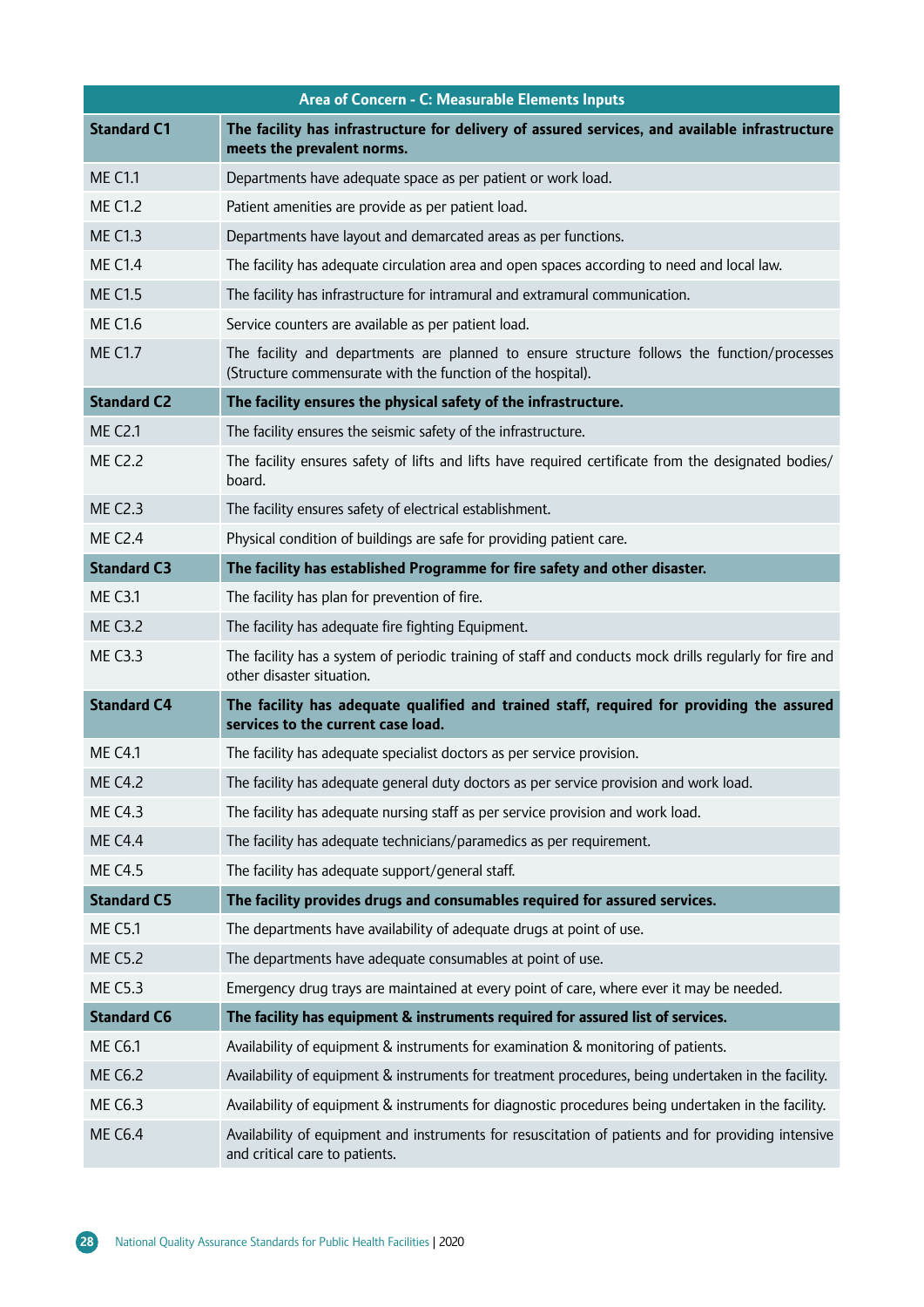| <b>ME C6.5</b>     | Availability of Equipment for Storage.                                                                                                                |
|--------------------|-------------------------------------------------------------------------------------------------------------------------------------------------------|
| <b>ME C6.6</b>     | Availability of functional equipment and instruments for support services.                                                                            |
| <b>ME C6.7</b>     | Departments have patient furniture and fixtures as per load and service provision.                                                                    |
| <b>Standard C7</b> | The facility has a defined and established procedure for effective utilization, evaluation and<br>augmentation of competence and performance of staff |
| <b>ME C7.1</b>     | Criteria for Competence assessment are defined for clinical and Para clinical staff.                                                                  |
| <b>ME C7.2</b>     | Competence assessment of Clinical and Para clinical staff is done on predefined criteria at least once<br>in a year.                                  |
| <b>ME C7.3</b>     | Criteria for performance evaluation clinical and para clinical staff are defined.                                                                     |
| <b>ME C7.4</b>     | Performance evaluation of clinical and para clinical staff is done on predefined criteria at least once<br>in a year                                  |
| <b>ME C7.5</b>     | Criteria for performance evaluation of support and administrative staff are defined.                                                                  |
| <b>ME C7.6</b>     | Performance evaluation of support and administration staff is done on predefined criteria at least<br>once in a year.                                 |
| <b>ME C7.7</b>     | Competence assessment and performance assessment includes contractual, empanelled, and<br>outsourced staff.                                           |
| <b>ME C7.8</b>     | Training needs are identified based on competence assessment and performance evaluation and<br>facility prepares the training plan.                   |
| <b>ME C7.9</b>     | The Staff is provided training as per defined core competencies and training plan.                                                                    |
| ME C7.10           | There is established procedure for utilization of skills gained thought trainings by on -job supportive<br>supervision.                               |
| <b>ME C7.11</b>    | Feedback is provided to the staff on their competence assessment and performance evaluation.                                                          |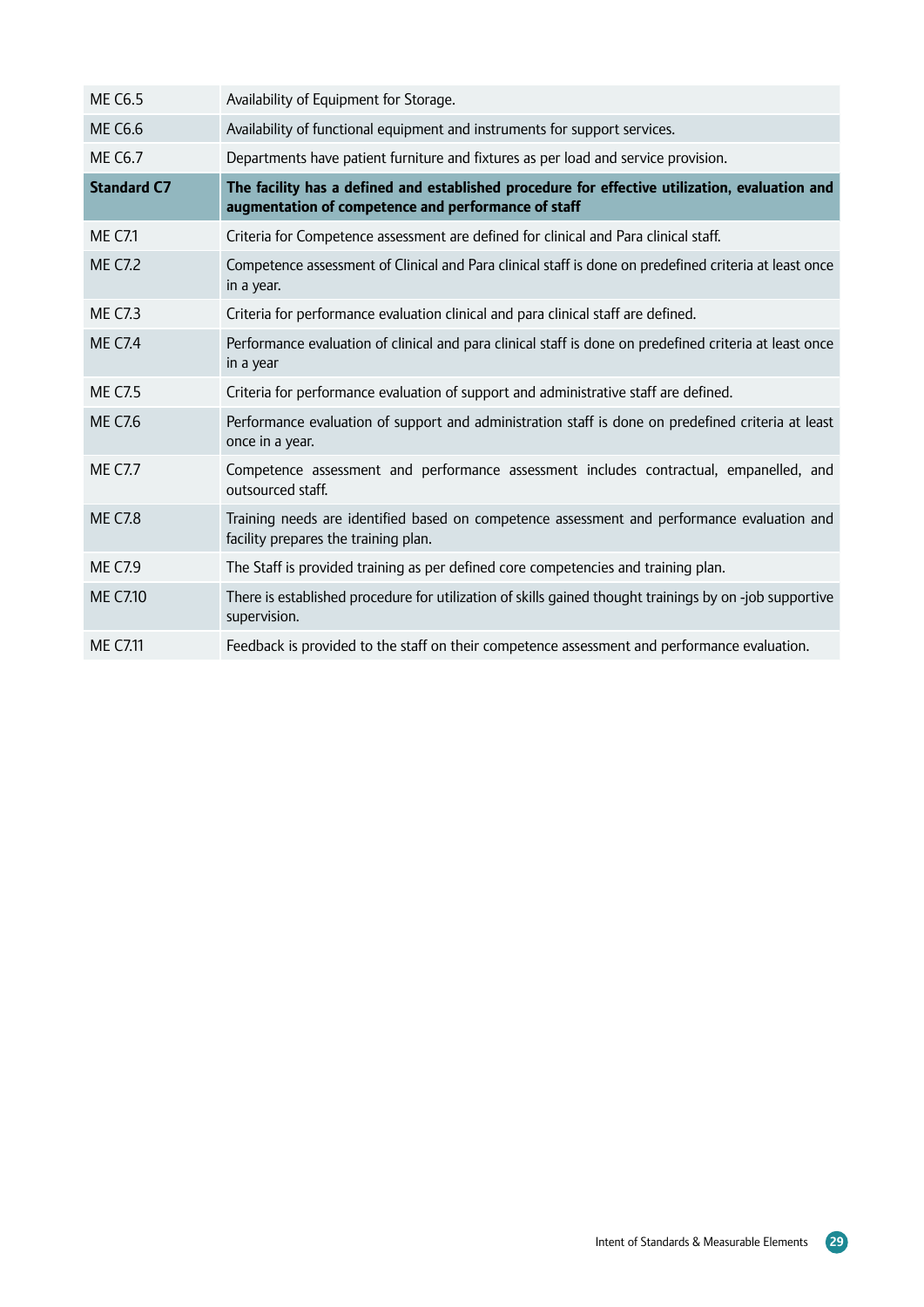# Area of Concern - D : Support services

### **Overview**

Support services are backbone of every health care facility. The expected clinical outcome cannot be envisaged in absence of sturdy support services. This area of concern includes equipment maintenance, calibration, drug storage and inventory management, security, facility management, water supply, power backup, dietary services and laundry. Administrative processes like RKS, Financial management, legal compliances, staff deputation and contract management have also been included in this area of concern.

Brief description of the standards under this area of concern are given below:

| <b>STANDARD D1</b><br>THE FACILITY HAS ESTABLISHED<br>PROGRAMME FOR INSPECTION,<br><b>TESTING AND MAINTENANCE</b><br><b>AND CALIBRATION OF</b><br><b>EQUIPMENT</b>                  | Standard D1 is concerned with equipment maintenance processes, such as AMC,<br>daily and breakdown maintenance processes, calibration and availability of operating<br>instructions. Equipment records should be reviewed to ensure that valid AMC is<br>available for critical equipment and preventive / corrective maintenance is done<br>timely. Calibration records and label on the measuring equipment should be reviewed<br>to confirm that the calibration has been done. Operating instructions should be<br>displayed or should readily available with the user.                                                             |
|-------------------------------------------------------------------------------------------------------------------------------------------------------------------------------------|-----------------------------------------------------------------------------------------------------------------------------------------------------------------------------------------------------------------------------------------------------------------------------------------------------------------------------------------------------------------------------------------------------------------------------------------------------------------------------------------------------------------------------------------------------------------------------------------------------------------------------------------|
| <b>STANDARD D2</b><br>THE FACILITY HAS DEFINED<br>PROCEDURES FOR STORAGE,<br><b>INVENTORY MANAGEMENT</b><br>AND DISPENSING OF DRUGS IN<br>PHARMACY AND PATIENT CARE<br><b>AREAS</b> | Standard D2 is concerned with safe storage of drugs and scientific management of<br>the inventory, so drugs and consumables are available in adequate quantity in patient<br>care area. Measurable elements of this standard look into processes of indenting,<br>procurement, storage, expired drugs management, inventory management, stock<br>management at patient care areas, including storage at optimum temperature.<br>While assessing drug management system, these practices should be looked into<br>each clinical department, especially at the nursing stations and its complementary<br>process at drug stores/Pharmacy. |
| <b>STANDARD D3</b><br>THE FACILITY PROVIDES SAFE,<br><b>SECURE AND COMFORTABLE</b><br><b>ENVIRONMENT TO STAFF,</b><br>PATIENTS AND VISITORS                                         | Standard D3 This standard is concerned with providing safe, secure and<br>comfortable environment to patients as well service providers. The measurable<br>elements under this standard have two aspects, - firstly, provision of comfortable<br>work environment in terms of illumination and temperature control in patient<br>care areas and work stations, and secondly, arrangement for security of patients<br>and staff. Availability of environment control arrangements should be looked<br>into. Security arrangements at patient area should be observed for restriction of<br>visitors and crowd management.                |
| <b>STANDARD D4</b><br>THE FACILITY HAS ESTABLISHED<br><b>PROGRAMME FOR</b><br>MAINTENANCE AND UPKEEP OF<br>THE FACILITY                                                             | Standard D4 This standard is concerned with adequacy of facility management<br>processes. This includes appearance of facility, cleaning processes, infrastructure<br>maintenance, removal of junk and condemned items and control of stray animals and<br>pest control at the facility.                                                                                                                                                                                                                                                                                                                                                |
| <b>STANDARD D5</b><br>THE FACILITY ENSURES 24X7<br><b>WATER AND POWER BACKUP AS</b><br>PER REQUIREMENT OF SERVICE<br><b>DELIVERY, AND SUPPORT</b><br><b>SERVICES NORMS</b>          | Standard D5 covers processes to ensure water supply (quantity & quality), power<br>back-up and medical gas supply. All departments should be assessed for availability<br>of water and power back-up. Some critical area like OT and ICU may require two-tire<br>power backup in terms of UPS. Availability of central oxygen and vacuum supply<br>should especially be assessed in critical area like OT and ICU.                                                                                                                                                                                                                      |
| <b>STANDARD D6</b><br><b>DIETARY SERVICES ARE</b><br><b>AVAILABLE AS PER SERVICE</b><br>PROVISION AND NUTRITIONAL<br>REQUIREMENT OF THE<br><b>PATIENTS</b>                          | Standard D6 is concerned with processes ensuring timely and hygienic dietary<br>services. This includes nutritional assessment of patients, availability of different types<br>of diets and standard procedures for preparation and distribution of food, including<br>hygiene & sanitation in the kitchen. Patients / staff may be interacted for knowing<br>their perception about quality and quantity of the food.                                                                                                                                                                                                                  |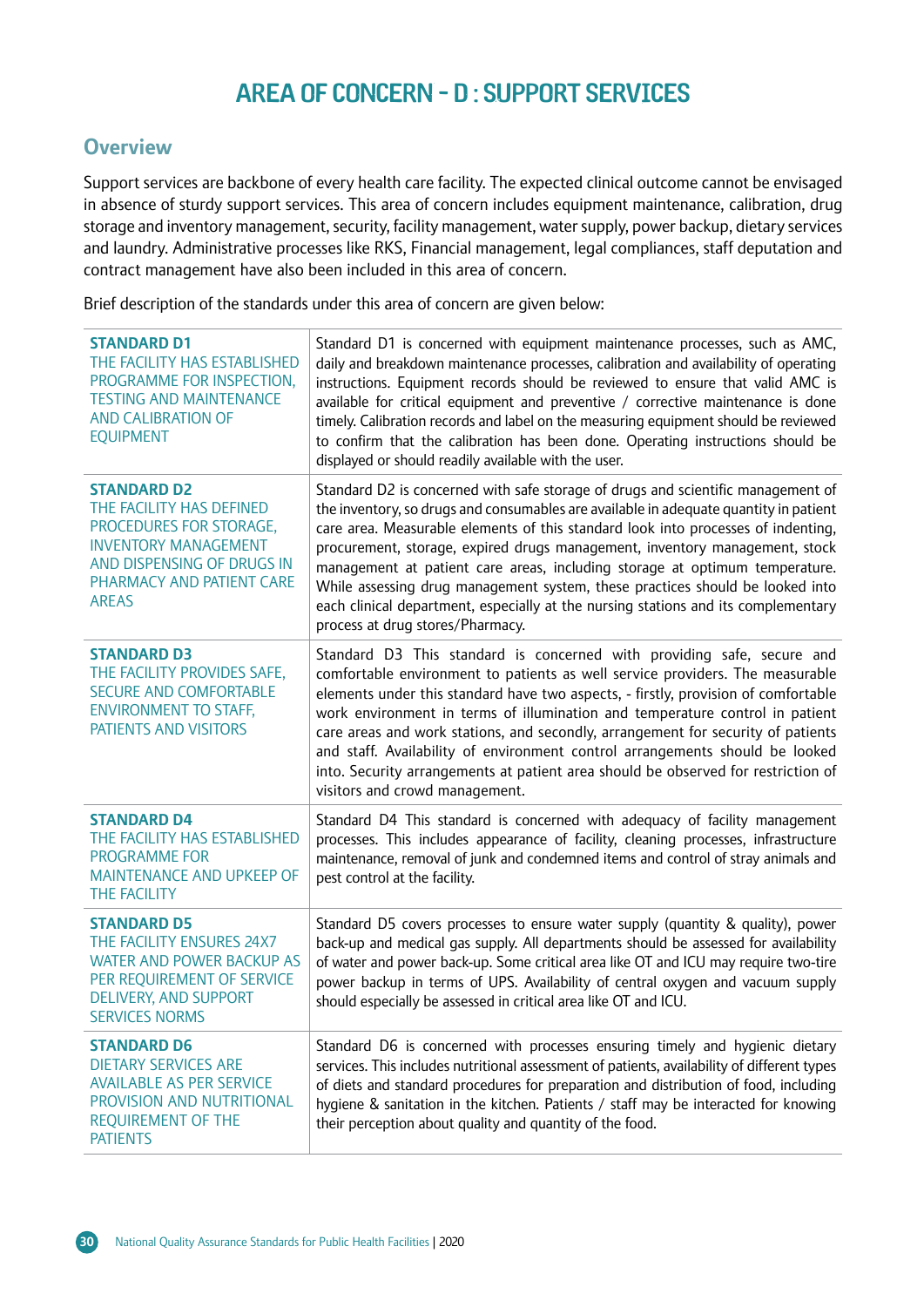| <b>STANDARD D7</b><br>THE FACILITY ENSURES CLEAN<br><b>LINEN TO THE PATIENTS</b>                                                                                                                                     | Standard D7 is concerned with the laundry processes. It includes availability of<br>adequate quantity of clean & usable linen, process of providing and changing bed<br>sheets in patient care area and process of collection, washing and distributing the<br>linen. Besides direct observation, staff interaction may help in knowing availability<br>of adequate linen and work practices. An assessment of segregation and disinfection<br>of soiled laundry should be undertaken. Observation should be recorded if laundry is<br>being washed at some public water body like pond or river.             |
|----------------------------------------------------------------------------------------------------------------------------------------------------------------------------------------------------------------------|---------------------------------------------------------------------------------------------------------------------------------------------------------------------------------------------------------------------------------------------------------------------------------------------------------------------------------------------------------------------------------------------------------------------------------------------------------------------------------------------------------------------------------------------------------------------------------------------------------------|
| <b>STANDARD D8</b><br>THE FACILITY HAS DEFINED<br><b>AND ESTABLISHED</b><br>PROCEDURES FOR PROMOTING<br>PUBLIC PARTICIPATION IN<br><b>MANAGEMENT OF HOSPITAL</b><br><b>TRANSPARENCY AND</b><br><b>ACCOUNTABILITY</b> | Standard D8 measures processes related to functioning of Rogi Kalyan Samiti (RKS;<br>equivalent to Hospital Management Society) and community participation in Hospital<br>Management. RKS records should be reviewed to assess frequency of the meetings,<br>and issues discussed there. Participation of non-official members like community/<br>NGO representatives in such meetings should be checked.                                                                                                                                                                                                    |
| <b>STANDARD D9</b><br>HOSPITAL HAS DEFINED AND<br><b>ESTABLISHED PROCEDURES FOR</b><br><b>FINANCIAL MANAGEMENT</b>                                                                                                   | Standard D9 is concerned with the financial management of the funds/grants,<br>received from different sources including NHM. Assessment of financial management<br>processes by no means should be equated with financial or accounts audit. Hospital<br>administration and accounts department can be interacted to know process of<br>utilization of funds, timely payment of salaries, entitlements and incentives to different<br>stakeholders and process of receiving funds and submitting utilization certificates. An<br>assessment of resource utilisation and prioritisation should be undertaken. |
| <b>STANDARD D10</b><br>THE FACILITY IS COMPLIANT<br>WITH ALL STATUTORY AND<br><b>REGULATORY REQUIREMENT</b><br><b>IMPOSED BY LOCAL, STATE OR</b><br><b>CENTRAL GOVERNMENT</b>                                        | Standard D10 is concerned with compliances to statuary and regulatory requirements.<br>It includes availability of requisite licenses, updated copies of acts and rules, and<br>adherence to the legal requirements as applicable to Public Health Facilities.                                                                                                                                                                                                                                                                                                                                                |
| <b>STANDARD D11</b><br>ROLES & RESPONSIBILITIES OF<br><b>ADMINISTRATIVE AND CLINICAL</b><br>STAFF ARE DETERMINED AS<br>PER GOVT. REGULATIONS<br>AND STANDARDS OPERATING<br><b>PROCEDURES</b>                         | Standard D11 is concerned with processes regarding staff management and<br>their deployment in the departments of a facility. This includes availability of Job<br>descriptions for different cadre, processes regarding preparation of duty rosters and<br>staff discipline. The staff can be interviewed to assess about their awareness of their<br>own job description. It should be assessed by observation and review of the records.<br>Adherence to dress-code should be observed during the assessment.                                                                                              |
| <b>STANDARD D12</b><br>THE FACILITY HAS ESTABLISHED<br>PROCEDURE FOR MONITORING<br>THE QUALITY OF OUTSOURCED<br><b>SERVICES AND ADHERES TO</b><br><b>CONTRACTUAL OBLIGATIONS</b>                                     | Standard D12 This standard measures the processes related to outsourcing and<br>contract management. This includes monitoring of outsourced services, adequacy of<br>contact documents and tendering system, timely payment for the availed services and<br>provision for action in case for inadequate/ poor quality of services. Assessor should<br>review the contract records related to outsourced services, and interview hospital<br>administration about the management of outsource services.                                                                                                        |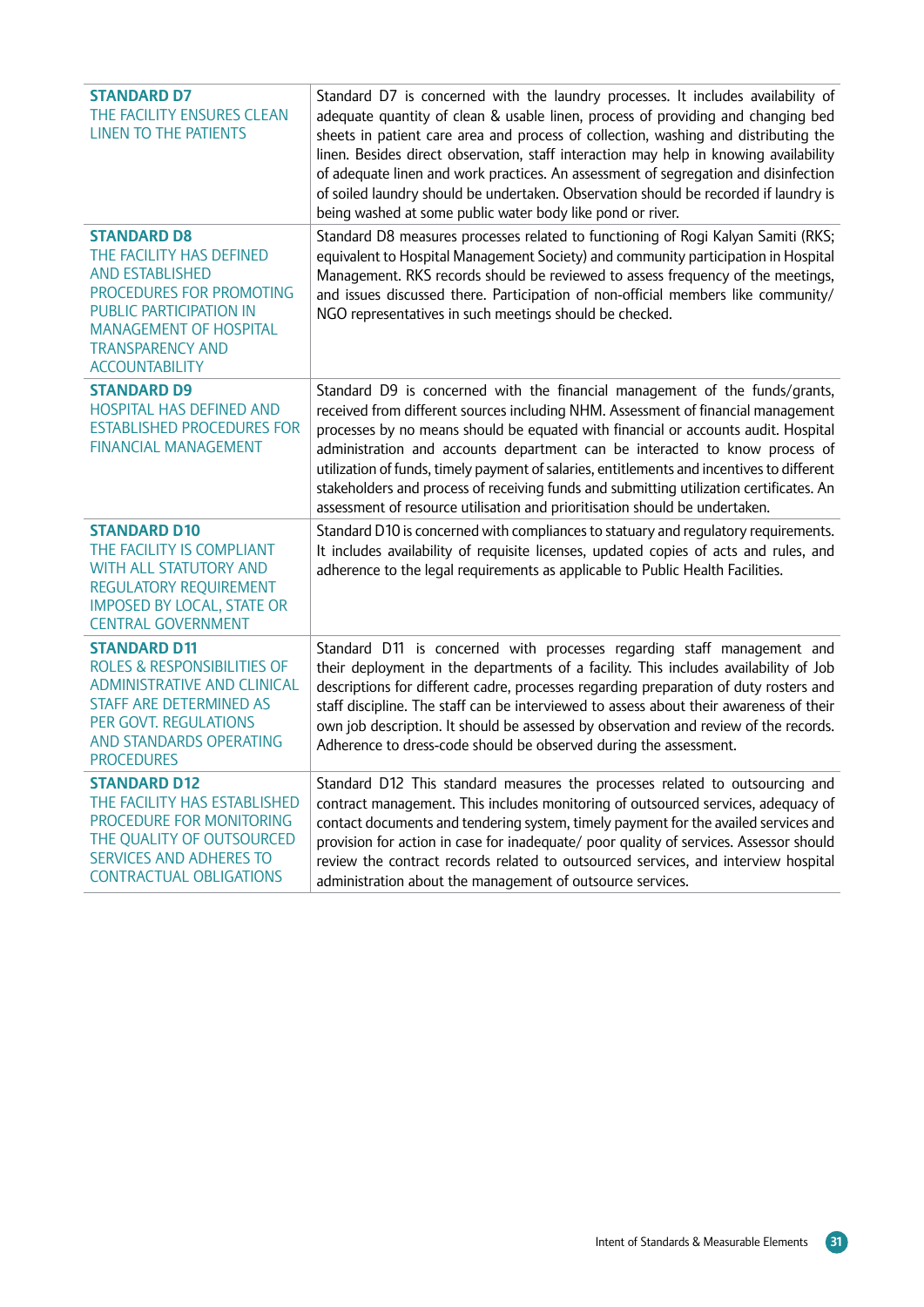|                      | Area of Concern - D: Measurable Elements Support Services                                                                            |
|----------------------|--------------------------------------------------------------------------------------------------------------------------------------|
| <b>Standard D1</b>   | The facility has established Programme for inspection, testing and maintenance and<br>calibration of Equipment.                      |
| <b>MED1.1</b>        | The facility has established system for maintenance of critical Equipment.                                                           |
| <b>MED1.2</b>        | The facility has established procedure for internal and external calibration of measuring Equipment.                                 |
| <b>MED1.3</b>        | Operating and maintenance instructions are available with the users of equipment.                                                    |
| <b>Standard D2</b>   | The facility has defined procedures for storage, inventory management and dispensing of<br>drugs in pharmacy and patient care areas. |
| <b>MED2.1</b>        | There is established procedure for forecasting and indenting drugs and consumables.                                                  |
| ME D <sub>2</sub> .2 | The facility has established procedure for procurement of drugs.                                                                     |
| <b>MED2.3</b>        | The facility ensures proper storage of drugs and consumables.                                                                        |
| <b>MED2.4</b>        | The facility ensures management of expiry and near expiry drugs.                                                                     |
| <b>MED2.5</b>        | The facility has established procedure for inventory management techniques.                                                          |
| <b>MED2.6</b>        | There is a procedure for periodically replenishing the drugs in patient care areas.                                                  |
| <b>MED2.7</b>        | There is a process for storage of vaccines and other drugs, requiring controlled temperature.                                        |
| <b>MED2.8</b>        | There is a procedure for secure storage of narcotic and psychotropic drugs.                                                          |
| <b>Standard D3</b>   | The facility provides safe, secure and comfortable environment to staff, patients and<br>visitors.                                   |
| <b>MED3.1</b>        | The facility provides adequate illumination at patient care areas.                                                                   |
| <b>MED3.2</b>        | The facility has provision of restriction of visitors in patient areas.                                                              |
| ME D3.3              | The facility ensures safe and comfortable environment for patients and service providers.                                            |
| <b>MED3.4</b>        | The facility has security system in place in patient care areas.                                                                     |
| <b>MED3.5</b>        | The facility has established measure for safety and security of female staff.                                                        |
| <b>Standard D4</b>   | The facility has established Programme for maintenance and upkeep of the facility.                                                   |
| <b>ME D4.1</b>       | Exterior and interior of the facility building is maintained appropriately                                                           |
| <b>MED4.2</b>        | Patient care areas are clean and hygienic.                                                                                           |
| <b>MED4.3</b>        | Hospital infrastructure is adequately maintained.                                                                                    |
| <b>MED4.4</b>        | Hospital maintains open areas and landscaped of them.                                                                                |
| <b>MED4.5</b>        | The facility has policy of removal of condemned junk material.                                                                       |
| <b>MED4.6</b>        | The facility has established procedures for pest, rodent and animal control.                                                         |
| <b>Standard D5</b>   | The facility ensures $24 \times 7$ water and power backup as per requirement of service delivery,<br>and support services norms.     |
| <b>MED5.1</b>        | The facility has adequate arrangement storage and supply for potable water in all functional areas.                                  |
| <b>MED5.2</b>        | The facility ensures adequate power backup in all patient care areas as per load.                                                    |
| <b>MED5.3</b>        | Critical areas of the facility ensures availability of oxygen, medical gases and vacuum supply.                                      |
| <b>Standard D6</b>   | Dietary services are available as per service provision and nutritional requirement of the<br>patients.                              |
| <b>MED6.1</b>        | The facility has provision of nutritional assessment of the patients.                                                                |
| <b>MED6.2</b>        | The facility provides diets according to nutritional requirements of the patients.                                                   |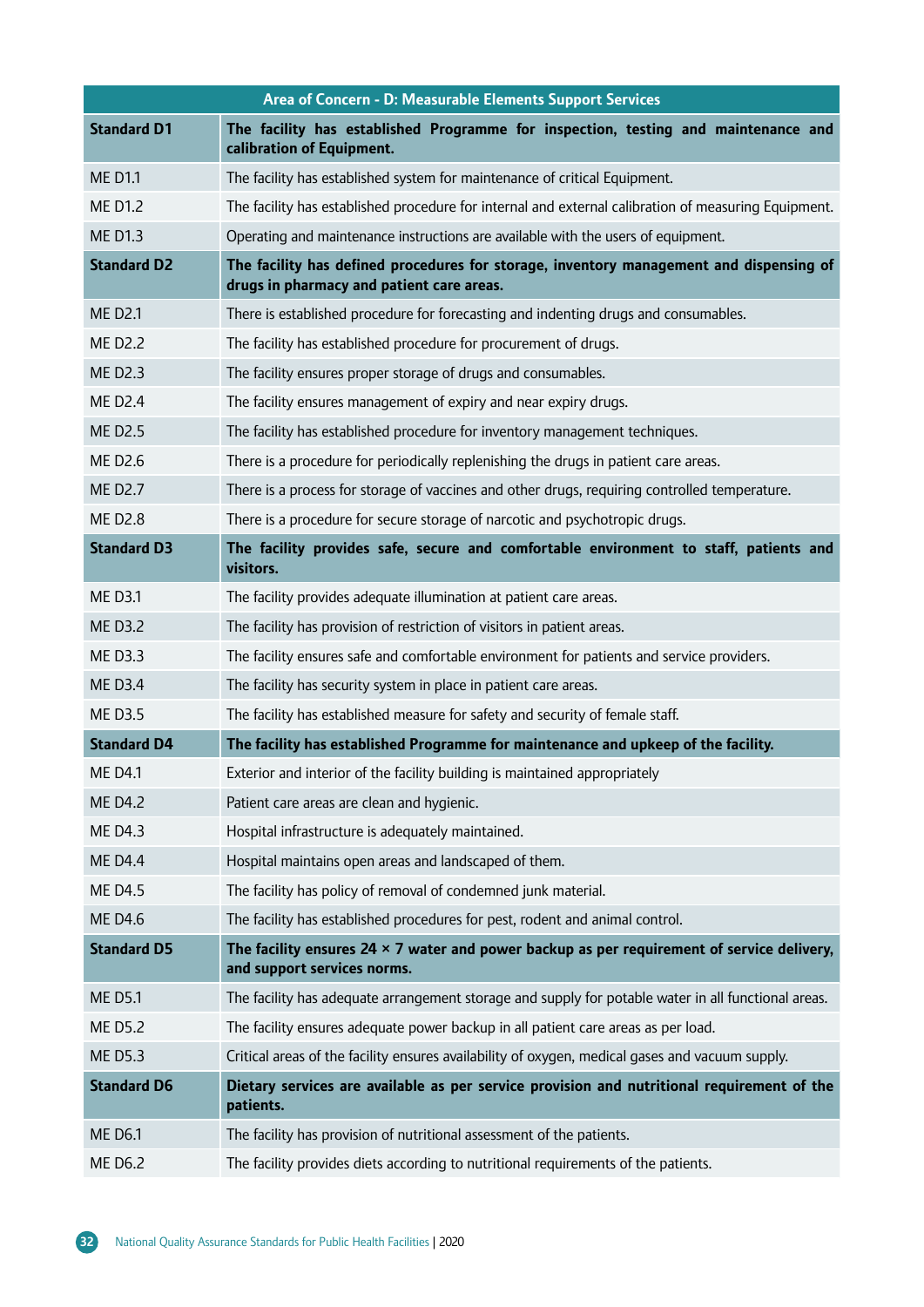| <b>MED6.3</b>        | Hospital has standard procedures for preparation, handling, storage and distribution of diets, as per<br>requirement of patients.                    |
|----------------------|------------------------------------------------------------------------------------------------------------------------------------------------------|
| <b>Standard D7</b>   | The facility ensures clean linen to the patients.                                                                                                    |
| <b>MED7.1</b>        | The facility has adequate availability of linen for meeting its need.                                                                                |
| <b>MED7.2</b>        | The facility has established procedures for changing of linen in patient care areas                                                                  |
| <b>MED7.3</b>        | The facility has standard procedures for handling, collection, transportation and washing of linen.                                                  |
| <b>Standard D8</b>   | The facility has defined and established procedures for promoting public participation in<br>management of hospital transparency and accountability. |
| <b>ME D8.1</b>       | The facility has established a procedure for management of activities of Rogi Kalyan Samiti.                                                         |
| <b>MED8.2</b>        | The facility has established procedures for community based monitoring of its services.                                                              |
| <b>Standard D9</b>   | Hospital has defined and established procedures for Financial Management.                                                                            |
| <b>ME D9.1</b>       | The facility ensures proper utilization of the fund provided to it.                                                                                  |
| <b>ME D9.2</b>       | The facility ensures proper planning and requisition of resources based on its need.                                                                 |
|                      |                                                                                                                                                      |
| <b>Standard D10</b>  | The facility is compliant with all statutory and regulatory requirement imposed by local,<br>state or central government.                            |
| <b>MED10.1</b>       | The facility has requisite licences and certificates for operation of hospital and its different activities.                                         |
| ME D10.2             | Updated copies of relevant laws, regulations and government orders are available at the facility.                                                    |
| <b>MED10.3</b>       | The facility ensures relevant processes are in compliance with the statutory requirements.                                                           |
| <b>Standard D11</b>  | Roles & Responsibilities of administrative and clinical staff are determined as per govt.<br>regulations and standards operating procedures.         |
| <b>MED11.1</b>       | The facility has established job description as per govt guidelines.                                                                                 |
| ME D11.2             | The facility has a established procedure for duty roster and deputation to different departments.                                                    |
| ME D11.3             | The facility ensures adherence to dress code as mandated by the administration.                                                                      |
| <b>Standard D12</b>  | The facility has established procedure for monitoring the quality of outsourced services and<br>adheres to contractual obligations.                  |
| ME D <sub>12.1</sub> | There is established system of contract management for the out sourced services.                                                                     |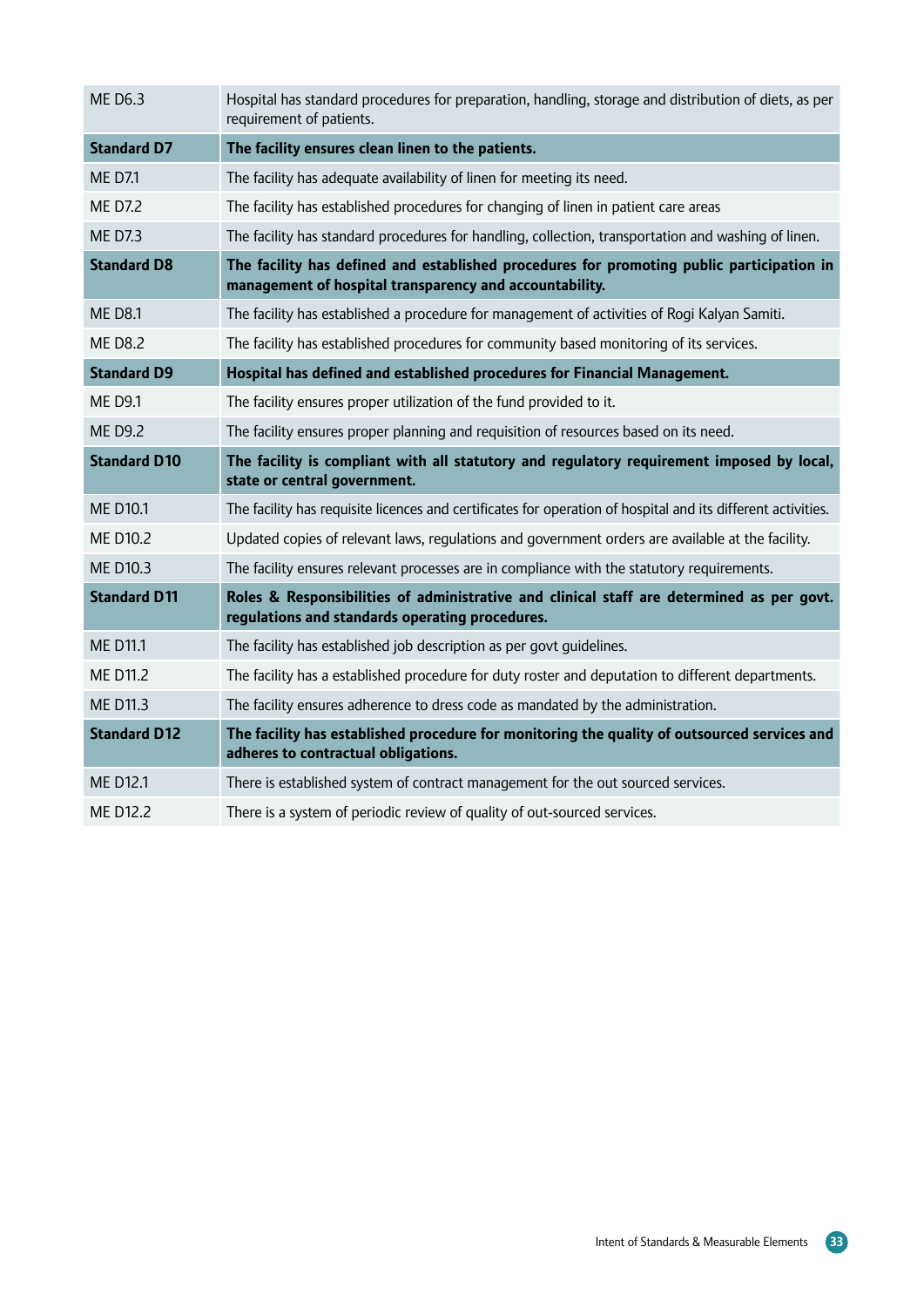# Area of Concern - E : Clinical Care

#### **Overview**

The ultimate purpose of existence of a hospital is to provide clinical care. Therefore, clinical processes are the most critical and important in the hospitals. These are the processes that define directly the outcome of services and quality of care. The Standards under this area of concern could be grouped into three categories. First, nine standards are concerned with those clinical processes that ensure adequate care to the patients. It includes processes such as registration, admission, consultation, clinical assessment, continuity of care, nursing care, identification of high risk and vulnerable patients, prescription practices, safe drug administration, maintenance of clinical records and discharge from the hospital.

Second set of next seven standards are concerned with specific clinical and therapeutic processes including intensive care, emergency care, diagnostic services, transfusion services, anaesthesia, surgical services and end of life care.

The third set of seven standards are concerned with specific clinical processes for Maternal, Newborn, Child, Adolescent & Family Planning services and National Health Programmes. These standards are based on the technical guidelines published by the Government of India on respective programmes and processes.

It may be difficult to assess clinical processes, as direct observation of clinical procedure may not always be possible at time of assessment. Therefore, assessment of these standards would largely depend upon review of the clinical records as well. Interaction with the staff to know their skill level and how they practice clinical care (Competence testing) would also be helpful. Assessment of theses standard would require thorough domain knowledge.

Following is the brief description of standards under this area of concern:

| <b>STANDARD E1</b><br>THE FACILITY HAS DEFINED<br>PROCEDURES FOR REGISTRATION,<br><b>CONSULTATION AND ADMISSION</b><br>OF PATIENTS                     | Standard E1 This standard is concerned with the registration and admission<br>processes in hospitals. It also covers OPD consultation processes. The Assessor<br>should review the records to verify that details of patients have been recorded, and<br>patients have been given unique identification number. OPD consultation may be<br>directly observed, followed by review of OPD tickets to ensure that patient history,<br>examination details, etc. have been recorded on the OPD ticket. Staff should be<br>interviewed to know, whether there is any fixed admission criteria especially in<br>critical care department.                                                                      |
|--------------------------------------------------------------------------------------------------------------------------------------------------------|----------------------------------------------------------------------------------------------------------------------------------------------------------------------------------------------------------------------------------------------------------------------------------------------------------------------------------------------------------------------------------------------------------------------------------------------------------------------------------------------------------------------------------------------------------------------------------------------------------------------------------------------------------------------------------------------------------|
| <b>STANDARD E2</b><br>THE FACILITY HAS DEFINED<br>AND ESTABLISHED PROCEDURE                                                                            | Standard E2 This standard pertains to clinical assessment of the patients. It includes<br>initial assessment as well as reassessment of admitted patients.                                                                                                                                                                                                                                                                                                                                                                                                                                                                                                                                               |
| <b>FOR CLINICAL ASSESSMENT</b><br>AND PREPARATION OF THE<br><b>TREATMENT PLAN</b>                                                                      | Care planning is done for individual case as per assessment and investigation<br>findings (Wherever applicable). It also ensures that care or treatment is provided<br>as per standard treatment quidelines /available clinical evidences                                                                                                                                                                                                                                                                                                                                                                                                                                                                |
| <b>STANDARD E3</b><br>THE FACILITY HAS DEFINED AND<br><b>ESTABLISHED PROCEDURES FOR</b><br><b>CONTINUITY OF CARE OF PATIENT</b><br><b>AND REFERRAL</b> | Standard E3 is concerned with continuity of care for the patient's ailment. It includes<br>process of inter-departmental transfer, referral to another facility, deputation of staff<br>for the care, and linkages with higher institutions. Staff should be interviewed to<br>know the referral linkages, how they inform the referral hospital about the referred<br>patients and arrangement for the vehicles and follow-up car. Records should be<br>reviewed for confirming that referral slips have been provided to the patients.                                                                                                                                                                 |
| <b>STANDARD E4</b><br>THE FACILITY HAS DEFINED AND<br><b>ESTABLISHED PROCEDURES FOR</b><br><b>NURSING CARE</b>                                         | Standard E4 measures adequacy and quality of nursing care for the patients. It<br>includes processes for identification of patients, timely and accurate implementation<br>of treatment plan, nurses' handover processes, maintenance of nursing records and<br>monitoring of the patients. Staff should be interviewed and patients' records should<br>be reviewed for assessing how drugs distribution/ administration endorsement and<br>other procedures like sample collection and dressing have been done on time as per<br>treatment plan. Handing-over of patients is a critical process and should be assessed<br>adequately. Review BHT for patient monitoring & nursing notes should be done. |
| <b>STANDARD E5</b><br>THE FACILITY HAS A PROCEDURE<br>TO IDENTIFY HIGH RISK AND<br><b>VULNERABLE PATIENTS</b>                                          | Standard E5 is concerned with identification of vulnerable and High-risk patients.<br>Review of records and staff interaction would be helpful in assessing how High-risk<br>patients are given due attention and treatment.                                                                                                                                                                                                                                                                                                                                                                                                                                                                             |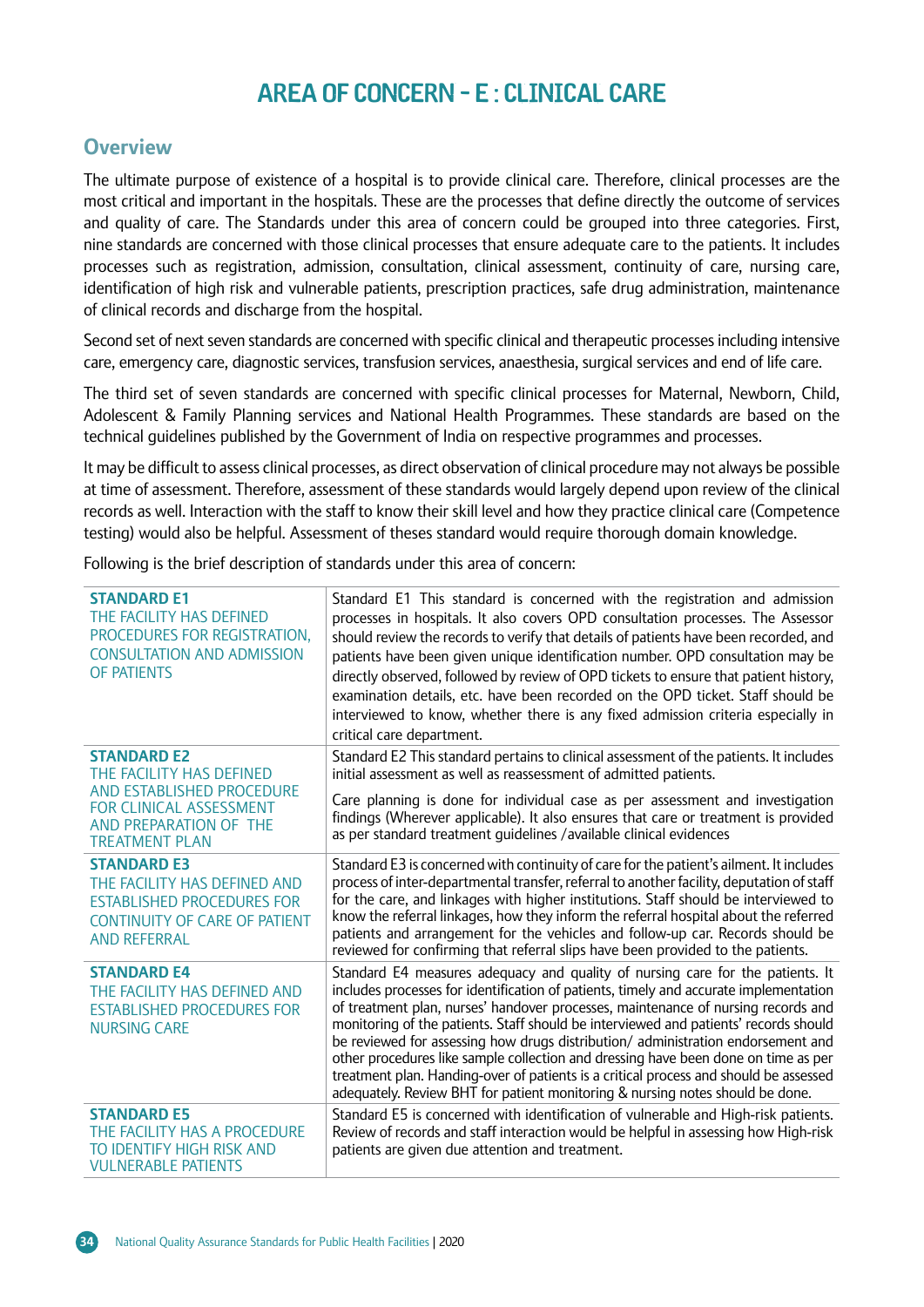| <b>STANDARD E6</b><br><b>FACILITY ENSURES RATIONALE</b><br>PRESCRIBING AND USE OF<br><b>MEDICINES</b>                                                                         | Standard E6 is concerned with assessing that patients are prescribed drugs<br>according standard treatment guidelines and protocols. Patient records are assessed<br>to ascertain that prescriptions are written in generic name only.                                                                                                                                                                                                                                                                                                                                                                                                                                                                                                                                                                                                                                                                                                              |
|-------------------------------------------------------------------------------------------------------------------------------------------------------------------------------|-----------------------------------------------------------------------------------------------------------------------------------------------------------------------------------------------------------------------------------------------------------------------------------------------------------------------------------------------------------------------------------------------------------------------------------------------------------------------------------------------------------------------------------------------------------------------------------------------------------------------------------------------------------------------------------------------------------------------------------------------------------------------------------------------------------------------------------------------------------------------------------------------------------------------------------------------------|
| <b>STANDARD E7</b><br>THE FACILITY HAS DEFINED<br>PROCEDURES FOR SAFE DRUG<br><b>ADMINISTRATION</b>                                                                           | Standard E7 concerns with the safety of drug administration. It includes<br>administration of high alert drugs, legibility of medical orders, process for checking<br>drugs before administration and processes related to self-drug administration.<br>Patient's records should be reviewed for legibility of the writing and recording<br>of date and time of orders. Safe injection practices like use of separate needle for<br>multi-dose vial should be observed.                                                                                                                                                                                                                                                                                                                                                                                                                                                                             |
| <b>STANDARD E8</b><br>THE FACILITY HAS DEFINED AND<br><b>ESTABLISHED PROCEDURES FOR</b><br>MAINTAINING, UPDATING OF<br>PATIENTS' CLINICAL RECORDS AND<br><b>THEIR STORAGE</b> | Standard E8 is concerned with the processes of maintaining clinical records<br>systematically and adequately. Compliance to this standard can be assessed by<br>comprehensive review of the patients' record.                                                                                                                                                                                                                                                                                                                                                                                                                                                                                                                                                                                                                                                                                                                                       |
| <b>STANDARD E9</b><br>THE FACILITY HAS DEFINED AND<br><b>ESTABLISHED PROCEDURES FOR</b><br><b>DISCHARGE OF PATIENT.</b>                                                       | Standard E9 measures adequacy of the discharge process. It includes pre-discharge<br>assessment, adequacy of discharge summary, pre-discharge counselling and<br>adherence to standard procedures, if a patient is leaving against medical advice<br>(LAMA) or is found absconding. Patients' record should also be reviewed for<br>adequacy of the discharge summary.                                                                                                                                                                                                                                                                                                                                                                                                                                                                                                                                                                              |
| <b>STANDARD E10</b><br>THE FACILITY HAS DEFINED AND<br><b>ESTABLISHED PROCEDURES FOR</b><br><b>INTENSIVE CARE.</b>                                                            | Standard E10 is concerned with processes related to intensive care treatment of<br>patients, availability and adherence to protocols related to pain management,<br>sedation, intubation, etc.                                                                                                                                                                                                                                                                                                                                                                                                                                                                                                                                                                                                                                                                                                                                                      |
| <b>STANDARD E11</b><br>THE FACILITY HAS DEFINED AND<br><b>ESTABLISHED PROCEDURES FOR</b><br><b>EMERGENCY SERVICES AND</b><br><b>DISASTER MANAGEMENT</b>                       | Standard E11 is concerned with emergency clinical processes and procedures. It<br>includes triage, adherence to emergency clinical protocols, disaster management,<br>processes related to ambulance services, handling of medico-legal cases, etc.<br>Availability of the buffer stock for medicines and other supplies for disaster and mass<br>casualty needs to be found out. Interaction with staff and hospital administration<br>should be done to asses overall disaster preparedness of the health facility.                                                                                                                                                                                                                                                                                                                                                                                                                               |
| <b>STANDARD E12</b><br>THE FACILITY HAS DEFINED AND<br><b>ESTABLISHED PROCEDURES OF</b><br><b>DIAGNOSTIC SERVICES</b>                                                         | Standard E12 deals with the procedures related to diagnostic services. The standard is<br>majorly applicable for laboratory and radiology services. It includes pre-testing, testing<br>and post-testing procedures. It needs to be observed that samples in the laboratory are<br>properly labelled, and instructions for handling sample are available. The process for<br>storage and transportation of samples needs to be ensured. Availability of critical values<br>and biological references should also be checked.                                                                                                                                                                                                                                                                                                                                                                                                                        |
| <b>STANDARD E13</b><br>THE FACILITY HAS DEFINED AND<br><b>ESTABLISHED PROCEDURES</b><br>FOR BLOOD BANK/STORAGE<br><b>MANAGEMENT AND TRANSFUSION</b>                           | Standard E13 is concerned with functioning of blood bank and transfusion services.<br>The measurable elements under this standard are processes for donor selection,<br>collection of blood, testing procedures, preparation of blood components,<br>labelling and storage of blood bags, compatibility testing, issuing, transfusion and<br>monitoring of transfusion reaction. The assessor should observe the functioning,<br>and interact with the staff to know regarding adherence to standard procedures<br>for blood collection and testing, including preparation of blood components,<br>storage practices, as per standard protocols. Record of temperature maintained<br>in different storage units should be checked. The staff should also be interacted<br>to know how they mange if certain blood is not available at the blood bank.<br>Records should be reviewed for assessing processes of monitoring transfusion<br>reactions. |
| <b>STANDARD E14</b><br>THE FACILITY HAS ESTABLISHED<br>PROCEDURES FOR ANAESTHETIC<br><b>SERVICES</b>                                                                          | Standard E14 is concerned with the processes related with safe anaesthesia<br>practices. It includes pre-anaesthesia, monitoring and post-anaesthesia processes.<br>Records should be reviewed to assess how Pre-anaesthesia check-up is done and<br>records are maintained. Interact with Anaesthetists and OT technician/Nurse for<br>adherence to protocols in respect of anaesthesia safety, monitoring, recording &<br>reporting of adverse events, maintenance of anaesthesia notes, etc.                                                                                                                                                                                                                                                                                                                                                                                                                                                     |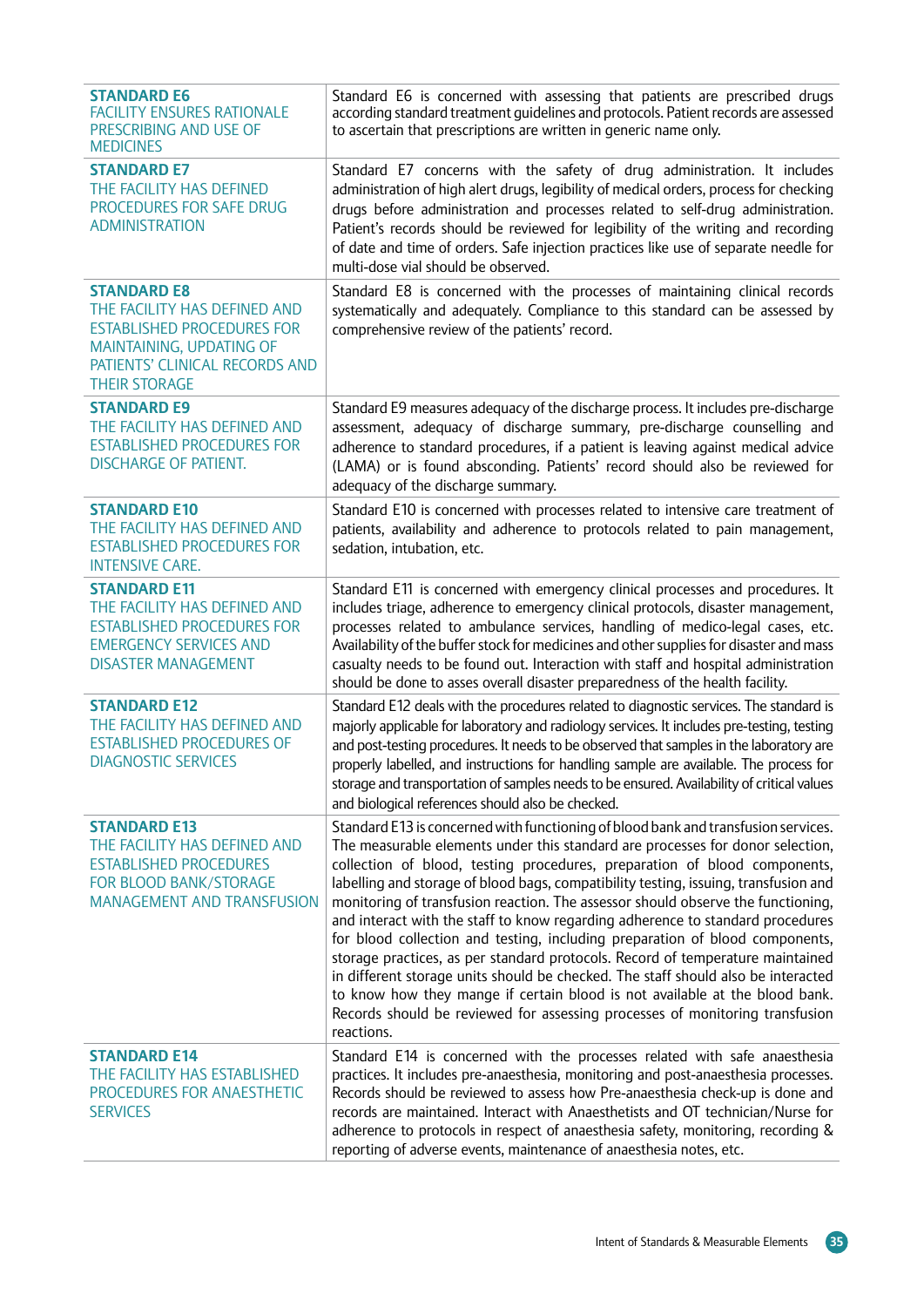| <b>STANDARD E15</b><br>THE FACILITY HAS DEFINED AND<br><b>ESTABLISHED PROCEDURES OF</b><br><b>OPERATION THEATRE SERVICES</b>                                   | Standard E15 is concerned with processes related with Operation Theatre. It includes<br>processes for OT scheduling, pre-operative, Post-operative practices of surgical safety.<br>Interaction with the surgeon(s) and OT staff should be done to assess processes -<br>preoperative medication, part preparation and evaluation of patient before surgery,<br>identification of surgical site, etc. Review of records for usage of surgical safety checklist<br>& protocol for instrument count, suture material, etc may be undertaken.                                                                                                                                                                                                                                                                                                                                                     |
|----------------------------------------------------------------------------------------------------------------------------------------------------------------|------------------------------------------------------------------------------------------------------------------------------------------------------------------------------------------------------------------------------------------------------------------------------------------------------------------------------------------------------------------------------------------------------------------------------------------------------------------------------------------------------------------------------------------------------------------------------------------------------------------------------------------------------------------------------------------------------------------------------------------------------------------------------------------------------------------------------------------------------------------------------------------------|
| <b>STANDARD E16</b><br>THE FACILITY HAS DEFINED AND<br><b>ESTABLISHED PROCEDURES FOR</b><br>END OF LIFE CARE AND DEATH                                         | Standard E 16 concerned with end of life care and management of death. Records<br>should be reviewed for knowing adequacy of the notes. Interact with the facility<br>staff to know how news of death is communicated to relatives, and kind of support<br>available to family members.                                                                                                                                                                                                                                                                                                                                                                                                                                                                                                                                                                                                        |
| <b>STANDARD E17</b><br>THE FACILITY HAS ESTABLISHED<br>PROCEDURES FOR ANTENATAL<br><b>CARE AS PER GUIDELINES</b>                                               | Standard E17 is concerned with processes ensuring that adequate and quality<br>antenatal care is provided at the facility. It includes measurable elements for ANC<br>registration, processes during check-up, identification of High Risk pregnancy,<br>management of serve anaemia and counselling services. Staff at ANC clinic should<br>be interviewed and records should be reviewed for maintenance of MCP cards and<br>registration of pregnant women. For assessing quality and adequacy of ANC check-<br>up, direct observation may be undertaken after obtaining requisite permission.<br>ANC records can be reviewed to see findings of examination and diagnostic<br>tests are recorded. Review the line listing of anaemia cases and how they are<br>followed. Client and staff can be interacted for counselling on the nutrition, birth<br>preparedness, family planning, etc. |
| <b>STANDARD E18</b><br>THE FACILITY HAS ESTABLISHED<br>PROCEDURES FOR INTRANATAL<br><b>CARE AS PER GUIDELINES</b>                                              | Standard E18 measures the quality of intra-natal care. It includes clinical process<br>for normal delivery as well management of complications and C-Section surgeries.<br>Staff can be interviewed to know their skill and practices regarding management of<br>different stages of labour, especially Active Management of Third stage of labour.<br>Staff may be interacted for demonstration of resuscitation and essential newborn<br>care. Competency of the staff for managing obstetric emergencies, interpretation<br>of partograph, APGAR score should also be assessed.                                                                                                                                                                                                                                                                                                             |
| <b>STANDARD E19</b><br>THE FACILITY HAS ESTABLISHED<br>PROCEDURES FOR POSTNATAL<br><b>CARE AS PER GUIDELINES</b>                                               | Standard E19 is concerned with adherence to post-natal care of mother and<br>newborn within the hospital. Observe that postnatal protocols of prevention of<br>Hypothermia and breastfeeding are adhered to. Mother may be interviewed to<br>know that proper counselling has been provided.                                                                                                                                                                                                                                                                                                                                                                                                                                                                                                                                                                                                   |
| <b>STANDARD E20</b><br>THE FACILITY HAS ESTABLISHED<br>PROCEDURES FOR CARE OF NEW<br>BORN, INFANT AND CHILD AS PER<br><b>GUIDELINES</b>                        | Standards E20 is concerned with adherence to clinical protocols for newborn and<br>child health. It covers immunization, emergency triage, management of newborn<br>and childhood illnesses like neonatal asphyxia, low birth weight, neo-natal jaundice,<br>sepsis, malnutrition and diarrhoea. Immunization services are majorly assessed<br>at immunization clinic. Staff interview and observation should be done to assess<br>availability of diluents, adherence to protocols of reconstitution of vaccine, storage<br>of VVM labels and shake test. Adherence to clinical protocols for management of<br>different illnesses in newborn and child should be done through interaction with<br>the doctors and nursing staff.                                                                                                                                                             |
| <b>STANDARD E21</b><br>THE FACILITY HAS ESTABLISHED<br>PROCEDURES FOR ABORTION<br>AND FAMILY PLANNING AS PER<br><b>GOVERNMENT GUIDELINES AND</b><br><b>LAW</b> | Standard 21 is concerned with providing safe and quality family planning and<br>abortion services. This includes standard practices and procedures for Family<br>palling counselling, spacing methods, family planning surgeries and counselling<br>and procedures for abortion. Quality and adequacy of counselling services can be<br>assessed by exit interview with the clients. Staff at family planning clinic may be<br>interacted to assess adherence to the protocols for IUD insertion, precaution &<br>contraindication for oral pills, family planning surgery, etc.                                                                                                                                                                                                                                                                                                               |
| <b>STANDARD E22</b><br>THE FACILITY PROVIDES<br>ADOLESCENT REPRODUCTIVE AND<br>SEXUAL HEALTH SERVICES AS PER<br><b>GUIDELINE</b>                               | Standard E22 is concerned with services related to adolescent Reproductive and<br>Sexual health (ARSH) guidelines. It includes promotive, preventive, curative and<br>referral services under the ARSH. Staff should be interviewed, and records should<br>be reviewed.                                                                                                                                                                                                                                                                                                                                                                                                                                                                                                                                                                                                                        |
| <b>STANDARD E23</b><br>THE FACILITY PROVIDES NATIONAL<br><b>HEALTH PROGRAMME AS</b><br>PER OPERATIONAL/CLINICAL<br><b>GUIDELINES</b>                           | Standard E23 pertains to adherence for clinical guidelines under the National<br>Health Programmes. For each national health programme, availability of clinical<br>services as per respective guidelines should be assessed                                                                                                                                                                                                                                                                                                                                                                                                                                                                                                                                                                                                                                                                   |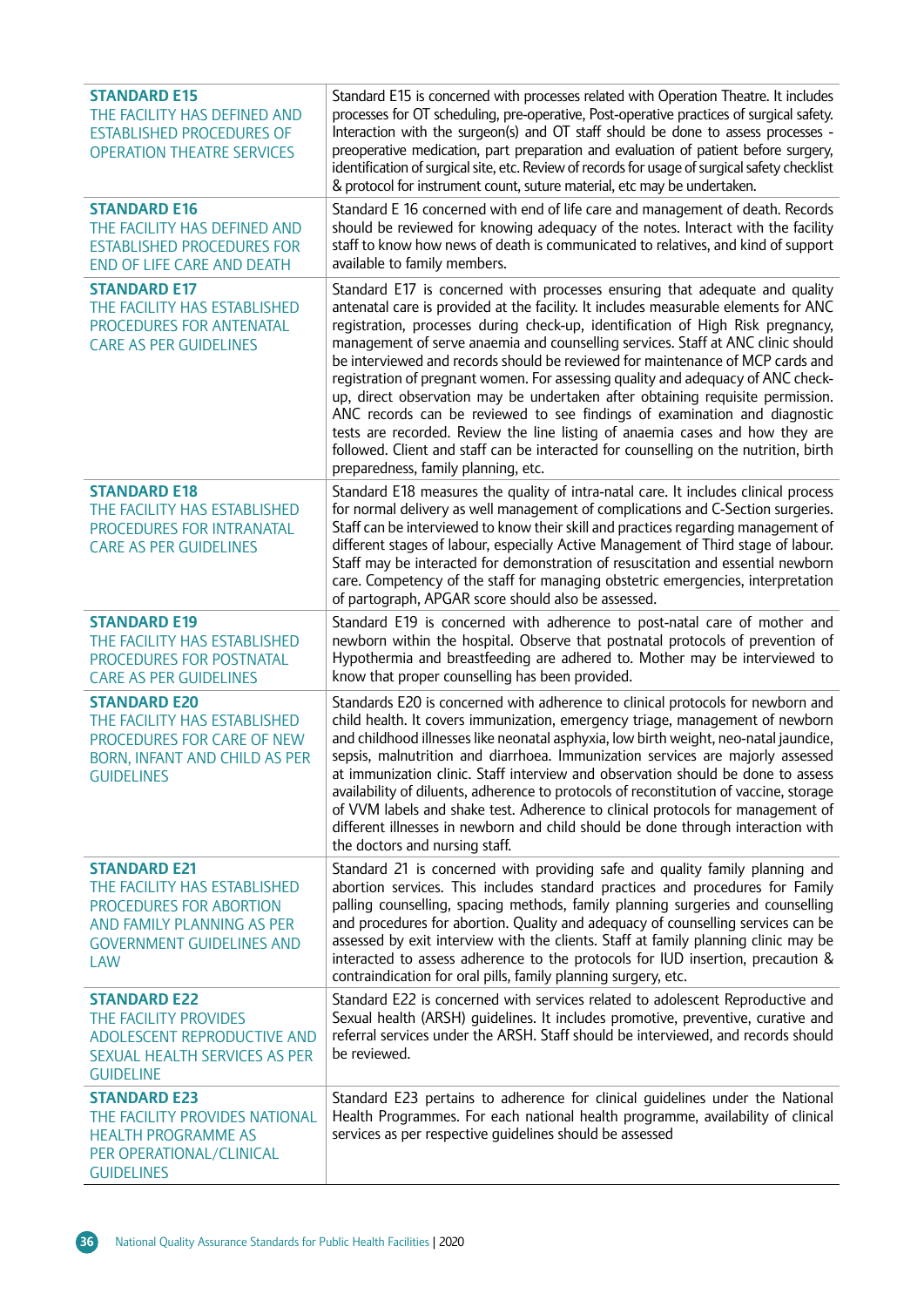|                    | Area of Concern - E: Measurable Elements Clinical Services                                                                                                 |
|--------------------|------------------------------------------------------------------------------------------------------------------------------------------------------------|
| <b>Standard E1</b> | The facility has defined procedures for registration, consultation and admission of<br>patients.                                                           |
| <b>ME E1.1</b>     | The facility has established procedure for registration of patients.                                                                                       |
| <b>ME E1.2</b>     | The facility has a established procedure for OPD consultation.                                                                                             |
| <b>ME E1.3</b>     | There is established procedure for admission of patients.                                                                                                  |
| <b>ME E1.4</b>     | There is established procedure for managing patients, in case beds are not available at<br>the facility.                                                   |
| <b>Standard E2</b> | The facility has defined and established procedure for clinical assessment and preparation<br>of the treatment plan.                                       |
| <b>ME E2.1</b>     | There is established procedure for initial assessment of patients.                                                                                         |
| <b>ME E2.2</b>     | There is established procedure for follow-up/ reassessment of Patients.                                                                                    |
| <b>ME E2.3</b>     | There is an established procedure to document treatment or care plan involving individual patient<br>to achieve the best possible results                  |
| <b>Standard E3</b> | The facility has defined and established procedures for continuity of care of patient and<br>referral.                                                     |
| <b>ME E3.1</b>     | The facility has established procedure for continuity of care during interdepartmental transfer.                                                           |
| <b>ME E3.2</b>     | The facility provides appropriate referral linkages to the patients/Services for transfer to other/<br>higher facilities to assure the continuity of care. |
| <b>ME E3.3</b>     | A person is identified for care during all steps of care.                                                                                                  |
| <b>ME E3.4</b>     | The facility is connected to medical colleges through telemedicine services.                                                                               |
| <b>Standard E4</b> | The facility has defined and established procedures for nursing care.                                                                                      |
| <b>ME E4.1</b>     | Procedure for identification of patients is established at the facility.                                                                                   |
| <b>ME E4.2</b>     | Procedure for ensuring timely and accurate nursing care as per treatment plan is established at the<br>facility.                                           |
| <b>ME E4.3</b>     | There is established procedure of patient hand over, whenever staff duty change happens.                                                                   |
| <b>ME E4.4</b>     | Nursing records are maintained.                                                                                                                            |
| <b>ME E4.5</b>     | There is procedure for periodic monitoring of patients.                                                                                                    |
| <b>Standard E5</b> | The facility has a procedure to identify high risk and vulnerable patients.                                                                                |
| <b>ME E5.1</b>     | The facility identifies vulnerable patients and ensure their safe care.                                                                                    |
| <b>ME E5.2</b>     | The facility identifies high risk patients and ensure their care, as per their need.                                                                       |
| <b>Standard E6</b> | Facility ensures rationale prescribing and use of medicines                                                                                                |
| <b>ME E6.1</b>     | The facility ensured that drugs are prescribed in generic name only.                                                                                       |
| <b>ME E6.2</b>     | There is procedure of rational use of drugs.                                                                                                               |
| <b>ME E6.3</b>     | There are procedures defined for medication review and optimization                                                                                        |
| <b>Standard E7</b> | The facility has defined procedures for safe drug administration.                                                                                          |
| <b>ME E7.1</b>     | There is process for identifying and cautious administration of high alert drugs (to check).                                                               |
| <b>ME E7.2</b>     | Medication orders are written legibly and adequately.                                                                                                      |
| <b>ME E7.3</b>     | There is a procedure to check drug before administration/dispensing.                                                                                       |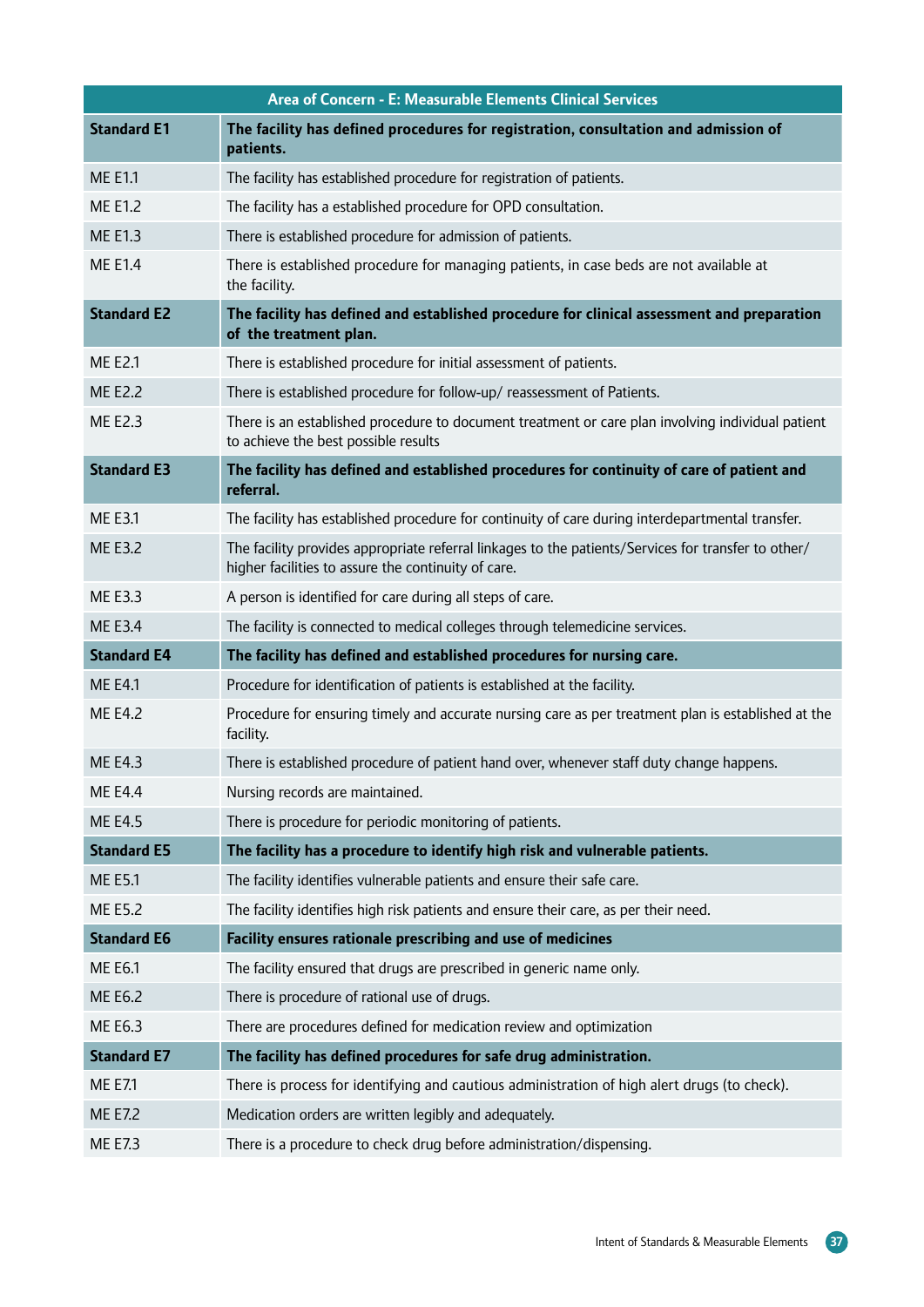| <b>ME E7.4</b>      | There is a system to ensure right medicine is given to right patient.                                                              |
|---------------------|------------------------------------------------------------------------------------------------------------------------------------|
| <b>ME E7.5</b>      | Patient is counselled for self drug administration.                                                                                |
| <b>Standard E8</b>  | The facility has defined and established procedures for maintaining, updating of patients'<br>clinical records and their storage.  |
| <b>ME E8.1</b>      | All the assessments, re-assessment and investigations are recorded and updated.                                                    |
| <b>ME E8.2</b>      | All treatment plan prescription/orders are recorded in the patient records.                                                        |
| <b>ME E8.3</b>      | Care provided to each patient is recorded in the patient records.                                                                  |
| <b>ME E8.4</b>      | Procedures performed are written on patients records.                                                                              |
| <b>ME E8.5</b>      | Adequate form and formats are available at point of use.                                                                           |
| <b>ME E8.6</b>      | Register/records are maintained as per guidelines.                                                                                 |
| <b>ME E8.7</b>      | The facility ensures safe and adequate storage and retrieval of medical records.                                                   |
| <b>Standard E9</b>  | The facility has defined and established procedures for discharge of patient.                                                      |
| <b>ME E9.1</b>      | Discharge is done after assessing patient readiness.                                                                               |
| <b>ME E9.2</b>      | Case summary and follow-up instructions are provided at the discharge.                                                             |
| <b>ME E9.3</b>      | Counselling services are provided as during discharges wherever required.                                                          |
| <b>Standard E10</b> | The facility has defined and established procedures for intensive care.                                                            |
| ME E10.1            | The facility has established procedure for shifting the patient to step-down/ward based on explicit<br>assessment criteria.        |
| ME E10.2            | The facility has defined and established procedure for intensive care.                                                             |
| ME E10.3            | The facility has explicit clinical criteria for providing intubation & extubation, and care of patients                            |
|                     | on ventilation and subsequently on its removal.                                                                                    |
| <b>Standard E11</b> | The facility has defined and established procedures for Emergency Services and Disaster<br>Management.                             |
| ME E11.1            | There is procedure for Receiving and triage of patients.                                                                           |
| ME E11.2            | Emergency protocols are defined and implemented.                                                                                   |
| ME E11.3            | The facility has disaster management plan in place.                                                                                |
| ME E11.4            | The facility ensures adequate and timely availability of ambulances services and mobilisation of<br>resources, as per requirement. |
| ME E11.5            | There is procedure for handling medico legal cases.                                                                                |
| <b>Standard E12</b> | The facility has defined and established procedures of diagnostic services.                                                        |
| ME E12.1            | There are established procedures for Pre-testing Activities.                                                                       |
| ME E12.2            | There are established procedures for testing Activities.                                                                           |
| ME E12.3            | There are established procedures for Post-testing Activities.                                                                      |
| <b>Standard E13</b> | The facility has defined and established procedures for Blood Bank/Storage Management<br>and Transfusion.                          |
| ME E13.1            | Blood bank has defined and implemented donor selection criteria.                                                                   |
| ME E13.2            | There is established procedure for the collection of blood.                                                                        |
| ME E13.3            | There is established procedure for the testing of blood.                                                                           |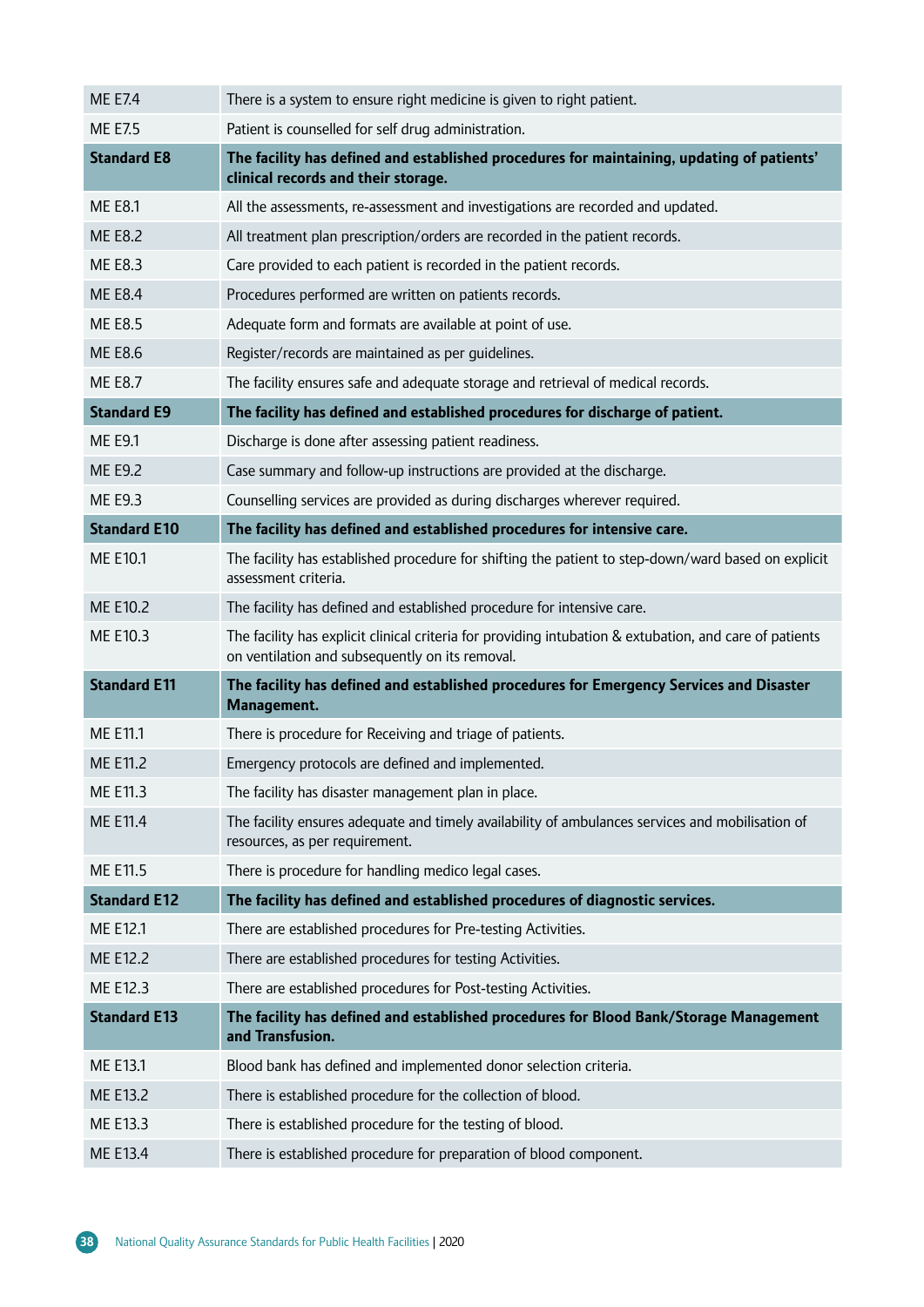| ME E13.5            | There is establish procedure for labelling and identification of blood and its product.                                                        |
|---------------------|------------------------------------------------------------------------------------------------------------------------------------------------|
| ME E13.6            | There is established procedure for storage of blood.                                                                                           |
| ME E13.7            | There is established the compatibility testing.                                                                                                |
| ME E13.8            | There is established procedure for issuing blood.                                                                                              |
| ME E13.9            | There is established procedure for transfusion of blood.                                                                                       |
| ME E13.10           | There is a established procedure for monitoring and reporting Transfusion complication.                                                        |
| <b>Standard E14</b> | The facility has established procedures for Anaesthetic Services.                                                                              |
| ME E14.1            | The facility has established procedures for Pre-anaesthetic Check up and maintenance of records.                                               |
| ME E14.2            | The facility has established procedures for monitoring during anaesthesia and maintenance of<br>records.                                       |
| ME E14.3            | The facility has established procedures for Post-anaesthesia care.                                                                             |
| <b>Standard E15</b> | The facility has defined and established procedures of Operation theatre services.                                                             |
| <b>ME E15.1</b>     | The facility has established procedures OT Scheduling.                                                                                         |
| ME E15.2            | The facility has established procedures for Preoperative care.                                                                                 |
| ME E15.3            | The facility has established procedures for Surgical Safety.                                                                                   |
| <b>ME E15.4</b>     | The facility has established procedures for Post operative care.                                                                               |
| <b>Standard E16</b> | The facility has defined and established procedures for end of life care and death.                                                            |
| ME E16.1            | Death of admitted patient is adequately recorded and communicated.                                                                             |
| ME E16.2            | The facility has standard procedures for handling the death in the hospital.                                                                   |
|                     |                                                                                                                                                |
| ME E16.3            | The facility has standard procedures for conducting post-mortem, its recording and meeting its<br>obligation under the law.                    |
|                     | <b>Maternal &amp; Child Health Services</b>                                                                                                    |
| <b>Standard E17</b> | The facility has established procedures for Antenatal care as per guidelines.                                                                  |
| <b>ME E17.1</b>     | There is an established procedure for Registration and follow up of pregnant women.                                                            |
| ME E17.2            | There is an established procedure for History taking, Physical examination, and counselling of each<br>antenatal woman, visiting the facility. |
| ME E17.3            | The facility ensures availability of diagnostic and drugs during antenatal care of pregnant women.                                             |
| ME E17.4            | There is an established procedure for identification of High risk pregnancy and appropriate<br>treatment/referral as per scope of services.    |
| ME E17.5            | There is an established procedure for identification and management of moderate and severe<br>anaemia.                                         |
| ME E17.6            | Counselling of pregnant women is done as per standard protocol and gestational age.                                                            |
| <b>Standard E18</b> | The facility has established procedures for Intranatal care as per guidelines.                                                                 |
| ME E18.1            | The facility staff adheres to standard procedures for management of second stage of labor.                                                     |
| ME E18.2            | The facility staff adheres to standard procedure for active management of third stage of labor                                                 |
| ME E18.3            | The facility staff adheres to standard procedures for routine care of newborn immediately after birth.                                         |
| <b>ME E18.4</b>     | There is an established procedure for assisted and C-section deliveries per scope of services.                                                 |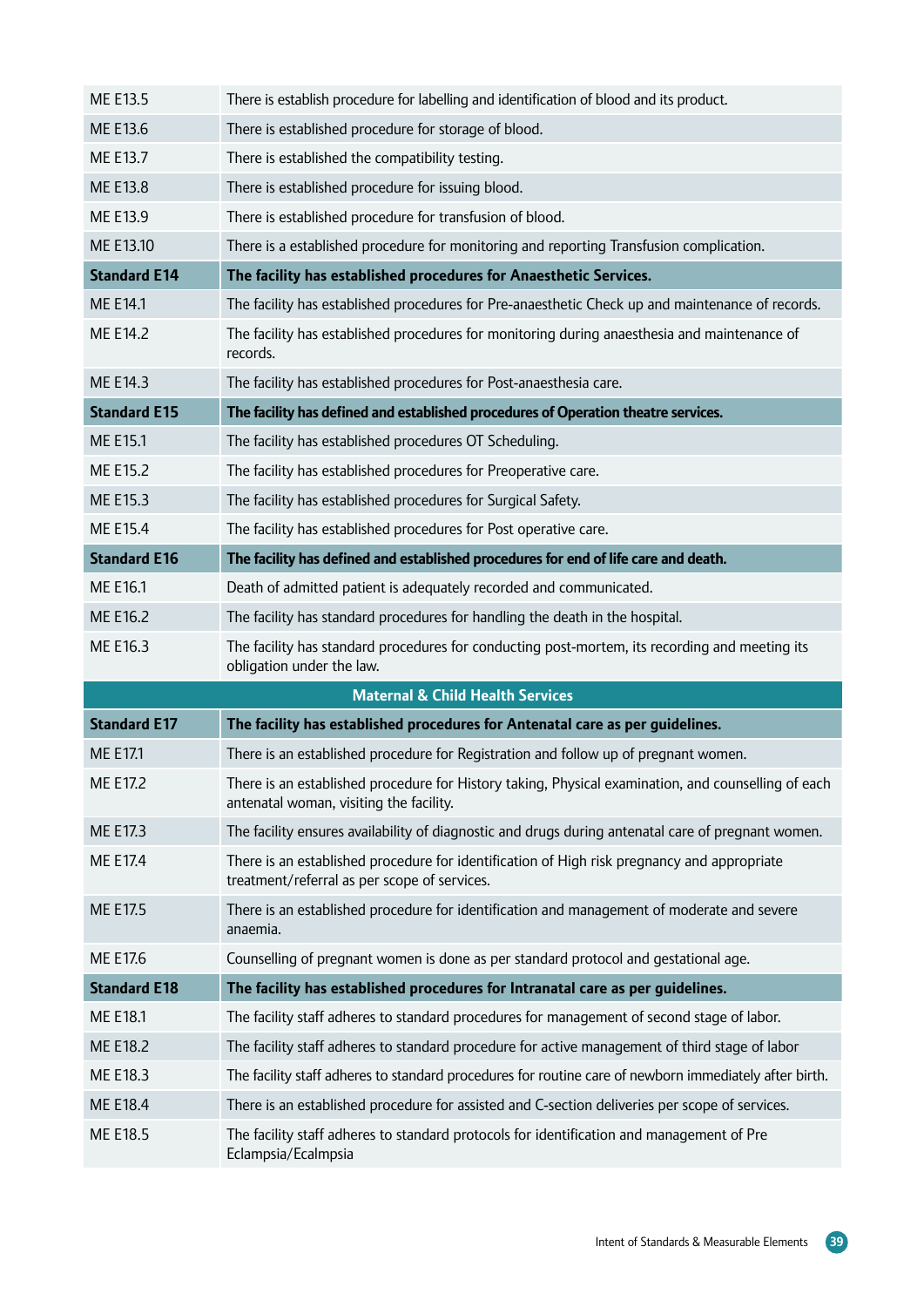| ME E18.6            | The facility staff adheres to standard protocols for identification and management of PPH.                                         |
|---------------------|------------------------------------------------------------------------------------------------------------------------------------|
| ME E18.7            | The facility staff adheres to standard protocols for Management of HIV in Pregnant Woman & Newborn                                 |
| ME E18.8            | The facility staff adheres to standard protocol for identification and management of preterm delivery.                             |
| ME E18.9            | Staff identifies and manages infection in pregnant woman                                                                           |
| ME E18.10           | There is Established protocol for newborn resuscitation is followed at the facility.                                               |
| ME E18.11           | The facility ensures Physical and emotional support to the pregnant women means of birth<br>companion of her choice                |
| <b>Standard E19</b> | The facility has established procedures for postnatal care as per guidelines                                                       |
| ME E19.1            | The facility staff adheres to protocol for assessments of condition of mother and baby and<br>providing adequate postpartum care   |
| ME E19.2            | The facility staff adheres to protocol for counseling on danger signs, post-partum family planning<br>and exclusive breast feeding |
| ME E19.3            | The facility staff adheres to protocol for ensuring care of newborns with small size at birth                                      |
| <b>ME E19.4</b>     | The facility has established procedures for stabilization/treatment/referral of post natal<br>complications                        |
| ME E19.5            | The facility ensures adequate stay of mother and newborn in a safe environment as per standard<br>Protocols                        |
| ME E19.6            | There is established procedure for discharge and follow up of mother and newborn                                                   |
| <b>Standard E20</b> | The facility has established procedures for care of new born, infant and child as per<br>guidelines                                |
| ME E20.1            | The facility provides immunization services as per guidelines                                                                      |
| ME E20.2            | Triage, Assessment & Management of newborns, infant & children having emergency signs are<br>done as per guidelines                |
|                     |                                                                                                                                    |
| ME E20.3            | Management of Low birth weight newborns is done as per guidelines                                                                  |
| ME E20.4            | Management of neonatal asphyxia is done as per guidelines                                                                          |
| <b>ME E20.5</b>     | Management of neonatal sepsis is done as per guidelines                                                                            |
| ME E20.6            | Management of children with Jaundice is done as per guidelines.                                                                    |
| ME E20.7            | Management of children presenting with fever, cough/ breathlessness is done as per guidelines                                      |
| <b>ME E20.8</b>     | Management of children with severe acute Malnutrition is done as per guidelines                                                    |
| ME E20.9            | Management of children presenting diarrhoea is done per quidelines                                                                 |
| ME E20.10           | The facility ensures optimal breast feeding practices for new born & infants as per guidelines                                     |
| <b>Standard E21</b> | The facility has established procedures for abortion and family planning as per government<br>guidelines and law.                  |
| ME E21.1            | Family planning counselling services provided as per guidelines.                                                                   |
| ME E21.2            | The facility provides spacing method of family planning as per guideline.                                                          |
| ME E21.3            | The facility provides limiting method of family planning as per guideline.                                                         |
| ME E21.4            | The facility provide counselling services for abortion as per guideline.                                                           |
| ME E21.5            | The facility provide abortion services for 1st trimester as per guideline.                                                         |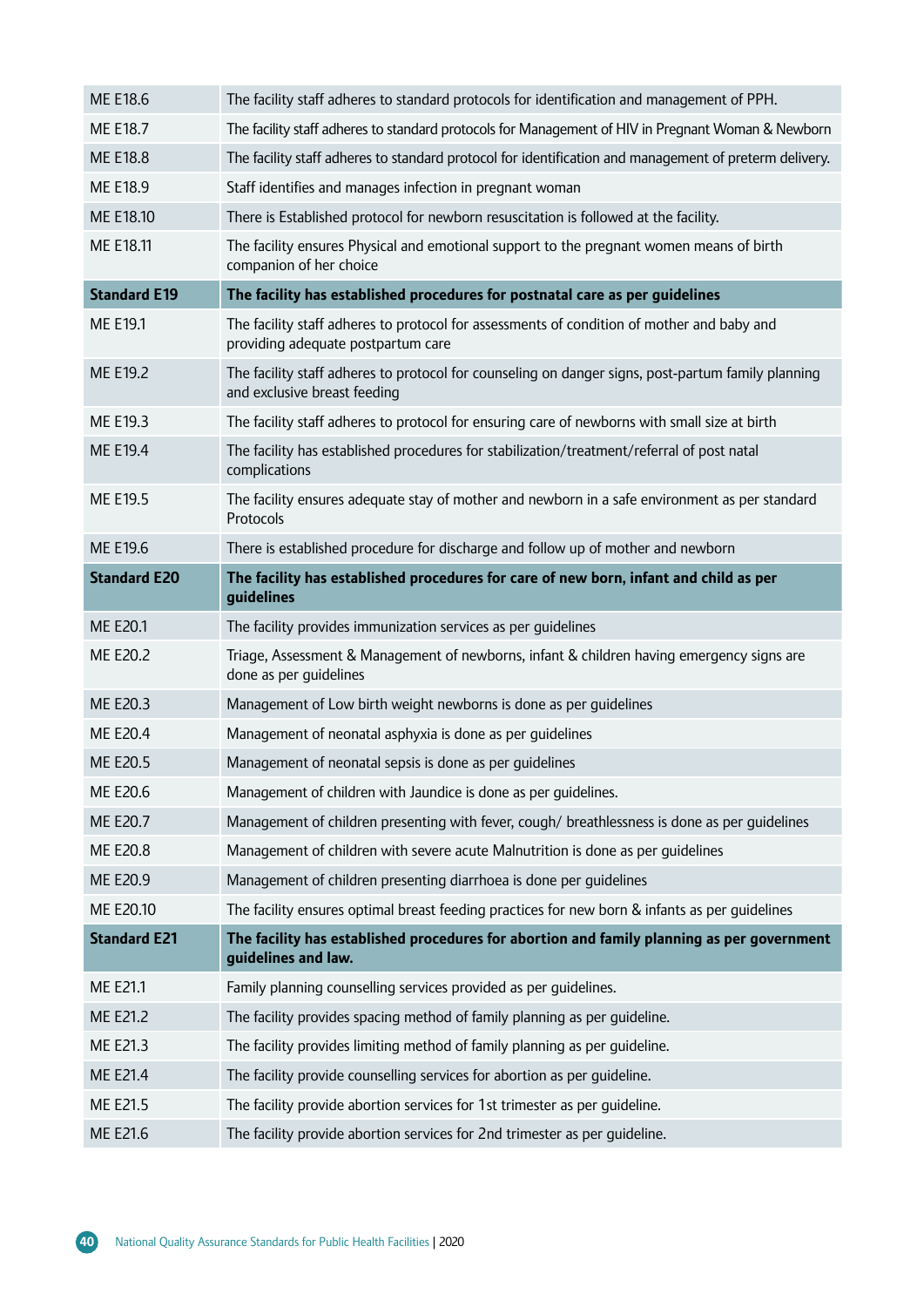| <b>Standard E22</b>               | The facility provides Adolescent Reproductive and Sexual Health services as per guidelines.                                                                            |  |
|-----------------------------------|------------------------------------------------------------------------------------------------------------------------------------------------------------------------|--|
| ME E22.1                          | The facility provides Promotive ARSH Services.                                                                                                                         |  |
| ME E22.2                          | The facility provides Preventive ARSH Services.                                                                                                                        |  |
| ME E22.3                          | The facility provides Curative ARSH Services.                                                                                                                          |  |
| ME E22.4                          | The facility provides Referral Services for ARSH.                                                                                                                      |  |
| <b>National Health Programmes</b> |                                                                                                                                                                        |  |
| <b>Standard E23</b>               | The facility provides National health Programme as per operational/Clinical Guidelines.                                                                                |  |
| ME E23.1                          | The facility provides services under National Vector Borne Disease Control Programme as per<br>quidelines.                                                             |  |
| ME E23.2                          | The facility provides services under National TB elimination Programme as per guidelines.                                                                              |  |
| ME E23.3                          | The facility provides services under National Leprosy Eradication Programme as per guidelines.                                                                         |  |
| ME E23.4                          | The facility provides services under National AIDS Control Programme as per guidelines.                                                                                |  |
| ME E23.5                          | The facility provides services under National Programme for control of Blindness as per quidelines.                                                                    |  |
| ME E23.6                          | The facility provides services under Mental Health Programme as per guidelines.                                                                                        |  |
| ME E23.7                          | The facility provides services under National Programme for the health care of the elderly as per<br>guidelines.                                                       |  |
| ME E23.8                          | The facility provides service under National Programme for Prevention and Control of cancer,<br>diabetes, cardiovascular diseases & stroke (NPCDCS) as per guidelines. |  |
| ME E23.9                          | The facility provide service for Integrated disease surveillance Programme.                                                                                            |  |
| ME E23.10                         | The facility provide services under National Programme for prevention and control of deafness.                                                                         |  |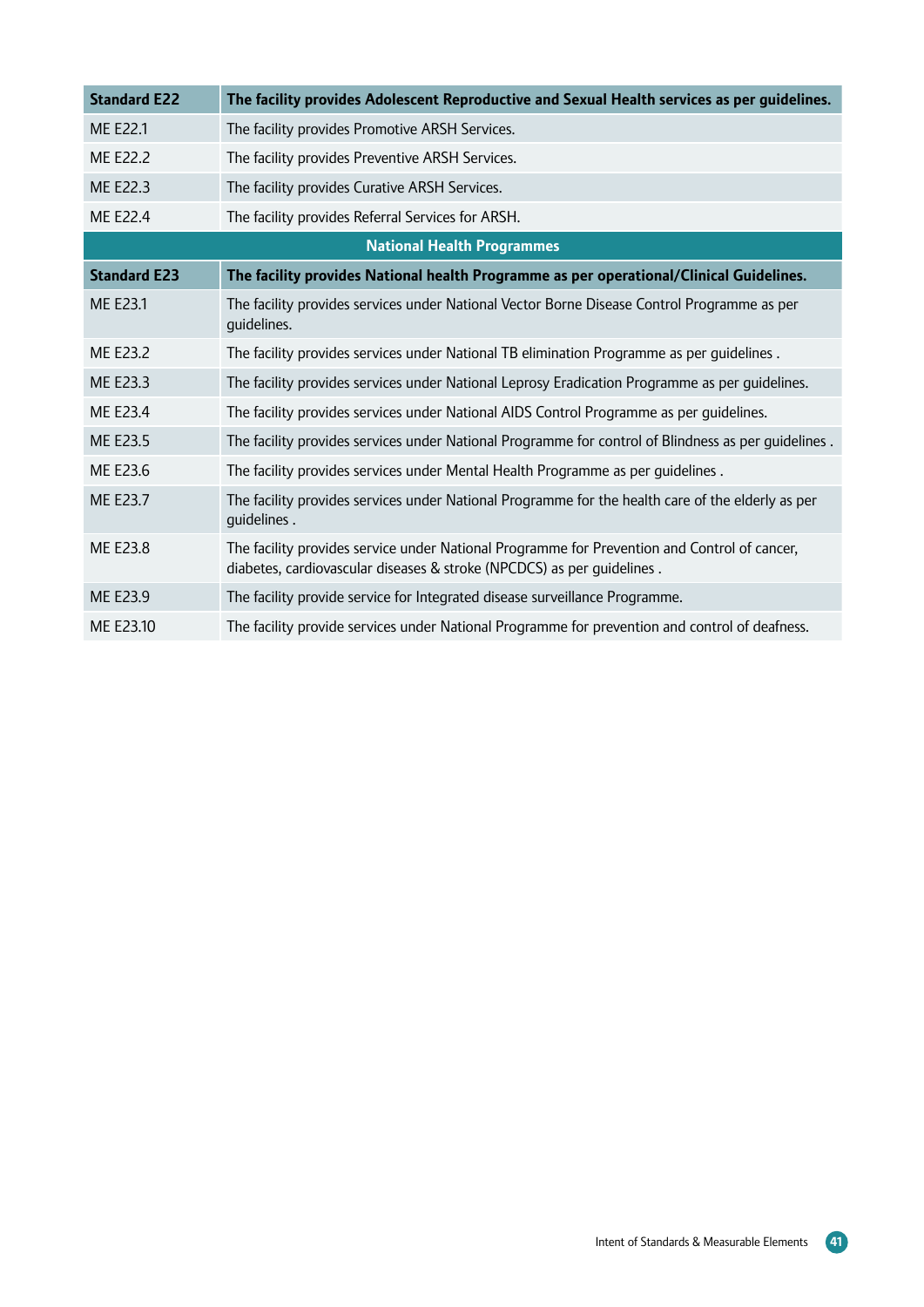# Area of concern - F : Infection Control

### **Overview**

The first principle of health care is "to do no harm". As Public Hospitals usually have high occupancy, the Infection control practices become more critical to avoid cross-infection and its spread. This area of concern covers Infection control practices, hand-hygiene, antisepsis, Personal Protection, processing of equipment, environment control, and Biomedical Waste Management.

Following is the brief description of the Standards within this area of concern:

| <b>STANDARD F1</b><br>THE FACILITY HAS INFECTION<br><b>CONTROL PROGRAMME AND</b><br>PROCEDURES IN PLACE FOR<br>PREVENTION AND MEASUREMENT<br>OF HOSPITAL ASSOCIATED<br><b>INFECTION</b>              | Standard F1 is concerned with the implementation of Infection control programme<br>at the facility. It is includes existence of functional infection control committee,<br>microbiological surveillance, measurement of hospital acquired infection rates,<br>periodic medical check-up and immunization of staff and monitoring of Infection<br>control Practices. Hospital administration should be interacted to assess the<br>functioning of infection control committee. Records should be reviewed for<br>confirming the culture surveillance practices, monitoring of Hospital acquired<br>infection, status of staff immunization, etc. Implementation of antibiotic policy<br>can be assessed though staff interview, perusal of patient record and usage<br>pattern of antibiotic. |
|------------------------------------------------------------------------------------------------------------------------------------------------------------------------------------------------------|----------------------------------------------------------------------------------------------------------------------------------------------------------------------------------------------------------------------------------------------------------------------------------------------------------------------------------------------------------------------------------------------------------------------------------------------------------------------------------------------------------------------------------------------------------------------------------------------------------------------------------------------------------------------------------------------------------------------------------------------------------------------------------------------|
| <b>STANDARD F2</b><br>THE FACILITY HAS DEFINED AND<br><b>IMPLEMENTED PROCEDURES</b><br>FOR ENSURING HAND HYGIENE<br>PRACTICES AND ANTISEPSIS                                                         | Standard F2 is concerned with practices of hand-washing and antisepsis. Availability<br>of Hand washing facilities with soap and running water should be observed at<br>the point of use. Technique of hand-washing for assessing the practices, and<br>effectiveness of training may be observed.                                                                                                                                                                                                                                                                                                                                                                                                                                                                                           |
| <b>STANDARD F3</b><br>THE FACILITY ENSURES STANDARD<br>PRACTICES AND MATERIALS FOR<br>PERSONAL PROTECTION                                                                                            | Standard F3 is concerned with usage of Personal Protection Equipment (PPE)<br>such as gloves, mask, apron, etc. Interaction with staff may reveal the adequacy of<br>supply of PPE.                                                                                                                                                                                                                                                                                                                                                                                                                                                                                                                                                                                                          |
| <b>STANDARD F4</b><br>THE FACILITY HAS STANDARD<br>PROCEDURES FOR PROCESSING OF<br><b>EQUIPMENT AND INSTRUMENTS</b>                                                                                  | Standard F4 is concerned with standard procedures, related to processing of<br>equipment and instruments. It includes adequate decontamination, cleaning,<br>disinfection and sterilization of equipment and instruments. These practices should<br>be observed and staff should be interviewed for compliance to certain standard<br>procedures.                                                                                                                                                                                                                                                                                                                                                                                                                                            |
| <b>STANDARD F5</b><br>PHYSICAL LAYOUT AND<br><b>ENVIRONMENTAL CONTROL</b><br>OF THE PATIENT CARE AREAS<br><b>ENSURES INFECTION PREVENTION</b>                                                        | Standard F5 pertains to environment cleaning. It assesses whether lay out<br>and arrangement of processes are conducive for the infection control or not.<br>Environment cleaning processes like mopping, especially in critical areas like OT<br>and ICU should be observed for the adequacy and technique.                                                                                                                                                                                                                                                                                                                                                                                                                                                                                 |
| <b>STANDARD F6</b><br>THE FACILITY HAS DEFINED AND<br><b>ESTABLISHED PROCEDURES FOR</b><br>SEGREGATION, COLLECTION,<br>TREATMENT AND DISPOSAL OF<br><b>BIO MEDICAL AND HAZARDOUS</b><br><b>WASTE</b> | Standard F6 is concerned with Management of Biomedical waste management<br>including its segregation, transportation, disposal and management of sharps.<br>Availability of equipment and practices of segregation can be directly observed.<br>Staff should be interviewed about the procedure for management of the needle<br>stick injuries. Storage and transportation of waste should be observed and records<br>are verified.                                                                                                                                                                                                                                                                                                                                                          |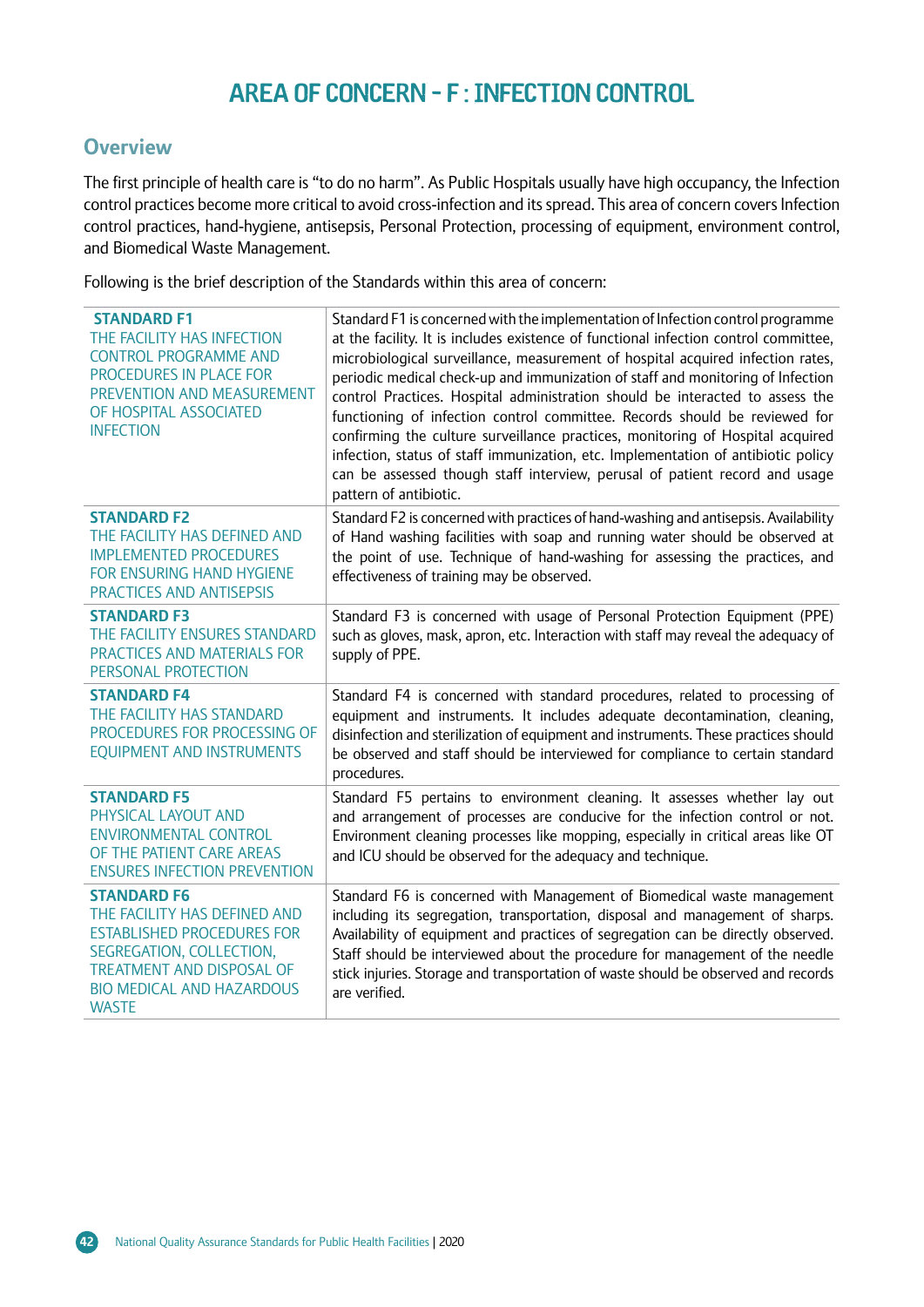|                    | Area of Concern - F: Measurable Elements Infection Control                                                                                     |
|--------------------|------------------------------------------------------------------------------------------------------------------------------------------------|
| <b>Standard F1</b> | The facility has infection control Programme and procedures in place for prevention and<br>measurement of hospital associated infection.       |
| <b>ME F1.1</b>     | The facility has functional infection control committee.                                                                                       |
| <b>ME F1.2</b>     | The facility has provision for Passive and active culture surveillance of critical & high risk areas.                                          |
| <b>MEF1.3</b>      | The facility measures hospital associated infection rates.                                                                                     |
| <b>MEF1.4</b>      | There is Provision of Periodic Medical Check-up and immunization of staff.                                                                     |
| <b>MEF1.5</b>      | The facility has established procedures for regular monitoring of infection control practices.                                                 |
| <b>MEF1.6</b>      | The facility has defined and established antibiotic policy.                                                                                    |
| <b>Standard F2</b> | The facility has defined and Implemented procedures for ensuring hand hygiene practices<br>and antisepsis.                                     |
| <b>MFF2.1</b>      | Hand washing facilities are provided at point of use.                                                                                          |
| <b>ME F2.2</b>     | The facility staff is trained in hand washing practices and they adhere to standard hand washing<br>practices.                                 |
| <b>MEF2.3</b>      | The facility ensures standard practices and materials for antisepsis.                                                                          |
| <b>Standard F3</b> | The facility ensures standard practices and materials for Personal protection.                                                                 |
| <b>MEF3.1</b>      | The facility ensures adequate personal protection Equipment as per requirements.                                                               |
| <b>MEF3.2</b>      | The facility staff adheres to standard personal protection practices.                                                                          |
| <b>Standard F4</b> | The facility has standard procedures for processing of equipment and instruments.                                                              |
| <b>ME F4.1</b>     | The facility ensures standard practices and materials for decontamination and cleaning of instruments<br>and procedures areas.                 |
| <b>ME F4.2</b>     | The facility ensures standard practices and materials for disinfection and sterilization of instruments<br>and equipment.                      |
| <b>Standard F5</b> | Physical layout and environmental control of the patient care areas ensures infection<br>prevention.                                           |
| <b>ME F5.1</b>     | Functional area of the department are arranged to ensure infection control practices                                                           |
| <b>ME F5.2</b>     | The facility ensures availability of standard materials for cleaning and disinfection of patient care<br>areas.                                |
| <b>MEF5.3</b>      | The facility ensures standard practices are followed for the cleaning and disinfection of patient care<br>areas.                               |
| <b>ME F5.4</b>     | The facility ensures segregation infectious patients.                                                                                          |
| <b>MEF5.5</b>      | The facility ensures air quality of high risk area.                                                                                            |
| <b>Standard F6</b> | The facility has defined and established procedures for segregation, collection, treatment<br>and disposal of Bio Medical and hazardous Waste. |
| <b>ME F6.1</b>     | The facility Ensures segregation of Bio Medical Waste as per guidelines and 'on-site' management of<br>waste is carried out as per quidelines. |
| <b>ME F6.2</b>     | The facility ensures management of sharps as per guidelines.                                                                                   |
| ME F6.3            | The facility ensures transportation and disposal of waste as per guidelines.                                                                   |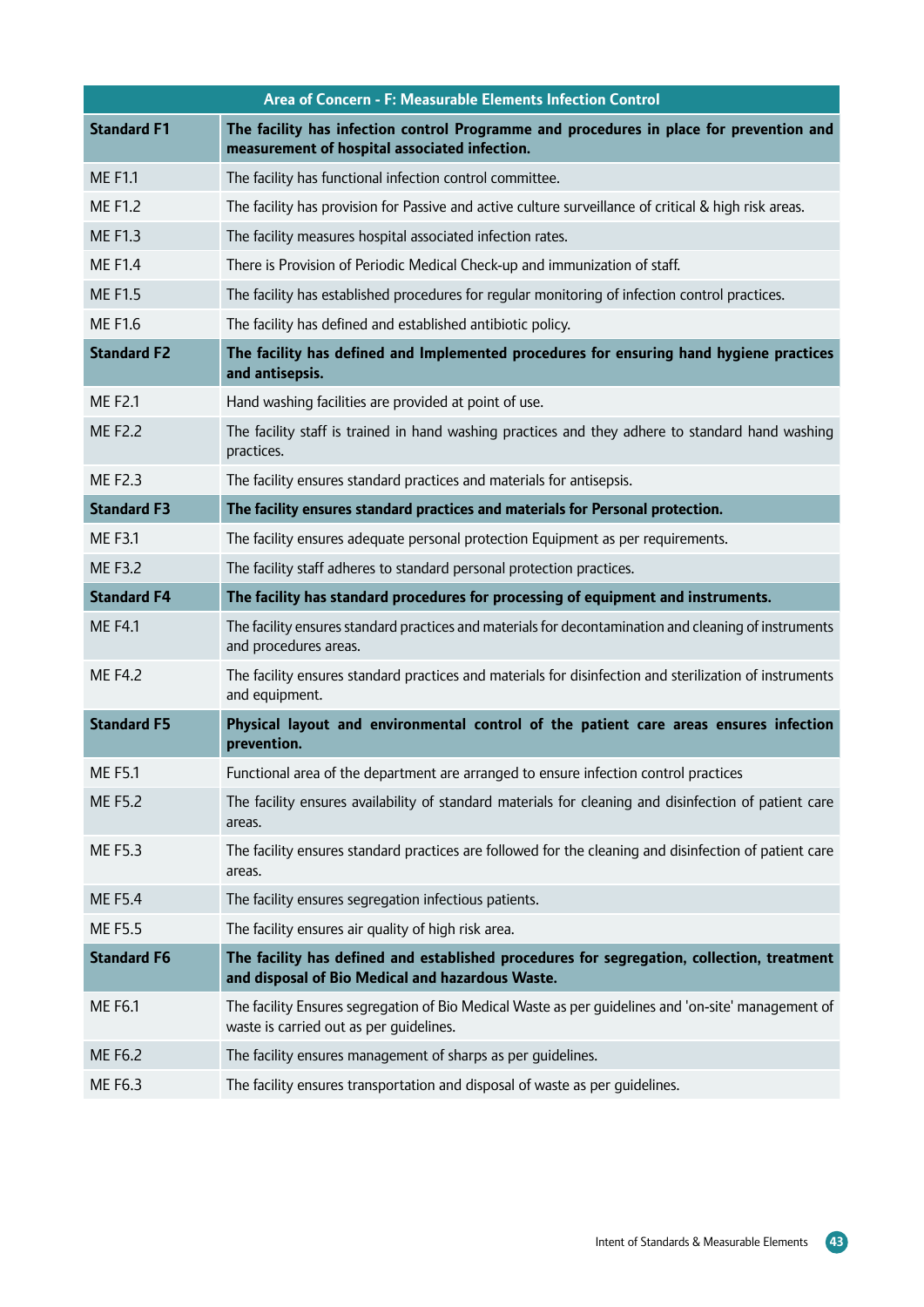## Area of concern - G : Quality Management

### **Overview**

Quality management requires a set of interrelated activities that assure quality of services according to set standards and strive to improve upon it through a systematic planning, implementation, checking and acting upon the compliances. The standards in this area concern are the opportunities for improvement to enhance quality of services and patient satisfaction. These standards are in synchronization with facility based quality assurance programme given in 'Operational Guidelines'.

Following are the Standards under this area of Concern:

| <b>STANDARD G1</b><br>THE FACILITY HAS ESTABLISHED<br>ORGANIZATIONAL FRAMEWORK<br>FOR QUALITY IMPROVEMENT                                                                       | Standard G1 is concerned with creating a Quality Team at the facility and making<br>it functional. Assessor may review the document and interact with Quality Team<br>members to know how frequently they meet and responsibilities have been<br>delegated to them. Quality team meeting records may be reviewed.                                                                                                                                                                                                                                                                                                                                                                    |
|---------------------------------------------------------------------------------------------------------------------------------------------------------------------------------|--------------------------------------------------------------------------------------------------------------------------------------------------------------------------------------------------------------------------------------------------------------------------------------------------------------------------------------------------------------------------------------------------------------------------------------------------------------------------------------------------------------------------------------------------------------------------------------------------------------------------------------------------------------------------------------|
| <b>STANDARD G2</b><br>THE FACILITY HAS ESTABLISHED<br><b>SYSTEM FOR PATIENT AND</b><br><b>EMPLOYEE SATISFACTION</b>                                                             | Standard G2 is concerned with having a system of measurement of patient and<br>employee satisfaction. This includes periodic patients' satisfaction survey, analysis of<br>the feedback and preparing action plan. Assessors should review the records pertaining<br>to patient satisfaction and employee satisfaction survey to ascertain that Patient<br>feedback is taken at prescribed intervals and adequate sample size is adequate.                                                                                                                                                                                                                                           |
| <b>STANDARD G3</b><br><b>FACILITY HAVE ESTABLISHED</b><br>INTERNAL AND EXTERNAL QUALITY<br><b>ASSURANCE PROGRAMS</b>                                                            | Standard G3 is concerned with implementation of internal and external<br>assessments, quality assurance programmes within departments such as EQAS of<br>diagnostic services, daily round and use of departmental checklists etc. Interview<br>with hospital staff, Matron, Hospital Mangers etc may give information about<br>how they conduct internal assessments, daily round of departments, usage of<br>checklists etc at a defined periodicity. Review of Internal assessment records may<br>reveal their adequacy and periodicity.                                                                                                                                           |
| <b>STANDARD G4</b><br>THE FACILITY HAS ESTABLISHED,<br>DOCUMENTED IMPLEMENTED AND<br>MAINTAINED STANDARD OPERATING<br>PROCEDURES FOR ALL KEY<br>PROCESSES AND SUPPORT SERVICES. | Standard G4 is concerned with availability and adequacy of Standard operating<br>procedures and work instructions with the respective process owners. Display<br>of work instructions and clinical protocols should be observed during the<br>assessment.                                                                                                                                                                                                                                                                                                                                                                                                                            |
| <b>STANDARD G5</b><br>THE FACILITY MAPS ITS KEY<br>PROCESSES AND SEEKS TO<br><b>MAKE THEM MORE EFFICIENT BY</b><br>REDUCING NON VALUE ADDING<br><b>ACTIVITIES AND WASTAGES</b>  | Standard G5 concerns the efforts' made for the mapping and improving<br>processes. Records should be checked to ensure that the critical processes have<br>been mapped, wastes have been identified and efforts are made to remove them<br>to make processes more efficient.                                                                                                                                                                                                                                                                                                                                                                                                         |
| <b>STANDARD G6</b><br>THE FACILITY HAS DEFINED<br>MISSION, VALUES, QUALITY POLICY<br>& OBJECTIVES & PREPARED A<br>STRATEGIC PLAN TO ACHIEVE THEM                                | Every organization has a purpose for its existence and what it wants to be achieve in<br>future. Public health facilities have been created not only to provide curative services,<br>but also support health promotion in their target community and disease prevention.<br>Therefore public hospitals not only cater needs of sick and those in need of medical<br>care, but also provide holistic care, which includes preventive & promotive care.                                                                                                                                                                                                                               |
|                                                                                                                                                                                 | With this positioning it is very important that health facilities should clearly<br>articulate their mission statement in consultation with internal and external<br>stakeholders and disseminate it effectively amongst staff, visitors& community.<br>The Mission statement may incorporate 'what is the purpose of existence',' who<br>are our users' and 'what do we intend to do by operating this facility'. Mission<br>statement should be pragmatic and simple so it can be easily understood by<br>target audiences and they can relate it with their work. As the public health facility<br>is part of larger public health system governed by State Health Department, it |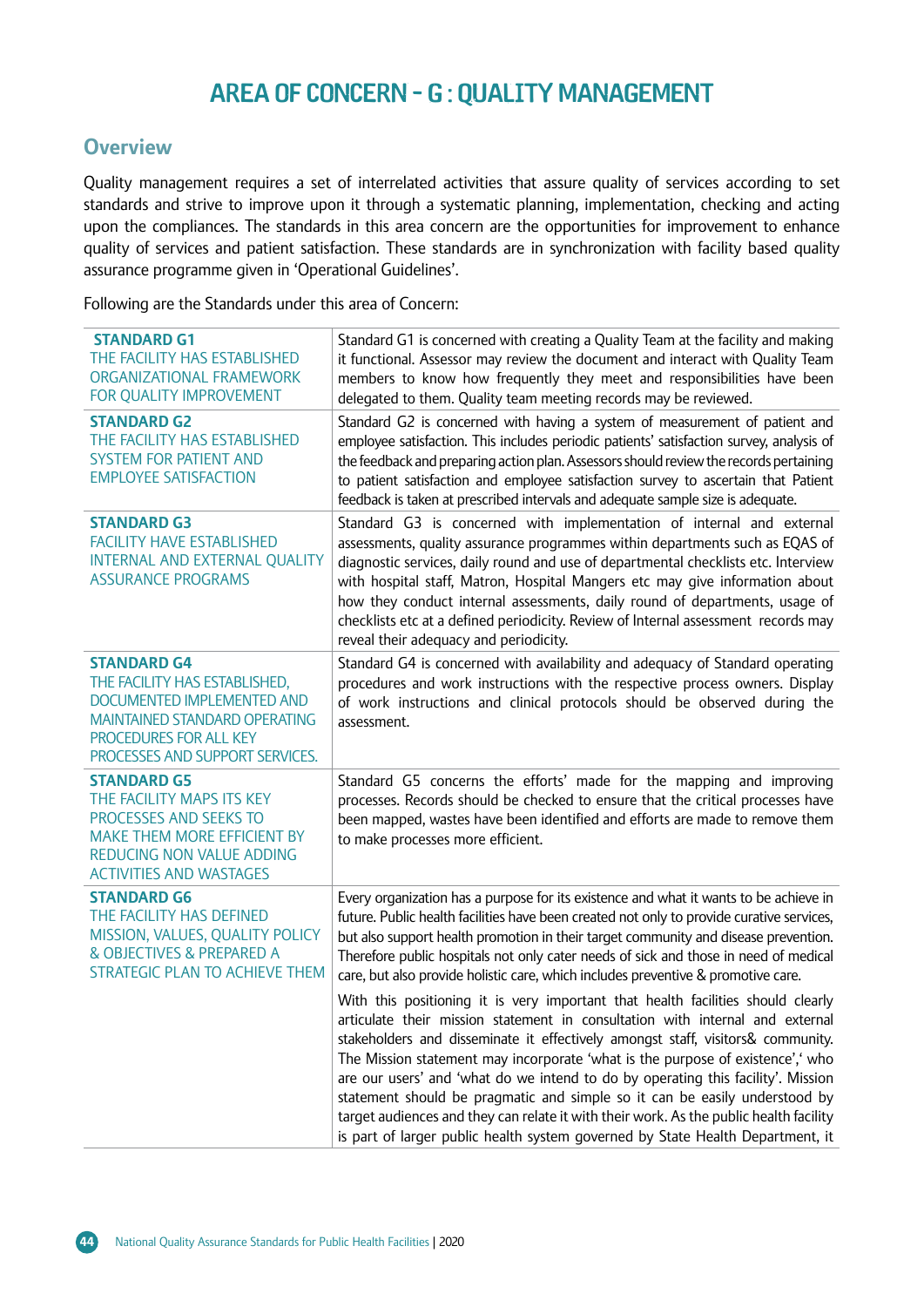|                                                                                                                                                | is recommended the facility's mission statement should be in congruence with<br>mission of the State's Health department. Mission statement should be approved<br>and endorsed by administration of facility and effectively communicated in local<br>language through display. Caution should also be taken to keep the language<br>simple and easily understandable.                                                                                                                                                                                                                                                                                                                                                                                                                                                                                                                                                                                                                                                                                                                                                                          |
|------------------------------------------------------------------------------------------------------------------------------------------------|-------------------------------------------------------------------------------------------------------------------------------------------------------------------------------------------------------------------------------------------------------------------------------------------------------------------------------------------------------------------------------------------------------------------------------------------------------------------------------------------------------------------------------------------------------------------------------------------------------------------------------------------------------------------------------------------------------------------------------------------------------------------------------------------------------------------------------------------------------------------------------------------------------------------------------------------------------------------------------------------------------------------------------------------------------------------------------------------------------------------------------------------------|
|                                                                                                                                                | This standard also requires health facilities to define core value that should be<br>part of all policies & procedures, and are always considered while realizing the<br>services to the patients and community. Being public hospital, facility should<br>have core values of Honesty, transparency, Non-discrimination, ethical practices,<br>Competence, empathy and goodwill towards community. It is also of utmost<br>importance that how hospital administration plan and promote that these values<br>amongst its staff so it becomes part of their attitude and work culture.                                                                                                                                                                                                                                                                                                                                                                                                                                                                                                                                                          |
|                                                                                                                                                | Quality policy is overall intension and direction of an organization related to<br>quality as formally expressed by hospital administration. Hospital should define<br>what they intend to achieve in terms of quality, safety and patient satisfaction.<br>Quality Policy is should be aligned with the mission statement to achieve overall<br>aim of the facility. To achieve the mission and quality policy, the facility should<br>define commensurate objectives. Objectives are more tangible and short-term<br>goals, with each objective targeting one specific issue or aspiration of organization.<br>Objectives should be Specific, Measurable, Attainable, Relevant/realistic and<br>Time-bound (SMART). Though Mission and Quality Policy are framed at the<br>organizational level, objectives can be at departmental or activity level. Quality<br>Policy and objectives should also be disseminated effectively to staff and other<br>relevant stakeholders. It is equally important that hospital administration prepares<br>a time bound plan to achieve these objectives and provide adequate resources to<br>achieve them. |
|                                                                                                                                                | Assessment of this standard and related measurable elements can be done by<br>reviewing the records pertaining to mission, quality policy and objectives.<br>Assessors may also interview some of the staff about their awareness of Mission,<br>Values, Quality Policy and objectives.                                                                                                                                                                                                                                                                                                                                                                                                                                                                                                                                                                                                                                                                                                                                                                                                                                                         |
| <b>STANDARD G7</b><br>THE FACILITY SEEKS CONTINUALLY<br><b>IMPROVEMENT BY PRACTICING</b><br><b>QUALITY METHOD AND TOOLS.</b>                   | Standard G8 is concerned with the practice of using Quality tools and methods<br>like control charts, 5-'S', etc. The Assessor should look for any specific methods<br>and tools practiced for quality improvement.                                                                                                                                                                                                                                                                                                                                                                                                                                                                                                                                                                                                                                                                                                                                                                                                                                                                                                                             |
| <b>STANDARD G8</b><br>THE FACILITY HAS DEFINED,<br>APPROVED AND COMMUNICATED<br>RISK MANAGEMENT FRAMEWORK<br>FOR EXISTING AND POTENTIAL RISKS. | Healthcare facilities of all level are exposed to risks from Internal and External<br>sources, which may put attainment of Quality objective at a risk. In Public hospitals<br>these risks may be patients' safety issues, shortage of supplies, fall in allocation of<br>resources, man-made or natural disaster, failure to comply with statuary & legal<br>requirements, Violence towards service providers or even risk of getting outdated<br>or becoming obsolete. Hospitals are complex organizations and just reacting on<br>occurred threats may not alone be helpful.                                                                                                                                                                                                                                                                                                                                                                                                                                                                                                                                                                 |
|                                                                                                                                                | This standard requires healthcare facilities to develop, implement and continuously<br>improve a risk management framework considering both internal and external<br>threats. Risk Management framework should not be isolated exercise. It should<br>be integrated with facilitie's objectives and intended Quality Management System<br>(QMS).                                                                                                                                                                                                                                                                                                                                                                                                                                                                                                                                                                                                                                                                                                                                                                                                |
|                                                                                                                                                | In this direction, the initial step is to define scope of rick management and<br>objectives of the framework keeping in mind the context and environment.<br>The hospital administration should prepare a comprehensive list of current and<br>perceived risks. It is also important to define the responsibility and process of<br>reporting and managing risks. Facility should also have provision for training of<br>staff on risk management framework.                                                                                                                                                                                                                                                                                                                                                                                                                                                                                                                                                                                                                                                                                    |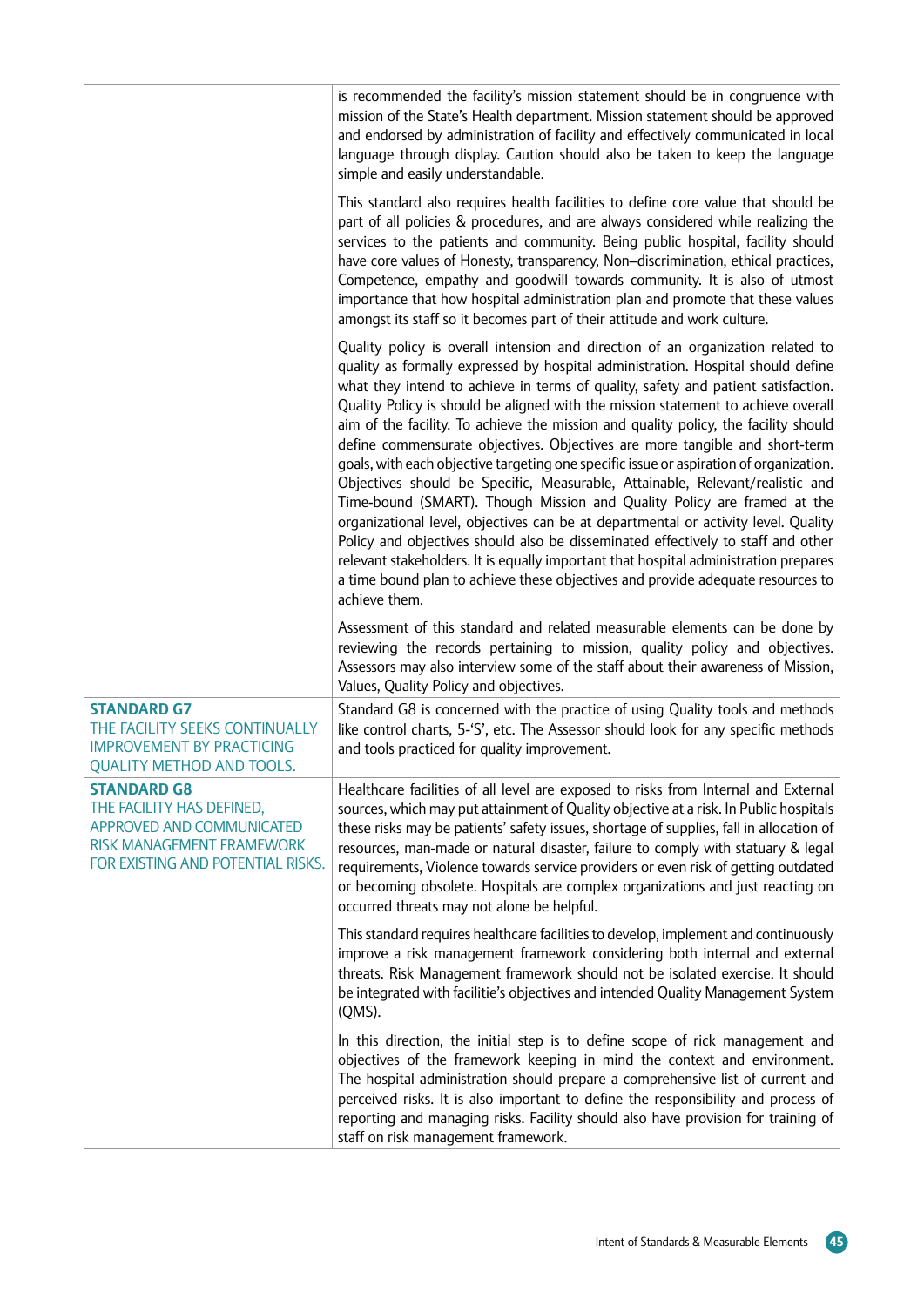|                                                                                                                                                                             | Assessors may verify documents that defines facilities risk management system.<br>Assessors should verify that potential risks has been identified in framework keeping<br>in accordance to context of. Assessors can also interview hospital administration and<br>staff for their knowledge and practice of risk management framework.                                                                                                                                                                                                                                                                                                                                                                                                                                                                                                                                                                                                                                                                                                                                                                                                                                                                                                                                                           |
|-----------------------------------------------------------------------------------------------------------------------------------------------------------------------------|----------------------------------------------------------------------------------------------------------------------------------------------------------------------------------------------------------------------------------------------------------------------------------------------------------------------------------------------------------------------------------------------------------------------------------------------------------------------------------------------------------------------------------------------------------------------------------------------------------------------------------------------------------------------------------------------------------------------------------------------------------------------------------------------------------------------------------------------------------------------------------------------------------------------------------------------------------------------------------------------------------------------------------------------------------------------------------------------------------------------------------------------------------------------------------------------------------------------------------------------------------------------------------------------------|
| <b>STANDARDS G9</b><br>THE FACILITY HAS ESTABLISHED<br>PROCEDURES FOR ASSESSING,<br>REPORTING, EVALUATING AND<br><b>MANAGING RISK AS PER RISK</b><br><b>MANAGEMENT PLAN</b> | To implement risk management framework facility should prepare a risk management<br>plan. The Plan will delineate responsibilities and timelines for risk management<br>activities such as assessment and risk treatment. All staff and external stakeholders<br>should be made aware of the plan in general and their roles &responsibilities in<br>particular. Facility should define the criteria for identifying the risk and finalise its<br>assessment tools. These tools may be a simple checklist, reporting format or work<br>instruction for identifying risks. It may be checklist for fire safety preparedness,<br>infection control audit, electrical safety audit or even an open ended questionnaire<br>for staff on what potential threats they feel on their security at workplace. Once risks<br>are identified, they should be analysed and evaluated for their impact. Based on their<br>impact the risk should be graded - severe, moderate and low. Accordingly actions are<br>taken to mitigate prevent or eliminate the risks. Actions may need to be prioritized in<br>term of potential impact a rick may have. Facility should also establish a risk register.<br>This register will record the identified or reported risk, their severity and actions to<br>be taken. |
|                                                                                                                                                                             | Assessors should review relevant records for verify availability of a valid plan for risk<br>management and whether risk management activities have been conducted as per<br>plan. Assessors should also review risk register to see how facility has graded their<br>risks and prioritized them for action.                                                                                                                                                                                                                                                                                                                                                                                                                                                                                                                                                                                                                                                                                                                                                                                                                                                                                                                                                                                       |
| <b>STANDARD G10</b><br>THE FACILITY HAS ESTABLISHED<br><b>CLINICAL GOVERNANCE</b><br><b>FRAMEWORK TO IMPROVE</b>                                                            | Clinical Governance has broad 7 elements viz. Education & training, clinical audits,<br>clinical effectiveness, research and development, openness, information management<br>and risk management. Under NQAS structure, most of the elements are covered in<br>their respective area of concerns.                                                                                                                                                                                                                                                                                                                                                                                                                                                                                                                                                                                                                                                                                                                                                                                                                                                                                                                                                                                                 |
| THE QUALITY AND SAFETY OF<br><b>CLINICAL CARE PROCESSES</b>                                                                                                                 | This Standard requires healthcare facilities to develop, implement and improve clinical<br>Governance framework. Framework should cover policy formulation, constitution<br>of Apex Committee for clinical governance, defined roles and responsibilities of its<br>members and ensuring regular discussions & monitoring on clinical cases.                                                                                                                                                                                                                                                                                                                                                                                                                                                                                                                                                                                                                                                                                                                                                                                                                                                                                                                                                       |
|                                                                                                                                                                             | In this direction, the first step should be reviewing the functioning of existing clinical<br>committee viz. Drug and therapeutic committee, Medical, death and prescription<br>audit committee etc by the Apex committee.                                                                                                                                                                                                                                                                                                                                                                                                                                                                                                                                                                                                                                                                                                                                                                                                                                                                                                                                                                                                                                                                         |
|                                                                                                                                                                             | Committee should ensure the use of evidence-based practices and Standard treatment<br>quideline for all the clinical treatment provided to the patient.                                                                                                                                                                                                                                                                                                                                                                                                                                                                                                                                                                                                                                                                                                                                                                                                                                                                                                                                                                                                                                                                                                                                            |
|                                                                                                                                                                             | Assessor will verify the clinical governance policy, ensuring apex committee is meeting<br>at regular intervals, data or information is analysed and presented during the meeting<br>&steps are taken to improve the processes further using PDCA approach. Assessor<br>may verify the transparency in the processes while respecting the confidentiality of<br>patient and service providers.                                                                                                                                                                                                                                                                                                                                                                                                                                                                                                                                                                                                                                                                                                                                                                                                                                                                                                     |

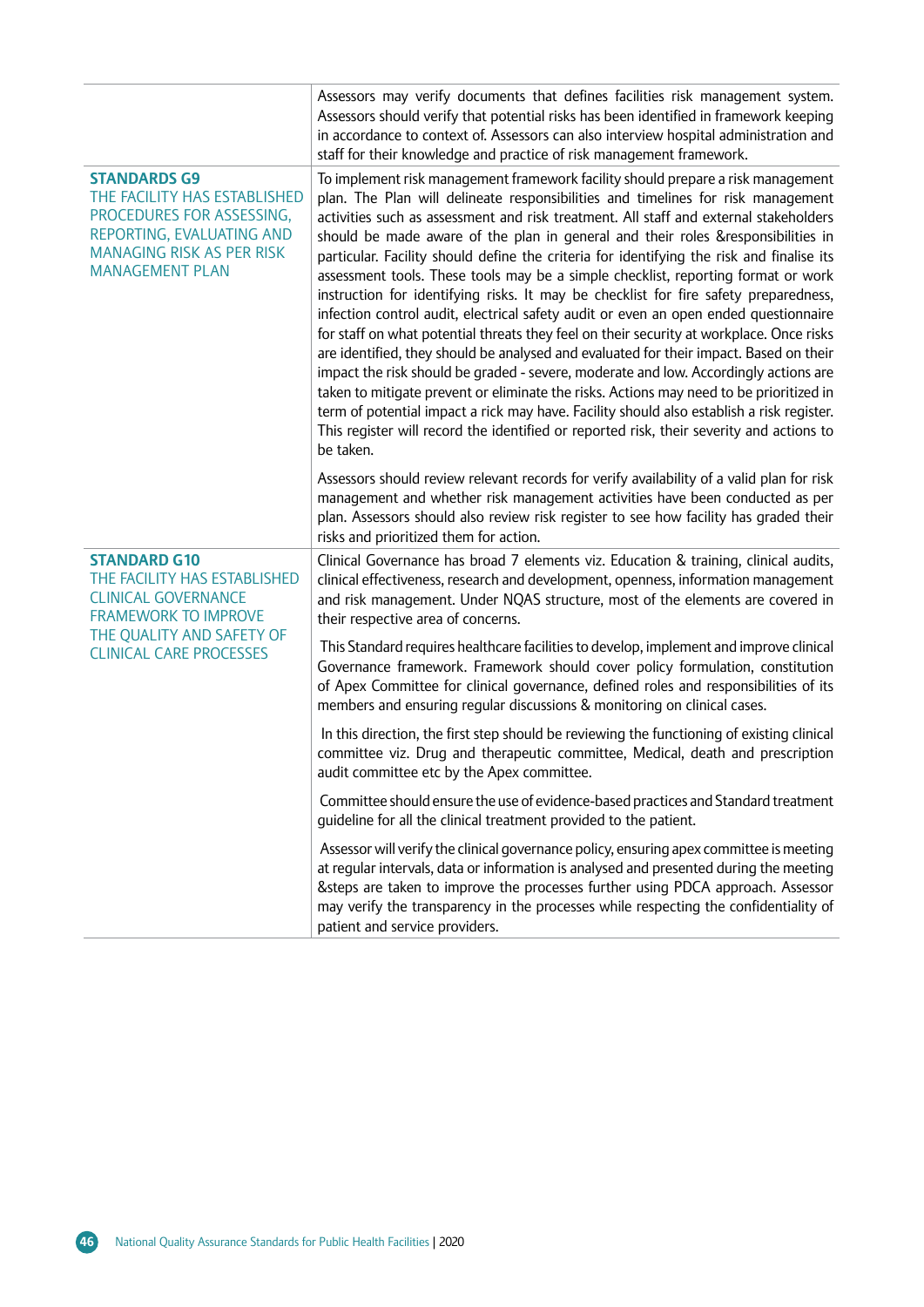|                     | Area of Concern - G : Measurable Elements Quality Management                                                                                     |
|---------------------|--------------------------------------------------------------------------------------------------------------------------------------------------|
| <b>Standard G1</b>  | The facility has established organizational framework for quality improvement.                                                                   |
| <b>ME G1.1</b>      | The facility has a quality team in place.                                                                                                        |
| <b>ME G1.2</b>      | The facility reviews quality of its services at periodic intervals.                                                                              |
| <b>Standard G2</b>  | The facility has established system for patient and employee satisfaction.                                                                       |
| <b>ME G2.1</b>      | Patient satisfaction surveys are conducted at periodic intervals.                                                                                |
| <b>ME G2.2</b>      | The facility analyses the patient feedback, and root-cause analysis.                                                                             |
| <b>ME G2.3</b>      | The facility prepares the action plans for the areas, contributing to low satisfaction of patients.                                              |
| <b>Standard G3</b>  | Facility have established internal and external quality assurance programs.                                                                      |
| <b>ME G3.1</b>      | The facility has established internal quality assurance programme in key departments.                                                            |
| <b>ME G3.2</b>      | The facility has established external assurance programmes at relevant departments.                                                              |
| <b>ME G3.3</b>      | The facility has established system for use of check lists in different departments and services.                                                |
| <b>ME G3.4</b>      | Actions are planned to address gaps observed during quality assurance process                                                                    |
| <b>ME G3.5</b>      | Planned actions are implemented through Quality improvement cycles(PDCA)                                                                         |
| <b>Standard G4</b>  | The facility has established, documented implemented and maintained Standard Operating<br>Procedures for all key processes and support services. |
| <b>ME G4.1</b>      | Departmental standard operating procedures are available.                                                                                        |
| <b>ME G4.2</b>      | Standard Operating Procedures adequately describes process and procedures.                                                                       |
| <b>ME G4.3</b>      | Staff is trained and aware of the procedures written in SOPs.                                                                                    |
| <b>ME G4.4</b>      | The facility ensures documented policies and procedures are appropriately approved and controlled.                                               |
| <b>Standard G 5</b> | The facility maps its key processes and seeks to make them more efficient by reducing non                                                        |
|                     | value adding activities and wastages.                                                                                                            |
|                     |                                                                                                                                                  |
| <b>ME G5.1</b>      | The facility maps its critical processes.                                                                                                        |
| ME G5.2             | The facility identifies non value adding activities/waste/redundant activities.                                                                  |
| <b>ME G5.3</b>      | The facility takes corrective action to improve the processes.                                                                                   |
| <b>Standard G6</b>  | The facility has defined Mission, Values, Quality policy and Objectives, and prepares a                                                          |
| <b>ME G6.1</b>      | strategic plan to achieve them.<br>The facility has defined mission statement.                                                                   |
| <b>ME G6.2</b>      | The facility has defined core values of the organization.                                                                                        |
| <b>ME G6.3</b>      | The facility has defined Quality policy, which is in congruency with the mission of facility.                                                    |
| <b>ME G6.4</b>      | The facility has defined quality objectives to achieve mission and quality policy.                                                               |
| <b>ME G6.5</b>      | Mission, Values, Quality policy and objectives are effectively communicated to staff and users of<br>services.                                   |
| <b>ME G6.6</b>      | The facility prepares strategic plan to achieve mission, quality policy and objectives.                                                          |
| <b>ME G6.7</b>      | The facility periodically reviews the progress of strategic plan towards mission, policy and<br>objectives.                                      |
| <b>Standard G7</b>  | The facility seeks continually improvement by practicing Quality method and tools.                                                               |
| <b>ME G7.1</b>      | The facility uses method for quality improvement in services.                                                                                    |
| <b>ME G7.2</b>      | The facility uses tools for quality improvement in services.                                                                                     |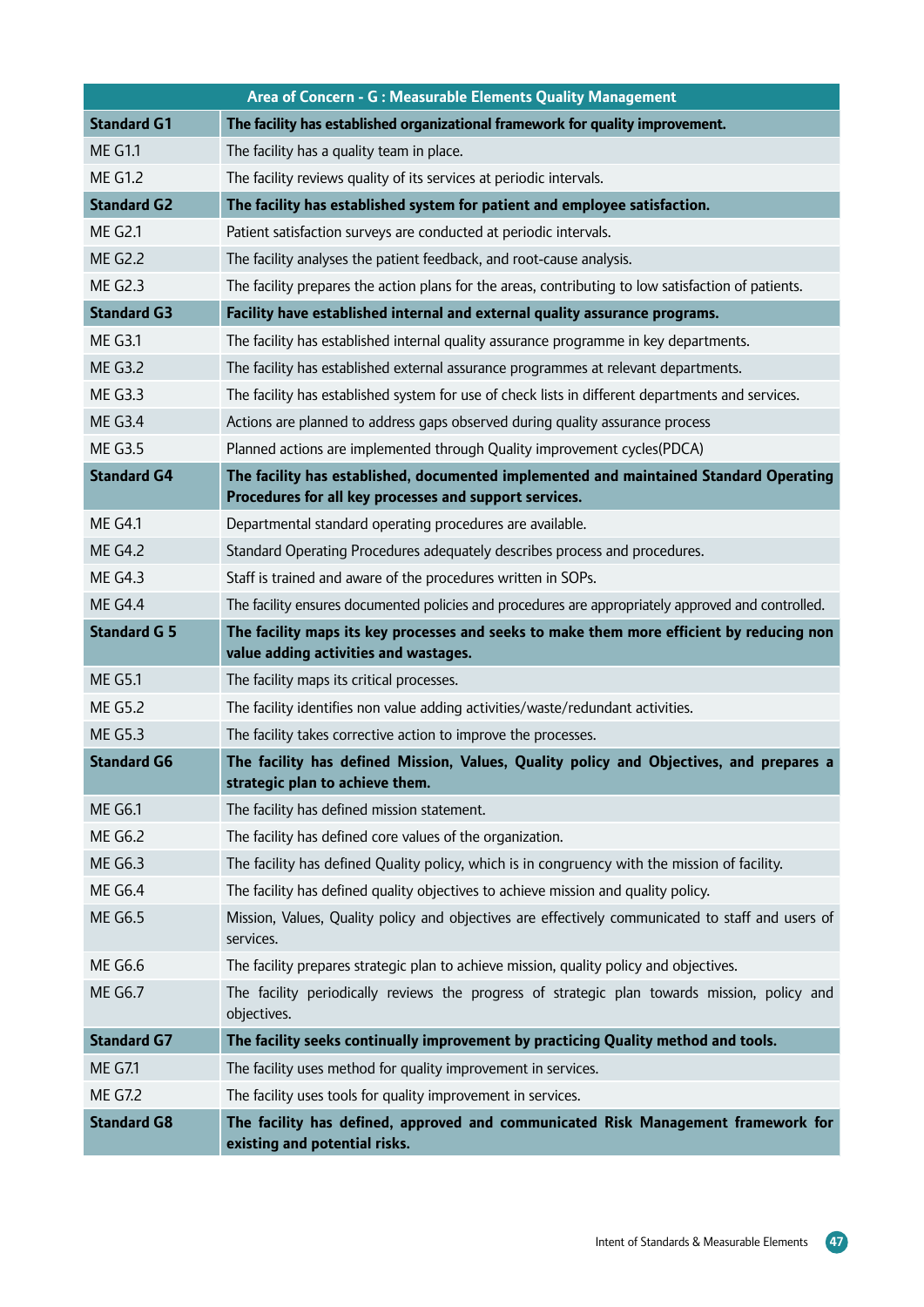| <b>ME G8.1</b>      | Risk Management framework has been defined including context, scope, objectives and criteria.                                                                 |
|---------------------|---------------------------------------------------------------------------------------------------------------------------------------------------------------|
| <b>ME G8.2</b>      | Risk Management framework defines the responsibilities for identifying and managing risk at each<br>level of functions.                                       |
| <b>ME G8.3</b>      | Risk Management Framework includes process of reporting incidents and potential risk to all<br>stakeholders                                                   |
| <b>ME G8.4</b>      | A compressive list of current and potential risk including potential strategic, regulatory, operational,<br>financial, environmental risks has been prepared. |
| <b>ME G8.5</b>      | Modality for staff training on risk management is defined                                                                                                     |
| <b>ME G8.6</b>      | Risk Management Framework is reviewed periodically                                                                                                            |
| <b>Standard G9</b>  | The facility has established procedures for assessing, reporting, evaluating and managing<br>risk as per Risk Management Plan                                 |
| <b>ME G9.1</b>      | Risk management plan has been prepared and approved by the designated authority and there is a<br>system of its updation at least once in a year.             |
| <b>ME G9.2</b>      | Risk Management Plan has been effectively communicated to all the staff, and as well as relevant<br>external stakeholders.                                    |
| <b>ME G9.3</b>      | Risk assessment criteria and checklist for assessment have been defined and communicated to<br>relevant stakeholders                                          |
| <b>ME G9.4</b>      | Periodic assessment for Physical and Electrical risks is done as per defined criteria                                                                         |
| <b>ME G9.5</b>      | Periodic assessment for potential disasters including fire is done as per defined criteria                                                                    |
| <b>ME G9.6</b>      | Periodic assessment for Medication and Patient care safety risks is done as per defined criteria.                                                             |
| <b>ME G9.7</b>      | Periodic assessment for potential risk regarding safety and security of staff including violence against<br>service providers is done as per defined criteria |
| <b>ME G9.8</b>      | Risks identified are analyzed evaluated and rated for severity.                                                                                               |
| <b>ME G9.9</b>      | Identified risks are treated based on severity and resources available.                                                                                       |
| ME G9.10            | A risk register is maintained and updated regularly to risk records identified risks, there severity and<br>action to be taken.                               |
| <b>Standard G10</b> | The facility has established clinical Governance framework to improve the quality and safety<br>of clinical care processes                                    |
| ME G10.1            | The facility has defined clinical governance framework.                                                                                                       |
| ME G10.2            | Clinical Governance framework has been effectively communicated to all staff                                                                                  |
| ME G10.3            | Clinical care effectiveness criteria have been defined and communicated                                                                                       |
| <b>ME G10.4</b>     | Facility conducts the periodic clinical audits including prescription, medical and death audits                                                               |
| ME G10.5            | Clinical care audits data is analysed, and actions are taken to close the gaps identified during the<br>audit process                                         |
| <b>ME G10.6</b>     | Governing body of healthcare facilities ensures accountability for clinical care provided                                                                     |
| ME G10.7            | Facility ensures easy access and use of standard treatment guidelines & implementation tools at<br>point of care                                              |

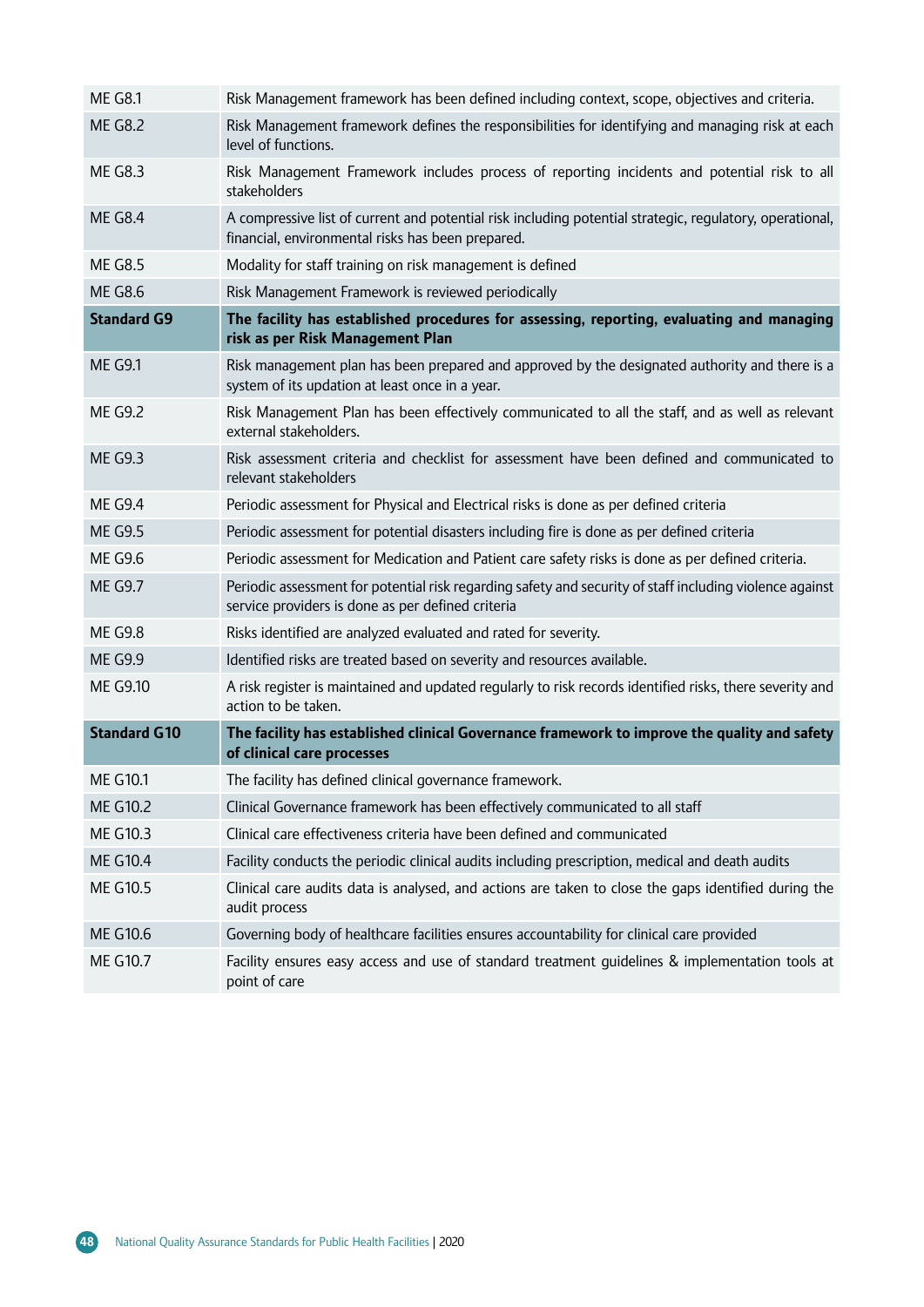# Area of Concern - H : Outcome

### **Overview**

Measurement of the quality is critical to improvement of processes and outcomes. This area of concern has four standard measures for quality- Productivity, Efficiency, Clinical Care and Service quality in terms of measurable indicators. Every standard under this area has two aspects – Firstly, there is a system of measurement of indicators at the health facility; and secondly, how the hospital meets the benchmark. It is realised that at the beginning many indictors given in these standards may not be getting measured across all facilities, and therefore it would be difficult to set benchmark beforehand. However, with the passage of time, the state can set their benchmarks, and evaluate performance of health facilities against the set benchmarks.

Following is the brief description of the Standards in this area of concern:

| <b>STANDARD H1</b><br>THE FACILITY MEASURES<br>PRODUCTIVITY INDICATORS AND<br><b>ENSURES COMPLIANCE WITH</b><br><b>STATE/NATIONAL BENCHMARKS</b>       | Standard H1 is concerned with the measurement of Productivity indicators and<br>meeting the benchmarks. This includes utilization indicators like bed occupancy<br>rate and C-Section rate. Assessor should review these records to ensure that theses<br>indictors are getting measured at the health facility.                                           |
|--------------------------------------------------------------------------------------------------------------------------------------------------------|------------------------------------------------------------------------------------------------------------------------------------------------------------------------------------------------------------------------------------------------------------------------------------------------------------------------------------------------------------|
| <b>STANDARD H2</b><br>THE FACILITY MEASURES<br><b>EFFICIENCY INDICATORS AND</b><br><b>ENSURE TO REACH STATE/</b><br>NATIONAL BENCHMARK                 | Standard H2 pertains to measurement of efficiency indicators and meeting<br>benchmark. This standard contains indicators that measure efficiency of processes,<br>such as turnaround time, and efficiency of human resource like surgery per<br>surgeon. Review of records should be done to assess that these indicators have<br>been measured correctly. |
| <b>STANDARD H3</b><br>THE FACILITY MEASURES CLINICAL<br><b>CARE &amp; SAFETY INDICATORS AND</b><br>TRIES TO REACH STATE/NATIONAL<br><b>BENCHMARK</b>   | Standard H3 is concerned with the indicators of clinical quality, such as average<br>length of stay and death rates. Record review should be done to see the<br>measurement of these indicators.                                                                                                                                                           |
| <b>STANDARD H4</b><br>THE FACILITY MEASURES SERVICE<br><b>QUALITY INDICATORS AND</b><br><b>ENDEAVOURS TO REACH STATE/</b><br><b>NATIONAL BENCHMARK</b> | Standard H4 is concerned with indicators measuring service quality and patient<br>satisfaction like Patient satisfaction score and waiting time and LAMA rate.                                                                                                                                                                                             |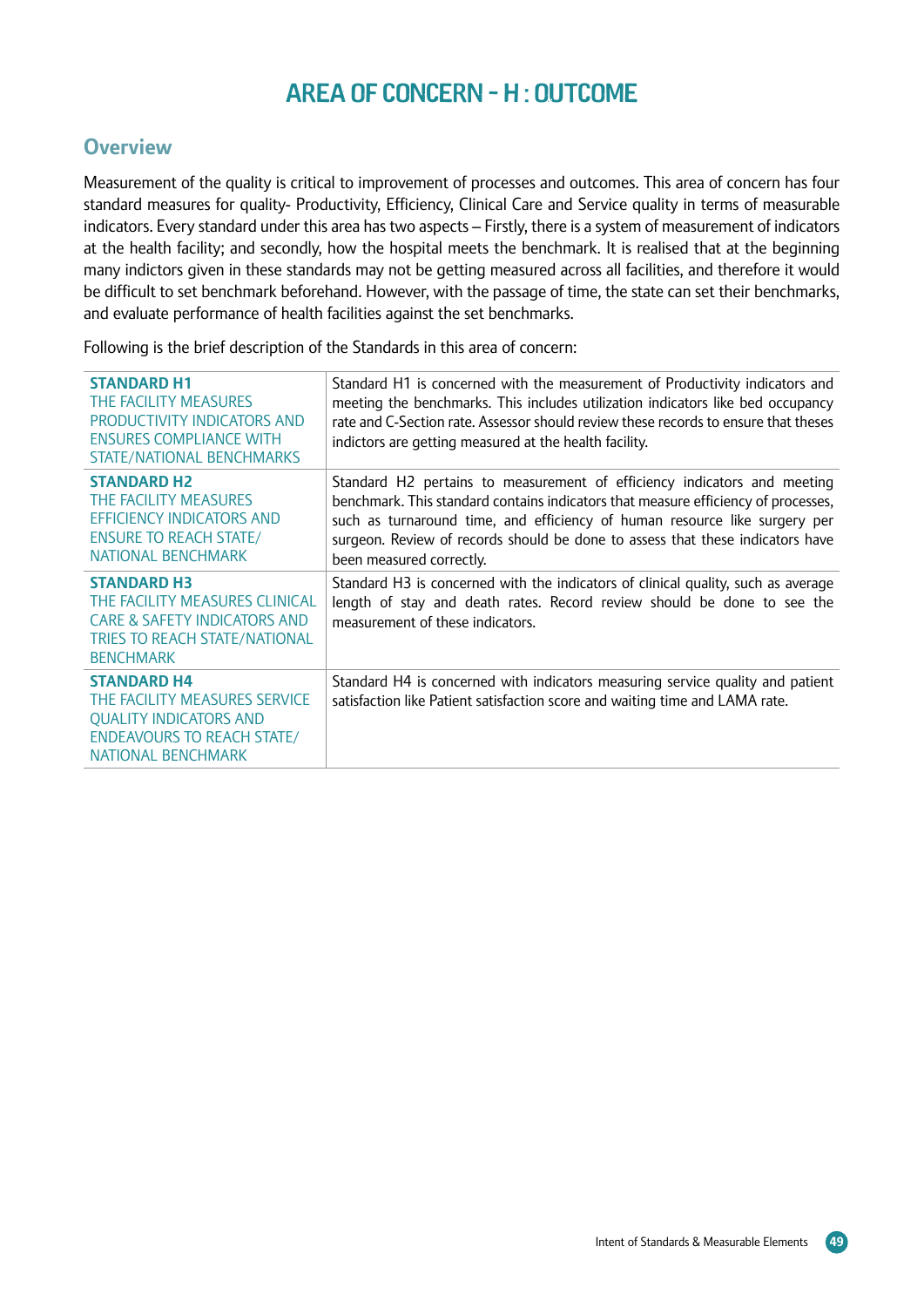| Area of Concern - H: Measurable Elements Outcomes |                                                                                                                |
|---------------------------------------------------|----------------------------------------------------------------------------------------------------------------|
| <b>Standard H1</b>                                | The facility measures Productivity Indicators and ensures compliance with State/National<br><b>Benchmarks.</b> |
| <b>ME H1.1</b>                                    | The facility measures productivity Indicators on monthly basis                                                 |
| ME H <sub>1.2</sub>                               | The facility endavours to improve its productivity indicators to meet benchmarks                               |
| <b>Standard H2</b>                                | The facility measures Efficiency Indicators and ensure to reach State/National Benchmark.                      |
| ME H <sub>2.1</sub>                               | The facility measures efficiency Indicators on monthly basis                                                   |
| ME H <sub>2</sub> .2                              | The facility endavours to improve its efficiency indicators to meet benchmarks                                 |
| <b>Standard H3</b>                                | The facility measures Clinical Care & Safety Indicators and tries to reach State/National<br><b>benchmark</b>  |
| <b>ME H3.1</b>                                    | The facility measures Clinical Care & Safety Indicators on monthly basis                                       |
| ME H3.2                                           | The facility endavours to improve its clincal & safety indicators to meet benchmarks                           |
| <b>Standard H4</b>                                | The facility measures Service Quality Indicators and endeavours to reach State/National<br><b>benchmark</b>    |
| <b>ME H4.1</b>                                    | The facility measures Service Quality Indicators on monthly basis                                              |
| ME H4.2                                           | The facility endavours to improve its service Quality indicators to meet benchmarks                            |

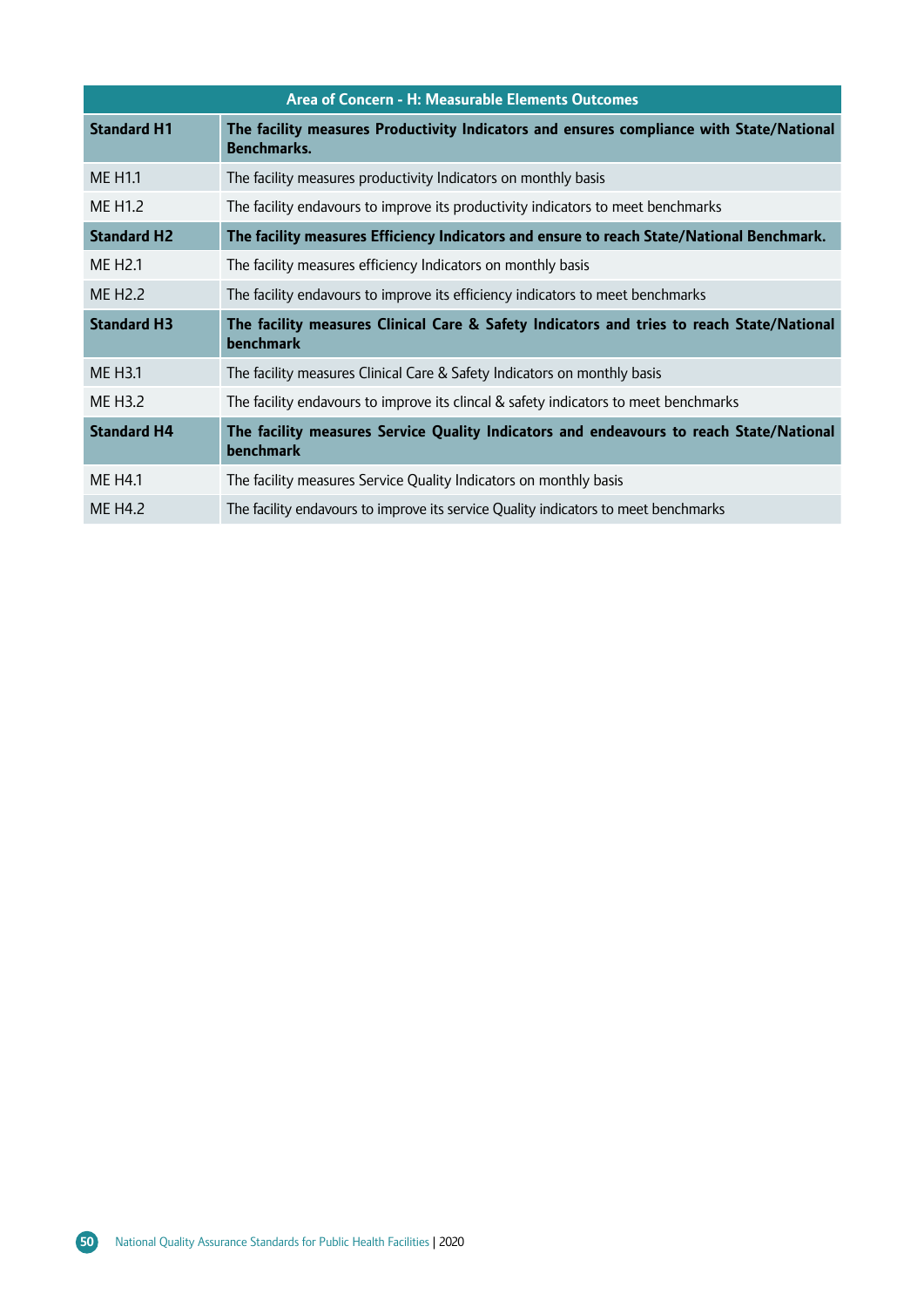Amendments made under National Quality ASSURANCE ST.

 $\infty$ 

| <b>List of Amendments done (2016)</b> |                  |                                                           |  |
|---------------------------------------|------------------|-----------------------------------------------------------|--|
| <b>Added</b>                          |                  |                                                           |  |
| <b>Reference No</b>                   | Standards (2016) | <b>Measurable Elements (2016)</b>                         |  |
| 1                                     | <b>B6</b>        | ME B6.1 - ME B6.11                                        |  |
| $\overline{2}$                        | C <sub>7</sub>   | ME C7.1 - ME C7.11                                        |  |
| 3                                     | G <sub>9</sub>   | ME G9.1 - ME G9.6                                         |  |
| $\overline{4}$                        | G10              | ME G10.1 - ME G10.10                                      |  |
| <b>Deleted</b>                        |                  |                                                           |  |
| $\mathbf{1}$                          | C <sub>4</sub>   | ME C4.6 & ME C4.7                                         |  |
| $\overline{2}$                        | E9               | <b>ME E9.4</b>                                            |  |
| 3                                     | E16              | ME E16.3                                                  |  |
| <b>Rephrased</b>                      |                  |                                                           |  |
| $\mathbf{1}$                          | G7               | ME G7.1 - ME G7.4 to ME G7.1 - ME G7.7                    |  |
|                                       |                  | <b>List of Amendments done (2018)</b>                     |  |
| <b>Added</b>                          |                  |                                                           |  |
| <b>Reference No</b>                   | Standards (2018) | <b>Measurable Elements (2018)</b>                         |  |
| 1                                     | A4               | ME A4.12                                                  |  |
| $\overline{c}$                        | E18              | ME E18.1, 18.2, 18.3, 18.5, 18.6, 18.7, 18.8, 18.9, 18.11 |  |
| 3                                     | E19              | ME E19.3                                                  |  |
| $\overline{4}$                        | E20              | ME E20.5, ME E20.6, ME E20.10                             |  |
| <b>Deleted</b>                        |                  |                                                           |  |
| 1                                     | E18              | ME E18.1, ME E18.3                                        |  |
| $\overline{c}$                        | H1               | <b>ME H1.3</b>                                            |  |
| Rephrased                             |                  |                                                           |  |
| $\mathbf{1}$                          | G <sub>6</sub>   | <b>ME G6.5</b>                                            |  |
| $\overline{c}$                        | E18              | ME E18.10                                                 |  |
| $\mathbf{3}$                          | E19              | ME E19.1, ME E19.3                                        |  |
| $\overline{4}$                        | E20              | ME E20.4                                                  |  |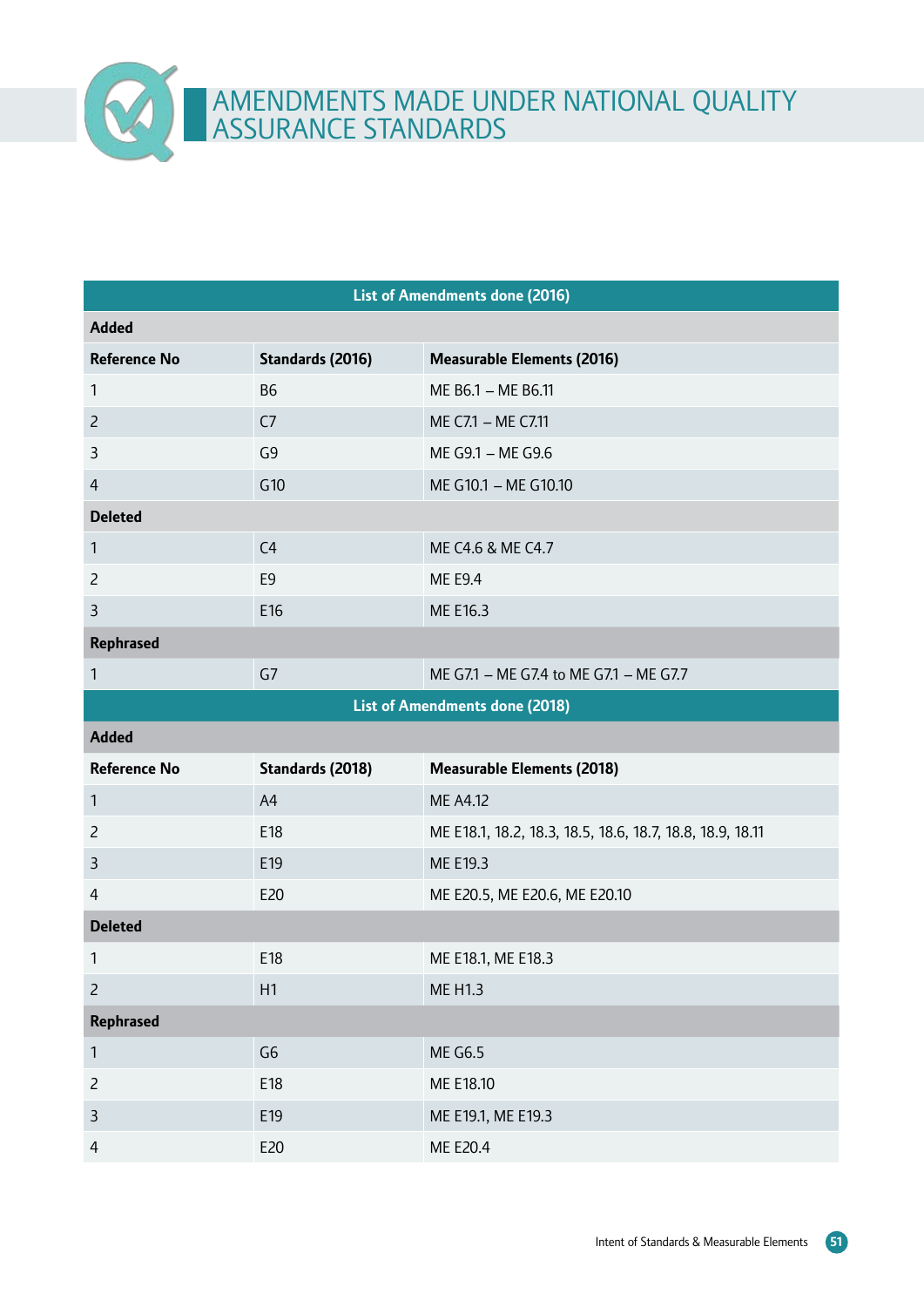| List of amendments done (2020) |                  |                                               |  |
|--------------------------------|------------------|-----------------------------------------------|--|
| <b>Added</b>                   |                  |                                               |  |
| <b>Reference No</b>            | <b>Standards</b> | <b>Measurable Elements</b>                    |  |
| 1                              | <b>B6</b>        | ME B6.12                                      |  |
| $\overline{2}$                 | E <sub>2</sub>   | <b>ME E2.3</b>                                |  |
| 3                              | E <sub>6</sub>   | <b>ME E6.3</b>                                |  |
| $\overline{4}$                 | G <sub>3</sub>   | ME G3.4 & ME 3.5                              |  |
| 5                              | G10              | ME G10.1, 10.2, 10.3, 10.4, 10.5, 10.6 & 10.7 |  |
| <b>Rephrased</b>               |                  |                                               |  |
| $\mathbf{1}$                   | G <sub>4</sub>   | <b>ME G4.4</b>                                |  |
| $\overline{2}$                 | E23              | ME E23.2                                      |  |
| 3                              | E <sub>2</sub>   | <b>Standard Statement</b>                     |  |
| $\overline{4}$                 | E <sub>6</sub>   | <b>Standard Statement</b>                     |  |
| 5                              | G <sub>3</sub>   | <b>Standard Statement</b>                     |  |
| <b>Deleted</b>                 |                  |                                               |  |
| $\mathbf{1}$                   | G <sub>6</sub>   | ME G6.1, 6.2, 6.3, 6.4, 6,4 & 6.5             |  |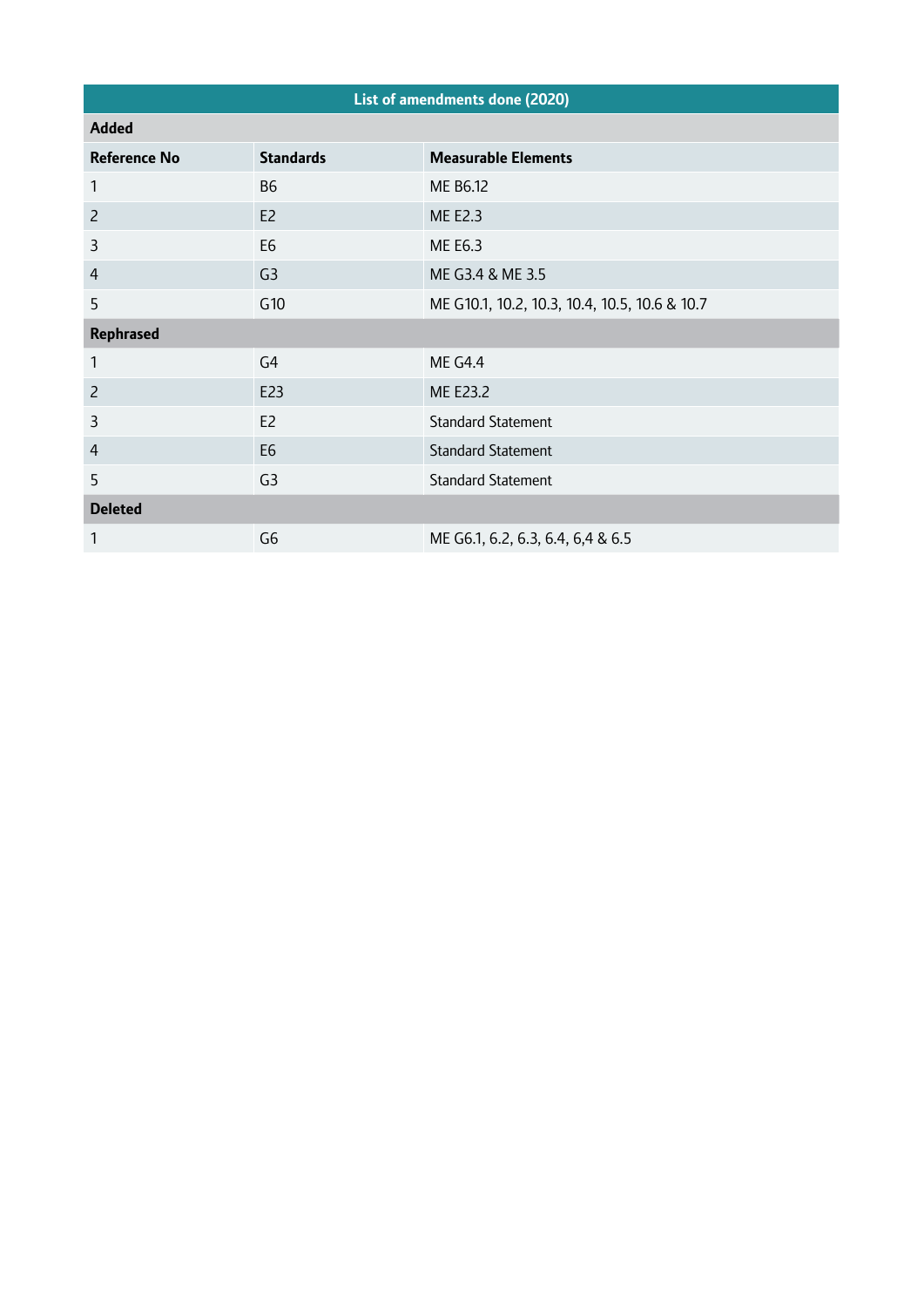

### **Revised Standards & Measurable Elements for NQAS**

| Standards/ME no.   | <b>Statement</b>                                                                                                                                           | <b>Intent</b>                                                                                                                                                                                                                                                                                                                                                                                                                    |  |
|--------------------|------------------------------------------------------------------------------------------------------------------------------------------------------------|----------------------------------------------------------------------------------------------------------------------------------------------------------------------------------------------------------------------------------------------------------------------------------------------------------------------------------------------------------------------------------------------------------------------------------|--|
| <b>Standard B6</b> | Facility has defined framework for ethical management including dilemmas confronted<br>during delivery of services at public health facilities             |                                                                                                                                                                                                                                                                                                                                                                                                                                  |  |
| ME B6.12           | Facility has established a framework for<br>identifying, receiving, and resolving ethical<br>dilemmas' in a time-bound manner through<br>ethical committee | ME covers the development of an ethical<br>framework, including the constitution of the<br>ethical committee in healthcare facilities.<br>Facility ensures a mechanism in place for<br>identification, reception of ethical issues and<br>ensures that timely actions are taken, and<br>decisions are communicated to all concerned<br>staff.                                                                                    |  |
| <b>Standard E2</b> | preparation of the treatment plan                                                                                                                          | The facility has defined and established procedure for clinical assessment and                                                                                                                                                                                                                                                                                                                                                   |  |
| <b>ME E2.3</b>     | There is an established procedure to<br>document plan or care involving individual<br>patient to achieve the best possible results                         | Care planning is done for individual case as<br>per assessment and investigation findings<br>(Wherever applicable). It also ensures<br>that care or treatment is provided as per<br>standard treatment guidelines / available<br>clinical evidences. Check treatment care plan,<br>and its desired goals are documented and<br>countersigned. ME also ensures that clinical<br>care is delivered by qualified medical personnel. |  |
| <b>ME E2.2</b>     | There is established procedure for<br>followup/reassessment of patient                                                                                     | Two new Check points will be introduced<br>that establish procedure to modify /revise<br>the treatment care plan as per re assessment<br>results.<br>Criteria is defined to identification and<br>management of deteriorating patients                                                                                                                                                                                           |  |
| <b>Standard G4</b> | Facility has established, documented implemented and maintained Standard Operating<br>Procedures for all key processes and support services                |                                                                                                                                                                                                                                                                                                                                                                                                                                  |  |
| <b>ME G4.4</b>     | The facility ensures documented policies<br>and procedures are appropriately approved<br>and controlled                                                    | ME Covers system in place for development,<br>review, approval, control, and update of Quality<br>management documents viz. SOP, policies,<br>forms, formats etc. It also covers the process<br>to identify the document (title, date, reference<br>no.), the format of the document (Hard /<br>soft copy), the system to check its adequacy,<br>suitability and approval by the competent<br>authority                          |  |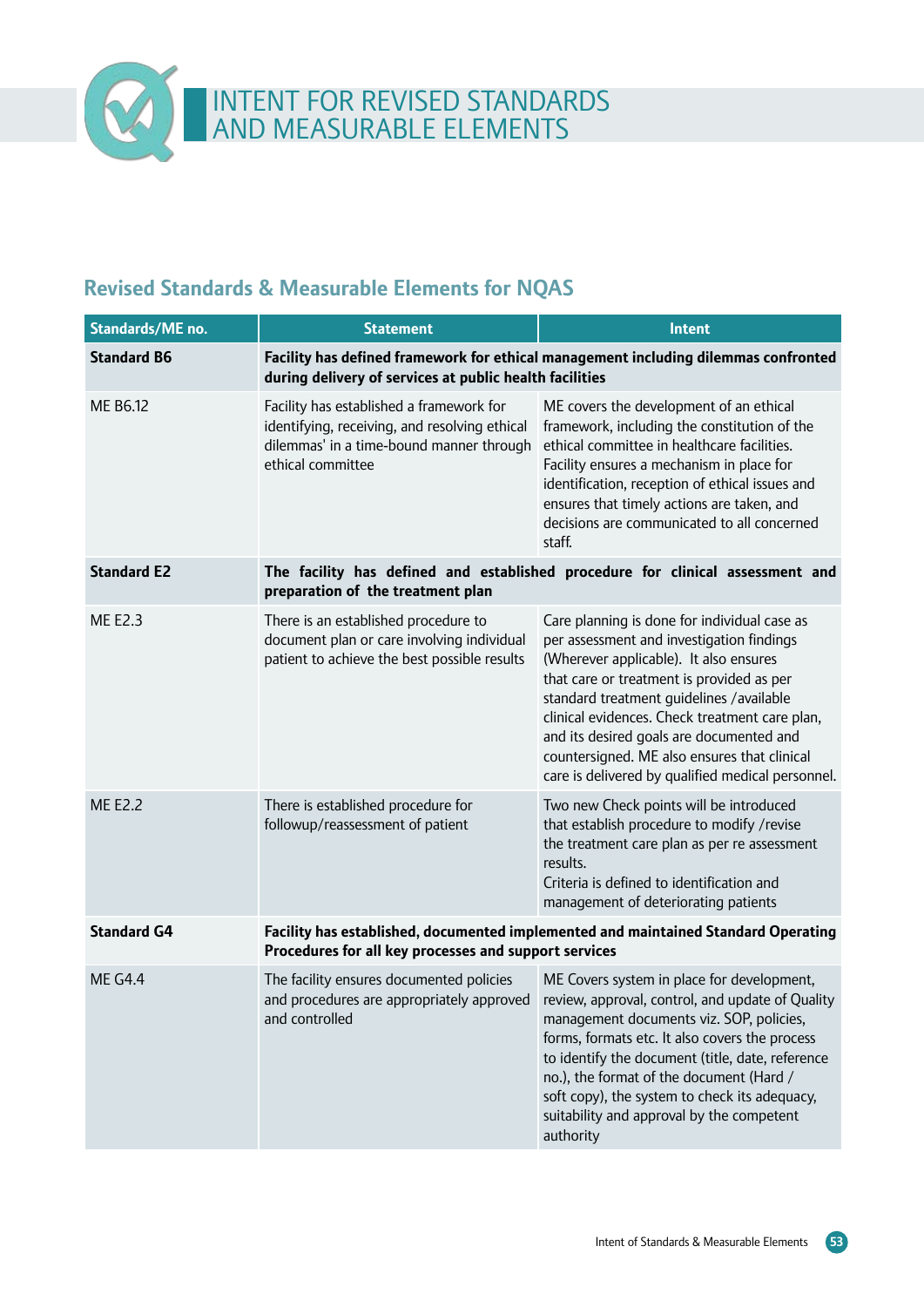| Standards/ME no.    | <b>Statement</b>                                                                                                         | Intent                                                                                                                                                                                                                                                                                                                                                                                                                                                                                                                                                                                                                 |
|---------------------|--------------------------------------------------------------------------------------------------------------------------|------------------------------------------------------------------------------------------------------------------------------------------------------------------------------------------------------------------------------------------------------------------------------------------------------------------------------------------------------------------------------------------------------------------------------------------------------------------------------------------------------------------------------------------------------------------------------------------------------------------------|
| <b>Standard G10</b> | safety of clinical care processes                                                                                        | The facility has established clinical Governance framework to improve the quality and                                                                                                                                                                                                                                                                                                                                                                                                                                                                                                                                  |
|                     |                                                                                                                          | Clinical Governance has broad 7 elements viz.                                                                                                                                                                                                                                                                                                                                                                                                                                                                                                                                                                          |
| ME G10.1            | The facility has defined clinical Governance<br>framework.                                                               | Education & training, clinical audits, clinical<br>effectiveness, research and development,<br>openness, information management and risk<br>management. Under NQAS structure, most of<br>the elements are covered in their respective<br>area of concerns.<br>This Standard requires healthcare facilities<br>to develop, implement and improve clinical<br>Governance framework. Framework should<br>cover policy formulation, constitution of Apex<br>Committee for clinical governance, defined<br>roles and responsibilities of its members and<br>ensuring regular discussions & monitoring on<br>clinical cases. |
| ME G102             | Clinical Governance framework has been<br>effectively communicated to all staff                                          |                                                                                                                                                                                                                                                                                                                                                                                                                                                                                                                                                                                                                        |
| ME G10.3            | Clinical care effectiveness criteria have<br>been defined and communicated                                               |                                                                                                                                                                                                                                                                                                                                                                                                                                                                                                                                                                                                                        |
| <b>ME G10.4</b>     | Facility conducts the periodic clinical audits<br>including prescription, medical and death<br>audits                    |                                                                                                                                                                                                                                                                                                                                                                                                                                                                                                                                                                                                                        |
| <b>ME G10.5</b>     | Clinical care audits data is analysed,<br>and actions are taken to close the gaps<br>identified during the audit process |                                                                                                                                                                                                                                                                                                                                                                                                                                                                                                                                                                                                                        |
| <b>ME G10.6</b>     | Governing body of healthcare facilities<br>ensures accountability for clinical care<br>provided                          | In this direction, the first step should<br>be reviewing the functioning of existing<br>clinical committee viz. Drug and therapeutic                                                                                                                                                                                                                                                                                                                                                                                                                                                                                   |
| ME G10.7            | Facility ensures easy access and use<br>of standard treatment guidelines &<br>implementation tools at point of care      | committee, Medical, death and prescription<br>audit committee etc by the Apex committee.<br>Committee should ensure the use of evidence-<br>based practices and Standard treatment                                                                                                                                                                                                                                                                                                                                                                                                                                     |
|                     |                                                                                                                          | guideline for all the clinical treatment provided<br>to the patient.<br>Assessor will verify the clinical governance<br>policy, ensuring apex committee is meeting<br>at regular intervals, data or information is<br>analysed and presented during the meeting<br>&steps are taken to improve the processes<br>further using PDCA approach. Assessor may<br>verify the transparency in the processes while<br>respecting the confidentiality of patient and                                                                                                                                                           |
| <b>Standard G3</b>  | Facility have established internal and external quality assurance programs                                               | service providers.                                                                                                                                                                                                                                                                                                                                                                                                                                                                                                                                                                                                     |
|                     |                                                                                                                          | Standard G3 is concerned with implementation<br>of internal and external assessments, quality<br>assurance programmes within departments<br>such as EQAS of diagnostic services, daily<br>round and use of departmental checklists etc.<br>Interview with hospital staff, Matron, Hospital<br>Mangers etc may give information about<br>how they conduct internal assessments, daily<br>round of departments, usage of checklists etc<br>at a defined periodicity. Review of Internal<br>assessment<br>records may reveal their adequacy and                                                                           |
|                     |                                                                                                                          | periodicity.                                                                                                                                                                                                                                                                                                                                                                                                                                                                                                                                                                                                           |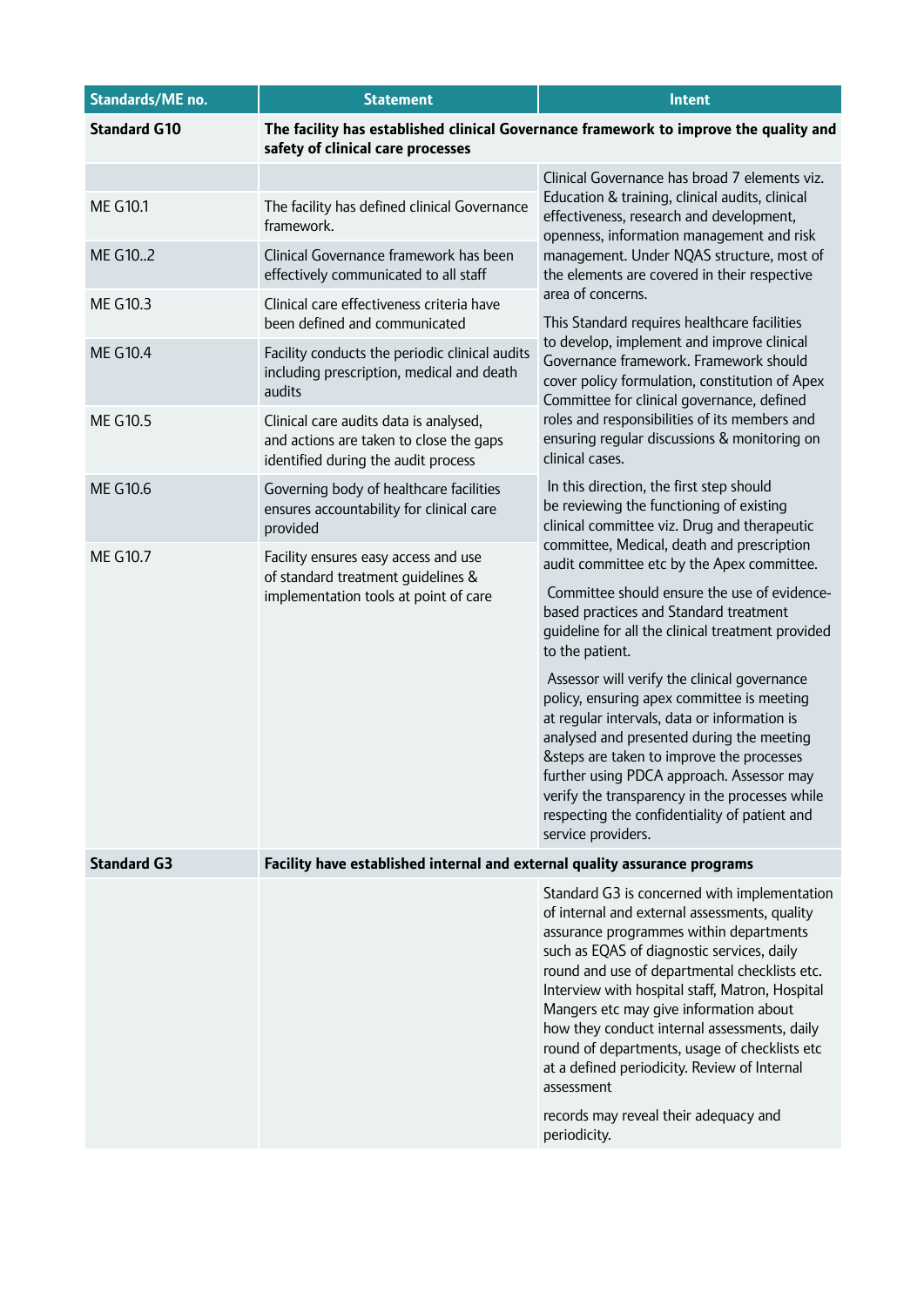

- 1. Standardization of Labour Room at Delivery Point by Maternal Health division Ministry of health & family Welfare, Government of India-2016
- 2. National Guidelines for Obstetric ICU/HDU
- 3. A Guide for advocating for respectful Maternity care by white ribbon alliance
- 4. Maa, Mother's Absolute affection, programme for promotion of Breastfeeding Ministry of health & family **Welfare**
- 5. National Guidelines on Lactation Management Center in Public Health Facilities
- 6. Guidelines for good Clinical Laboratory practices (GCLP) by Indian council of medical research
- 7 Infection control guidelines by Indian council of medical research
- 8 Pradhan Mantri Surakshit Matritva Abhiyan
- 9. An Introduction to Quality Assurance in Health Care, Avedis Donabedian
- 10. Juran's Quality Handbook, Joseph. M. Juran, Fifth Edition, McGraw- Hill
- 11. District Health facility Guidelines for Development and Operations, WHO Regional Publication, Western Pacific Series 22, World Health Organization Regional Office for Western Pacific, 1998
- 12. Evaluation and Quality Improvement Program (EQuIP) standards, 4th Edition, Australian Council on Healthcare Standards
- 13. Facility based New born Care operational Guide, Guideline for Planning and implementation, Ministry of health and Family Welfare, Govt. of India
- 14. Guideline for enhancing optima Infant and Young Child feeding practices, Ministry of Health And Family welfare, Govt. of India
- 15. Guideline for implementing Sevottam, Dept. of Administration reform and Public Grievance, Ministry of Personal and Public Grievance and Pension, Govt of India
- 16. Guideline for Janani- Shishu Suraksha Karyakaram (JSSK), Maternal Health Division, Ministry of Health and Family welfare, Govt. of India
- 17. Implementation Guide on RCH-II, Adolescent and reproductive Sexual health Strategy, for State and District Program Manager, Ministry of Health and Family Welfare, Govt. of India
- 18. Indian Public Health Standards (IPHS), Guidelines for District Hospitals (101 to 500 Bedded), Revised 2011, Directorate General of Health Services, Ministry of Health & Family Welfare, Govt. of India.
- 19. International Covenant on Social, Economic and Cultural Rights (ICESCR), 1976
- 20. IS 10905, Part -2, Recommendations for basic requirements of general hospital buildings: Part 2 Medical services department buildings, 1984
- 21. IS 10905, Part -3, Recommendations for Basic Requirements of General Hospital Buildings Part 3: Engineering Services Department Buildings, 1984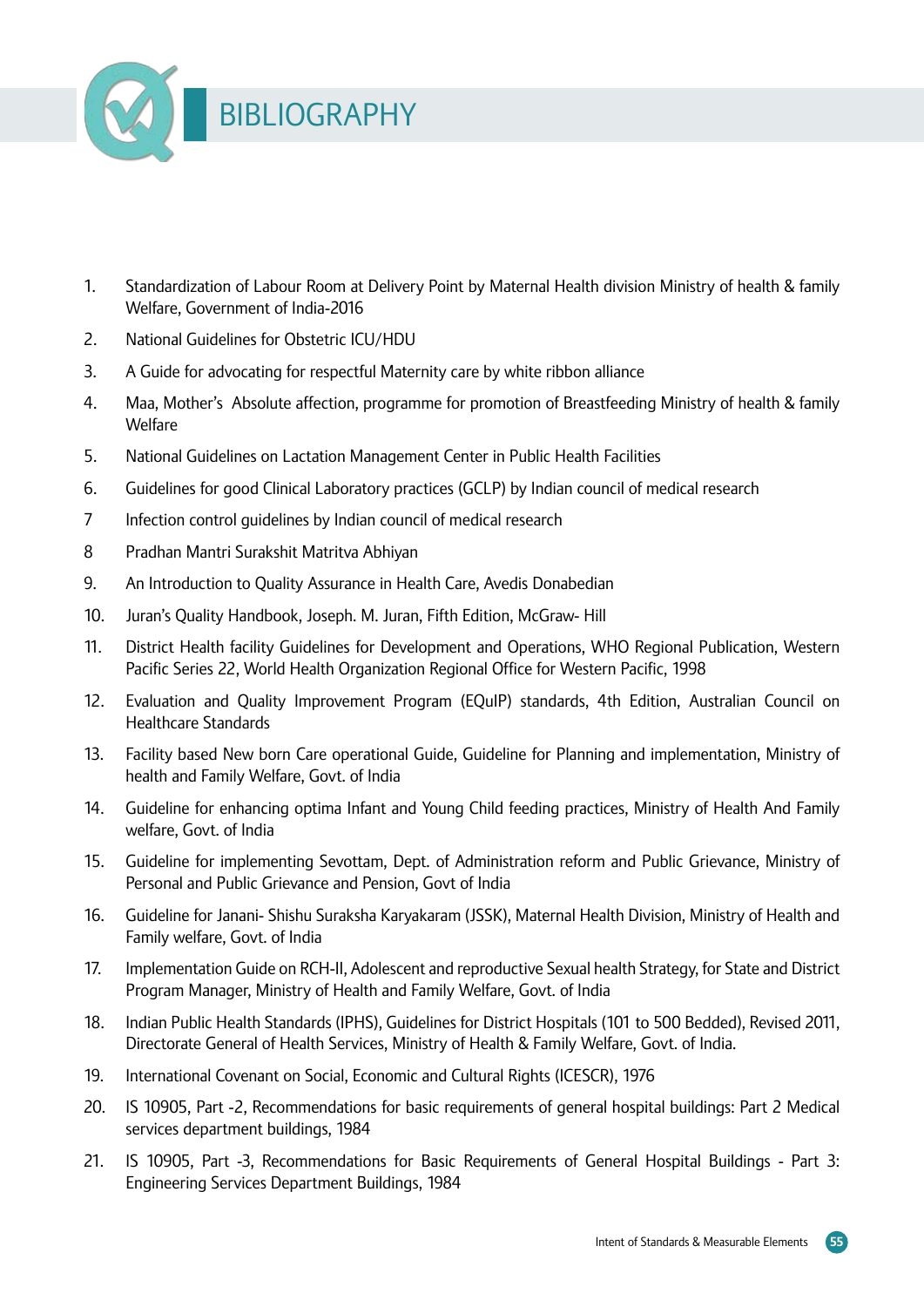- 22. IS 10905, Part-1,Recommendations for basic requirements of general hospital buildings: Part 1 Administrative and hospital services department buildings, 1984
- 23. IS 12433, Part -1, Basic requirements for hospital planning: Part 1 up to 30 bedded hospitals,1988
- 24. IS 12433, Part -2, Basic Requirements for Hospital Planning Part 2 : UP to 100 Bedded Hospital,2001
- 25. IS 13808 : Part 1, Quality management for hospital services (Up to 30-bedded hospitals) Guidelines : Part 1 Outpatient department (OPD) and Emergency Services, 1993
- 26. IS 13808 : Part 2, Quality Management Procedures for Diagnostic and Blood Transfusion Services -Guidelines - Part 2 : Up to 30-Bedded Hospitals, 1993
- 27. IS 13808 : Part 3, Quality management for hospital services (up to 30 bedded hospitals) Guidelines: Part 3 Wards, nursing services and operation theatre, 1993
- 28. IS 15195, Performance Guidelines for Quality Assurance in Hospital Services up to 30-Bedded Hospitals, 2002
- 29. IS 15461, Performance Guidelines for Quality Assurance in Hospital Services up to 100-Bedded Hospitals, 2004 22. IS 4347 , Code of practice for Hospital lighting , 1967
- 30. ISO 15189, Medical Laboratories- Particular requirements for quality and competence, Second edition.
- 31. ISO 9001, Quality Management System requirement, Fourth Edition
- 32. Janani Suraksha Yojana, Govt of India, Ministry of Health and Family Welfare, Maternal Health Division
- 33. Joint Commission International Accreditation Standard for Hospital, 4th Edition
- 34. National Accreditation Board for Hospital and Healthcare Provider, 3rd Edition
- 35. National Guideline for Improvement of Quality and Safety of Healthcare Institutions (For Line Ministry and Provincial Hospital, First Edition.
- 36. ICU Planning and Designing in India Guidelines 2010, Indian Society for Critical Care Medicine
- 37. Quality Indicators for ICU, 2009, Indian Society of Critical Care Medicine
- 38. National List of Essential List, 2011, Ministry of Health & Family Welfare , Government of India
- 39. Guidelines and Space Standards for Building Barrier Free Built Environment for disabled and elderly persons,1998 CPWD, Ministry of Urban Affairs and Employment
- 40. Fundamental elements of Quality of Care, A simple framework, Judith Bruce, Studies in family planning 1990
- 41. Quality Management in Public Health Facilities An Implementation Handbook, National Health Systems Resource Centre, New Delhi
- 42. Quality Management in Public Health Facilities- Traversing Gaps, National Health Systems resource Centre
- 43. Essential Standards of Quality and Safety, Guidance about compliance, March 2010, Care Quality Commission, United Kingdom
- 44. Principles of Best Practices in Clinical Audit, National Institute of Clinical Excellence, United Kingdom
- 45. Operational Guidelines for Integrated Counselling and testing Center, 2007, National AIDS Control organization
- 46. Operational Guidelines for ART Centers, National AIDS control organization, MoHFW, Government of India
- 47. Operational Guidelines for Facility Based Management of Children with Severe Acute Malnutrition, 2011, MoHFW, Government of India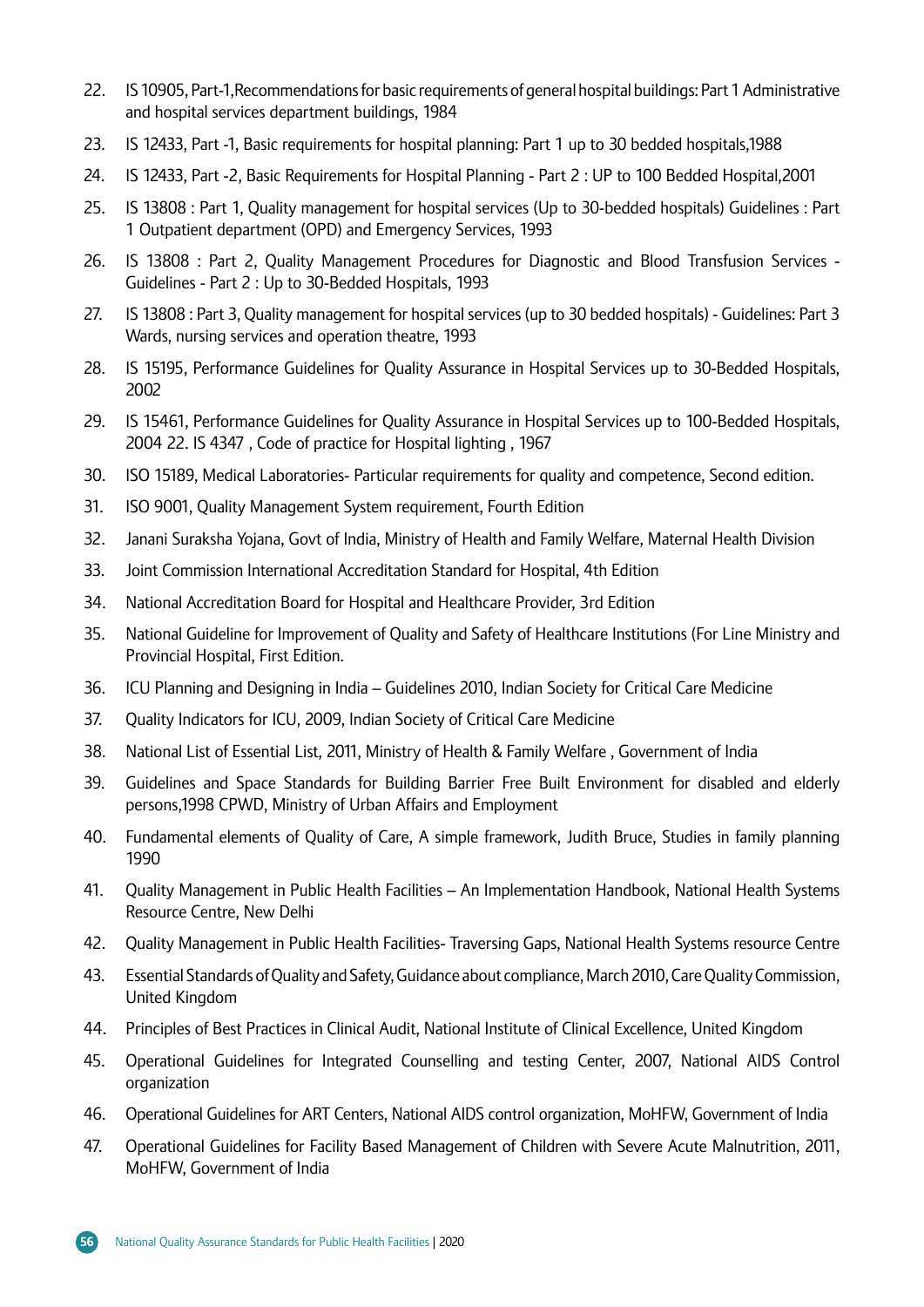- 48. Handbook for Vaccine and Cold Chain Handlers, 2010, MoHFW, Government of India
- 49. Twelfth Five Year Plan, Social Sectors, 2012-2017, Planning Commission, Government of India
- 50. Quality Management in Hospitals, S. K. Joshi, Jaypee Publishers, New Delhi
- 51. Health Care Case Laws in India, entre for Enquiry into Health and Allied Themes (CEHAT)
- 52. Infection Management and Environment Plan, Guidelines for Healthcare workers for waste management and infection control in community health centres
- 53. Practical Guidelines for Infection Control in Health Care Facilities, World Health Organization
- 54. IWA1, Quality Management Systems Guidelines for Processes improvements in health services organizations, 2005, International Organization for Standardization
- 55. ISO 19011: 2011, Guidelines for auditing management systems, International Organization for **Standardization**
- 56. Navjaat Sishu Surakasha Karyakram, Training Manual, MoHFW, Government of India
- 57. Technical and Operational Guidelines for TB Control, Central TB Division, MoHFW, Government of India
- 58. Guidelines for Diagnosis and treatment of malaria in India, 2011, National Vector Born disease control program, GoI, MohFW
- 59. Guidelines for Eye ward & Operation theatre, National Program for control of Blindness, MoHFW, GoI
- 60. Operational Guidelines on National Programme For Prevention And Control Of Cancer, Diabetes, Cardiovascular Diseases & Stroke (NPCDCS), MoHFW, Government of India
- 61. Training Manual for MedicalOfficersfor Hospital Based disease Surveillance, Integrated Disease Surveillance Project, National Centre for Disease control
- 62. Disability prevention and medical rehabilitation, Guidelines for Primary, Secondary and Tertiary level care, National Leprosy Eradication Program, MoHFW, Government
- 63. A strategic approach for reproductive, maternal, new born, child and adolescent health (RMNCH+A) in India, MoHFW, Government of India
- 64. Rashtriya Bal Swasthya Karyakram (RBSK), Operational Guidelines, MoHFW, 2013, Government of India
- 65. Operational Guidelines for Rogi Kalyan Samitis, Health & Family Welfare Department, Government of West Bengal
- 66. Maternal & Newborn Health Kit, Maternal Health Division, Ministry of Health & Family welfare, Government of India
- 67. Infection Prevention Practices in Emergency Obstetric Care, EnganderHealth
- 68. Laboratory Safety Manual, Third Edition, 2004, World Health Organization
- 69. Crossing The Quality Chasm: A New Health System for the 21st Century, Institute on Medicine, USA
- 70. Accreditation of Public Health Facilities, Evaluating the impact of the initiatives taken on improving service delivery, documenting the challenges and successful practices , 2012, Deloitte India
- 71. Quality & Accreditation of Health Services A Global Review, ISQUA & WHO
- 72. Gender Analysis in Health –A review of selected tools, World Health Organization
- 73. Governing Public Hospitals, Reform strategies and the movement towards institutional autonomy, 2011, World Health Organization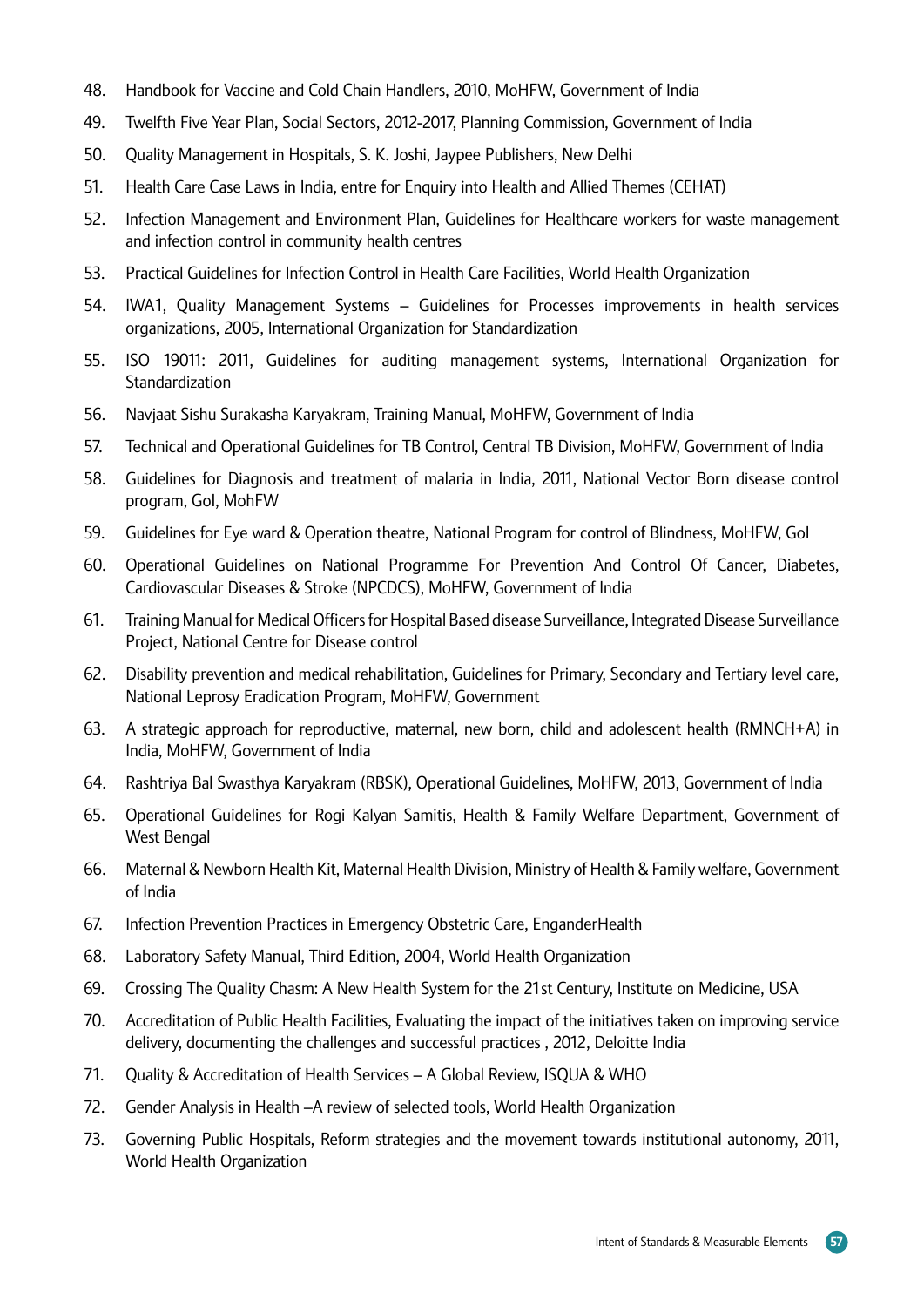- 74. Environmentally sound management of mercury waste in Health Care Facilities, Central Pollution Control Board
- 75. ICD 10 -International Statistical Classification of Diseases and Related Health problems, 2010 Edition, World Health organization
- 76. Infection Prevention, Guidelines for Healthcare facilities with limited resources, JHPIEGO
- 77. Manual for Medical officers, dealing with child victims of trafficking and commercial sexual exploitation, UNICEF
- 78. Medical records Manual, A Guide for Developing Country, World Health Organization
- 79. Evaluating the quality of care for severe pregnancy complications, The WHO near miss approach for maternal health, World Health Organization
- 80. Guidelines for Hospital Emergency Preparedness Planning, National Disaster Management Division, Ministry of Home affairs, Government of India
- 81. Diagnostic Audit Guide 2002, Guide to Indicators, Operation Theatres, Audit Commission, National Health Services, UK
- 82. Determinants of patient satisfaction in public hospitals and their remediabilities, Nikhil Prakash, Parminder Gautam, JN Srivastava, BMC Proceedings 2012
- 83. Measuring efficiency of emergency processes using value stream maps at Sick Newborn Care unit, Nikhil Prakash, Deepika Sharma, JN Srivastava, EMS 2013
- 84. Safe blood & Blood Products, Indicators and Quality of Care, World Health Organization
- 85. Site assessment and strengthening for maternal health and new born health programs, JHPIEGO
- 86. Women- Friendly health services experience in maternal care , World Health organization
- 87. The Quality Improvement Tool book, National Health Systems Resource Center
- 88. Toyota Production system, Beyond Large Scale Production, 1988 Taiichi Ohno
- 89. Value Stream Mapping for Healthcare Made Easy, Cindy jimerson, CRC press, New York
- 90. Mistake proofing : the design of Health care AHRQ, USA
- 91. The Quality Tool Box, Nancy R Tague, ASQ Quality Press
- 92. To Err is Human: Building a safer health system, Institute of Medicine
- 93. Safety code for medical diagnostic x-ray equipment and installations, 2001, Atomic Energy Regulation Board
- 94. Guidelines for Good Clinical Laboratory Practices (GCLP), 2008, Indian Council of Medical Research
- 95. Hutchinson Clinical Methods, 23rd Edition , Saunders Ltd.2012
- 96. Surgical care at District Hospital, World Health Organization
- 97. District Quality Assurance Programme for Reproductive Health Services, An Operational Manual, 2006 Department of Health and Family Welfare Government of Gujarat
- 98. Healthcare Quality Standards, Process Guide, National Institute of Clinical Excellence, United Kingdom
- 99. Bio Medical Waste ( Management & Handling) 1998
- 100. Medical Termination of Pregnancy Act 1971
- 101. Pre Conception & Pre Natal Diagnostic Test Act 1996
- 102. Person with Disability act 1995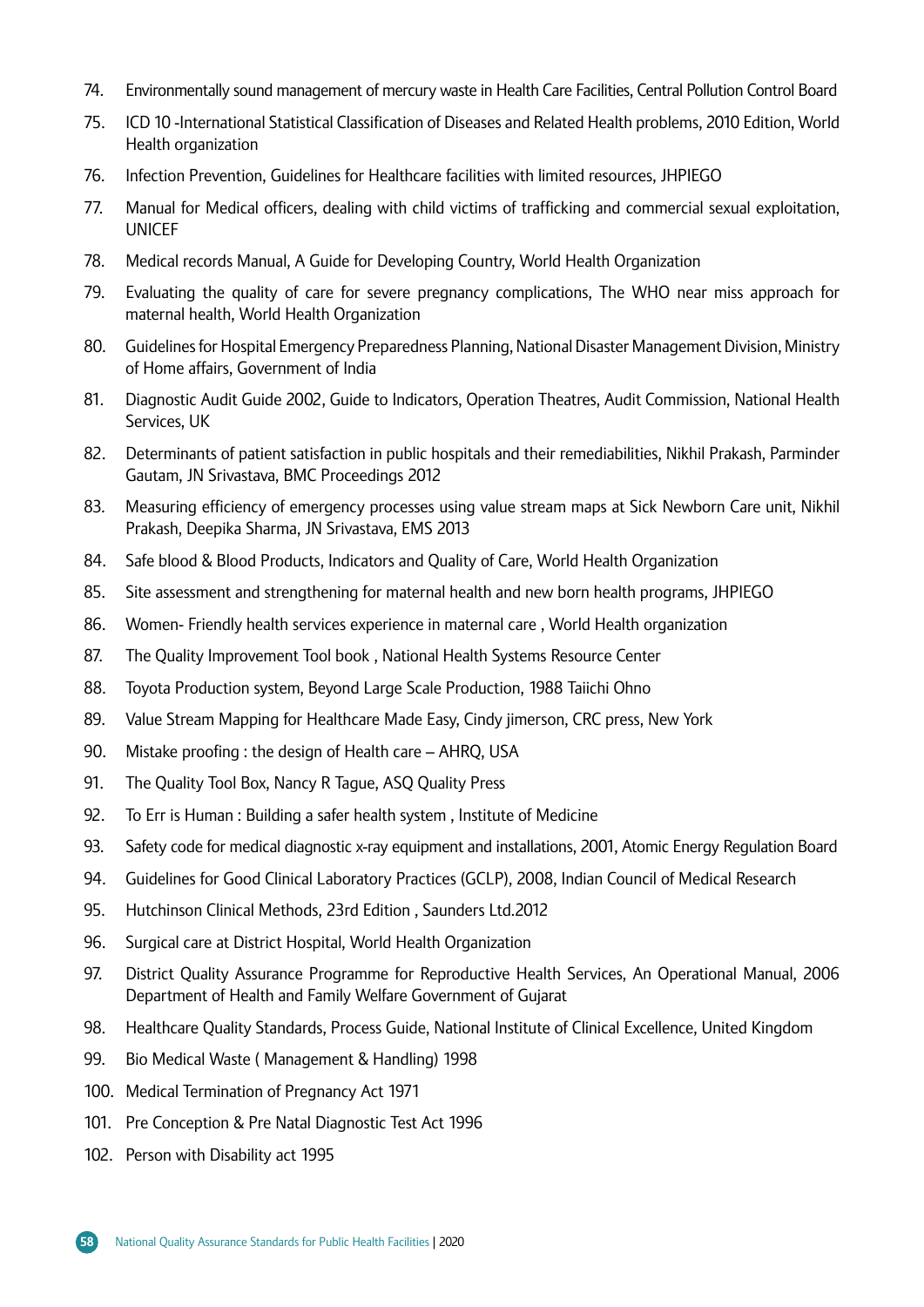

| <b>S. No.</b>  | Key word Reference in Quality Measurement System |                                                                                      |  |
|----------------|--------------------------------------------------|--------------------------------------------------------------------------------------|--|
| $\mathbf{1}$   | Abortion                                         | ME E21.5 & ME21.6                                                                    |  |
| $\overline{2}$ | <b>Action Plan</b>                               | ME G 6.4 & ME G6.5                                                                   |  |
| $\overline{3}$ | Admission                                        | <b>ME E1.2</b>                                                                       |  |
| 4              | Adolescent health                                | Standard E22                                                                         |  |
| 5              | Affordability                                    | <b>Standard B5</b>                                                                   |  |
| 6              | Ambulances                                       | ME 11.4                                                                              |  |
| $\overline{7}$ | Amenities                                        | <b>ME C1.2</b>                                                                       |  |
| 8              | <b>Anaesthetic Services</b>                      | Standard 14                                                                          |  |
| 9              | Animals                                          | <b>MED4.6</b>                                                                        |  |
| 10             | <b>Antenatal Care</b>                            | Standard E 17                                                                        |  |
| 11             | <b>Antibiotic Policy</b>                         | <b>MEF1.5</b>                                                                        |  |
| 12             | Assessment                                       | Standard E2                                                                          |  |
| 13             | Behaviour                                        | ME B3.3 for Behaviour of staff towards patients                                      |  |
| 14             | <b>Below Poverty Lime</b>                        | ME B 5.3                                                                             |  |
| 15             | <b>Bio Medical Waste Management</b>              | Standard F6                                                                          |  |
| 16             | <b>Blood Bank Standard</b>                       | E12                                                                                  |  |
| 17             | <b>Both Companion of Choice</b>                  | ME E18.11                                                                            |  |
| 18             | C- Section ME                                    | E 18.2                                                                               |  |
| 19             | <b>Calibration ME</b>                            | D1.2                                                                                 |  |
| 20             | Central Oxygen and Vacuum Supply                 | ME 5.3                                                                               |  |
| 21             | Checklist                                        | ME G 3.3                                                                             |  |
| 22             | Citizen Charter                                  | <b>ME B1.3</b>                                                                       |  |
| 23             | Cleanliness                                      | <b>ME D4.2</b>                                                                       |  |
| 24             | <b>Clinical Indicators</b>                       | Standard H3                                                                          |  |
| 25             | Cold Chain                                       | <b>MED2.7</b>                                                                        |  |
| 26             | Communication                                    | <b>ME C1.5</b>                                                                       |  |
| 27             | Community                                        | Participation Area of Standard A6 for Service provision<br>Standard D8 for processes |  |
| 28             | Confidentiality                                  | <b>ME B3.2</b>                                                                       |  |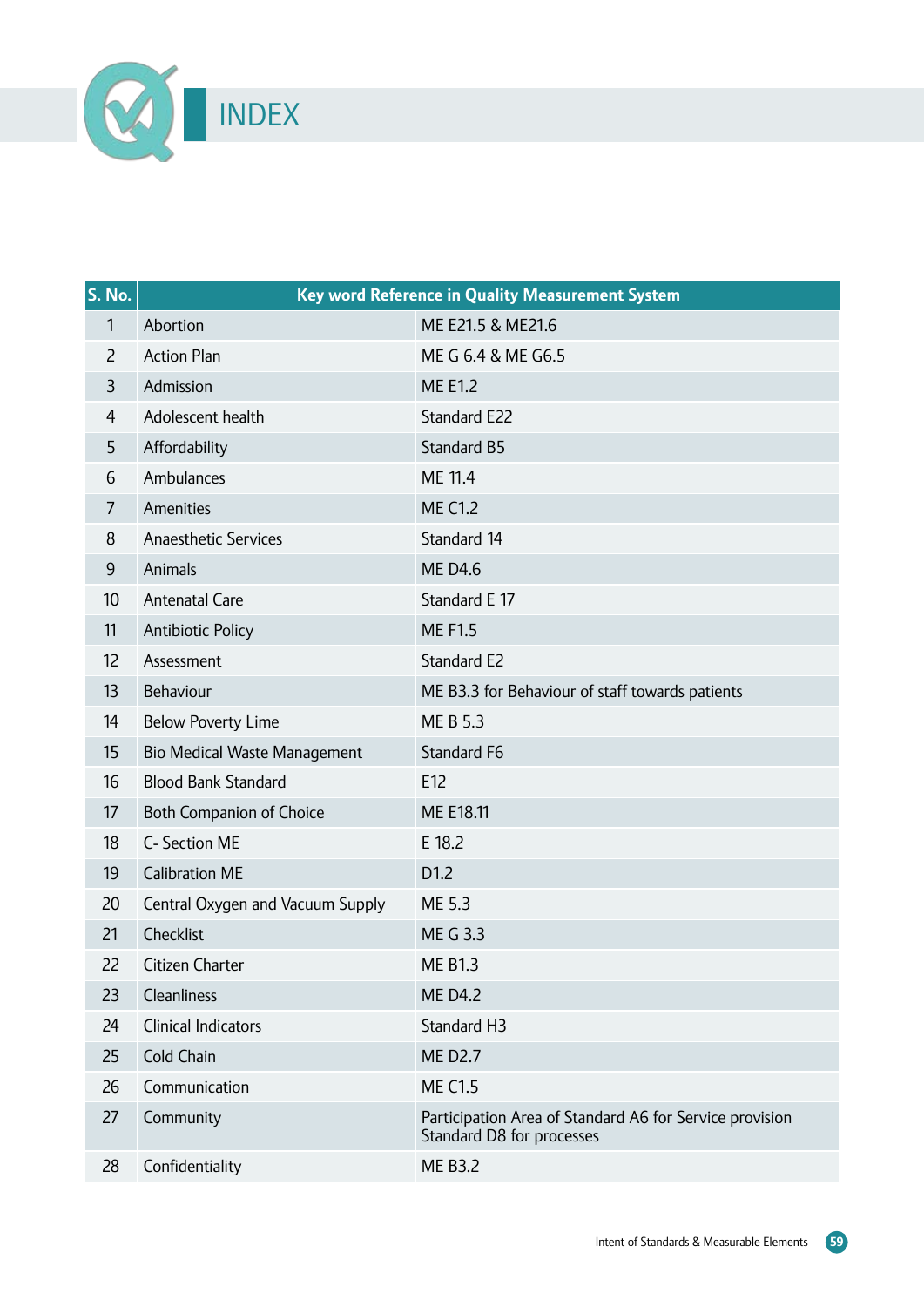| <b>S. No.</b> | Key word Reference in Quality Measurement System |                                                                                   |  |
|---------------|--------------------------------------------------|-----------------------------------------------------------------------------------|--|
| 29            | Consent                                          | <b>ME B4.1</b>                                                                    |  |
| 30            | Continuity of care                               | Standard E3                                                                       |  |
| 31            | <b>Contract Management</b>                       | <b>Standard D12</b>                                                               |  |
| 32            | Corrective & Preventive Action                   | <b>ME G6.5</b>                                                                    |  |
| 33            | <b>Culture Surveillance</b>                      | <b>MEF1.2</b>                                                                     |  |
| 34            | <b>Competence Assessment</b>                     | C7.2                                                                              |  |
| 35            | <b>Clinical Governance</b>                       | Standard G10                                                                      |  |
| 36            | Death                                            | Standard E16                                                                      |  |
| 37            | Death Audit                                      | <b>ME G6.2</b>                                                                    |  |
| 38            | Decontamination                                  | <b>MEF4.1</b>                                                                     |  |
| 39            | Diagnostic Equipment                             | <b>ME C6.3</b>                                                                    |  |
| 40            | Diagnostic Services                              | <b>Standard A4 for Service Provision</b><br>Standard E 12 for Technical Processes |  |
| 41            | Dietary services                                 | Standard 6                                                                        |  |
| 42            | <b>Disable Friendly</b>                          | <b>ME B2.3</b>                                                                    |  |
| 43            | Disaster Management                              | ME 11.3                                                                           |  |
| 44            | Discharge                                        | Standard E9                                                                       |  |
| 45            | Discrimination                                   | <b>ME B2.4</b>                                                                    |  |
| 46            | Disinfection                                     | <b>ME F4.2</b>                                                                    |  |
| 47            | <b>Display of Clinical Protocols</b>             | <b>ME G4.4</b>                                                                    |  |
| 48            | <b>Dress Code</b>                                | ME D11.3                                                                          |  |
| 49            | Drug Safety                                      | Standard E7                                                                       |  |
| 50            | <b>Drugs</b>                                     | Standard C5                                                                       |  |
| 51            | Duty Roster                                      | ME D11.2                                                                          |  |
| 52            | Efficiency                                       | Standard H <sub>2</sub>                                                           |  |
| 53            | <b>Electrical Safety</b>                         | ME 2.3                                                                            |  |
| 54            | <b>Emergency Drug Tray</b>                       | <b>ME C5.3</b>                                                                    |  |
| 55            | Emergency protocols                              | ME 11.2                                                                           |  |
| 56            | <b>Emergency services</b>                        | Standard E11                                                                      |  |
| 57            | End of life care                                 | Standard B6 ME B6.6                                                               |  |
| 58            | Environment control                              | Standard F5                                                                       |  |
| 59            | Equipment & Instrument                           | Standard C6                                                                       |  |
| 60            | <b>Expiry Drugs</b>                              | <b>ME D2.4</b>                                                                    |  |
| 61            | <b>External Quality Assurance Program</b>        | <b>ME G3.2</b>                                                                    |  |
| 62            | <b>Ethical Management</b>                        | Standard B6                                                                       |  |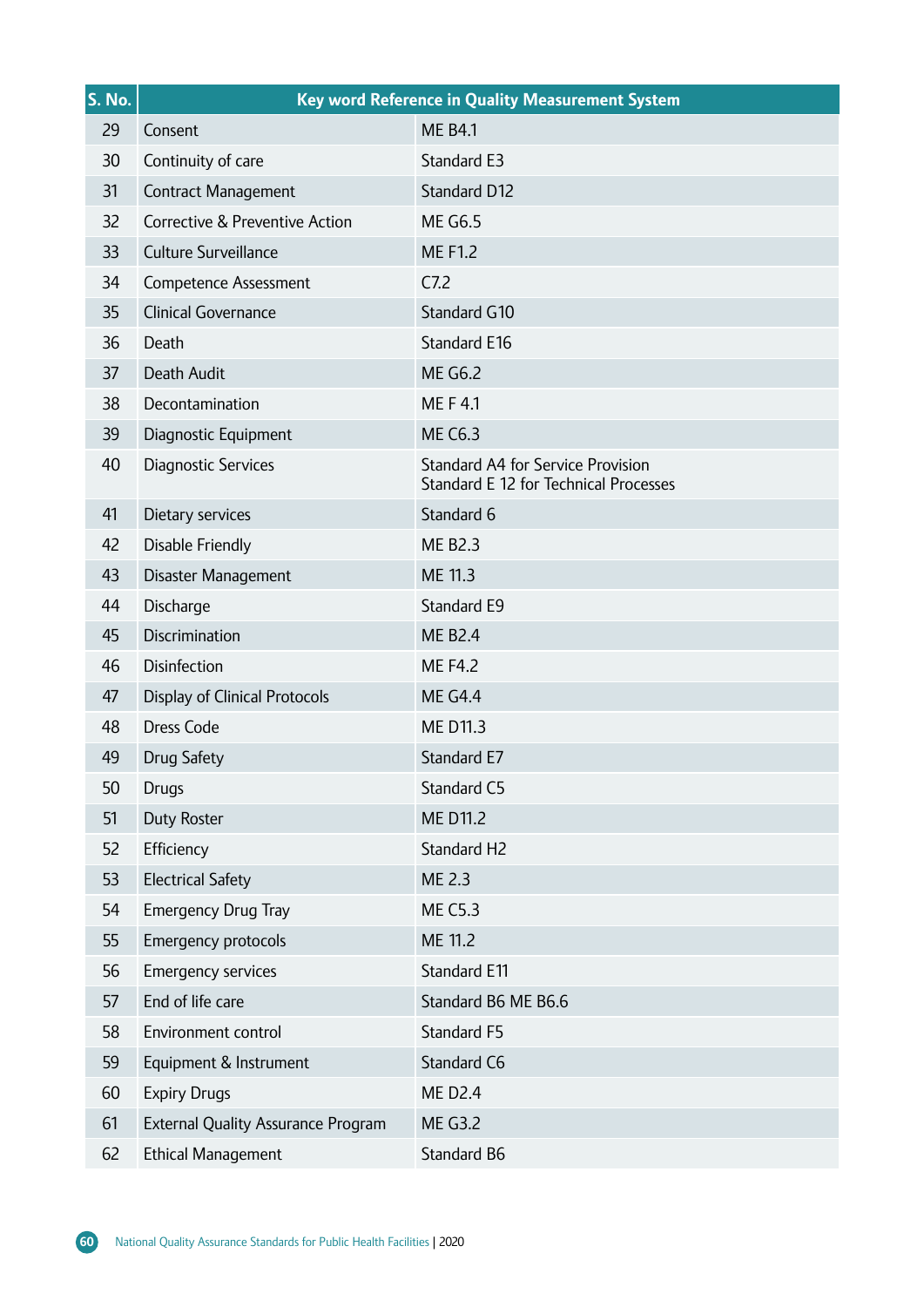| <b>S. No.</b> | Key word Reference in Quality Measurement System |                                                                                                                                                           |
|---------------|--------------------------------------------------|-----------------------------------------------------------------------------------------------------------------------------------------------------------|
| 63            | <b>Ethical Committee-</b>                        | ME B6.12                                                                                                                                                  |
| 64            | <b>Facility Management</b>                       | Standard D4                                                                                                                                               |
| 65            | <b>Family Planning</b>                           | <b>Standard E21</b>                                                                                                                                       |
| 66            | <b>Family Planning Surgeries</b>                 | ME E21.2                                                                                                                                                  |
| 67            | Fee Drugs                                        | <b>ME B5.2</b>                                                                                                                                            |
| 68            | <b>Financial Management</b>                      | Standard D9                                                                                                                                               |
| 69            | <b>Fire Safety</b>                               | Standard C3                                                                                                                                               |
| 70            | Form Formats                                     | ME 8.5                                                                                                                                                    |
| 71            | Furniture                                        | <b>ME C6.7</b>                                                                                                                                            |
| 72            | <b>Gender Sensitivity</b>                        | Standard B2                                                                                                                                               |
| 73            | Generic Drugs                                    | <b>ME E6.1</b>                                                                                                                                            |
| 74            | Grievance redressal                              | <b>ME B4.5</b>                                                                                                                                            |
| 75            | Hand Hygiene                                     | Standard F2                                                                                                                                               |
| 76            | Handover                                         | <b>ME E4.3</b>                                                                                                                                            |
| 77            | <b>Help Desk</b>                                 | <b>ME B1.7</b>                                                                                                                                            |
| 78            | High alert drugs                                 | <b>ME E7.1</b>                                                                                                                                            |
| 79            | <b>High Risk Patients</b>                        | <b>ME E5.2</b>                                                                                                                                            |
| 80            | <b>HIV-AIDS</b>                                  | ME B3.4 for Confidentiality and Privacy of People living<br>with HIV-AIDS<br>ME 23.4 for processes related to testing and treatment of<br><b>HIV-AIDS</b> |
| 81            | <b>Hospital Acquired infection</b>               | <b>ME F1.3</b>                                                                                                                                            |
| 82            | House keeping                                    | Standard D4                                                                                                                                               |
| 83            | Human Resource                                   | Standard C4                                                                                                                                               |
| 84            | Hygiene                                          | <b>ME D4.2</b>                                                                                                                                            |
| 85            | Identification                                   | ME E4.1 for identification of patients                                                                                                                    |
| 86            | IEC/BCC                                          | <b>ME B1.5</b>                                                                                                                                            |
| 87            | <b>Illumination</b>                              | <b>ME D3.1</b>                                                                                                                                            |
| 88            | Immunization                                     | ME E20.1                                                                                                                                                  |
| 89            | Indicators                                       | Area of Concern H                                                                                                                                         |
| 90            | <b>Infection Control</b>                         | Area of Concern F                                                                                                                                         |
| 91            | <b>Infection Control Committee</b>               | <b>MEF1.1</b>                                                                                                                                             |
| 92            | Information                                      | Standard B1 for information about services,<br>ME 4.2 for information about patient rights                                                                |
| 93            | Initial assessment                               | <b>ME E2.1</b>                                                                                                                                            |
| 94            | Inputs                                           | Area of Concern C                                                                                                                                         |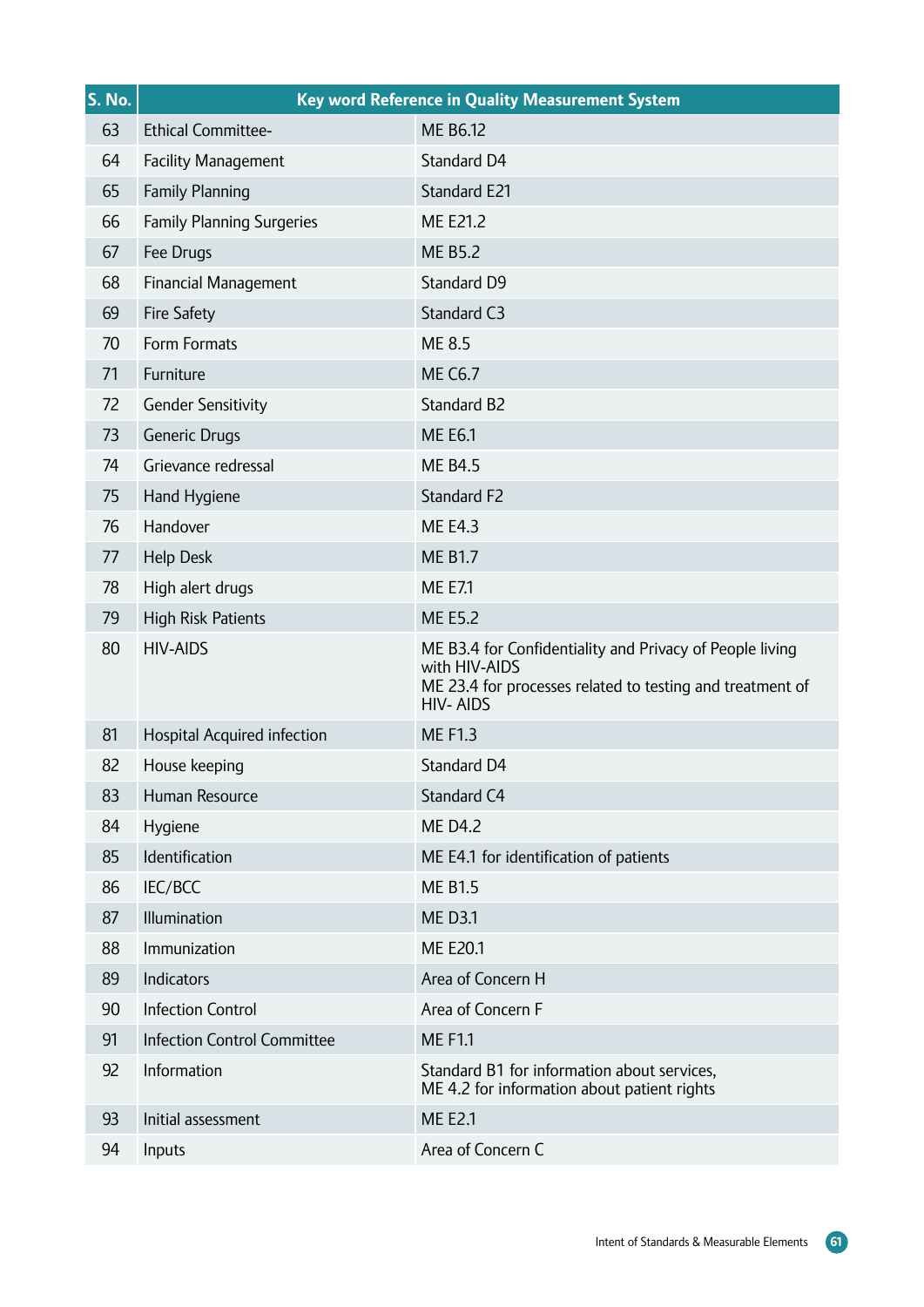| <b>S. No.</b>   | Key word Reference in Quality Measurement System |                                                                                      |
|-----------------|--------------------------------------------------|--------------------------------------------------------------------------------------|
| 95              | <b>Intensive Care</b>                            | Standard E10                                                                         |
| 96              | Internal Assessment                              | <b>ME G6.1</b>                                                                       |
| 97              | <b>Intranatal Care</b>                           | <b>Standard E18</b>                                                                  |
| 98              | <b>Inventory Management</b>                      | Standard D2                                                                          |
| 99              | Individual care plan                             | <b>ME E2.3</b>                                                                       |
| 100             | Job Description                                  | ME D11.1                                                                             |
| 101             | Junk Material                                    | <b>MED4.5</b>                                                                        |
| 102             | Key Performance Indicators                       | Area of Concern H                                                                    |
| 10 <sub>3</sub> | Landscaping                                      | <b>MED4.4</b>                                                                        |
| 104             | Laundry                                          | Standard D7                                                                          |
| 105             | Layout                                           | <b>ME C1.3</b>                                                                       |
| 106             | Licences                                         | ME 10.1                                                                              |
| 107             | Linen                                            | ME D7.1 & 7.2                                                                        |
| 108             | Low Birth weight                                 | ME E20.3                                                                             |
| 109             | <b>LAMA</b>                                      | <b>ME B6.6</b>                                                                       |
| 110             | Maintenance                                      | Standard D1 for Equipments Maintenance<br>Standard D4 for Infrastructure Maintenance |
| 111             | <b>Medical Audit</b>                             | <b>ME G6.2</b>                                                                       |
| 112             | Medico Legal Cases                               | ME 11.5                                                                              |
| 113             | National Health Programs                         | <b>Standard A4 for Service Provision</b><br>Standard E 23 for Clinical Processes     |
| 114             | New born resuscitation                           | <b>ME E18.4</b>                                                                      |
| 115             | Newborn Care                                     | Standard E20                                                                         |
| 116             | Non Value Activities                             | ME G5.2                                                                              |
| 117             | <b>Nursing Care</b>                              | Standard E4                                                                          |
| 118             | <b>Nutritional Assessment</b>                    | ME 6.1                                                                               |
| 119             | <b>Obstetric Emergencies</b>                     | ME E 18.3                                                                            |
| 120             | <b>Operating Instructions</b>                    | <b>MED1.3</b>                                                                        |
| 121             | <b>Operation Theatre</b>                         | ME Standard E 15                                                                     |
| 122             | Outcome                                          | Area of Concern H                                                                    |
| 123             | Outsourcing                                      | Standard D12                                                                         |
| 124             | <b>Patient Records</b>                           | Standards E8                                                                         |
| 125             | Patient Rights                                   | Area of Concern B                                                                    |
| 126             | <b>Patient Satisfaction Survey</b>               | Standard G2                                                                          |
| 127             | <b>Personal Protection</b>                       | Standard F3                                                                          |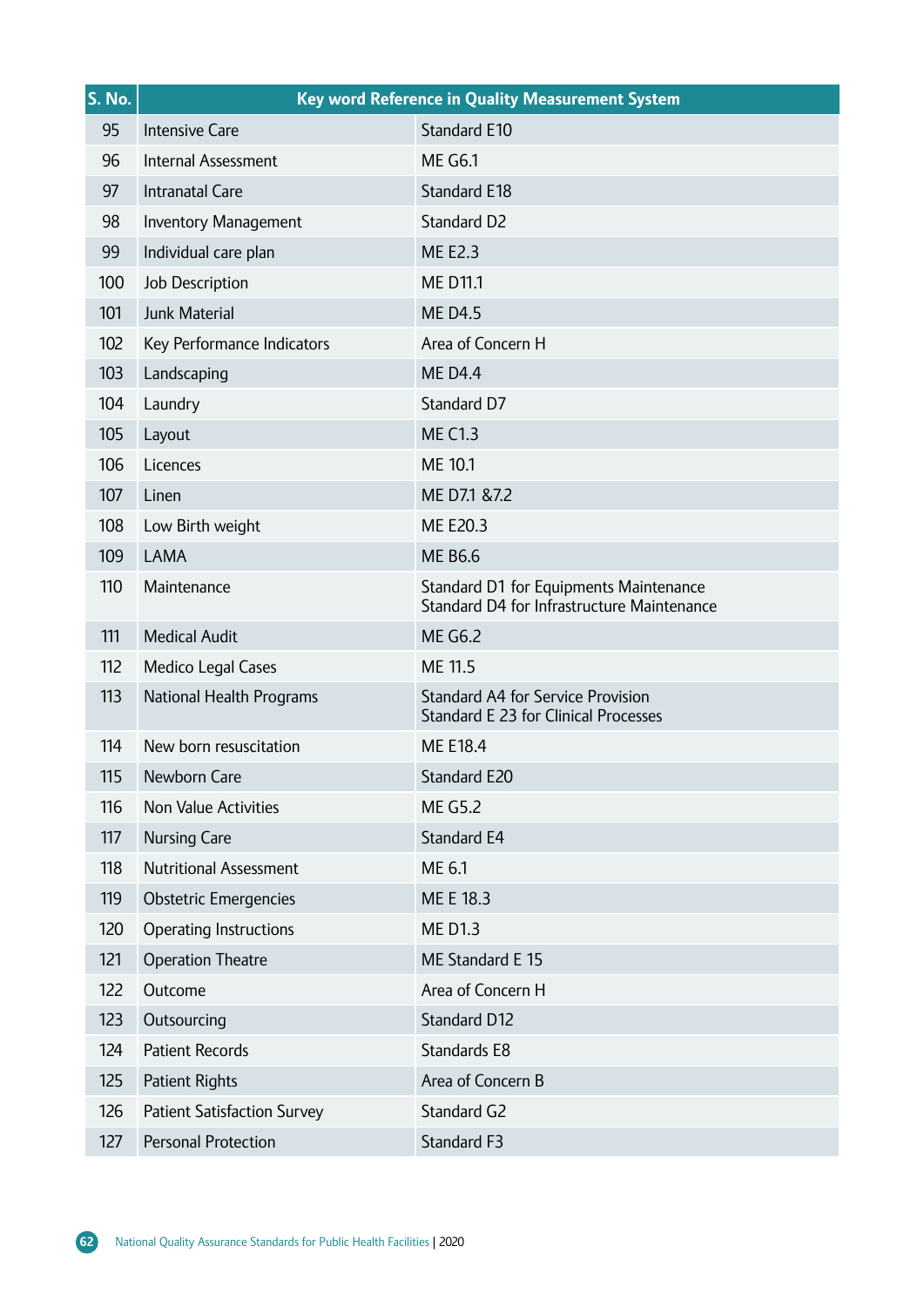| <b>S. No.</b> | Key word Reference in Quality Measurement System |                                                                                 |  |
|---------------|--------------------------------------------------|---------------------------------------------------------------------------------|--|
| 128           | <b>Physical Safety</b>                           | Standard C2                                                                     |  |
| 129           | Post Mortem                                      | ME E 16.4                                                                       |  |
| 130           | Post Partum Care                                 | ME E 19.1                                                                       |  |
| 131           | Post Partum Counselling                          | ME E 19.3                                                                       |  |
| 132           | Power Backup                                     | ME 5.2                                                                          |  |
| 133           | Pre Anaesthetic Check up                         | ME 14.1                                                                         |  |
| 134           | Prescription Audit                               | <b>ME G6.2</b>                                                                  |  |
| 135           | <b>Prescription Practices</b>                    | <b>Standard E6</b>                                                              |  |
| 136           | Privacy                                          | <b>ME B3.1</b>                                                                  |  |
| 137           | Process Mapping                                  | Standard G5                                                                     |  |
| 138           | Productivity                                     | <b>Standard H1</b>                                                              |  |
| 139           | Performance Evaluation                           | C <sub>7.4</sub>                                                                |  |
| 140           | <b>Quality Assurance</b>                         | Standard G 3                                                                    |  |
| 141           | Quality Improvement                              | Standard G6                                                                     |  |
| 142           | <b>Quality Management System</b>                 | Area of Concern G                                                               |  |
| 143           | <b>Quality Objectives</b>                        | ME G 7.2                                                                        |  |
| 144           | <b>Quality Policy</b>                            | ME G 7.1                                                                        |  |
| 145           | <b>Quality Team</b>                              | <b>ME G1.1</b>                                                                  |  |
| 146           | <b>Quality Tools</b>                             | Standard G 8                                                                    |  |
| 147           | Rational Use of Drugs                            | <b>ME E6.2</b>                                                                  |  |
| 148           | Referral                                         | ME E 3.2                                                                        |  |
| 149           | Registers                                        | ME 8.6                                                                          |  |
| 150           | Registration                                     | <b>ME E1.1</b>                                                                  |  |
| 151           | <b>Resuscitation Equipments</b>                  | <b>ME C6.4</b>                                                                  |  |
| 152           | <b>RMNCHA</b>                                    | Standard A2 for Service provision<br>Standard E17 to E22 for Clinical Processes |  |
| 153           | Rogi Kalyan Samiti                               | ME 8.1                                                                          |  |
| 154           | Roles & Responsibilities                         | Standard D11                                                                    |  |
| 155           | Security                                         | ME D3.4 & 3.5                                                                   |  |
| 156           | Seismic Safety                                   | ME 2.1                                                                          |  |
| 157           | Service Provision                                | Area of Concern A                                                               |  |
| 158           | <b>Service Quality Indicators</b>                | Standards H4                                                                    |  |
| 159           | Sever Acute Malnutrition                         | ME E20.8                                                                        |  |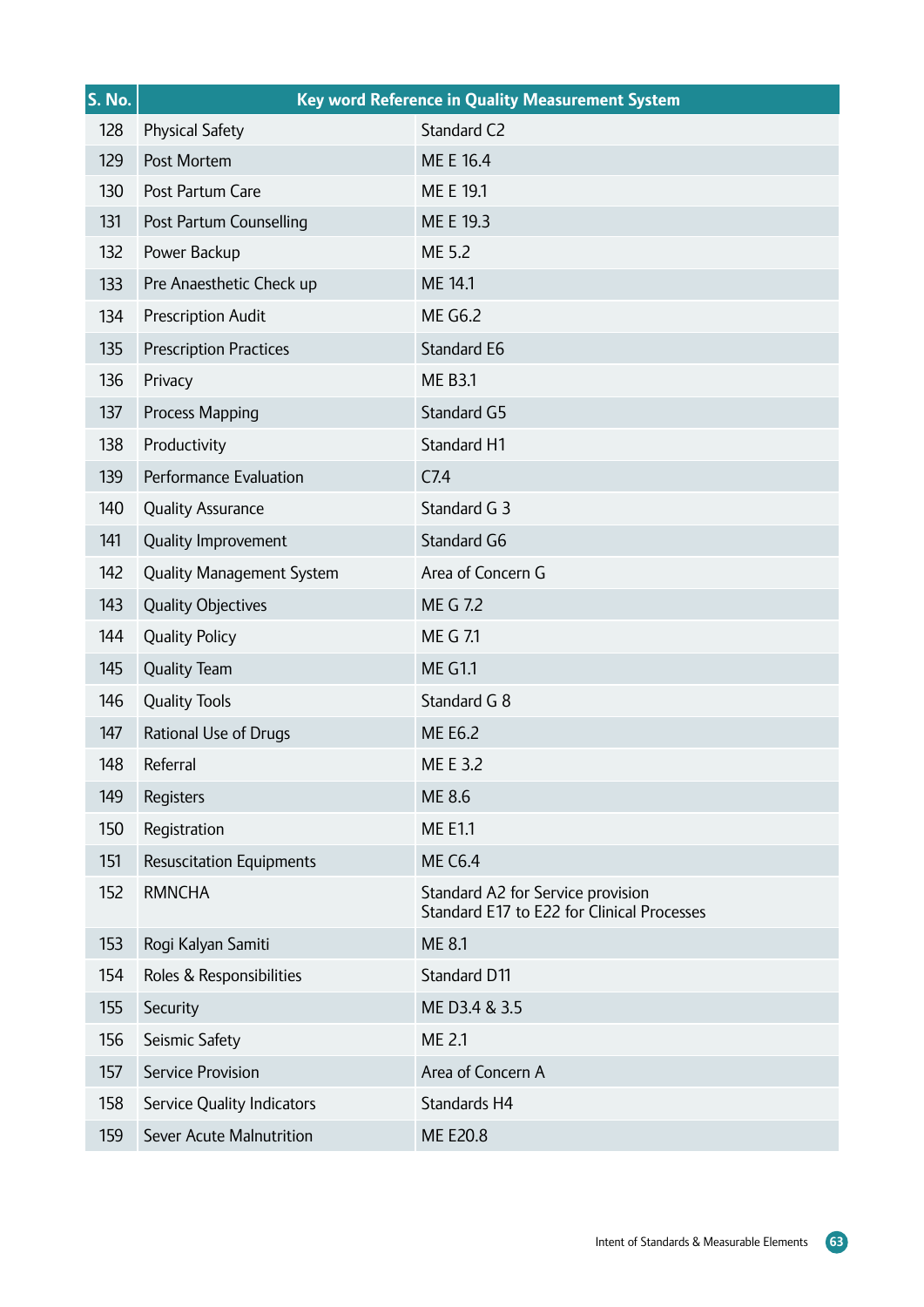| <b>S. No.</b> | Key word Reference in Quality Measurement System |                                                                                                                                |  |
|---------------|--------------------------------------------------|--------------------------------------------------------------------------------------------------------------------------------|--|
| 160           | Sharp Management                                 | ME F 6.2                                                                                                                       |  |
| 161           | Signage's                                        | <b>ME B1.1</b>                                                                                                                 |  |
| 162           | <b>Skills</b>                                    | Standard C6                                                                                                                    |  |
| 163           | Space                                            | ME C1.1 for adequacy of space                                                                                                  |  |
| 164           | Spacing Method                                   | <b>ME E21.1</b>                                                                                                                |  |
| 165           | <b>Standard Operating Procedures</b>             | Standard G4                                                                                                                    |  |
| 166           | <b>Statutory Requirements</b>                    | Standard D10                                                                                                                   |  |
| 167           | Sterilization of Equipment                       | <b>ME F4.2</b>                                                                                                                 |  |
| 168           | Storage                                          | ME D 2.3 for Storage of drugs<br>ME D2.7 for Storage of Narcotic & Psychotropic Drugs<br>ME 8.7 for storage of medical records |  |
| 169           | <b>Support Services</b>                          | <b>Standard A5 for Service Provision</b><br>Area of Concern C for Support Processes                                            |  |
| 170           | <b>Surgical Services</b>                         | Standard 14                                                                                                                    |  |
| 171           | Training                                         | <b>ME C7.9</b>                                                                                                                 |  |
| 172           | <b>Transfer</b>                                  | ME E3.1 for interdepartmental transfer                                                                                         |  |
| 173           | Transfusion                                      | ME E 13.9 & E13.10                                                                                                             |  |
| 174           | Transparency & Accountability                    | Standard D8                                                                                                                    |  |
| 175           | <b>Triage</b>                                    | ME 11.1                                                                                                                        |  |
| 176           | Utilization                                      | Standard H1                                                                                                                    |  |
| 177           | Vulnerable                                       | ME 2.5 for Affirmative action for Vulnerable sections<br>ME E 5.1 for Care of Vulnerable Patients                              |  |
| 178           | <b>Waiting Time</b>                              | <b>ME H4.1</b>                                                                                                                 |  |
| 179           | <b>Water Supply</b>                              | ME 5.1                                                                                                                         |  |
| 180           | <b>Work Environment</b>                          | Standard D3                                                                                                                    |  |
| 181           | <b>Work Instructions</b>                         | <b>ME G 4.4</b>                                                                                                                |  |